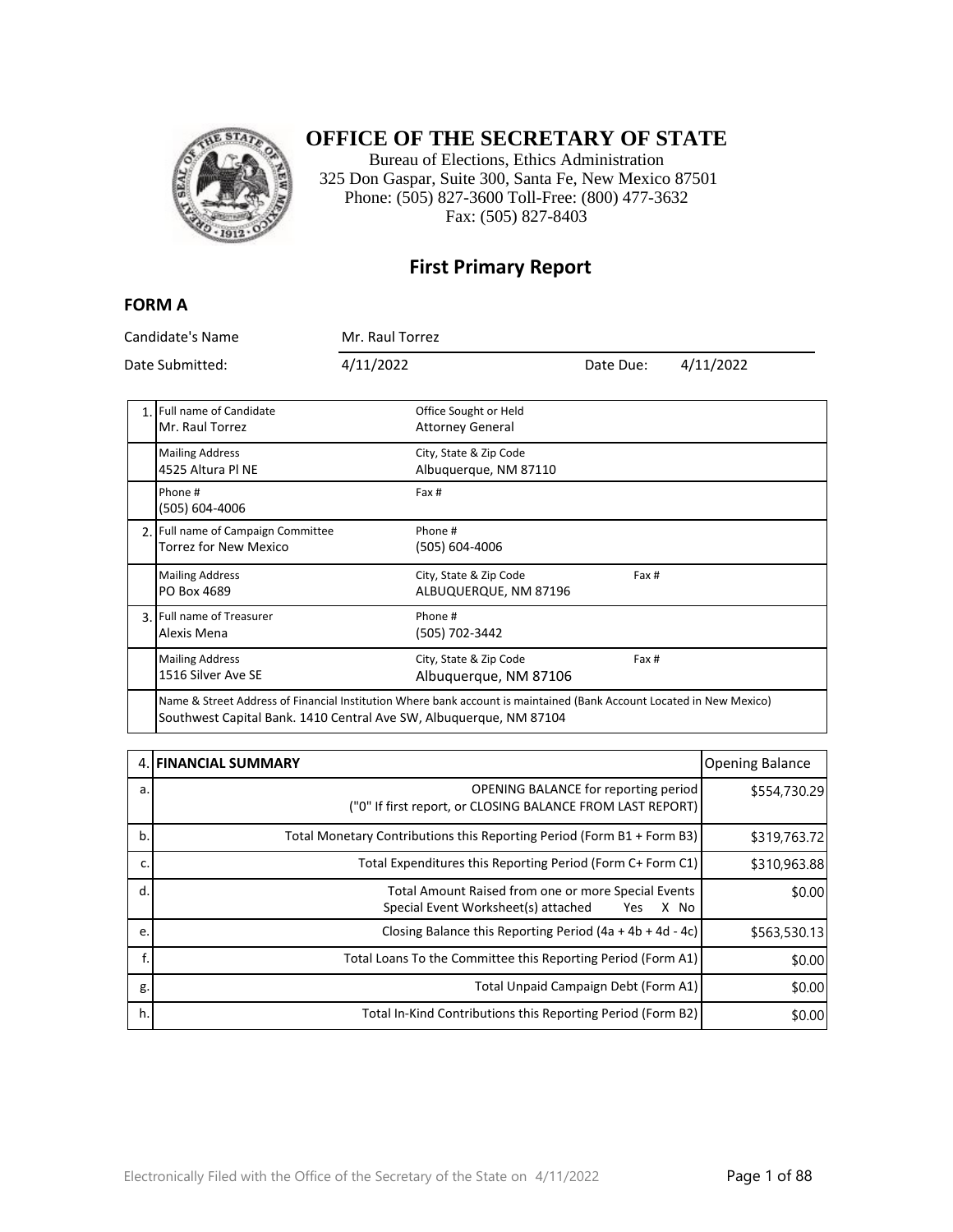### **First Primary Report**

# **Report of Expenditures and Contributions**

#### **Form A 1**

| Candidate's Name |                               | Mr. Raul Torrez |           |           |        |
|------------------|-------------------------------|-----------------|-----------|-----------|--------|
| Date Submitted:  |                               | 4/11/2022       | Date Due: | 4/11/2022 |        |
|                  |                               |                 |           |           |        |
|                  | 1. TOTAL DEBT CARRIED FORWARD |                 |           |           | \$0.00 |
|                  | 2. TOTAL LOAN CONTRIBUTIONS   |                 |           |           | \$0.00 |
|                  | 3. TOTAL DEBT PAID            |                 |           |           | \$0.00 |
|                  | 4. TOTAL LOANS FORGIVEN       |                 |           | \$0.00    |        |
| 5. F             | <b>TOTAL UNPAID DEBT</b>      |                 |           |           | \$0.00 |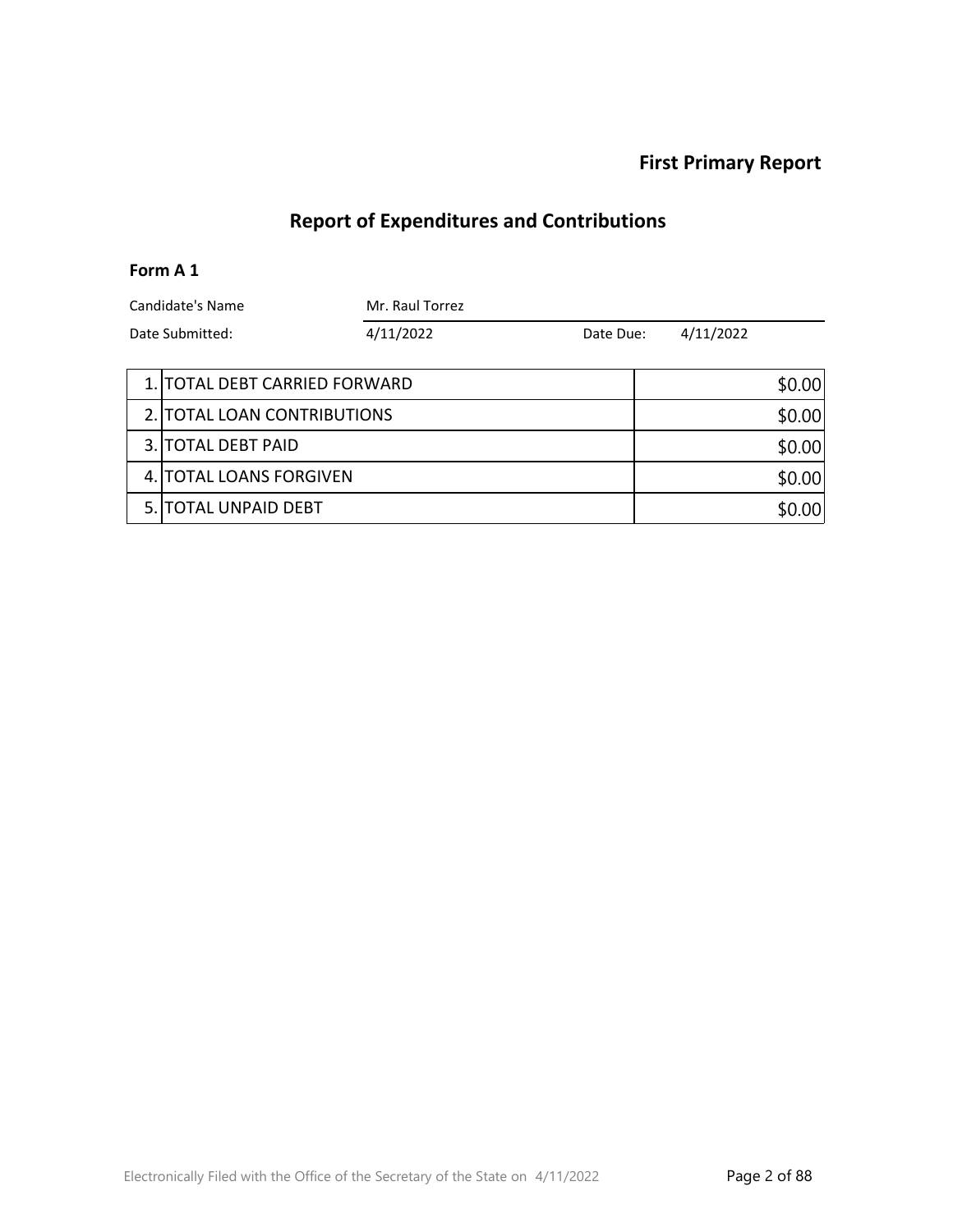## **Report of Expenditures and Contributions**

# **FORM B 1 MONETARY CONTRIBUTIONS**

Candidate's Name Mr. Raul Torrez

Date Submitted: 4/11/2022 Date Due: 4/11/2022

| <b>DATE</b> | <b>NAME and ADDRESS of CONTRIBUTOR</b>                                                   | <b>OCCUPATION</b>                               | <b>AMOUNT</b> |
|-------------|------------------------------------------------------------------------------------------|-------------------------------------------------|---------------|
| 10/5/2021   | Andrew Hsi<br>1009 MADISON NE<br>ALBUQUERQUE, NM 87110<br>Contribution                   | Healthcare practitioner and<br>technical worker | \$29.29       |
| 10/5/2021   | <b>Bree Lovelady</b><br>1028 Green Valley Rd NW<br>Albuquerque, NM 87107<br>Contribution | Other - Interior Design                         | \$500.00      |
| 10/5/2021   | <b>Brianna Lewis</b><br>834 Hidalgo Cir. NW<br>Albuquerque, NM 87105<br>Contribution     | Other - Zookeeper                               | \$10.00       |
| 10/5/2021   | Dennis Snyder<br>10005 Doral Ct. NE<br>Albuquerque, NM 87111<br>Contribution             | Other - President                               | \$1,000.00    |
| 10/5/2021   | Eloise Serna<br>2321 Brother Abdon Way<br>Santa Fe, NM 87505<br>Contribution             | Retired                                         | \$200.00      |
| 10/5/2021   | Juan Aragon<br>8815 Black Canyon St. NW<br>Albuquerque, NM 87114<br>Contribution         | Sales manager                                   | \$500.00      |
| 10/5/2021   | Kathryn Romero<br>2815 Oceanfront Walk #2<br>Venice, CA 90291<br>Contribution            | Retired                                         | \$50.00       |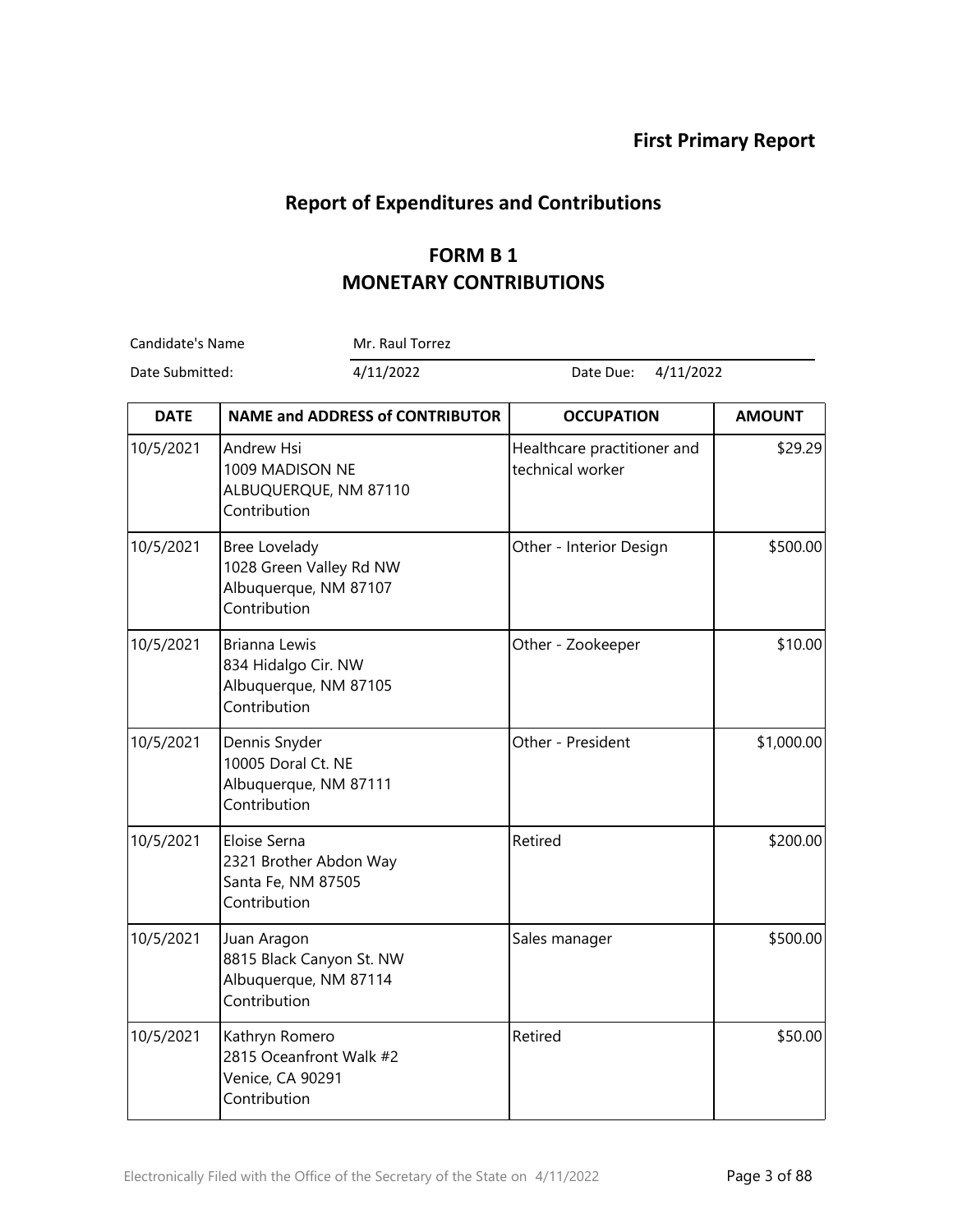| 10/5/2021 | Laura Sanchez-Rivet<br>5005 SUMMERSVILLE DRIVE<br><b>NORTHWEST</b><br>ALBUQUERQUE, NM 87120<br>Online | Other - Chief Policy & Legal<br>Advisor | \$1,000.00 |
|-----------|-------------------------------------------------------------------------------------------------------|-----------------------------------------|------------|
| 10/5/2021 | Margaret Rogers<br>12800 Comanche Rd. NE Unit 1<br>Albuquerque, NM 87111<br>Contribution              | Individual                              | \$25.00    |
| 10/5/2021 | Ronald Halbgewachs<br>3401 MONTE VISTA BLVD NE<br>ALBUQUERQUE, NM 87106<br>Contribution               | Retired                                 | \$100.00   |
| 10/5/2021 | Suzanne Jollensten<br>8508 Sonoma Valley Rd. NE<br>Albuquerque, NM 87122<br>Contribution              | Lawyer                                  | \$50.00    |
| 10/6/2021 | Daniel Najjar<br>2594 Calle Delfino<br>Santa Fe, NM 87505<br>Contribution                             | Lawyer                                  | \$250.00   |
| 10/6/2021 | George Chandler<br>1208 9th St.<br>Los Alamos, NM 87544<br>Check                                      | Individual                              | \$100.00   |
| 10/6/2021 | Judith La Pointe<br>623 Middle Road<br>Granville, NY 12832<br>Check                                   | Other - Not Employed                    | \$100.00   |
| 10/6/2021 | Sandra Seligman<br>812 Salamanca NW<br>Albuquerque, NM 87107<br>Contribution                          | Retired                                 | \$500.00   |
| 10/7/2021 | Faye North<br>3801 Mackland NE<br>Albuquerque, NM 87110<br>Check                                      | Other - Not Employed                    | \$100.00   |
| 10/7/2021 | Guido Kemp<br>1413 Morningside Dr. NE<br>Albuquerque, NM 87110<br>Contribution                        | Retired                                 | \$500.00   |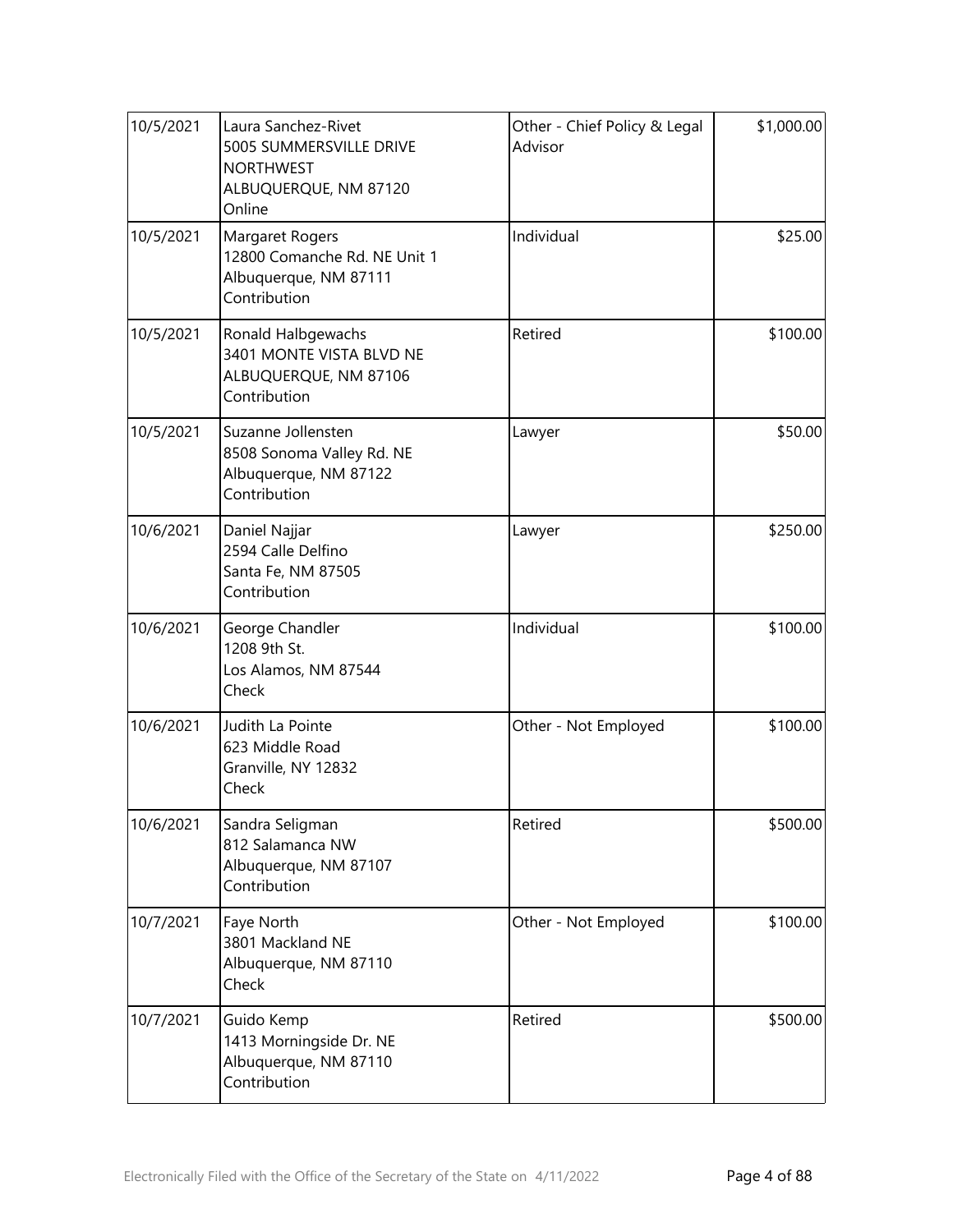| 10/8/2021  | Dawn Sheyka<br>6724 Conrad Ave NW<br>Albuquerque, NM 87120<br>Contribution            | Retired                           | \$10.00    |
|------------|---------------------------------------------------------------------------------------|-----------------------------------|------------|
| 10/9/2021  | Douglas Gruenau<br>23 CHAPALA ROAD<br>SANTA FE, NM 87508<br>Online                    | Other - Not Employed              | \$50.00    |
| 10/9/2021  | Hanson Scott<br>1300 Onava ct. NE<br>Albuquerque, NM 87112<br>Check                   | Other - Not Employed              | \$50.00    |
| 10/12/2021 | Ultra Health, LLC<br>11665 N. 90th Sute 200<br>Scottsdale, AZ 85260<br>Check          | <b>Other Cannabis</b>             | \$2,500.00 |
| 10/13/2021 | Samuel Herrera<br>P.O. Box 2345<br>Taos, NM 87571<br>Online                           | Other - Lawyer                    | \$100.00   |
| 10/13/2021 | Zachary Lovelady<br>10 BERM STREET NORTHWEST<br>ALBUQUERQUE, NM 87120<br>Online       | Other - CTO                       | \$250.00   |
| 10/14/2021 | Marcos Garcia<br>407 19TH STREET NW APT 1<br>ALBUQUERQUE, NM 87104<br>Online          | Other - Accountant                | \$200.00   |
|            | 10/16/2021 Meredith Dixon<br>1412 STAGECOACH LN SE<br>ALBUQUERQUE, NM 87123<br>Online | Other - Fundraiser                | \$100.00   |
| 10/18/2021 | Pat Melloy<br>10910 San Francisco Rd NE false<br>ALBUQUERQUE, NM 87122<br>Online      | Other - Auto Sales and<br>Service | \$1,000.00 |
| 10/19/2021 | Evelyn Blair<br>7730 CEDAR CANYON RD NE<br>ALBUQUERQUE, NM 87122<br>Online            | Other - Not Employed              | \$25.00    |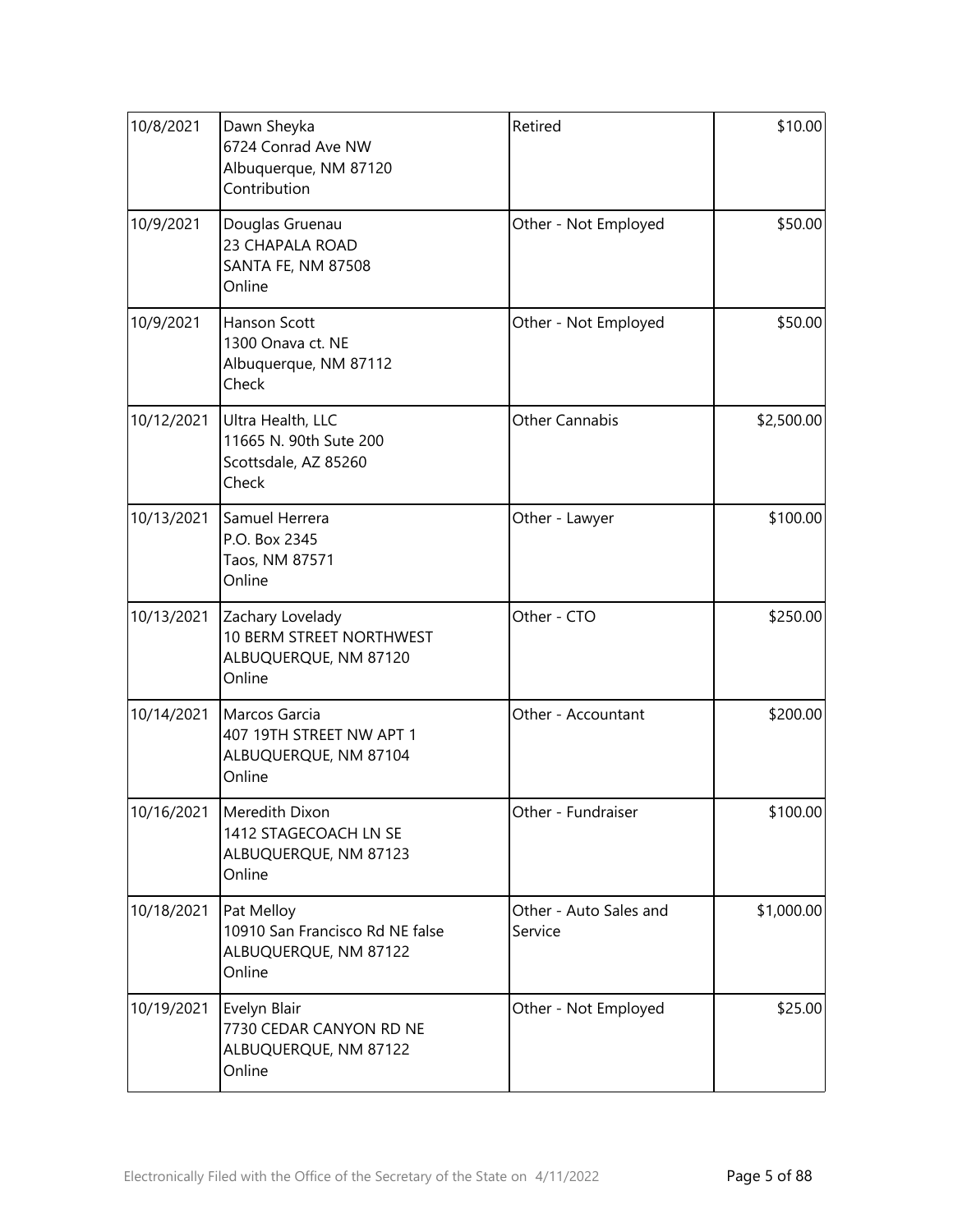| 10/19/2021 | Laura T Birrell<br><b>11 RUNNING HORSE TRAIL</b><br>SANTA FE, NM 87508<br>Online    | Other - Not Employed      | \$1,000.00 |
|------------|-------------------------------------------------------------------------------------|---------------------------|------------|
| 10/19/2021 | Marilynn Stone<br>3509 avenida curvatura NW<br>Albuq, NM 87107<br>Online            | Other - Not employed      | \$150.00   |
| 10/19/2021 | tony ortiz<br>4143 LAS BRISAS<br>SANTA FE, NM 87507<br>Online                       | Other - attorney          | \$25.00    |
| 10/20/2021 | AAA Roofing Co.<br>PO Box 30841<br>Albuquerque, NM 87190<br>Check                   | <b>Other Construction</b> | \$250.00   |
| 10/20/2021 | Alicia Feil<br>1707 Los Alamos Ave SW<br>Albuquerque, NM 87104<br>Check             | Other - Realtor           | \$1,000.00 |
| 10/20/2021 | <b>Bret Blanchard</b><br>1200 Pennsylvania St. NE<br>Albuquerque, NM 87110<br>Check | Other - Lawyer            | \$500.00   |
| 10/20/2021 | Corazon Del Mesa LLC<br>9600 Tennyson St. NE<br>Albuquerque, NM 87122<br>Check      | <b>Other Construction</b> | \$1,000.00 |
| 10/20/2021 | Innovate Construction LLC<br>PO Box 90515<br>Albuquerque, NM 87199<br>Check         | Other Construction        | \$250.00   |
| 10/20/2021 | JEFF STUVE<br>8814 HORIZON BLVD. NE SUITE 400<br>Albuquerque, NM 87113<br>Online    | Other - Real Estate       | \$250.00   |
| 10/20/2021 | Jessica Hernandez<br>PO BOX 94091<br>ALBUQUERQUE, NM 87199<br>Check                 | Other - Lawyer            | \$1,500.00 |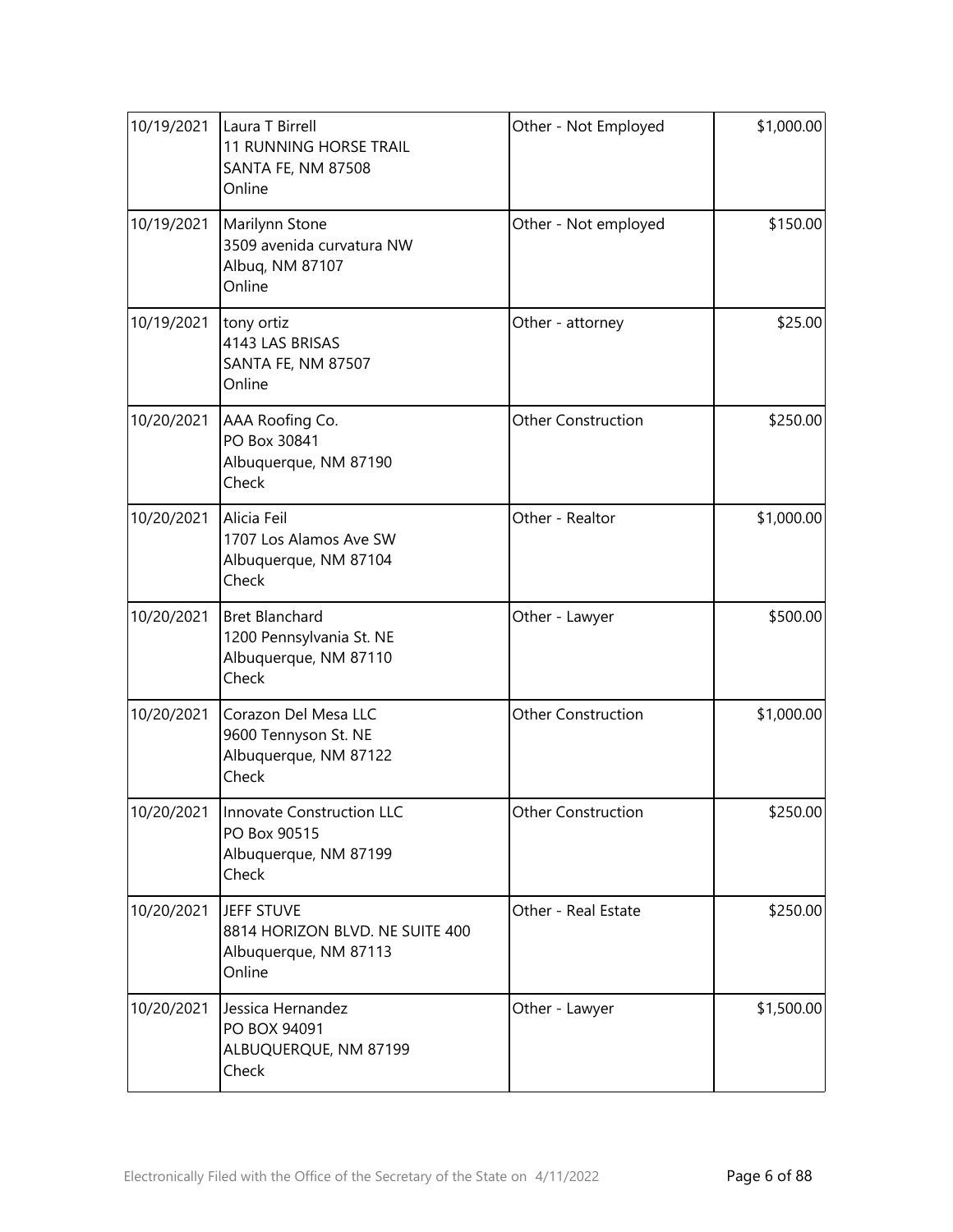| 10/20/2021 | Pat Unkefer<br>2 Jemez Lane<br>Los Alamos, NM 87547<br>Online                                 | Other - Not Employed      | \$25.00    |
|------------|-----------------------------------------------------------------------------------------------|---------------------------|------------|
| 10/20/2021 | Roadrunner Realty & Investment LLC<br>10000 Wilshire Ave NE<br>Albuquerque, NM 87122<br>Check | Other Real Estate         | \$2,500.00 |
| 10/20/2021 | Thomas Franchini<br>12412 Tamarac Trail NE<br>Albuquerque, NM 87111<br>Check                  | Individual                | \$100.00   |
| 10/21/2021 | Daniel Solares Jr<br>3035 SAN RAFAEL SE<br>ALBUQUERQUE, NM 87106<br>Online                    | Other - Designer          | \$7.77     |
| 10/21/2021 | Jim Bakhtiar<br>9508 PEBBLE BEACH DRIVE NE<br>ALBUQUERQUE, NM 87111<br>Online                 | Other - Mortgage Business | \$250.00   |
| 10/21/2021 | Lawrence McDaniel<br>701 N Bayard<br>Silver City, NM 88061<br>Online                          | Other - Not employed      | \$250.00   |
| 10/21/2021 | Sandy Jones Contractor<br><b>HC31 Box 155</b><br>Williamsburg, NM 87942<br>Check              | <b>Other Construction</b> | \$500.00   |
|            | 10/22/2021   james mccarty yeager<br>446 ACEQUIA MADRE<br>SANTA FE, NM 87505<br>Online        | Other - Not Employed      | \$15.00    |
| 10/22/2021 | Jason Galbraith<br>855 E University Ave Apt. 1014<br>Las Cruces, NM 88001<br>Check            | Other - Attorney          | \$47.74    |
| 10/23/2021 | David Edeli<br>48 WORTH ST.<br>SAN FRANCISCO, CA 94114<br>Online                              | Other - Attorney          | \$100.00   |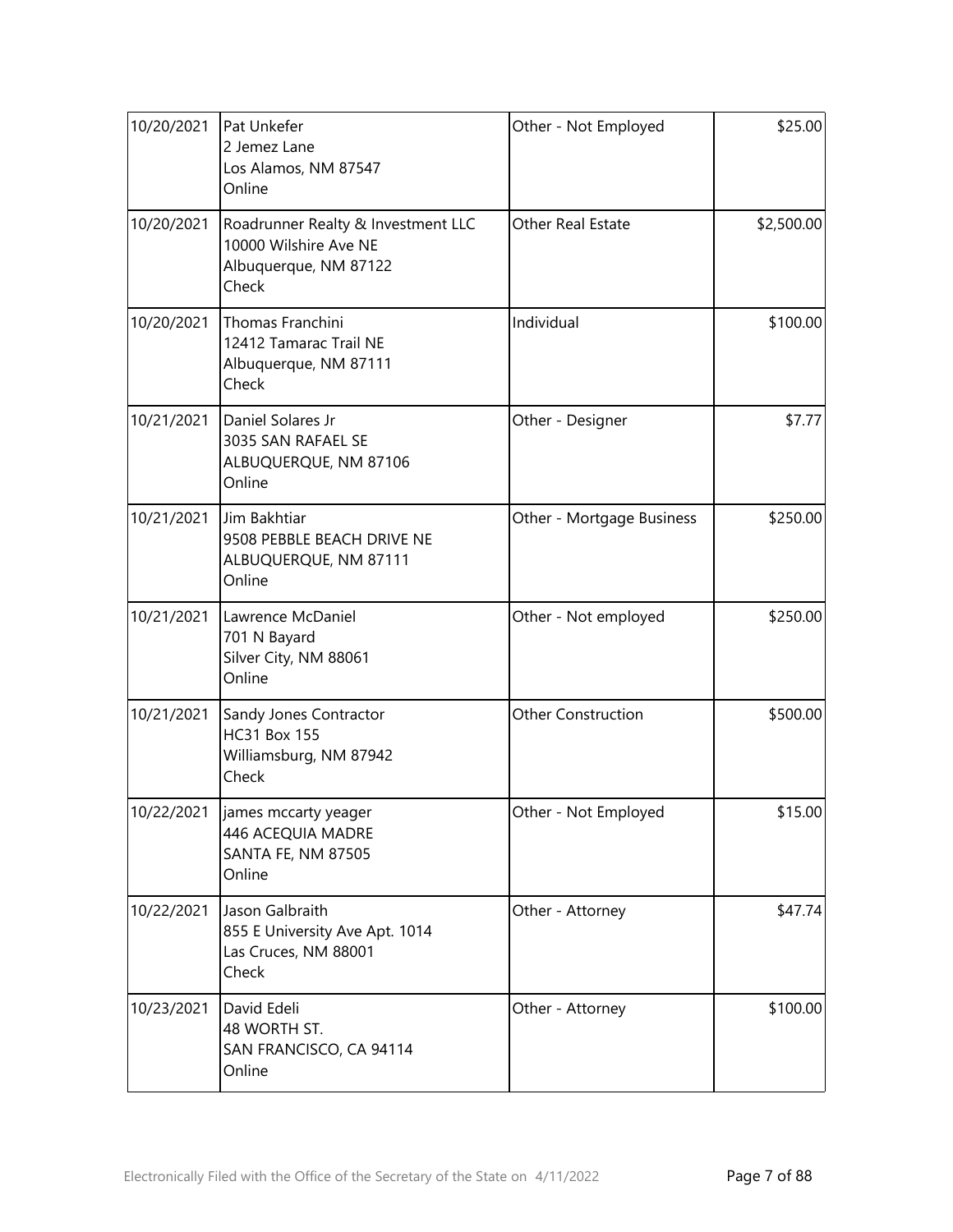| 10/23/2021 | Rebecca King<br>5624 Red Wolf Ln<br>Las Cruces, NM 88007<br>Check                     | Individual                       | \$100.00 |
|------------|---------------------------------------------------------------------------------------|----------------------------------|----------|
| 10/24/2021 | Stan Biderman<br>1011 GOVERNOR DEMPSEY<br><b>SANTA FE, NM 87501</b><br>Online         | Other - part time<br>philosopher | \$200.00 |
| 10/26/2021 | Ronnie Martinez<br>10312 Rapallo Ct. NW<br>Albuquerque, NM 87114<br>Check             | Other - Not Employed             | \$160.00 |
| 10/28/2021 | <b>Bradley Richardson</b><br>23 CHAPALA ROAD<br><b>SANTA FE, NM 87508</b><br>Online   | Other - Not Employed             | \$50.00  |
| 10/28/2021 | Joan Martinez<br>4837 DEER TRAIL RD<br>SILVER CITY, NM 88061<br>Online                | Other - not employed             | \$10.00  |
| 10/28/2021 | Josefina Dominguez<br>3850 SHADY GLEN AVE<br>LAS CRUCES, NM 88005<br>Online           | Other - Retired                  | \$25.00  |
| 10/28/2021 | Kris Sefton<br>19 Azul Loop<br>Santa Fe, NM 87508<br>Online                           | Other - Sales Director           | \$10.00  |
|            | 10/28/2021   Marie Fuentes<br>3709 Smith Ave SE<br>Albuquerque, NM 87108<br>Online    | Other - Not employed             | \$5.00   |
| 10/28/2021 | Marta Willson<br>63A Camino de las Huertas<br>Placitas, NM 87043<br>Online            | Other - Not employed             | \$10.00  |
| 10/28/2021 | Ronnie Martinez 4 New Mexico<br>10312 Rapallo Ct. NW<br>Albuquerque, NM 87114<br>CASH | Other committee                  | \$626.13 |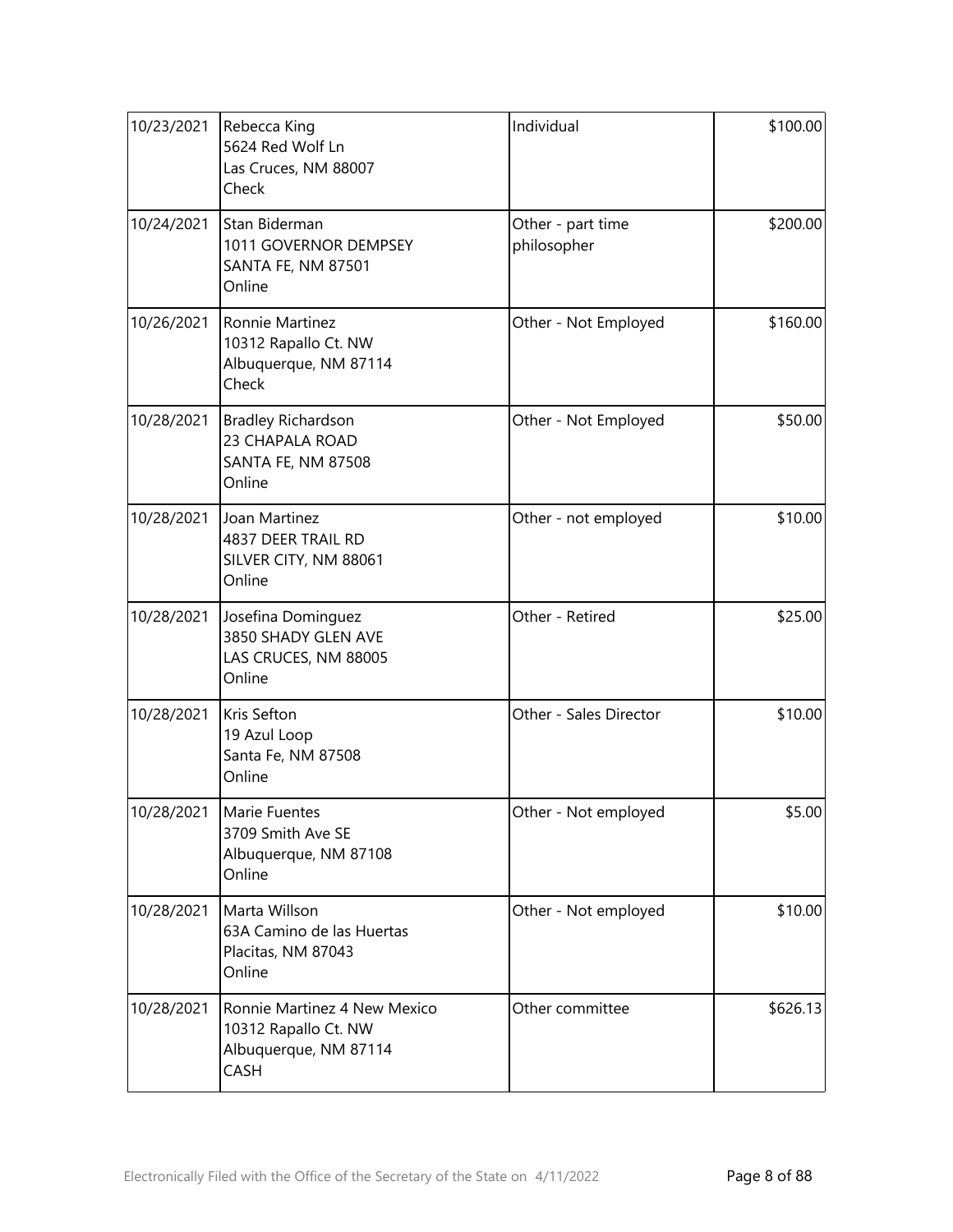| 10/28/2021 | Sara Mannal<br>6525 MESA MARIPOSA PL NW<br>ALBUQUERQUE, NM 87120<br>Online         | Other - Assistant Director of<br>Admission | \$25.00    |
|------------|------------------------------------------------------------------------------------|--------------------------------------------|------------|
| 10/29/2021 | Carol Weinreich<br>13 MURRAY HILL ROAD<br>TIJERAS, NM 87059<br>Online              | Other - Not Employed                       | \$10.00    |
| 10/30/2021 | Donna Reina<br>PO BOX 1563<br>TAOS, NM 87571<br>Online                             | Other - Artist                             | \$25.00    |
| 10/30/2021 | Gloria Page<br>171 MAIN ST. #253<br>LOS ALTOS, CA 94022<br>Online                  | Other - not employed                       | \$2,600.00 |
| 10/30/2021 | Patrick Hart<br>2516 CUTLER CT. NE<br>ALBUQUERQUE, NM 87106<br>Online              | Other - Lawyer                             | \$100.00   |
| 10/31/2021 | Carolyn Wolf<br>2955CAMINO PIEDRA LUMBRE<br><b>SANTA FE, NM 87505</b><br>Online    | Other - Lawyer                             | \$100.00   |
| 10/31/2021 | Cheryl Harris<br>10001 COORS BYPASS NW APT 415<br>ALBUQUERQUE, NM 87114<br>Online  | Other - Not Employed                       | \$5.00     |
| 10/31/2021 | Janet Philippsen<br>4009 PARSIFAL ST NE<br>ALBUQUERQUE, NM 87111<br>Online         | Other - Not Employed                       | \$5.00     |
| 10/31/2021 | Josefina Dominguez<br>2932 CANDELITA COURT NE<br>ALBUQUERQUE, NM 87112<br>Online   | Other - Not Employed                       | \$10.00    |
| 10/31/2021 | Maria Mandanizadehsafi<br>2728 CAMINO CORDOBA SE<br>RIO RANCHO, NM 87124<br>Online | Other - Not employed                       | \$25.00    |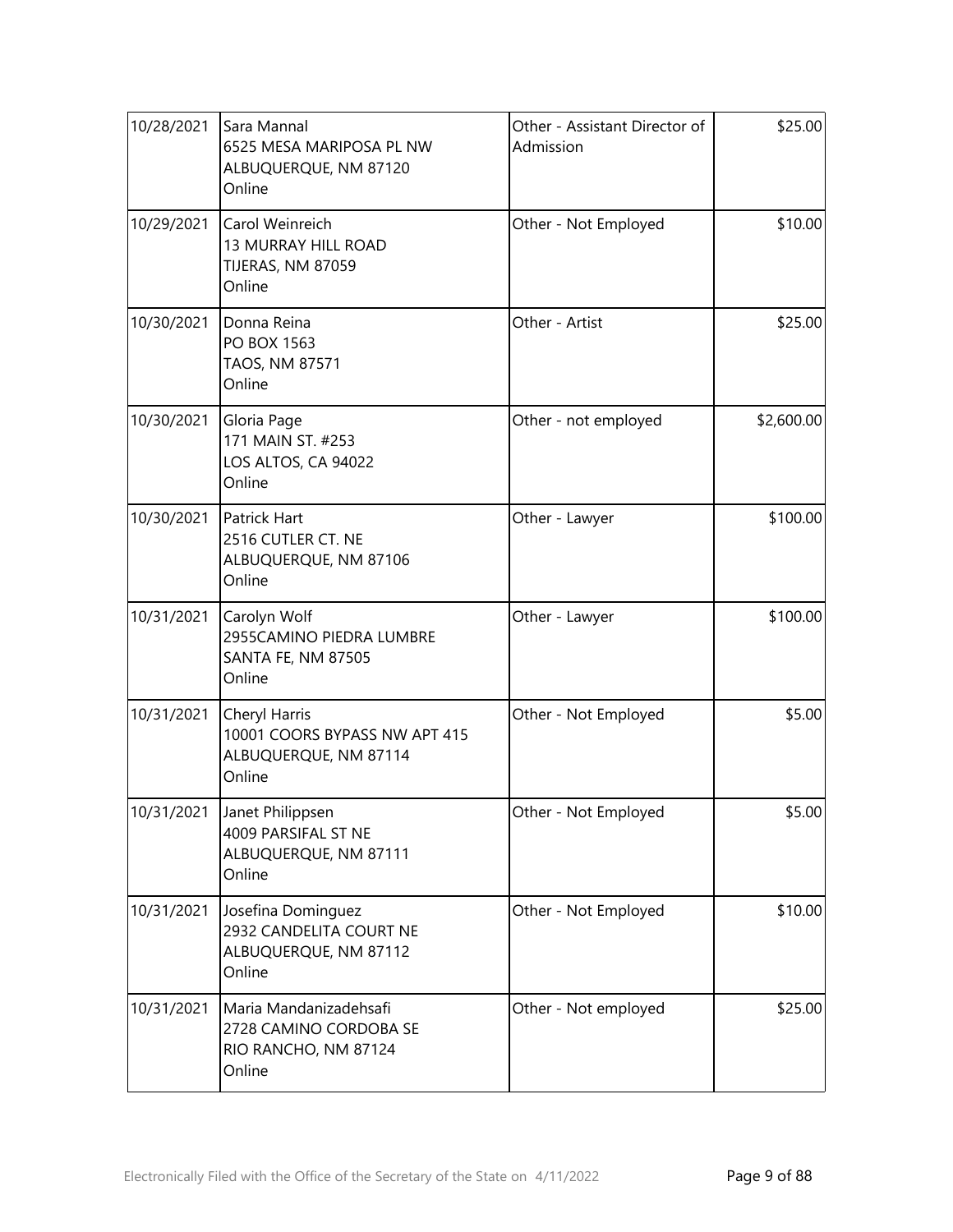| 10/31/2021 | <b>Stephen Miron</b><br>23 KHAKUM WOOD ROAD<br>GREENWICH, CT 06831<br>Online         | Other - Principal           | \$25.00    |
|------------|--------------------------------------------------------------------------------------|-----------------------------|------------|
| 10/31/2021 | Suzanne Jollensten<br>8508 SONOMA VALLEY RD NE<br>ALBUQUERQUE, NM 87122<br>Online    | Other - Attorney            | \$50.00    |
| 11/2/2021  | Leah Garcia<br>7204 Mojave Street NW<br>Albuquerque, NM 87120<br>Online              | Other - Adminstrative Asst. | \$30.00    |
| 11/3/2021  | David Campbell<br>5723 Balsa Ct NE<br>Albuquerque, NM 87111<br>Check                 | Individual                  | \$100.00   |
| 11/3/2021  | Shakti Belway<br>PO BOX 2040<br>SANTA BARBARA, CA 93120<br>Online                    | Other - Attorney            | \$250.00   |
| 11/4/2021  | John Grubesic<br>5525 ESTRELLITA DEL NORTE RD NE<br>ALBUQUERQUE, NM 87111<br>Online  | Other - Lawyer              | \$100.00   |
| 11/6/2021  | <b>Chris Mechels</b><br>1336 BISHOPS LODGE RD<br><b>SANTA FE, NM 87506</b><br>Online | Other - Not Employed        | \$250.00   |
| 11/7/2021  | Kent Buckingham<br>5 Chippewa Circle<br>Santa Fe, NM 87506<br>Online                 | Other - Attorney            | \$1,000.00 |
| 11/9/2021  | David Stoesz<br><b>14 COLUMBINE LANE</b><br>SANTA FE, NM 87506<br>Online             | Other - Not employed        | \$100.00   |
| 11/12/2021 | Chad Gruber<br>1019 4TH ST SW<br>ALBUQUERQUE, NM 87106<br>Online                     | Other - Lawyer              | \$300.00   |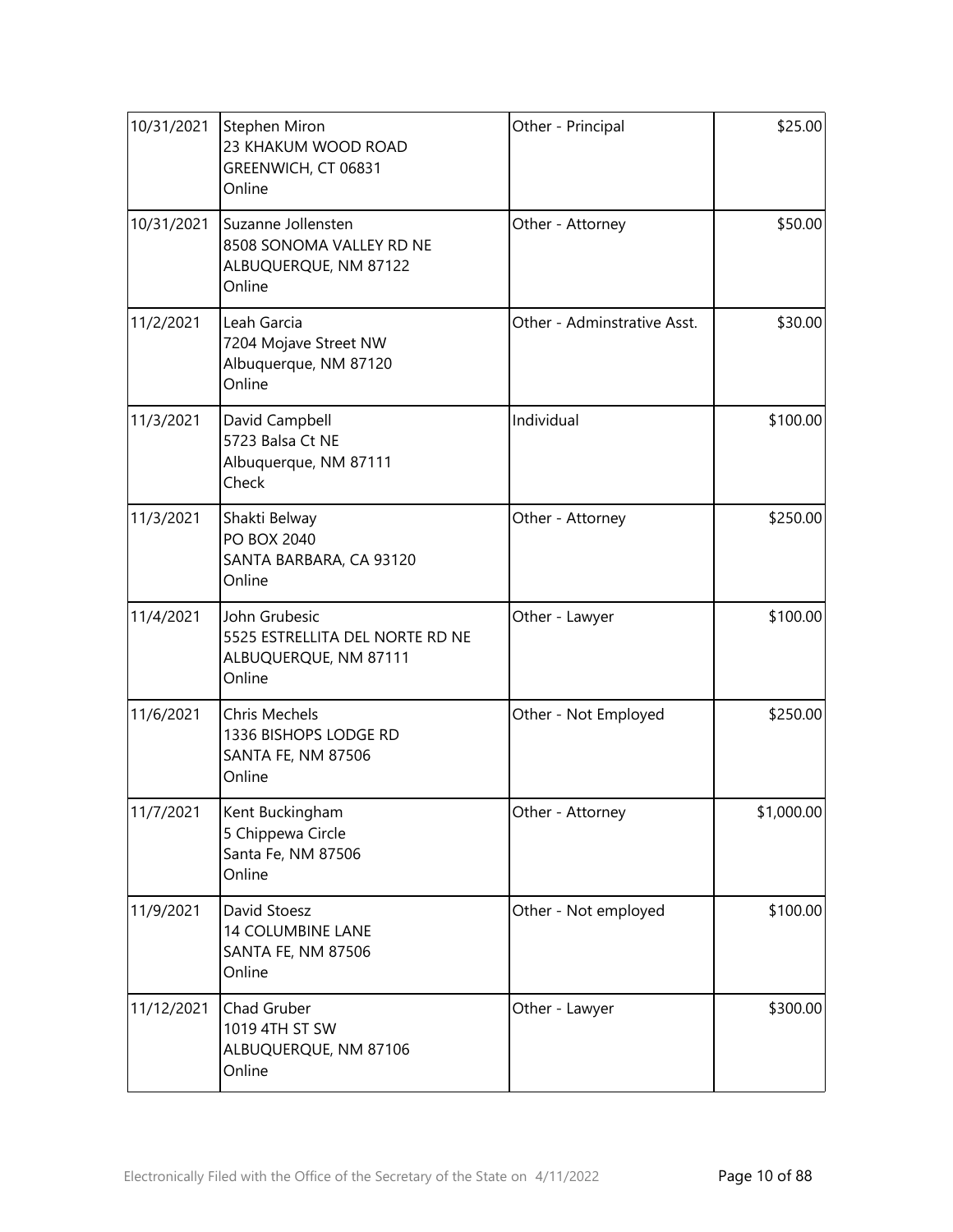| 11/14/2021 | <b>ANONYMOUS</b><br><b>CASH</b>                                                                                 |                                   | \$81.00    |
|------------|-----------------------------------------------------------------------------------------------------------------|-----------------------------------|------------|
| 11/14/2021 | Evelyn King<br>10504 Coronado Ave NE<br>Albuquerque, NM 87122<br>Check                                          | Other - Dentist                   | \$500.00   |
| 11/16/2021 | Carole Ward<br>12010 PALO DURO DR NE<br>ALBUQUERQUE, NM 87111<br>Online                                         | Other - Not Employed              | \$25.00    |
| 11/16/2021 | Jan Blair Hertzsch<br>4374 PURPLE SAGE DRIVE<br>LAS CRUCES, NM 88011<br>Check                                   | Other - Retired                   | \$50.00    |
| 11/16/2021 | Meredith Dixon<br>1412 STAGECOACH LN SE<br>ALBUQUERQUE, NM 87123<br>Online                                      | Other - Fundraiser                | \$100.00   |
| 11/17/2021 | Elizabeth M McMaster<br>2901 Hyder Ave SE<br>Albuquerque, NM 87106<br>Online                                    | Other - Not Employed              | \$25.00    |
| 11/17/2021 | ray bellamy<br>509 VINNEDGE RIDE<br>TALLAHASSEE, FL 32303<br>Online                                             | Other - Not Employed              | \$100.00   |
| 11/17/2021 | Terry Ihnat<br>3800 OXBOW VILLAGE LN NW<br>ALBUQUERQUE, NM 87120<br>Online                                      | Other - Not Employed              | \$25.00    |
| 11/19/2021 | Evelyn Blair<br>7730 CEDAR CANYON RD NE<br>ALBUQUERQUE, NM 87122<br>Online                                      | Other - Not Employed              | \$25.00    |
| 11/19/2021 | The Home Depot Inc. Political Action<br>Commitee<br>1155 F Street NW Suite 400<br>Washington, DC 20004<br>Check | <b>Political Action Committee</b> | \$1,500.00 |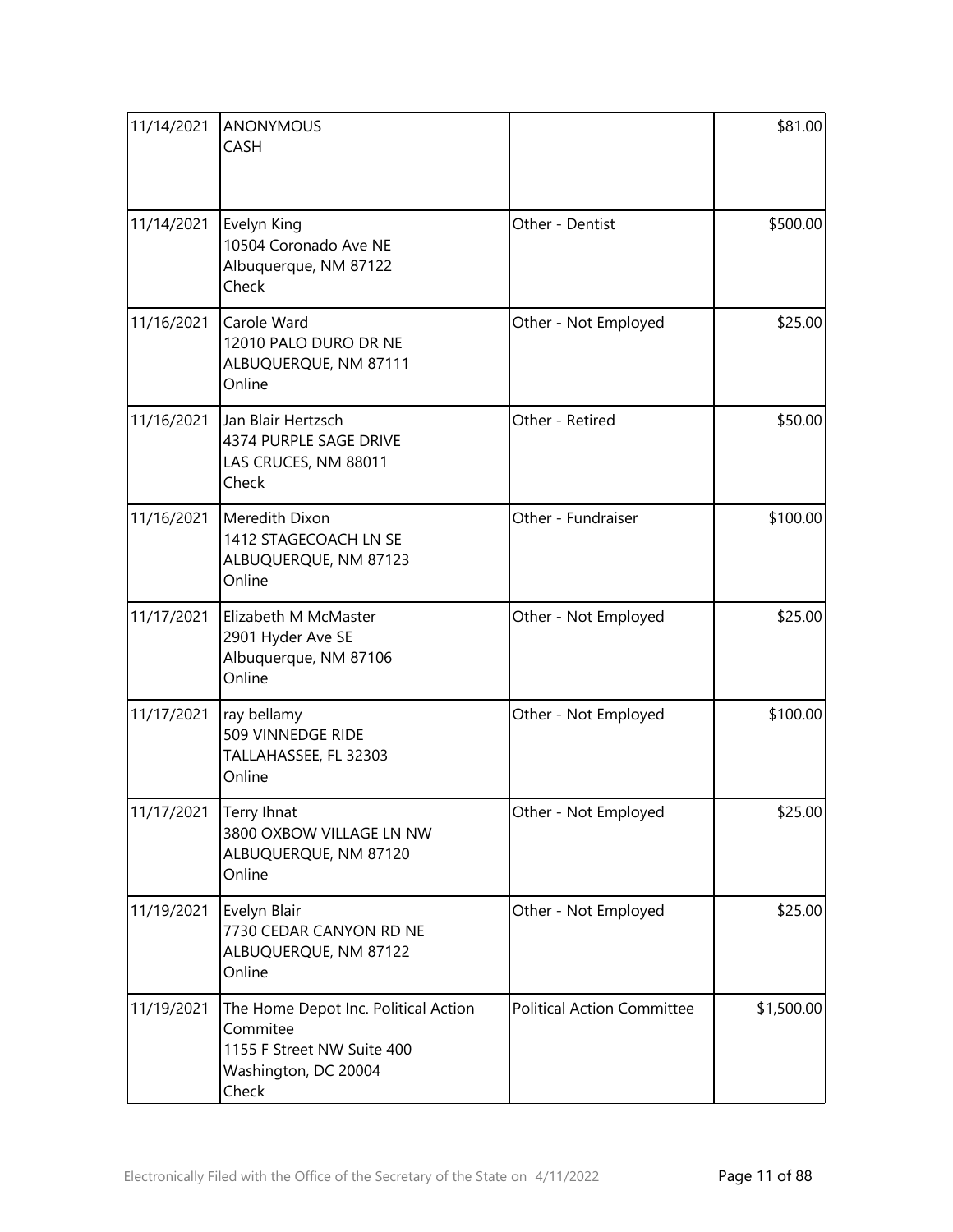| 11/19/2021 | tony ortiz<br>4143 LAS BRISAS<br>SANTA FE, NM 87507<br>Online                    | Other - attorney                                      | \$25.00  |
|------------|----------------------------------------------------------------------------------|-------------------------------------------------------|----------|
| 11/22/2021 | james mccarty yeager<br>446 ACEQUIA MADRE<br><b>SANTA FE, NM 87505</b><br>Online | Other - Not Employed                                  | \$15.00  |
| 11/25/2021 | Luis Carrasco<br>601 W SAN MATEO RD. UNIT 87<br>SANTA FE, NM 87505<br>Online     | Other - Attorney                                      | \$100.00 |
| 11/25/2021 | Roger Billau<br>PO Box 22091<br>Albuquerque, NM 87154<br>Online                  | Other - Engineer                                      | \$14.00  |
| 11/26/2021 | Andrew Hsi<br>1009 MADISON NE<br>ALBUQUERQUE, NM 87110<br>Online                 | Other - Physician caring for<br>primary care patients | \$19.29  |
| 11/26/2021 | Elisa Sanchez<br>3045 Buena Vida Circle #219<br>Las Cruces, NM 88011<br>Online   | Other - Not employed                                  | \$100.00 |
| 11/27/2021 | Joel Jacobsen<br>3326 Mackland Ave NE<br>Albuquerque, NM 87106<br>Check          | Other - Not employed                                  | \$100.00 |
| 11/28/2021 | Joan Martinez<br>4837 DEER TRAIL RD<br>SILVER CITY, NM 88061<br>Online           | Other - not employed                                  | \$10.00  |
| 11/28/2021 | jon spar<br>1408 loo ct ne<br>albq., NM 87106<br>Online                          | Other - Not Employed                                  | \$100.00 |
| 11/28/2021 | Marta Willson<br>63A Camino de las Huertas<br>Placitas, NM 87043<br>Online       | Other - Not employed                                  | \$10.00  |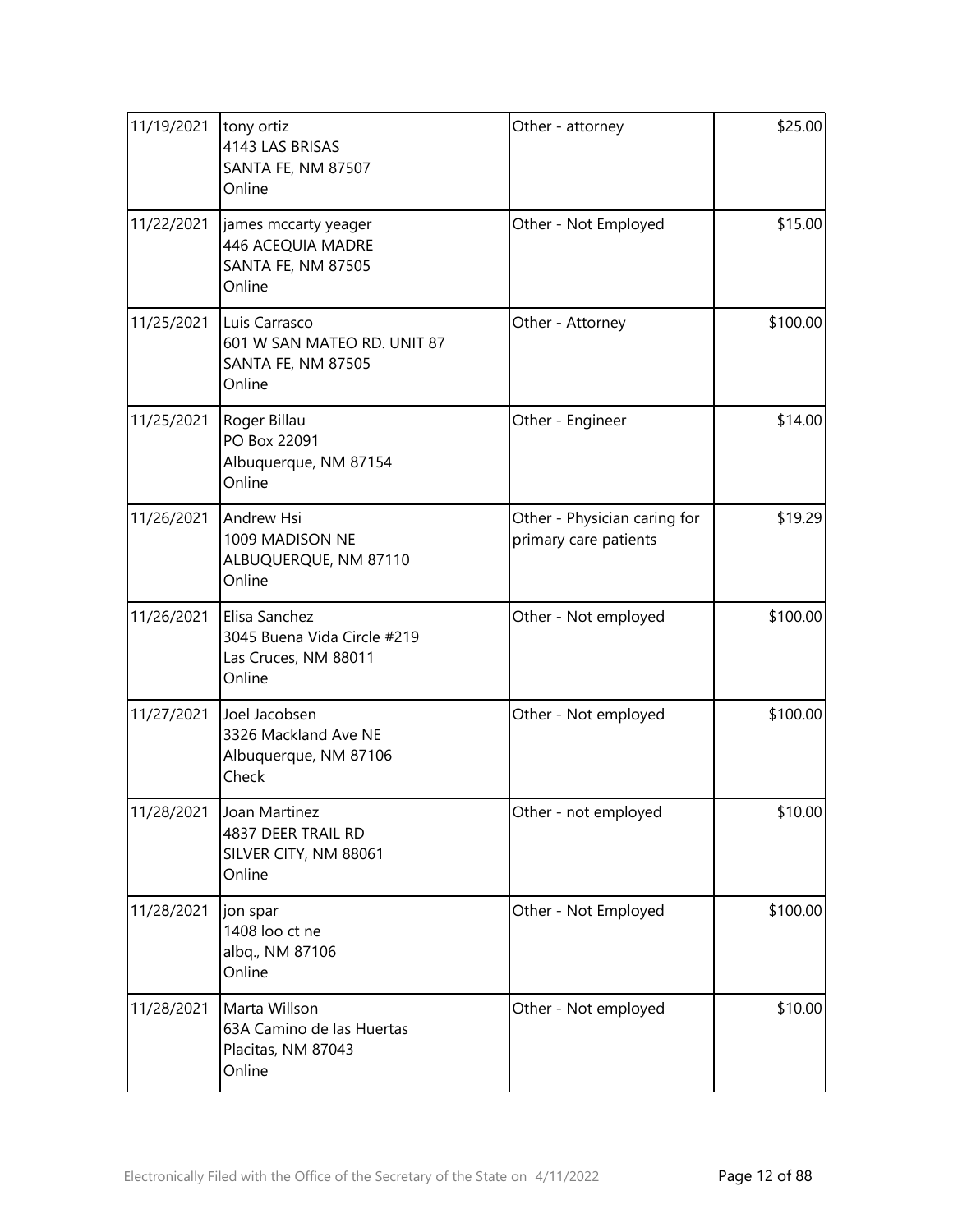| 11/28/2021 | Peter Ossorio<br>5525 LOST PADRE MINE RD.<br>LAS CRUCES, NM 88011<br>Online     | Other - Not Employed     | \$100.00 |
|------------|---------------------------------------------------------------------------------|--------------------------|----------|
| 11/29/2021 | Carol Weinreich<br>13 MURRAY HILL ROAD<br>TIJERAS, NM 87059<br>Online           | Other - Not Employed     | \$10.00  |
| 11/29/2021 | Deborah Hall<br>4405 Karrol S.W.<br>Albuquerque, NM 87121<br>Check              | Individual               | \$20.00  |
| 11/29/2021 | Kathy Cranage<br>10113 LA PAZ NW<br>ALBUQUERQUE, NM 87114<br>Online             | Other - Not employed     | \$20.00  |
| 11/29/2021 | <b>LEMONIA KOMIS</b><br>610 DON GASPAR AVENUE<br>SANTA FE, NM 87505<br>Online   | Other - Property manager | \$700.00 |
| 11/30/2021 | Donna Reina<br>PO BOX 1563<br>TAOS, NM 87571<br>Online                          | Other - Artist           | \$25.00  |
| 11/30/2021 | Janet Philippsen<br>4009 PARSIFAL ST NE<br>ALBUQUERQUE, NM 87111<br>Online      | Other - Not Employed     | \$5.00   |
| 12/1/2021  | <b>Brenda Troup</b><br>21 MEADOW ROAD<br>BOLTON, MA 01740<br>Online             | Other - Not Employed     | \$4.00   |
| 12/1/2021  | Cynthia Gefvert<br>2205 CEBOLLA CREEK WAY NW<br>ALBUQUERQUE, NM 87120<br>Online | Other - Not Employed     | \$50.00  |
| 12/1/2021  | L.R. Martinez<br>12609 Chico RD NE<br>Albuquerque, NM 87123<br>Check            | Other - Not employed     | \$20.00  |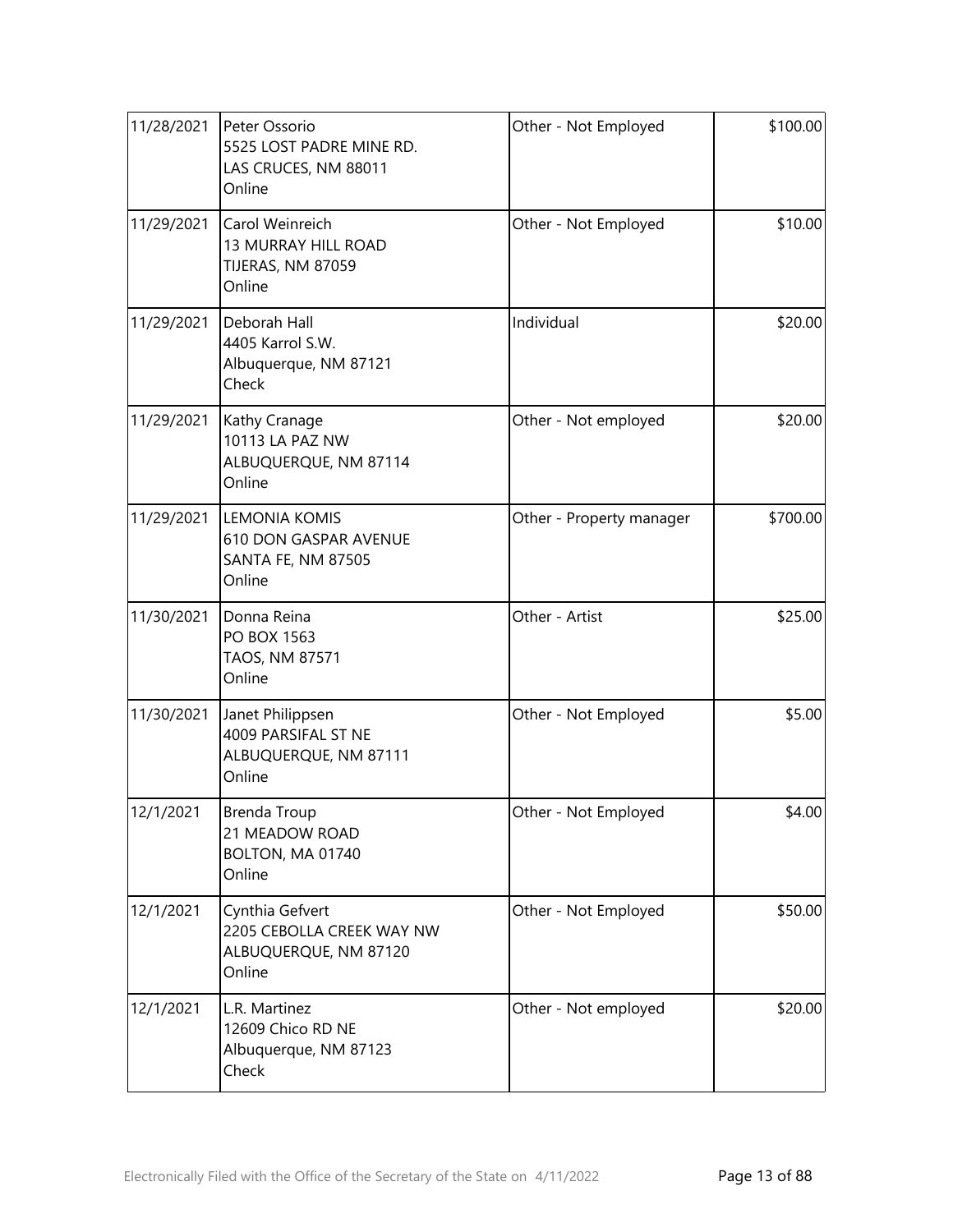| 12/1/2021 | Lynn Lee<br>369 Montezuma AVe.#113<br>Santa Fe, NM 87501<br>Online               | Other - Not Employed               | \$25.00    |
|-----------|----------------------------------------------------------------------------------|------------------------------------|------------|
| 12/1/2021 | Ron Flax Davidson<br>86B Ravens Ridge Road<br>Santa Fe, NM 87505<br>Online       | Other - Vice President             | \$100.00   |
| 12/1/2021 | Sara Crecca<br>314 16TH ST. SW<br>ALBUQUERQUE, NM 87104<br>Online                | Other - Attorney                   | \$150.00   |
| 12/2/2021 | James Campbell<br>PO. BOX 3623<br>LAS VEGAS, NM 87701<br>Online                  | Other - Not Employed               | \$15.00    |
| 12/2/2021 | Linda Barth<br>PO Box 20456<br>Albuquerque, NM 87154<br>Check                    | Other - Retired                    | \$500.00   |
| 12/2/2021 | Patricia Madrid<br>PO 156<br>BUENA VISTA, NM 87712<br>Online                     | Other - Attorney                   | \$1,000.00 |
| 12/2/2021 | Thomas Rothfeld<br>2516 Griegos PI NW<br>Albuquerque, NM 87107<br>Online         | Other - Physician                  | \$2,500.00 |
| 12/3/2021 | <b>Blake Kleinman</b><br>35 MILL HOLLOW DR<br>MORELAND HILLS, OH 44022<br>Online | Other - Finance                    | \$1,500.00 |
| 12/3/2021 | Chet Karnas<br>4106 Cherrydale Ct NW<br>Albuquerque, NM 87107<br>Online          | Other - Construction<br>Contractor | \$50.00    |
| 12/3/2021 | David Weymouth<br>9500 RIVERDALE LN. NW<br>ALBUQUERQUE, NM 87114<br>Online       | Other - Not Employed               | \$100.00   |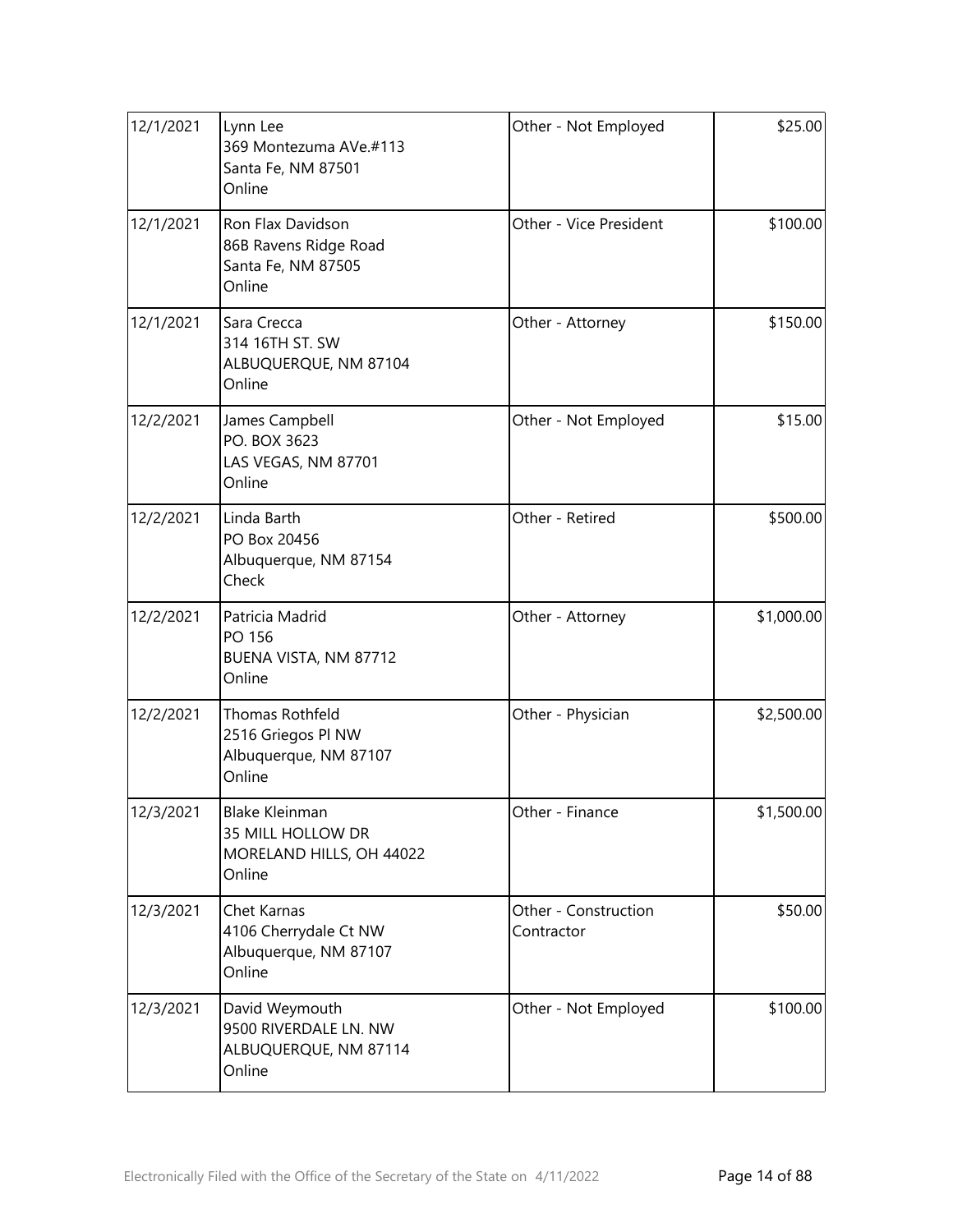| 12/3/2021 | <b>EDDIE CORLEY</b><br>13605 PINO RIDGE PL NE<br>ALBUQUERQUE, NM 87111<br>Online        | Other - NEW CAR AUTO<br><b>DEALER</b> | \$1,000.00 |
|-----------|-----------------------------------------------------------------------------------------|---------------------------------------|------------|
| 12/3/2021 | Jim Collie<br>4235 Mackland Ave NE<br>Albuquerque, NM 87110<br>Online                   | Other - Not Employed                  | \$2,500.00 |
| 12/3/2021 | susan walton<br>8303 GUADALUPE TRL<br>LOS RANCHOS, NM 87114<br>Online                   | Other - Education/Admin               | \$50.00    |
| 12/4/2021 | Al Lama<br>3 TINGEY SQUARE SE<br>WASHINGTON, DC 20003<br>Online                         | Other - Attorney                      | \$100.00   |
| 12/4/2021 | Ana Canales<br>1809 Georgia St NE<br>Albuquerque, NM 87110<br>Online                    | Other - Enrollment<br>counselor       | \$25.00    |
| 12/4/2021 | <b>Bailey Herrrington</b><br>270 MONTE BELLO DRIVE<br>LAS CRUCES, NM 88011<br>Online    | Other - Not Employed                  | \$100.00   |
| 12/4/2021 | <b>Brad Allen</b><br>9201 MONTGOMERY BLVD NE BLDG. 1<br>ALBUQUERQUE, NM 87111<br>Online | Other - Realtor                       | \$500.00   |
| 12/4/2021 | Charles Wellborn<br>1331 Park Avenue SW Unit 904<br>Albuquerque, NM 87102<br>Online     | Other - Not Employed                  | \$250.00   |
| 12/4/2021 | <b>Charlie Hawkins</b><br>1624 CORNELL DRIVE NE<br>ALBUQUERQUE, NM 87106<br>Online      | Other - Not Employed                  | \$25.00    |
| 12/4/2021 | Cindi Fuqua<br>203 KEYES DRIVE<br>RUIDOSO, NM 88345<br>Online                           | Other - Not employed                  | \$25.00    |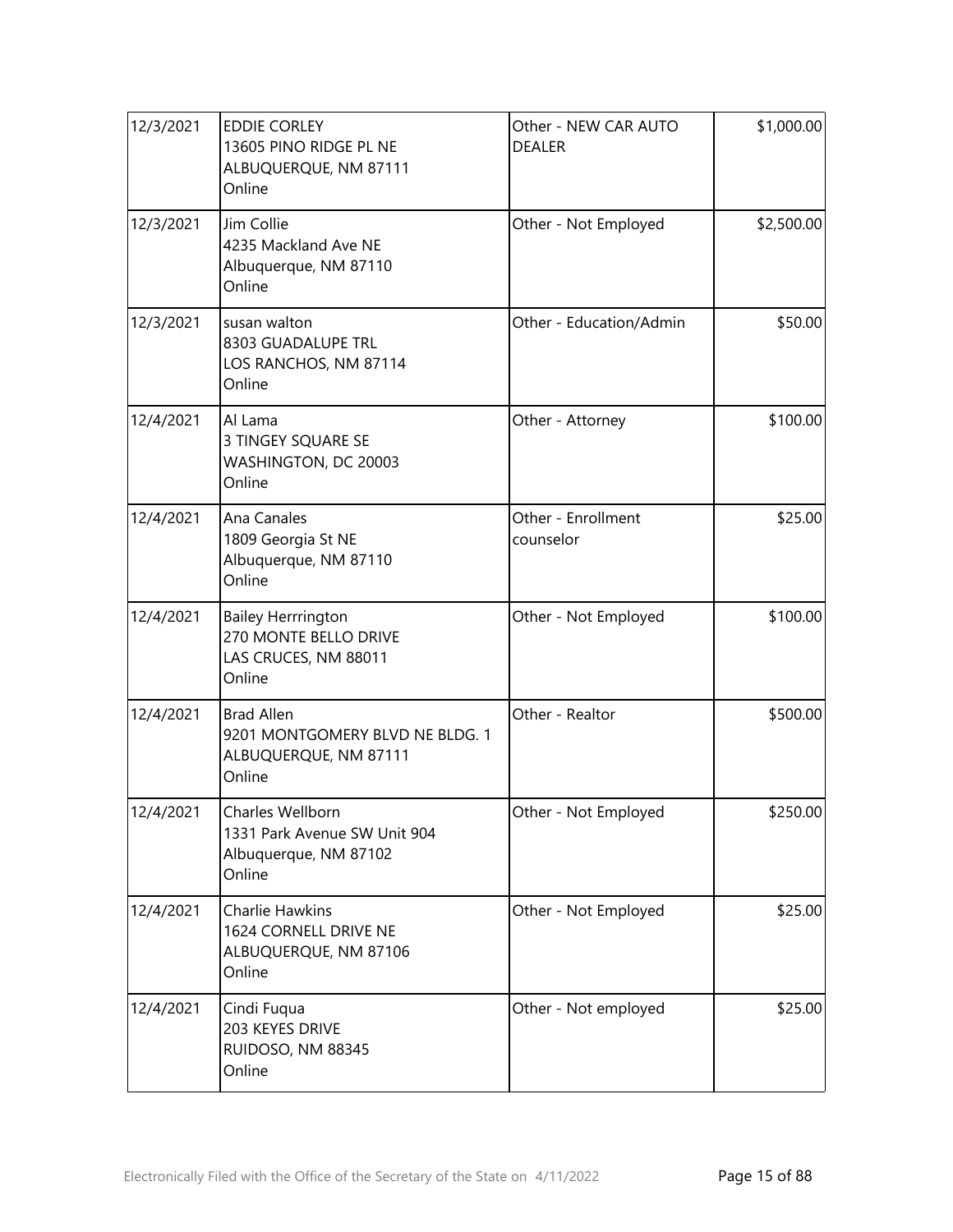| 12/4/2021 | DeAnna Mooney<br>1304 Serinna Ct<br>Silver City, NM 88061<br>Online                | Other - Not Employed            | \$20.00    |
|-----------|------------------------------------------------------------------------------------|---------------------------------|------------|
| 12/4/2021 | Diane martin<br>587 Enchanted Forest Loop<br>Alto, NM 88312<br>Online              | Other - sys admin               | \$20.00    |
| 12/4/2021 | Jane and Karl Braithwaite<br>12819 Thomte Rd NE<br>Albuquerque, NM 87112<br>Online | Other - Not Employed            | \$250.00   |
| 12/4/2021 | Jessica Carothers<br>6505 MEOQUI CT NW<br>LOS RANCHOS, NM 87107<br>Online          | Other - Small business<br>owner | \$500.00   |
| 12/4/2021 | John Kelly<br>1011 LAUREL DR. SE<br>ALBUQUERQUE, NM 87108<br>Check                 | Other - Attorney                | \$1,000.00 |
| 12/4/2021 | Juan Aragon<br>8815 Black Canyon St. NW<br>Albuquerque, NM 87114<br>Online         | Other - Not Employed            | \$500.00   |
| 12/4/2021 | Michael Olivas<br>3101 Old Pecos Tr #304<br>Santa Fe, NM 87505<br>Online           | Other - professor               | \$25.00    |
| 12/4/2021 | Michelle Meaders<br>4047 Anderson Ave SE<br>Albuquerque, NM 87108<br>Online        | Other - Not Employed            | \$100.00]  |
| 12/4/2021 | Mike Hosni<br>2922 COORS BLVD NW<br>ALBUQUERQUE, NM 87120<br>Online                | Other - Sales                   | \$1,000.00 |
| 12/4/2021 | Nicholas Halaris<br>438 WESTMOUNT DRIVE<br>WEST HOLLYWOOD, CA 90048<br>Online      | Other - Investor                | \$1,000.00 |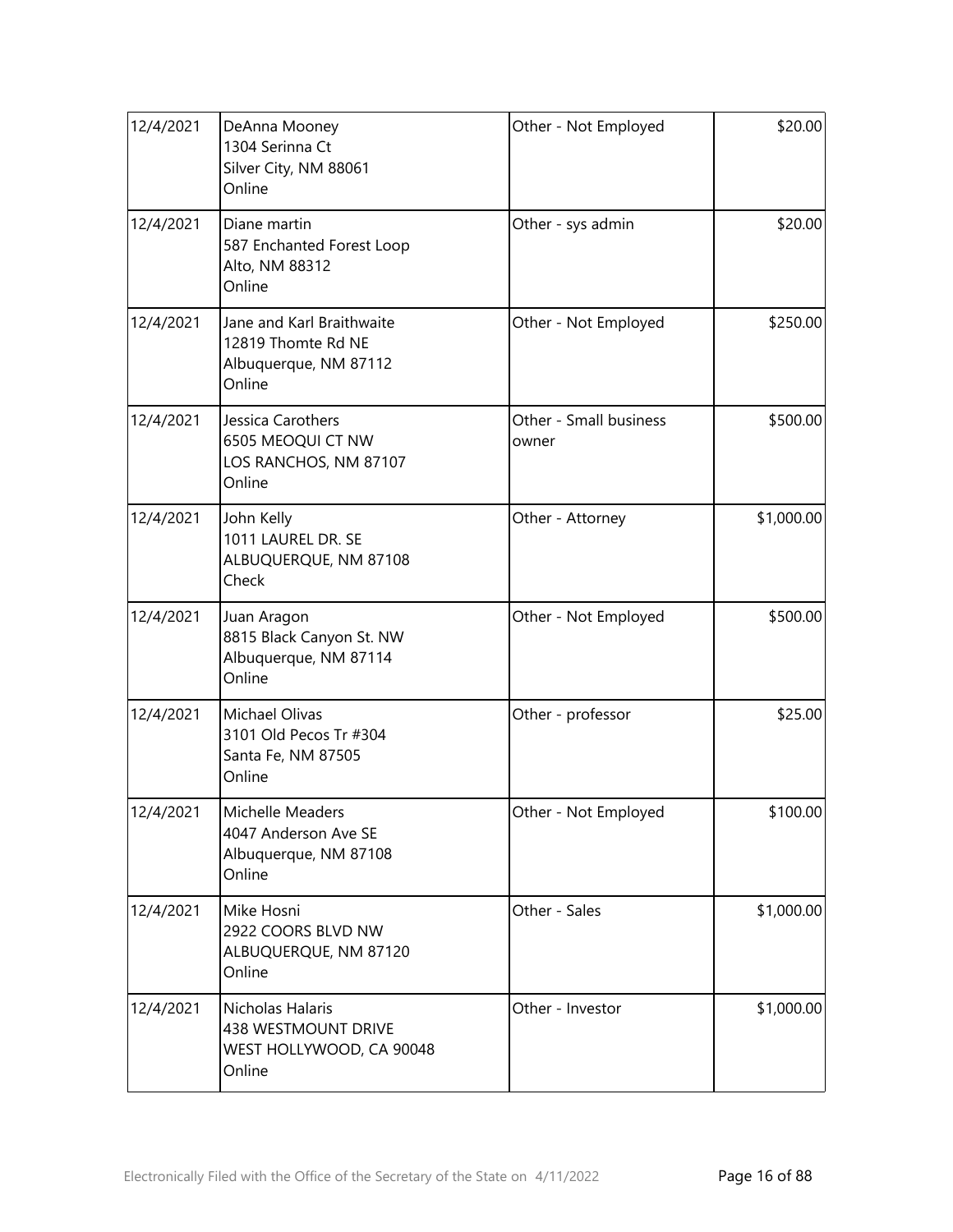| 12/4/2021 | Norm Becker<br>907 LOS PRADOS DE GUADALUPE NW<br>LOS RANCHOS, NM 87107<br>Online | Other - Not Employed         | \$2,600.00 |
|-----------|----------------------------------------------------------------------------------|------------------------------|------------|
| 12/4/2021 | Penelope Rembe<br>4903 Rio Grande Blvd. NW<br>Los Ranchos, NM 87107<br>Online    | Other - Not Employed         | \$500.00   |
| 12/4/2021 | Ralph Odenwald<br>P.O. BOX 27299<br>ALBUQUERQUE, NM 87125<br>Online              | Other - Attorney             | \$25.00    |
| 12/4/2021 | Terri Rodriguez<br>1008 DON DIEGO AVE.<br><b>SANTA FE, NM 87505</b><br>Online    | Other - Not Employed         | \$100.00   |
| 12/4/2021 | <b>Yulia Bartow</b><br>301 TADLEY CT<br>REDWOOD CITY, CA 94061<br>Online         | Other - Attorney             | \$50.00    |
| 12/5/2021 | Anne Kass<br>5114 Royene Ave NE<br>Albuquerque, NM 87110<br>Online               | Other - Not Employed         | \$250.00   |
| 12/5/2021 | Diane Marshall<br>1305 Marquette NE<br>Albuquerque, NM 87106<br>Online           | Other - Professor of Biology | \$250.00   |
| 12/5/2021 | donald gallegos<br>P.O. BOX 983<br>QUESTA, NM 87556<br>Online                    | Other - Not Employed         | \$100.00   |
| 12/5/2021 | Kate Brubacher<br>629 WEST 57TH TERRACE<br>KANSAS CITY, MO 64113<br>Online       | Other - Attorney             | \$2,600.00 |
| 12/5/2021 | Leslie Atler<br>1518 Plaza Encantada NW<br>Albuquerque, NM 87107<br>Online       | Other - Not Employed         | \$50.00    |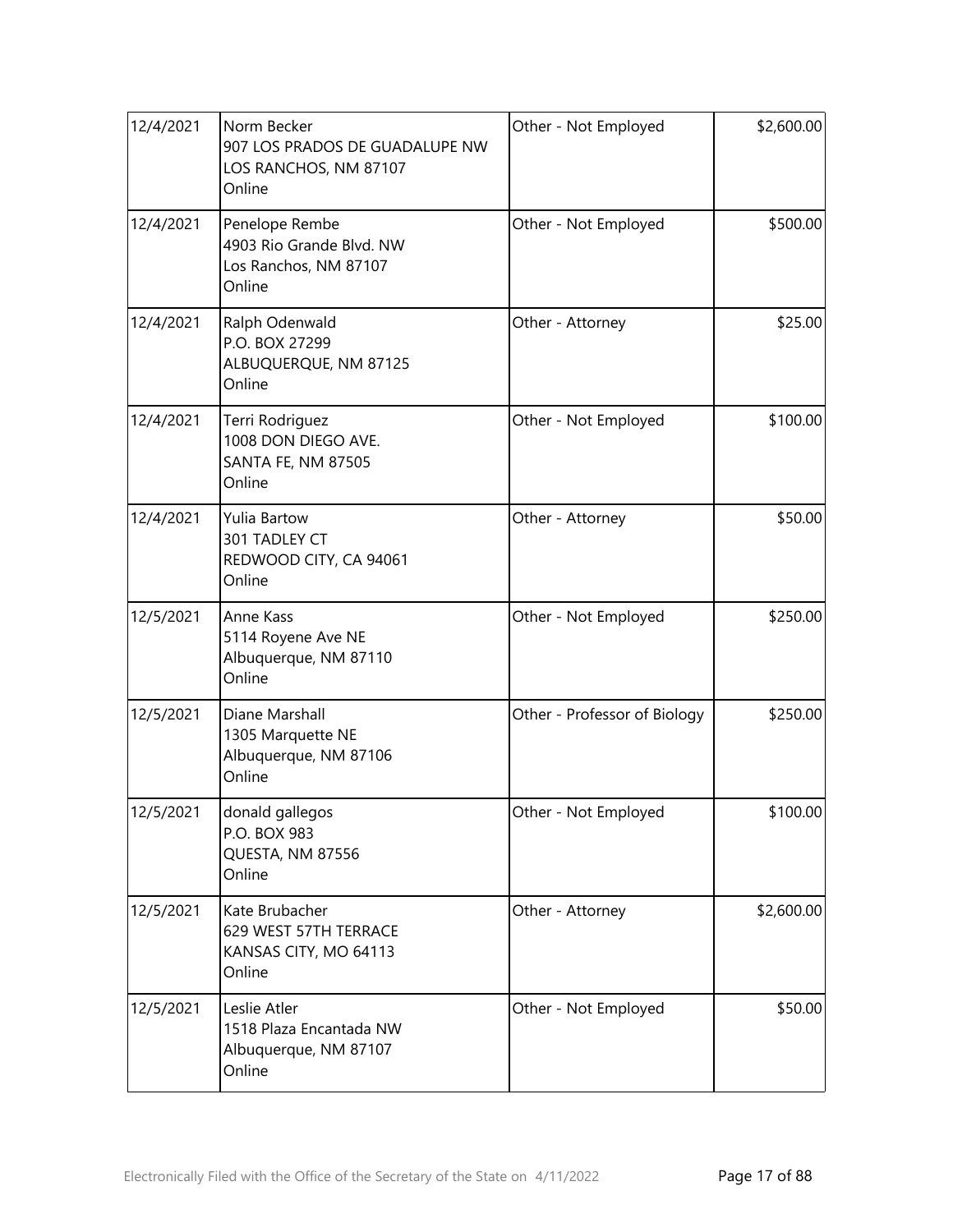| 12/5/2021  | <b>Stanly Steinberg</b><br>715 Jefferson St NE<br>Albuquerque, NM 87110<br>Online | Other - Not employed       | \$10.00  |
|------------|-----------------------------------------------------------------------------------|----------------------------|----------|
| 12/5/2021  | Susan Rushing<br>540 SCOTT RD<br>GLADWYNE, PA 19035<br>Online                     | Other - Physician          | \$250.00 |
| 12/6/2021  | Cecilia Webb<br>8016 DUMAS DRIVE NE<br>ALBUQUERQUE, NM 87109<br>Online            | Other - Front Desk Manager | \$25.00  |
| 12/6/2021  | Tobias Lovato<br>PO Box 67<br>Holman, NM 87723<br>Check                           | Other - Rancher            | \$250.00 |
| 12/13/2021 | Juan Aragon<br>8815 Black Canyon St. NW<br>Albuquerque, NM 87114<br>Check         | Other - Account Manager    | \$500.00 |
| 12/13/2021 | Juan Aragon<br>8815 Black Canyon St. NW<br>Albuquerque, NM 87114<br>CASH          | Other - Account Manager    | \$500.00 |
| 12/19/2021 | Aaron Jordan<br>1378 Cabin Creek Ave<br>Las Cruces, NM 88012<br>Online            | Other - Attorney           | \$500.00 |
| 12/19/2021 | David Martinez<br>2420 Rozinante NW<br>Albuquerque, NM 87104<br>Check             | Other - Attorney           | \$250.00 |
| 12/19/2021 | Evelyn Blair<br>7730 CEDAR CANYON RD NE<br>ALBUQUERQUE, NM 87122<br>Online        | Other - Not Employed       | \$25.00  |
| 12/19/2021 | tony ortiz<br>4143 LAS BRISAS<br>SANTA FE, NM 87507<br>Online                     | Other - attorney           | \$25.00  |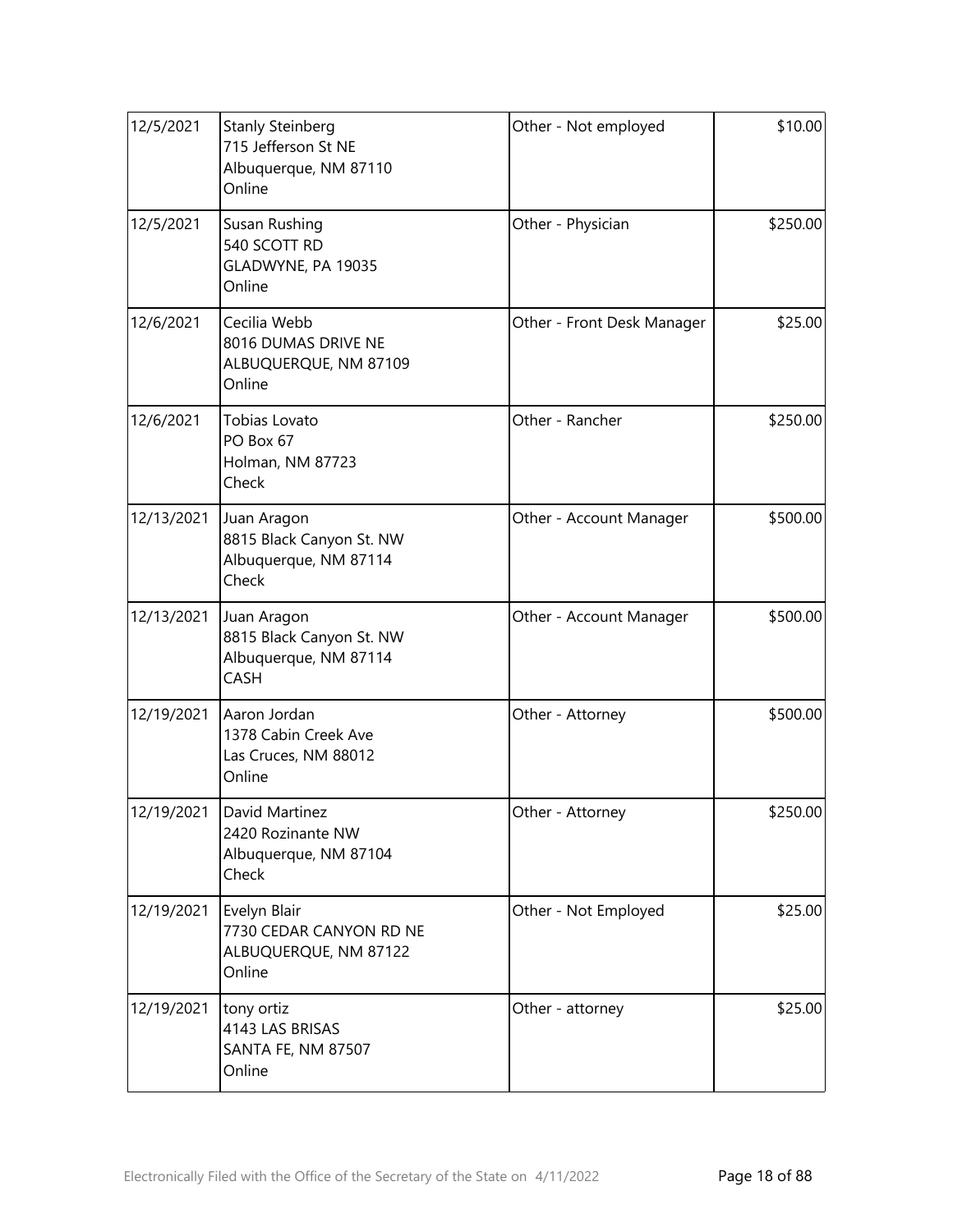| 12/21/2021 | David Silverman<br>PO Box 7459<br>Albuquerque, NM 87194<br>Online                     | Other - Real Estate               | \$250.00   |
|------------|---------------------------------------------------------------------------------------|-----------------------------------|------------|
| 12/22/2021 | james mccarty yeager<br>446 ACEQUIA MADRE<br>SANTA FE, NM 87505<br>Online             | Other - Not Employed              | \$15.00    |
| 12/22/2021 | Zac Merriman<br>6800 BENJAMIN ST<br>MCLEAN, VA 22101<br>Online                        | Other - Construction              | \$1,000.00 |
| 12/23/2021 | Leah Fried Sedwick<br>6909 BENJAMIN STREET<br>MCLEAN, VA 22101<br>Online              | Other - business owner            | \$2,600.00 |
| 12/23/2021 | Victoria Singer<br>525 CARDENAS DR SE APT B<br>ALBUQUERQUE, NM 87108<br>Online        | Other - Artist                    | \$27.00    |
| 12/24/2021 | <b>MICHAEL HARRISON</b><br>1121 Turner Drive NE<br>Albuquerque, NM 87123<br>Online    | Other - Not Employed              | \$25.00    |
| 12/24/2021 | <b>William Seiffert</b><br>5560 REMINGTON RD<br>LAS CRUCES, NM 88011<br>Online        | Other - Physician                 | \$50.00    |
| 12/27/2021 | Clarissa Duran<br>421B MIDDLE SAN PEDRO ROAD<br>ESPANOLA, NM 87532<br>Online          | Other - Not Employed              | \$500.00   |
| 12/27/2021 | Lobo Leadership Fund<br>300 Tijeras Ave NE Apt. 100<br>Albuquerque, NM 87102<br>Check | <b>Political Action Committee</b> | \$2,000.00 |
| 12/27/2021 | Patrick Rogers<br>813 GRANDVIEW DRIVE SE<br>ALBUQUERQUE, NM 87108<br>Online           | Other - attorney                  | \$1,200.00 |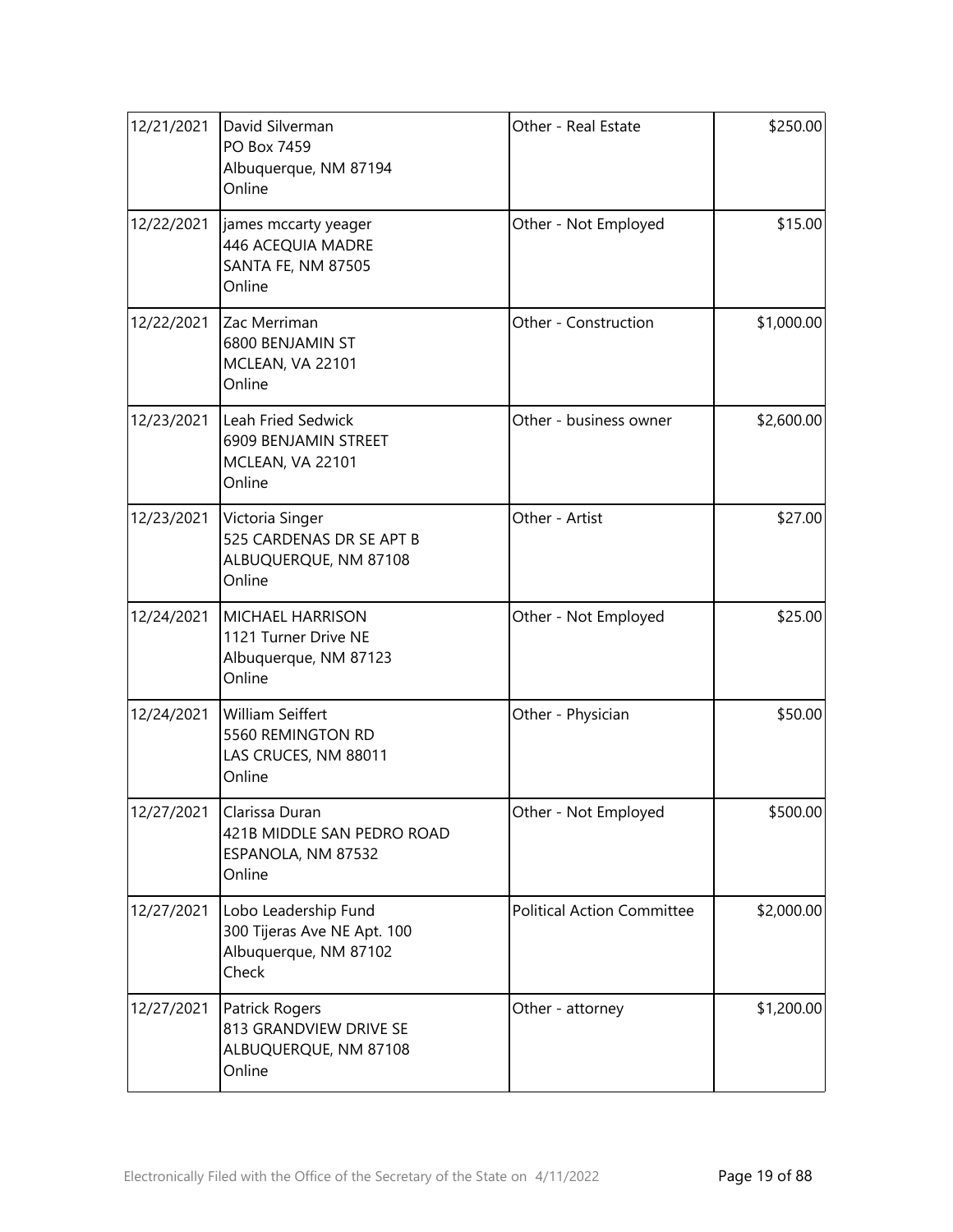| 12/28/2021 | Daniel Goldman<br>25 N Moore St 16<br>New York, NY 10013<br>Online                      | Other - Not Employed      | \$2,600.00 |
|------------|-----------------------------------------------------------------------------------------|---------------------------|------------|
| 12/28/2021 | Joan Martinez<br>4837 DEER TRAIL RD<br>SILVER CITY, NM 88061<br>Online                  | Other - not employed      | \$10.00    |
| 12/28/2021 | Marta Willson<br>63A Camino de las Huertas<br>Placitas, NM 87043<br>Online              | Other - Not employed      | \$10.00    |
| 12/28/2021 | Scotti Romberg<br>9512 Bent Rd NE<br>Albuquerque, NM 87109<br>Online                    | Other - interior designer | \$10.00    |
| 12/29/2021 | Cara Lynch<br>3305 LYKES DR. NE<br>ALBUQUERQUE, NM 87110<br>Online                      | Other - Law               | \$250.00   |
| 12/29/2021 | Carol Weinreich<br>13 MURRAY HILL ROAD<br>TIJERAS, NM 87059<br>Online                   | Other - Not Employed      | \$10.00    |
| 12/29/2021 | Eva Sandoval<br>3716 Mackland Ave NE<br>Albuquerque, NM 87110<br>Online                 | Other - Not employed      | \$25.00    |
|            | 12/29/2021   Mary E Hotvedt<br>7 Ranger Street<br>Pinos Altos, NM 88053<br>Online       | Other - adjunct professor | \$100.00   |
| 12/29/2021 | Susan Feil<br>704 Laguna Blvd. SW<br>Albuquerque, NM 87104<br>Online                    | Other - Realtor           | \$250.00   |
| 12/29/2021 | Thomas Clear<br>9814 Greenbrier Road Northeast false<br>Albuquerque, NM 87111<br>Online | Other - Lawyer            | \$1,000.00 |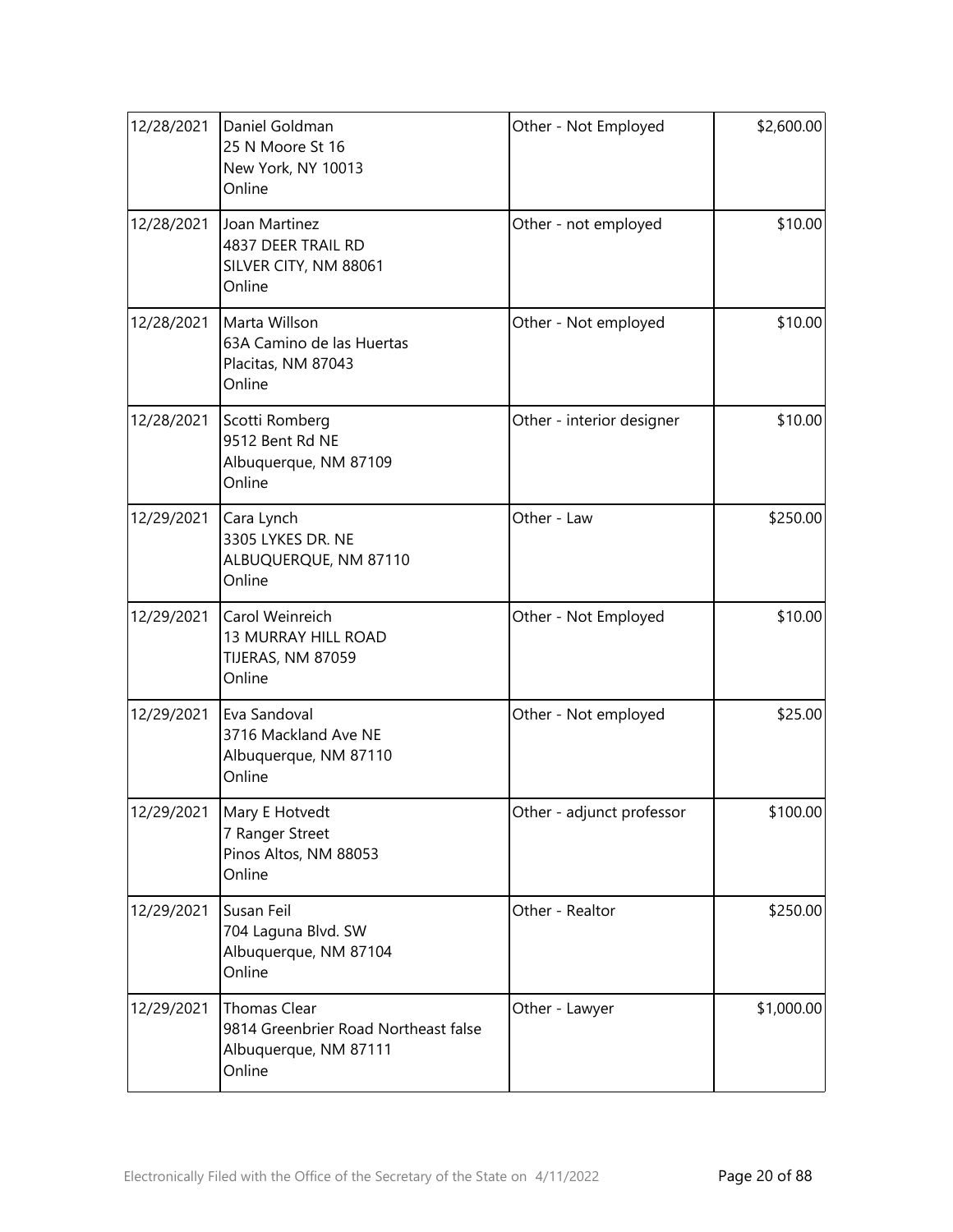| 12/30/2021 | <b>Ben Davis</b><br>127 Bryn Mawr Dr SE<br>Albuquerque, NM 87106<br>Online         | Other - Attorney          | \$1,000.00 |
|------------|------------------------------------------------------------------------------------|---------------------------|------------|
| 12/30/2021 | <b>Charlie Hawkins</b><br>1624 CORNELL DRIVE NE<br>ALBUQUERQUE, NM 87106<br>Online | Other - Not Employed      | \$25.00    |
| 12/30/2021 | Donna Reina<br>PO BOX 1563<br>TAOS, NM 87571<br>Online                             | Other - Artist            | \$25.00    |
| 12/30/2021 | <b>Judith Minks</b><br>1209 PARSONS N. E.<br>ALBUQUERQUE, NM 87112<br>Online       | Other - Not Employed      | \$100.00   |
| 12/30/2021 | Michael Olivas<br>3101 Old Pecos Tr #304<br>Santa Fe, NM 87505<br>Online           | Other - professor         | \$50.00    |
| 12/30/2021 | Pat Melloy<br>10910 San Francisco Rd NE<br>Albuquerque, NM 87122<br>Online         | Other - Auto dealer       | \$1,000.00 |
| 12/30/2021 | Ray Vargas II<br>807 SILVER AVE SW<br>ALBUQUERQUE, NM 87102<br>Online              | Other - Attorney          | \$1,000.00 |
| 12/30/2021 | Reina Pacheco<br>1233 STATE HIGHWAY 94<br>MORA, NM 87732<br>Online                 | Other - Not Employed      | \$350.00   |
| 12/30/2021 | Richard Eager<br>1409 LOS ARBOLES NW<br>ALBUQUERQUE, NM 87107<br>Online            | Other - Not Employed      | \$50.00    |
| 12/30/2021 | Ronald Fisher<br>20 Vallecitos Loop<br>Tijeras, NM 87059<br>Online                 | Other - retired physician | \$15.00    |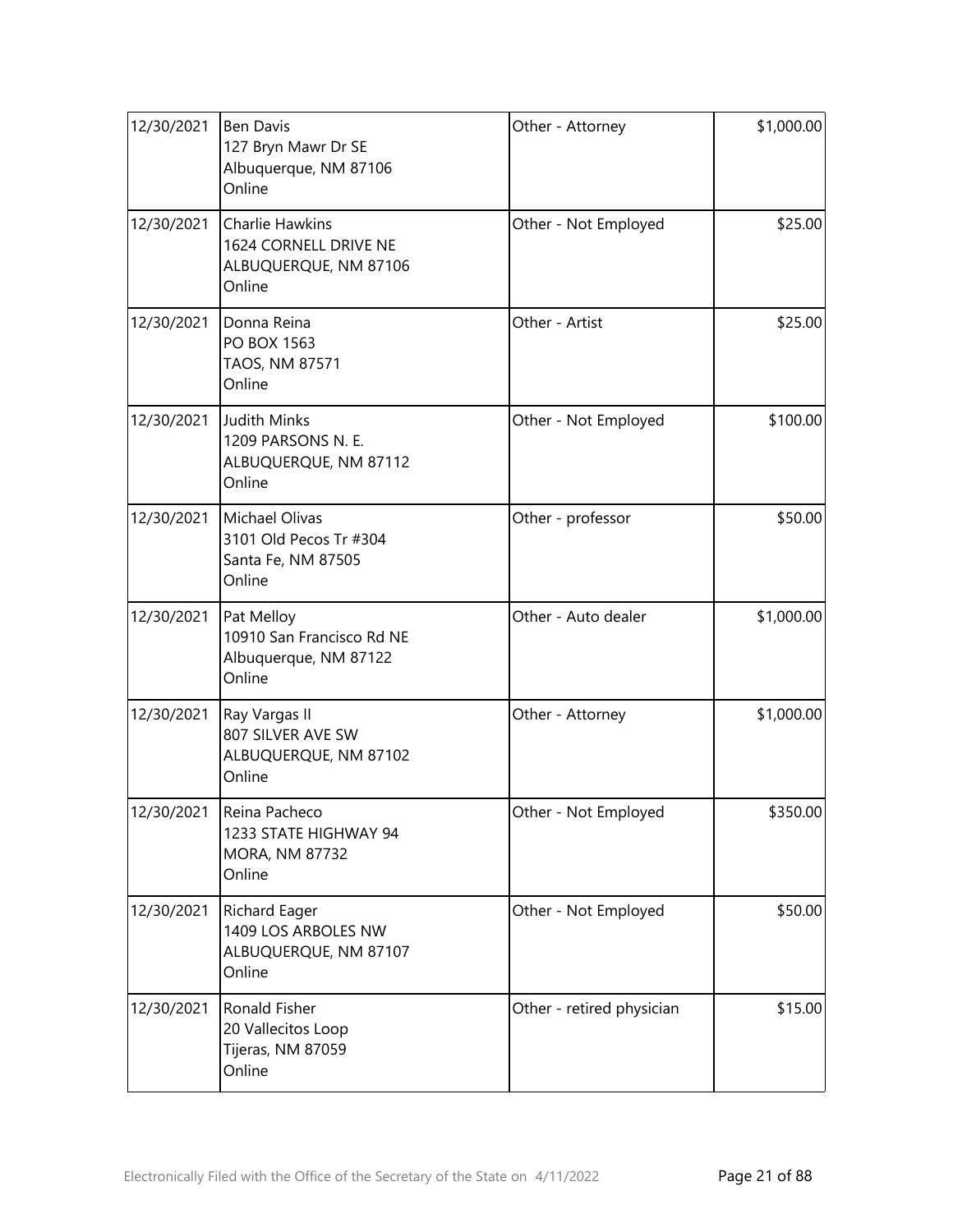| 12/30/2021 | Thomas Antram<br>5031 MIDNIGHT VISTA AVE. NW<br>ALBUQUERQUE, NM 87114<br>Online      | Other - Owner                               | \$500.00   |
|------------|--------------------------------------------------------------------------------------|---------------------------------------------|------------|
| 12/31/2021 | Ana Canales<br>2112 FATHER SKY ST<br>ALBUQUERQUE, NM 87112<br>Online                 | Other - Enrollment<br>Counselor             | \$25.00    |
| 12/31/2021 | Ann Maxwell<br>2086 FELL ST<br>SAN FRANCISCO, CA 94117<br>Online                     | Other - EVP                                 | \$250.00   |
| 12/31/2021 | Cheryl Harris<br>10001 COORS BYPASS NW APT 415<br>ALBUQUERQUE, NM 87114<br>Online    | Other - Not Employed                        | \$18.00    |
| 12/31/2021 | Helen J Muller<br>1933 QUAIL RUN LP NE<br>ALBUQUERQUE, NM 87122<br>Online            | Other - Writer/Speaker                      | \$50.00    |
| 12/31/2021 | Hilma Chynoweth<br>721 MONTCLAIRE DRIVE NORTHEAST<br>ALBUQUERQUE, NM 87110<br>Online | Other - Director of Business<br>Development | \$100.00   |
| 12/31/2021 | James Griffin<br>9241 4TH STREET<br>ALBUQUERQUE, NM 87114<br>Online                  | Other - Manager                             | \$1,000.00 |
| 12/31/2021 | Jane and Karl Braithwaite<br>12819 Thomte Rd NE<br>Albuquerque, NM 87112<br>Online   | Other - Not Employed                        | \$250.00   |
| 12/31/2021 | Janet Philippsen<br>4009 PARSIFAL ST NE<br>ALBUQUERQUE, NM 87111<br>Online           | Other - Not Employed                        | \$5.00     |
| 12/31/2021 | Mary Haviland<br>1316 Turquoise Trail<br>Cerrillos, NM 87010<br>Online               | Other - Not Employed                        | \$1,000.00 |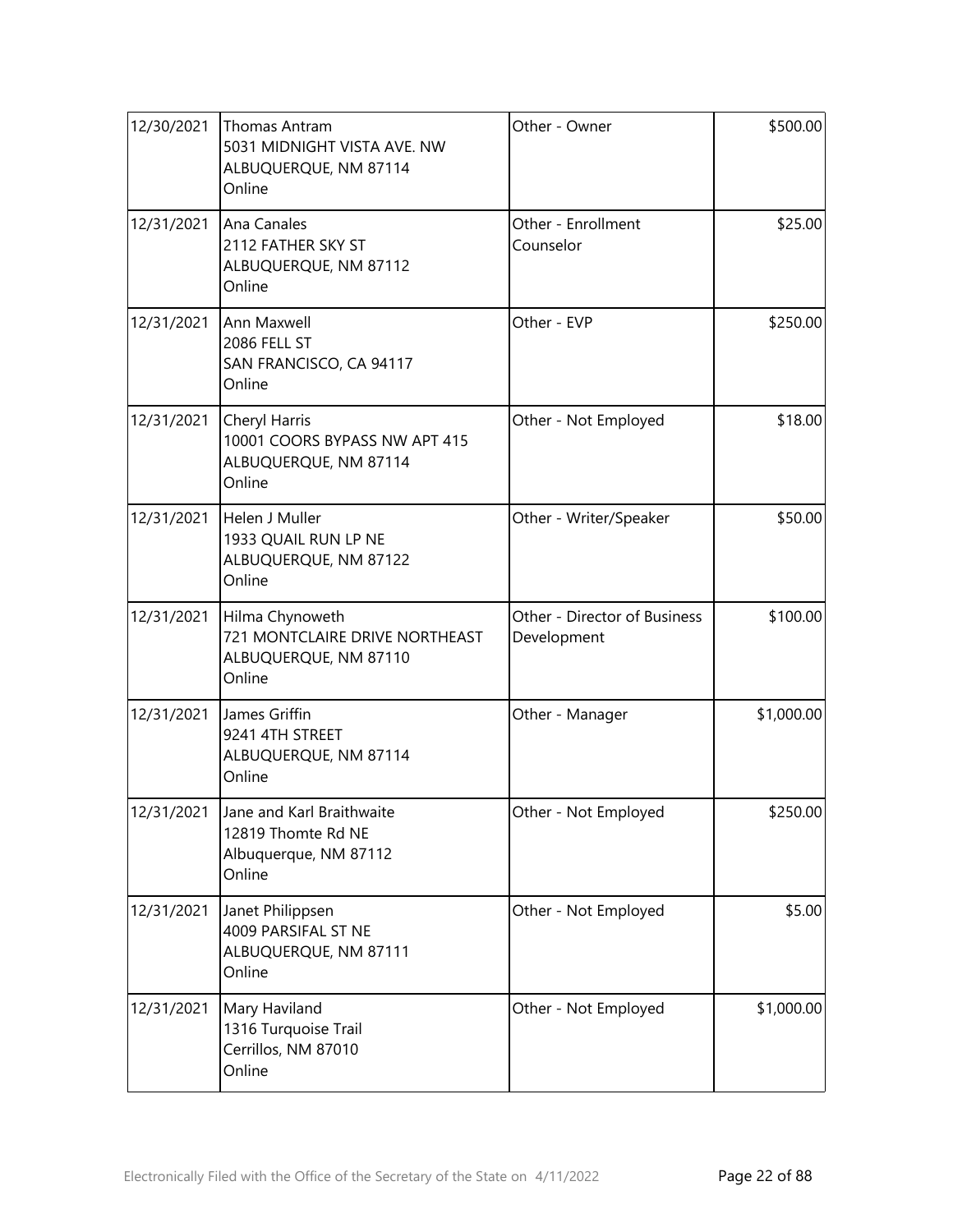| 12/31/2021 | Merrilee Caldwell<br>160 Brownell Howland Road<br>Santa Fe, NM 87501<br>Online        | Other - Not employed   | \$250.00   |
|------------|---------------------------------------------------------------------------------------|------------------------|------------|
| 12/31/2021 | Nicole Moss<br>13600 SUNSET CANYON DRIVE NE<br>ALBUQUERQUE, NM 87111<br>Online        | Other - Attorney       | \$500.00   |
| 12/31/2021 | Paul Cassidy<br>13515 Pino Canyon Pl NE<br>Albuquerque, NM 87111<br>Online            | Other - Not Employed   | \$500.00   |
| 12/31/2021 | Peter Lorenz<br>8421 Guadalupe Trl NW<br>Los Ranchos, NM 87114<br>Online              | Other - CEO            | \$2,700.00 |
| 12/31/2021 | <b>Richard Guay</b><br>4405 LOS VALLES DR NW<br>ALBUQUERQUE, NM 87120<br>Online       | Other - Consultant     | \$500.00   |
| 12/31/2021 | Suzanne Jollensten<br>8508 SONOMA VALLEY RD NE<br>ALBUQUERQUE, NM 87122<br>Online     | Other - Attorney       | \$50.00    |
| 12/31/2021 | <b>Xavier Gutierrez</b><br>7000 N. 47TH STREET<br>PARADISE VALLEY, AZ 85253<br>Online | Other - Chairman & CEO | \$1,000.00 |
| 1/16/2022  | <b>Shelley Roberts</b><br>206 Hermosa Dr. SE<br>Albuquerque, NM 87108<br>Check        | Other - Retired        | \$200.00   |
| 1/17/2022  | James Carl Akins<br>3515 La Hacienda Pl. NE<br>Albuquerque, NM 87106<br>Check         | Other - Retired        | \$1,000.00 |
| 1/22/2022  | Lawrence Compton<br>4911 Butterfield Trail NW<br>Albuquerque, NM 87120<br>Check       | Other - Retired        | \$25.00    |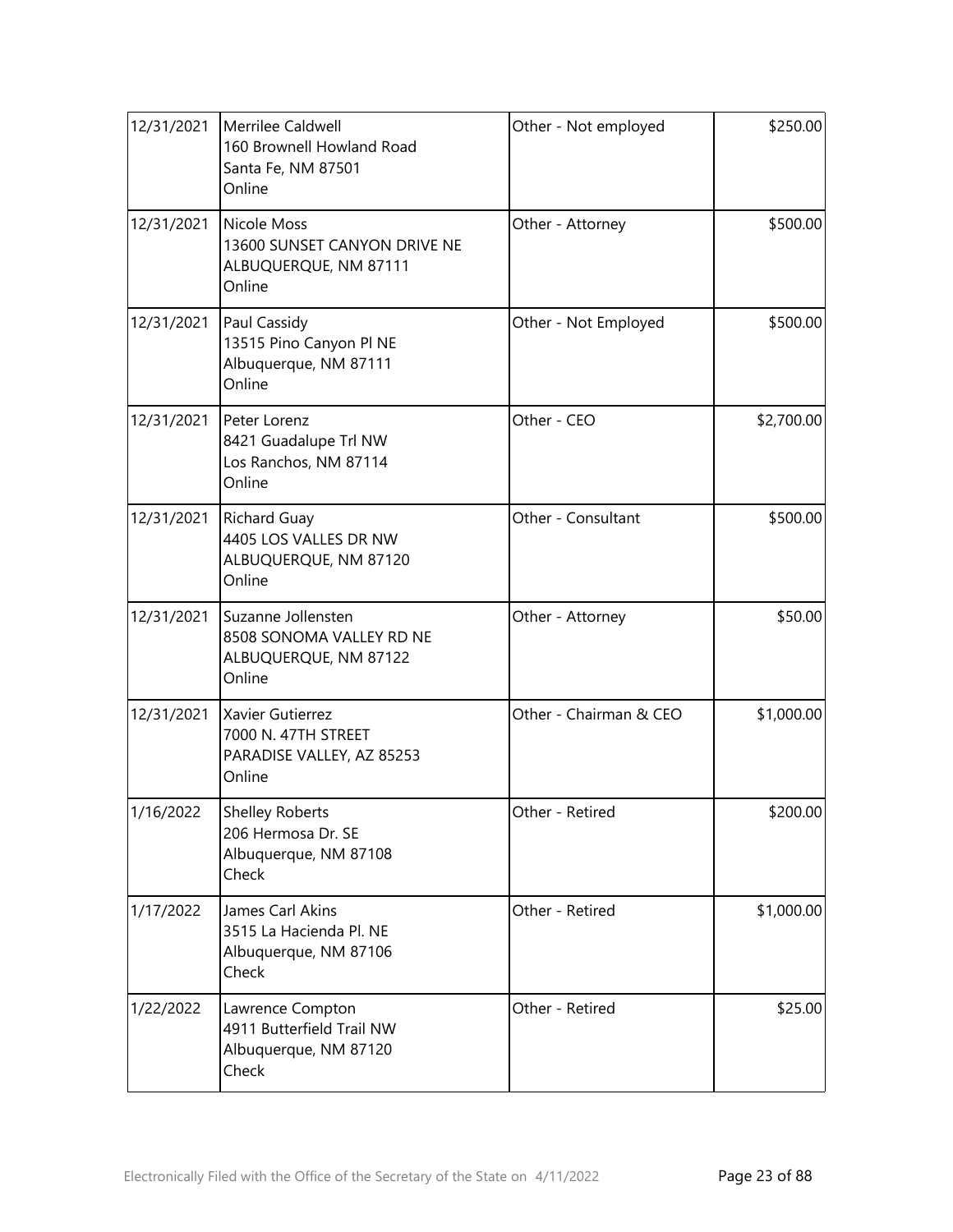| 1/25/2022 | Michael Stern<br>1561 East Mountain St.<br>Pasadena, CA 91104<br>Check                           | Other - Photography                         | \$100.00 |
|-----------|--------------------------------------------------------------------------------------------------|---------------------------------------------|----------|
| 2/1/2022  | Diane de Persia Shelley<br><b>PO BOX 501</b><br><b>TYRONE, NM 88065</b><br>Check                 | Other - Retired                             | \$100.00 |
| 2/11/2022 | John Mulholland<br>13117 Stoneleigh Terrance Dr.<br>Houston, TX 77077<br>Check                   | Other - Vice President                      | \$150.00 |
| 2/17/2022 | Alexis Tappan<br>708 MORNINGSIDE DR. NE<br>ALBUQUERQUE, NM 87110<br>Online                       | Other - Marketing                           | \$100.00 |
| 2/17/2022 | Drew Prestridge<br>836 Valence Street<br>New Orleans, LA 70115<br>Online                         | Other - Self-Employed                       | \$5.00   |
| 2/17/2022 | Hilma Chynoweth<br>721 MONTCLAIRE DRIVE NORTHEAST<br>ALBUQUERQUE, NM 87110<br>Online             | Other - Director of Business<br>Development | \$250.00 |
| 2/17/2022 | Lynn Lee<br>369 Montezuma AVe.#113<br>Santa Fe, NM 87501<br>Online                               | Other - Not Employed                        | \$50.00  |
| 2/19/2022 | elizabeth jeffreys<br>1021 AVE DE LAS CAMPANAS<br>SANTA FE, NM 87507<br>Online                   | Other - Attorney                            | \$100.00 |
| 2/19/2022 | tony ortiz<br>4143 LAS BRISAS<br>SANTA FE, NM 87507<br>Online                                    | Other - attorney                            | \$25.00  |
| 2/20/2022 | Aaron Rodriguez<br>106 Rancho Viejo Santa Fe New Mexico<br>87508<br>Santa Fe, NM 87508<br>Online | Other - Deputy General<br>Counsel           | \$100.00 |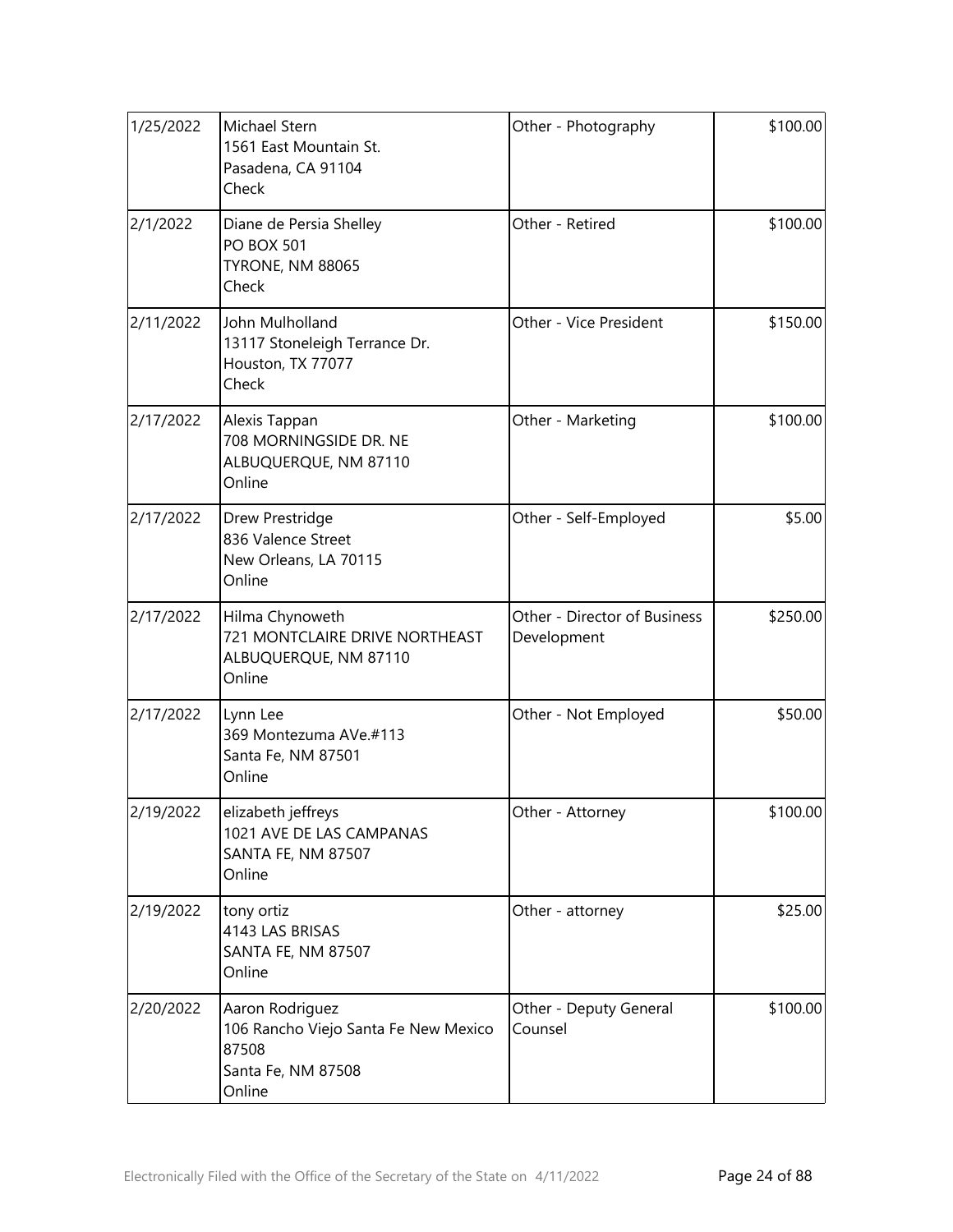| 2/21/2022 | Ann Dunlap<br>2710 Veranda Rd NW<br>Albuquerque, NM 87107<br>Online              | Other - Not Employed       | \$50.00  |
|-----------|----------------------------------------------------------------------------------|----------------------------|----------|
| 2/21/2022 | Evelyn Blair<br>7730 CEDAR CANYON RD NE<br>ALBUQUERQUE, NM 87122<br>Online       | Other - Not Employed       | \$25.00  |
| 2/21/2022 | Josefina Dominguez<br>2932 CANDELITA COURT NE<br>ALBUQUERQUE, NM 87112<br>Online | Other - Not Employed       | \$25.00  |
| 2/21/2022 | Lucas Aragon<br>161 DESERT SONG LN<br>PALM SPRINGS, CA 92262<br>Online           | Other - Executive Director | \$50.00  |
| 2/21/2022 | Lynn Lee<br>369 Montezuma AVe.#113<br>Santa Fe, NM 87501<br>Online               | Other - Not Employed       | \$35.00  |
| 2/21/2022 | Margarete Mayer<br>3505 CALLE CUERVO<br>ALBUQUERQUE, NM 87114<br>Online          | Other - Not Employed       | \$10.00  |
| 2/21/2022 | Nina Simons<br>206 CANADA VILLAGE ROAD<br>SANTA FE, NM 87505<br>Online           | Other - Nonprofit          | \$50.00  |
| 2/21/2022 | Peter Ossorio<br>5525 LOST PADRE MINE RD.<br>LAS CRUCES, NM 88011<br>Online      | Other - Not Employed       | \$100.00 |
| 2/21/2022 | Richard Warren<br>8 DUSTIN CT.<br>PLACITAS, NM 87043-9369<br>Online              | Other - Not Employed       | \$10.00  |
| 2/21/2022 | Sheree Livney<br>PO Box 670<br>Arroyo Seco, NM 87514-0670<br>Online              | Other - Retired            | \$500.00 |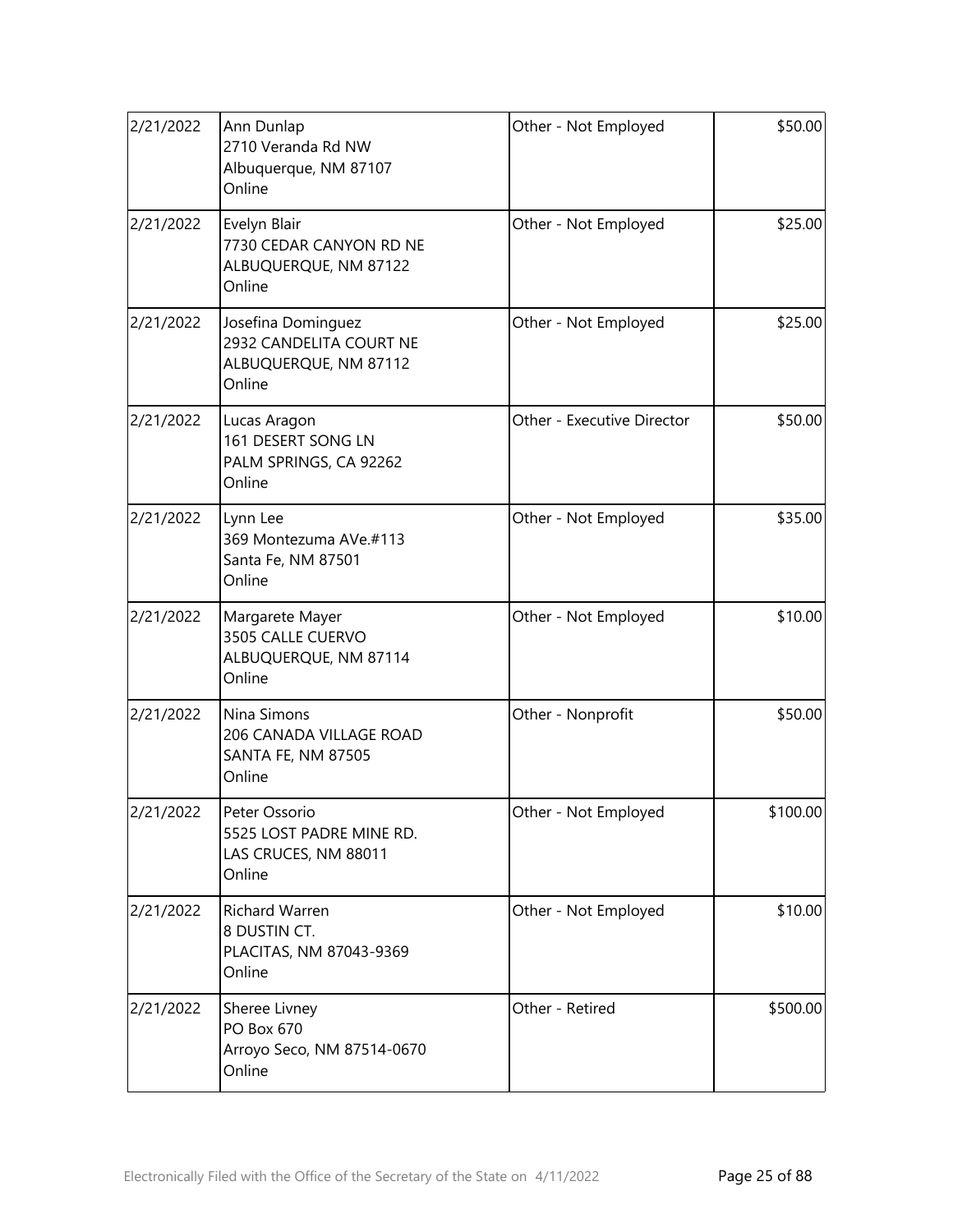| 2/21/2022 | Susan Feil<br>704 Laguna Blvd. SW<br>Albuquerque, NM 87104<br>Online                         | Other - Realtor        | \$50.00    |
|-----------|----------------------------------------------------------------------------------------------|------------------------|------------|
| 2/22/2022 | Carole Ward<br>12010 PALO DURO AVE NE<br>ALBUQUERQUE, NM 87111<br>Online                     | Other - non applicable | \$25.00    |
| 2/22/2022 | Claudia Klesert<br>929 Adams St NE<br>Albuquerque, NM 87110<br>Online                        | Other - Project CFO    | \$50.00    |
| 2/22/2022 | Cynthia Edwards<br>10735 STONE HEDGE CT NW<br>ALBUQUERQUE, NM 87114<br>Online                | Other - Administration | \$100.00   |
| 2/22/2022 | Donald G Meaders & Michel Meaders<br>4047 Anderson Ave SE<br>Albuquerque, NM 87108<br>Online | Other - Not Employed   | \$100.00   |
| 2/22/2022 | <b>Donald Torres</b><br>2727 VISTA LARGA NE<br>ALBUQUERQUE, NM 87106<br>Online               | Other - Not employed   | \$50.00    |
| 2/22/2022 | Elyse Watson<br>917 AVENIDA MANANA NE<br>ALBUQUERQUE, NM 87110<br>Online                     | Other - Not Employed   | \$50.00    |
| 2/22/2022 | james mccarty yeager<br>446 ACEQUIA MADRE<br>SANTA FE, NM 87505<br>Online                    | Other - Not Employed   | \$15.00    |
| 2/22/2022 | Will Halm<br>1223 LA RAMBLA<br><b>SANTS FE, NM 87505</b><br>Online                           | Other - Attorney       | \$500.00   |
| 2/23/2022 | <b>Bill Miera</b><br>4401 Serenata Place NW<br>Albuquerque, NM 87114<br>Check                | Other - CEO            | \$5,200.00 |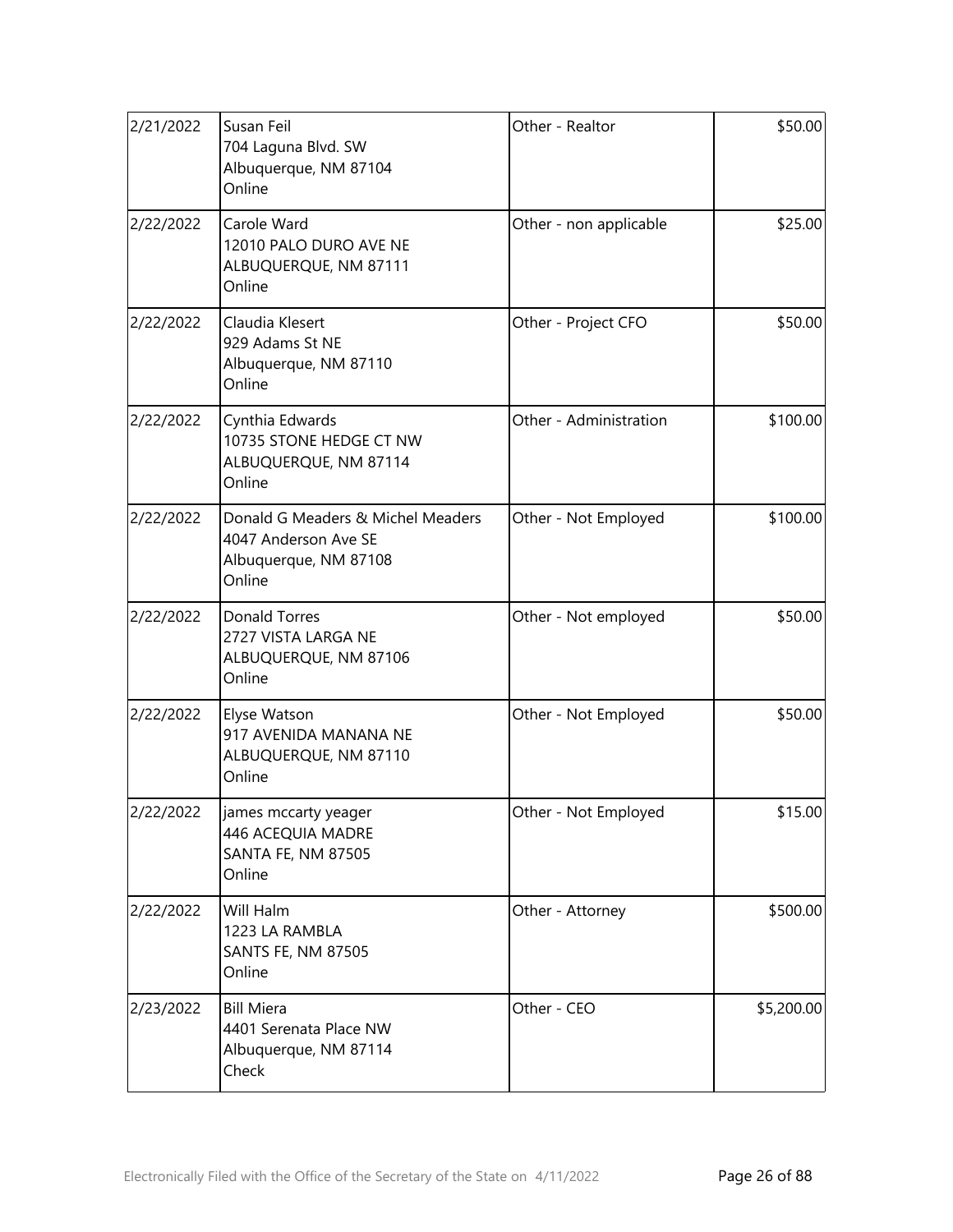| 2/23/2022 | Lobo Leadership Fund<br>300 Tijeras NE #100<br>Albuquerque, NM 87102<br>Check       | <b>Political Action Committee</b> | \$1,000.00 |
|-----------|-------------------------------------------------------------------------------------|-----------------------------------|------------|
| 2/28/2022 | Ann Bagley<br>2428 MANZANO LOOP NE<br>RIO RANCHO, NM 87144<br>Online                | Other - Not Employed              | \$10.00    |
| 2/28/2022 | Carol Weinreich<br><b>13 MURRAY HILL ROAD</b><br>TIJERAS, NM 87059<br>Online        | Other - Not Employed              | \$10.00    |
| 2/28/2022 | Chere Hartman<br>1503 CAMINO ECUESTRE NW<br>ALBUQUERQUE, NM 87107<br>Online         | Other - Not Employed              | \$50.00    |
| 2/28/2022 | Donna Reina<br>PO BOX 1563<br>TAOS, NM 87571<br>Online                              | Other - Artist                    | \$25.00    |
| 2/28/2022 | Jennifer white<br>416 MONTCLAIRE DR SE<br>ALBUQUERQUE, NM 87108<br>Online           | Other - Not Employed              | \$20.00    |
| 2/28/2022 | Jim Collie<br>4235 Mackland Ave NE<br>Albuquerque, NM 87110<br>Online               | Other - Not Employed              | \$500.00   |
| 2/28/2022 | Joan Martinez<br>4837 DEER TRAIL RD<br>SILVER CITY, NM 88061<br>Online              | Other - not employed              | \$10.00    |
| 2/28/2022 | Lisa Curtis<br>215 Central Avenue NW Third Floor<br>Albuquerque, NM 87102<br>Online | Other - Attorney                  | \$3,200.00 |
| 2/28/2022 | Melissa Epple<br>20 VILLAGE LN.<br><b>SANTA FE, NM 87505</b><br>Online              | Other - Healthcare                | \$25.00    |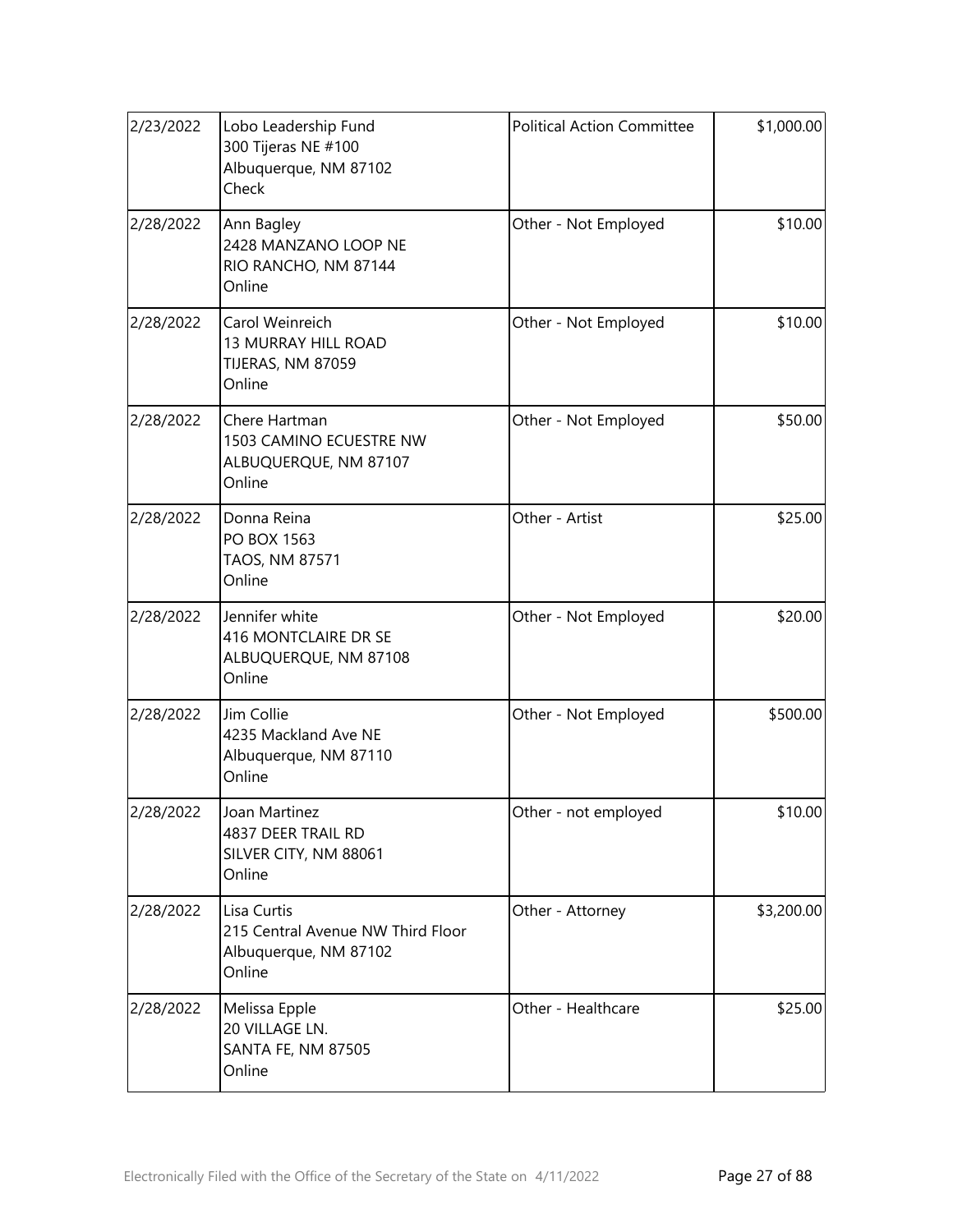| 2/28/2022 | Mercia Lee<br>2884 PLAZA BLANCA<br>SANTA FE, NM 87507<br>Online                | Other - Not employed | \$5.00     |
|-----------|--------------------------------------------------------------------------------|----------------------|------------|
| 2/28/2022 | Nancy Melin<br>17 JORNADA LOOP<br>SANTA FE, NM 87508<br>Online                 | Other - Not Employed | \$50.00    |
| 2/28/2022 | Sheree Livney<br><b>PO Box 670</b><br>Arroyo Seco, NM 87514-0670<br>Online     | Other - Retired      | \$250.00   |
| 2/28/2022 | Stephen Groth<br>30802 COAST HIGHWAY SPA7<br>LAGUNA BEACH, CA 92651<br>Online  | Other - Not Employed | \$8.00     |
| 2/28/2022 | steven suttle<br>7809 Jemez St. NE<br>Albuquerque, NM 87109<br>Online          | Other - Not Employed | \$250.00   |
| 2/28/2022 | <b>Susan Dickens</b><br>5305 COMANCHE RD NE<br>ALBUQUERQUE, NM 87110<br>Online | Other - Not Employed | \$50.00    |
| 3/1/2022  | Ann Baumgarn<br>5110 MIDWAY<br>LAS CRUCES, NM 88012<br>Online                  | Other - Not employed | \$25.00    |
| 3/1/2022  | Dennis Martinez<br>P.O. BOX 2613<br>SANTA FE, NM 87504<br>Online               | Other - Not Employed | \$100.00   |
| 3/1/2022  | jon spar<br>1408 loo ct ne<br>albq., NM 87106<br>Online                        | Other - Not Employed | \$100.00   |
| 3/1/2022  | Linda Barth<br>PO Box 20456<br>Albuquerque, NM 87154<br>Check                  | Other - Retired      | \$2,500.00 |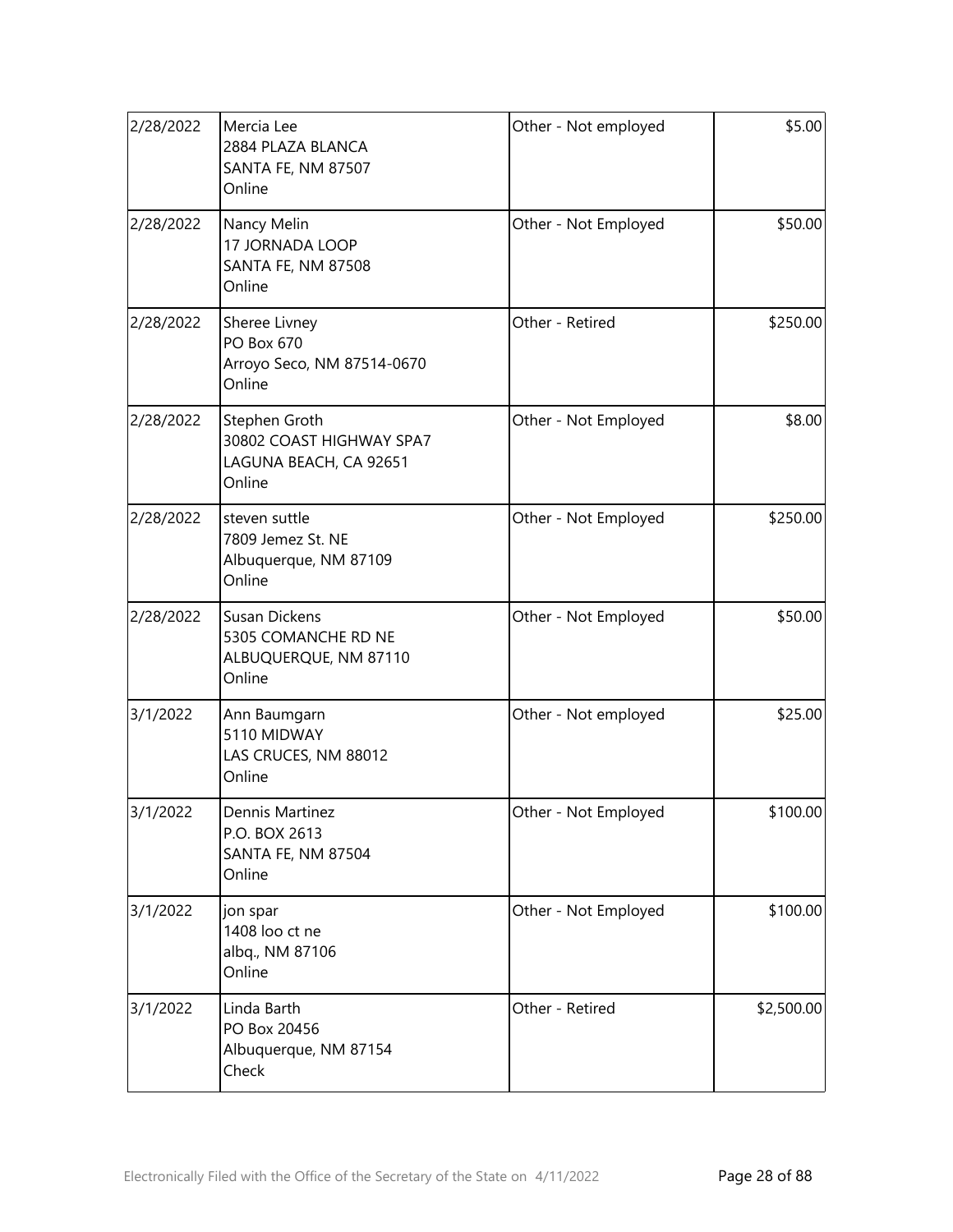| 3/1/2022 | Lynn Daugherty<br>PO Box 3087<br>Silver City, NM 88062<br>Online                        | Other - Not Employed                 | \$100.00   |
|----------|-----------------------------------------------------------------------------------------|--------------------------------------|------------|
| 3/1/2022 | Tom Kilbourne<br>25 VIA SOLE DR.<br>ALGODONES, NM 87001<br>Online                       | Other - Not employed                 | \$50.00    |
| 3/2/2022 | Alan P Neuman<br>1727 RUSTY ROAD NW<br>ALBUQUERQUE, NM 87114<br>Online                  | Other - Real Estate Investor         | \$50.00    |
| 3/2/2022 | Roy Benson<br>13704 Poinsettia Ct SE<br>Albuquerque, NM 87123<br>Check                  | Other - Car Sales                    | \$1,000.00 |
| 3/3/2022 | Aaron Jordan<br>1378 Cabin Creek Ave<br>Las Cruces, NM 88012<br>Online                  | Other - Attorney                     | \$1,000.00 |
| 3/3/2022 | beth beloff<br>20 Polaris Rd<br>Santa Fe, NM 87506<br>Online                            | Other - Sustainability<br>Consultant | \$500.00   |
| 3/3/2022 | Laura T Birrell<br><b>11 RUNNING HORSE TRAIL</b><br><b>SANTA FE, NM 87508</b><br>Online | Other - Not Employed                 | \$1,000.00 |
| 3/4/2022 | John Arango<br>PO Box 889<br>Algodones, NM 87001<br>Online                              | Other - Management<br>Consultant     | \$100.00]  |
| 3/4/2022 | Merrilee Caldwell<br>160 Brownell Howland Road<br>Santa Fe, NM 87501<br>Online          | Other - Not employed                 | \$1,000.00 |
| 3/5/2022 | Alex Cota<br>539 4th Street Apt 4L<br>Brooklyn, NY 11215<br>Online                      | Other - Lawyer                       | \$2,600.00 |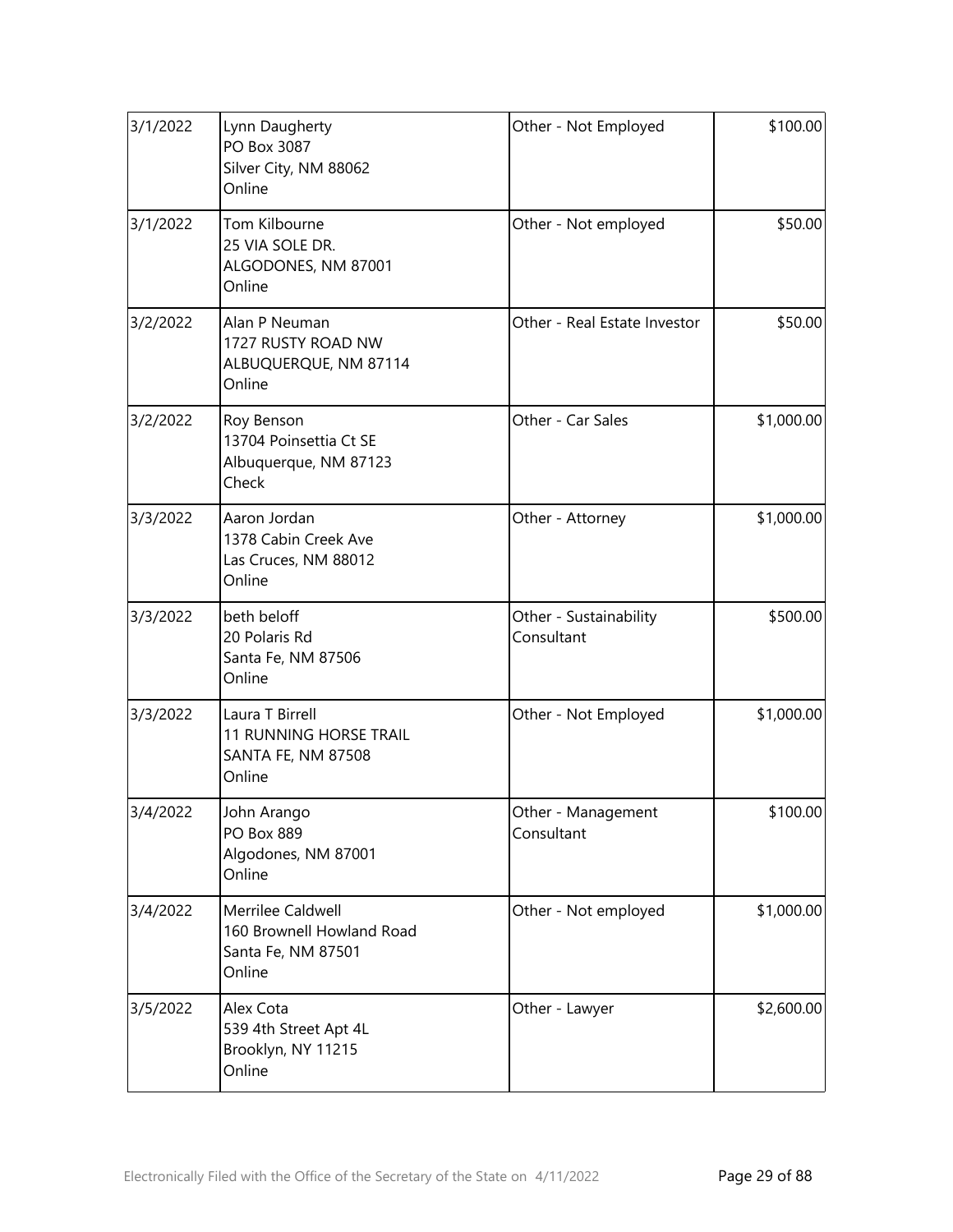| 3/5/2022 | Jennie Ortiz<br>2702 Serenata Drive<br>Roswell, NM 88201<br>Check             | Other - Not Employed                         | \$250.00   |
|----------|-------------------------------------------------------------------------------|----------------------------------------------|------------|
| 3/5/2022 | <b>Stan Bass</b><br>5730 ORGAN PEAK DRIVE<br>LAS CRUCES, NM 88012<br>Online   | Other - Not Employed                         | \$5.00     |
| 3/6/2022 | Janet Philippsen<br>4009 PARSIFAL ST NE<br>ALBUQUERQUE, NM 87111<br>Online    | Other - Not Employed                         | \$5.00     |
| 3/6/2022 | Kenneth Harper<br>1476 MORNING GLORY RD NE<br>ALBUQUERQUE, NM 87122<br>Online | Other - NM Dermatology<br>Associates         | \$50.00    |
| 3/6/2022 | Lois Kennedy<br>113 Columbia Drive SE<br>Albuquerque, NM 87106<br>Check       | Individual                                   | \$25.00    |
| 3/6/2022 | Robert Murphy<br>13509 PINO CANYON<br>ALBUQUERQUE, NM 87111<br>Online         | Other - Not Employed                         | \$1,000.00 |
| 3/7/2022 | Ana Canales<br>1809 Georgia St NE<br>Albuquerque, NM 87110<br>Online          | Other - Enrollment Eligibility<br>Specialist | \$25.00    |
| 3/7/2022 | John Henderson<br>10416 Royal Troon N.E.<br>Albuquerque, NM 87111<br>Online   | Other - Not Employed                         | \$250.00   |
| 3/7/2022 | Lynn Lee<br>369 Montezuma AVe.#113<br>Santa Fe, NM 87501<br>Online            | Other - Not Employed                         | \$35.00    |
| 3/7/2022 | Marie Fuentes<br>3709 Smith Ave SE<br>Albuquerque, NM 87108<br>Online         | Other - Not employed                         | \$10.00    |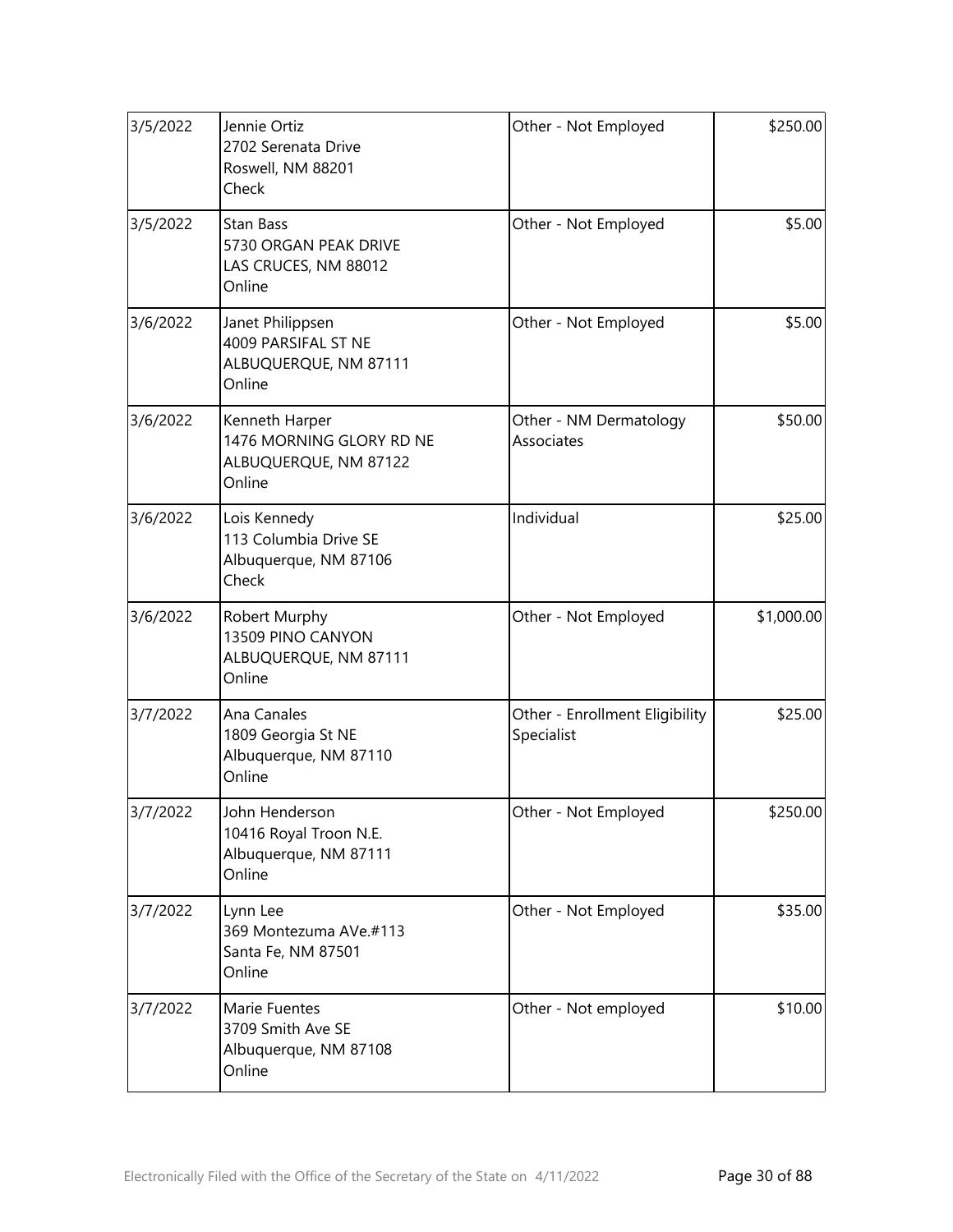| 3/7/2022  | Roger Billau<br>PO Box 22091<br>Albuquerque, NM 87154<br>Online                     | Other - Engineer                 | \$20.00    |
|-----------|-------------------------------------------------------------------------------------|----------------------------------|------------|
| 3/8/2022  | Criostoir OCleireachain<br>3804 Tewa Dr NE<br>Albuquerque, NM 87111<br>Online       | Other - Attorney                 | \$5,200.00 |
| 3/8/2022  | Joseph Alarid<br>3795 CANDELARIAS LN. NW<br>ALBUQUERQUE, NM 87107<br>Online         | Other - Not Employed             | \$100.00   |
| 3/8/2022  | Michael Nossaman<br>15 MUD HEAD COURT<br>SANDIA PARK, NM 87047<br>Online            | Other - Not employed             | \$500.00   |
| 3/8/2022  | Paul Laudicina<br>9270 E. Thompson Peak Pkwy #350<br>Scottsdale, AZ 85255<br>Online | Other - Management<br>consultant | \$250.00   |
| 3/9/2022  | Gloria Mallory<br>4521 ALTURA PL NE<br>ALBUQUERQUE, NM 87110<br>Online              | Other - Not employed             | \$50.00    |
| 3/9/2022  | Janey Katz<br>313 N. E STREET<br>SILVER CITY, NM 88061<br>Online                    | Other - Artist                   | \$100.00   |
| 3/10/2022 | Penelope Rembe<br>4903 Rio Grande Blvd NW<br>Los Ranchos, NM 87107<br>Check         | Other - Owner                    | \$500.00   |
| 3/10/2022 | Ron Flax Davidson<br>86B Ravens Ridge Road<br>Santa Fe, NM 87505<br>Online          | Other - Vice President           | \$1,000.00 |
| 3/11/2022 | Dennis Maez<br>9400 Freedom Way NE<br>Albuquerque, NM 87109<br>Online               | Other - Consultant               | \$500.00   |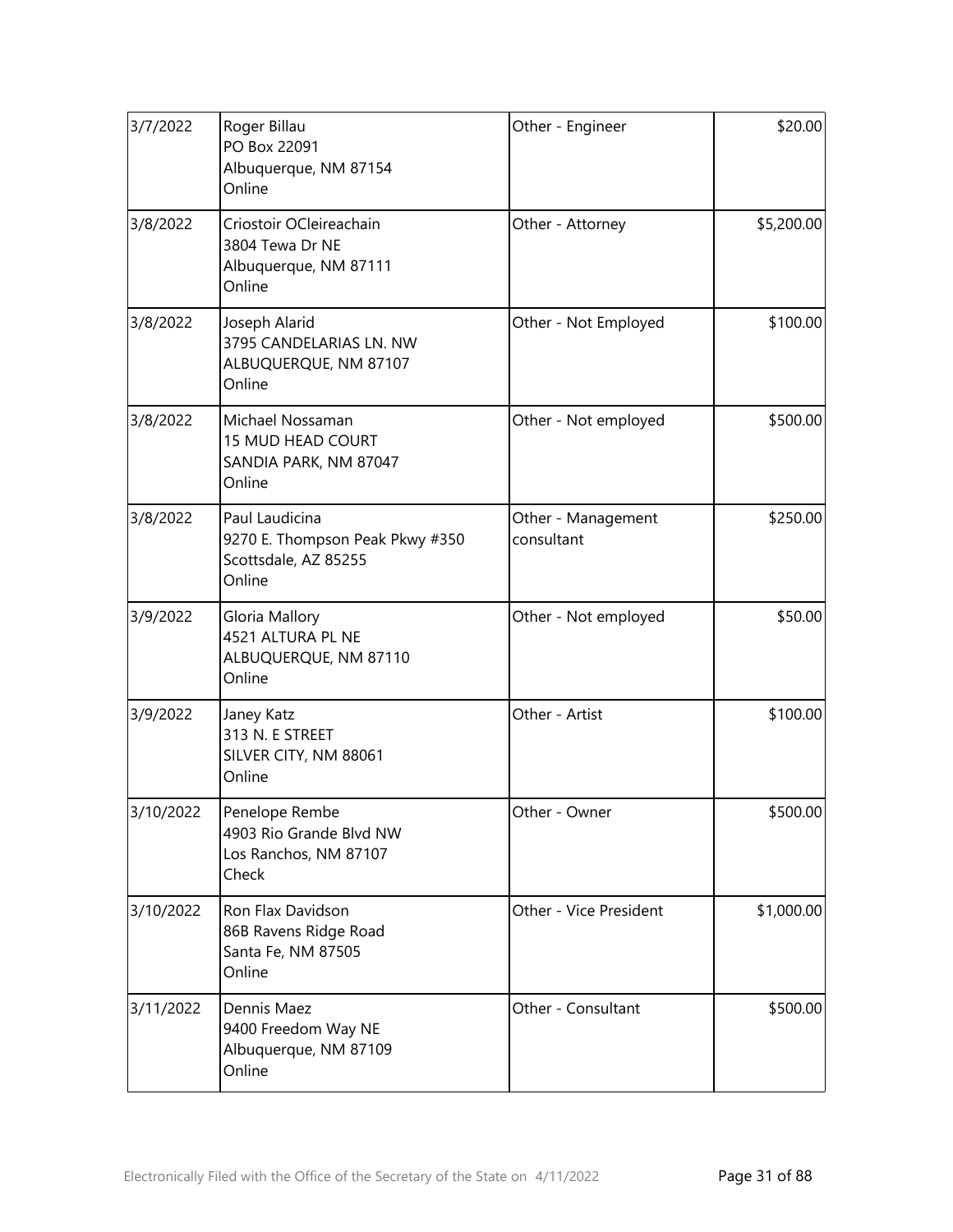| 3/11/2022 | Ricardo Campos<br>4524 SNOWFLAKE DR NW<br>ALBUQUERQUE, NM 87114<br>Online                 | Other - Not Employed  | \$100.00   |
|-----------|-------------------------------------------------------------------------------------------|-----------------------|------------|
| 3/12/2022 | The Melting Pot<br>2201 Uptown Loop NE Suite 1A<br>Albuquerque, NM 87110<br>Check         | Food/Catering Service | \$250.00   |
| 3/13/2022 | <b>Arthur Flicker</b><br>4817 SUNNINGDALE CT. NE<br>ALBUQUERQUE, NM 87110<br>Online       | Other - Rabbi         | \$10.00    |
| 3/13/2022 | Laurie Dunn<br>PO Box 2575<br>Taos, NM 87571<br>Online                                    | Other - Not Employed  | \$100.00   |
| 3/13/2022 | Marta Willson<br>63A Camino de las Huertas<br>Placitas, NM 87043<br>Online                | Other - Not employed  | \$10.00    |
| 3/13/2022 | Maxine McReynolds<br>4920 SANDIA DR<br>LOS ALAMOS, NM 87544<br>Online                     | Other - Attorney      | \$100.00   |
| 3/13/2022 | steven suttle<br>7809 Jemez St. NE<br>Albuquerque, NM 87109<br>Online                     | Other - Not Employed  | \$250.00   |
| 3/14/2022 | David Weymouth<br>9500 RIVERDALE LN. NW<br>ALBUQUERQUE, NM 87114<br>Online                | Other - Not Employed  | \$1,000.00 |
| 3/14/2022 | Deborah Jo Fleischaker<br>110 N Broadway Ave Ste 2460<br>Oklahoma City, OK 73102<br>Check | Other - Not Employed  | \$250.00   |
| 3/14/2022 | John Davis<br>3220 EDWARDS STREET<br>BELLINGHAM, WA 98229<br>Online                       | Other - Not employed  | \$7.00     |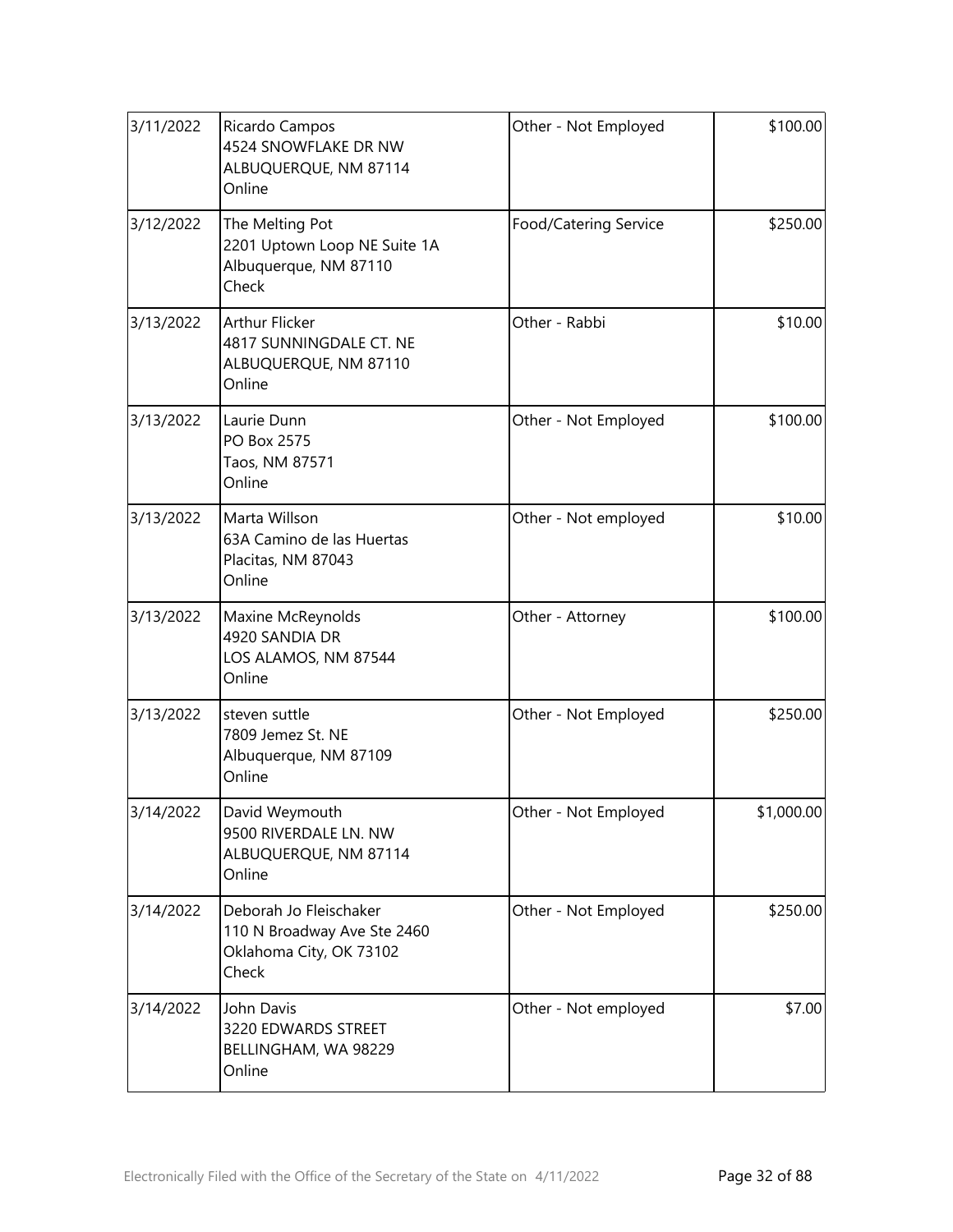| 3/14/2022 | Marilyn Bowman<br>1424 Fruit Ave NW<br>Albuquerque, NM 87104<br>Online              | Other - not employed         | \$50.00    |
|-----------|-------------------------------------------------------------------------------------|------------------------------|------------|
| 3/14/2022 | P2M Cannabis Group<br>3402 MONTE VISTA BLVD NE<br>ALBUQUERQUE, NM 87106<br>Check    | <b>Other Cannabis</b>        | \$1,000.00 |
| 3/14/2022 | Peter Ossorio<br>5525 LOST PADRE MINE RD.<br>LAS CRUCES, NM 88011<br>Online         | Other - Not Employed         | \$100.00   |
| 3/15/2022 | 7315 Central LLC<br>7315 Central Ave<br>Albuquerque, NM 87108<br>Check              | <b>Professional Services</b> | \$1,000.00 |
| 3/15/2022 | <b>Beverly Frazier</b><br>916 Alameda Road NW<br>Albuquerque, NM 87114<br>Check     | Individual                   | \$50.00    |
| 3/15/2022 | Dr. Helen J Muller<br>1933 QUAIL RUN LP NE<br>ALBUQUERQUE, NM 87122<br>Online       | Other - Not Employed         | \$100.00   |
| 3/15/2022 | <b>Dulce Cannabis LLC</b><br>11910 CENTRAL AVE SE<br>Albuquerque, NM 87123<br>Check | <b>Other Cannabis</b>        | \$200.00   |
| 3/15/2022 | Patricia Komko<br>3644 Vista Grande Drive NW<br>Albuquerque, NM 87120<br>Check      | Other - President            | \$250.00   |
| 3/15/2022 | Seth Sparks<br>619 Graceland SE<br>Albuquerque, NM 87108<br>Online                  | Other - Lawyer               | \$1,000.00 |
| 3/15/2022 | Stephen Herring<br>10567 MONTE ROSSO PL NW<br>ALBUQUERQUE, NM 87114<br>Online       | Other - RN                   | \$50.00    |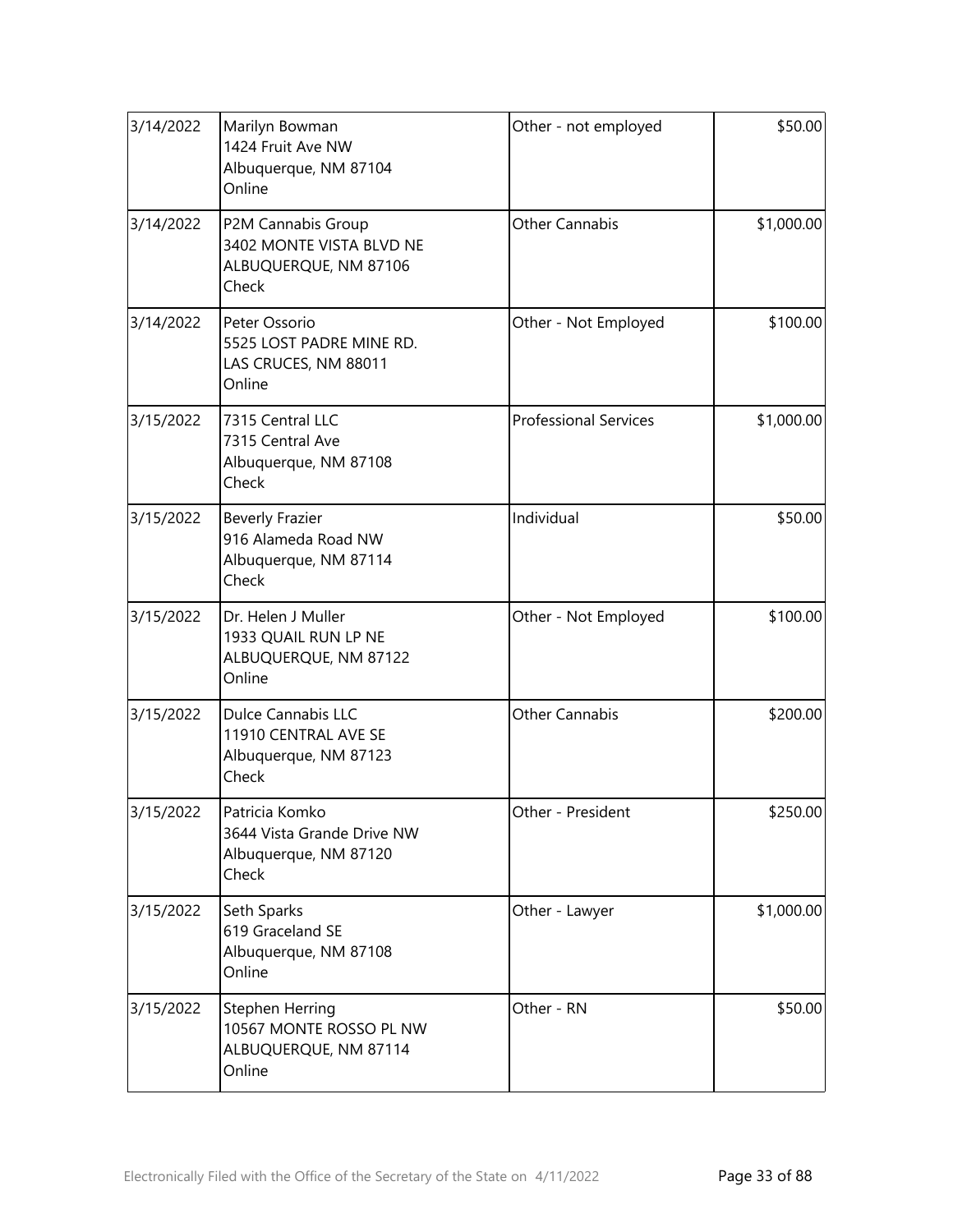| 3/15/2022 | Stephen Kotz<br>1624 Los Alamos Ave SW<br>Albuquerque, NM 87104<br>Check           | Other - Attorney     | \$200.00   |
|-----------|------------------------------------------------------------------------------------|----------------------|------------|
| 3/15/2022 | <b>Stuart Sherman</b><br>4438 Avenida Del Sol NE<br>Albuquerque, NM 87110<br>Check | Other - Real Estate  | \$250.00   |
| 3/15/2022 | Susan Fox<br>6012 ROGERS AVE NE<br>ALBUQUERQUE, NM 87110<br>Online                 | Other - Attorney     | \$250.00   |
| 3/15/2022 | Terry Ihnat<br>3800 OXBOW VILLAGE LN NW<br>ALBUQUERQUE, NM 87120<br>Online         | Other - Not Employed | \$50.00    |
| 3/15/2022 | Virginia Trujillo<br>2624 Veranda Rd NW<br>Albuquerque, NM 87107<br>Check          | Individual           | \$50.00    |
| 3/16/2022 | Alan Courtney<br>44 Tres Cientos<br>Santa Fe, NM 87508<br>Online                   | Other - Not Employed | \$250.00   |
| 3/16/2022 | Ives & Flores PA<br>925 Luna Circle Ste A<br>Albuquerque, NM 87102<br>Check        | Legal                | \$2,000.00 |
| 3/16/2022 | James Griffin<br>9241 4TH STREET<br>ALBUQUERQUE, NM 87114<br>Check                 | Other - Dispensary   | \$1,500.00 |
| 3/16/2022 | John Bell<br>430TULANE PLACE NE<br>ALBUQUERQUE, NM 87106<br>Online                 | Other - Not Employed | \$1,000.00 |
| 3/16/2022 | John Kelly<br>1011 LAUREL DR. SE<br>ALBUQUERQUE, NM 87108<br>Online                | Other - Attorney     | \$1,000.00 |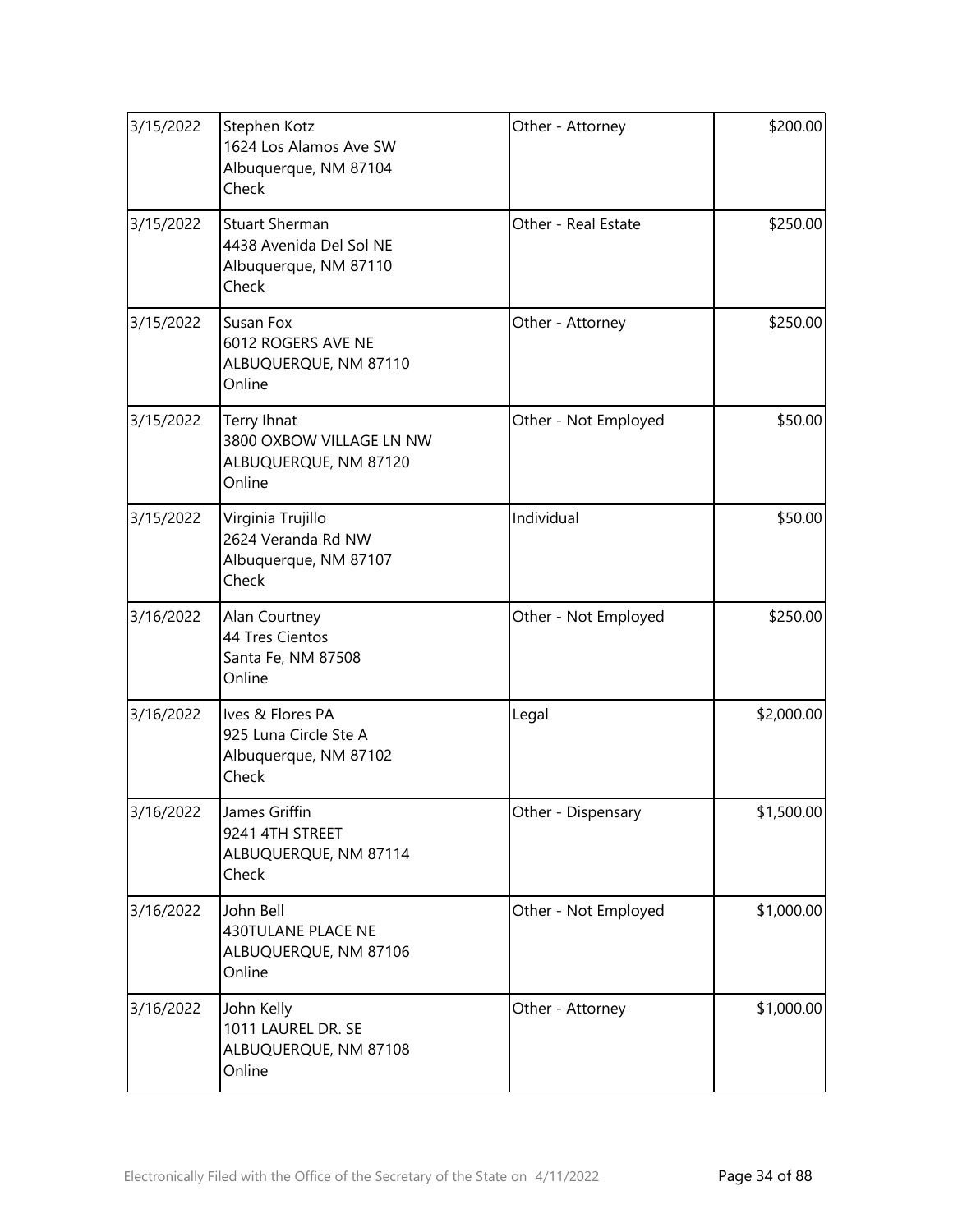| 3/16/2022 | jon spar<br>1408 loo ct ne<br>albq., NM 87106<br>Online                           | Other - Not Employed    | \$100.00   |
|-----------|-----------------------------------------------------------------------------------|-------------------------|------------|
| 3/16/2022 | Kris Kite<br>7400 LA JARA CT NE<br>ALBUQUERQUE, NM 87109<br>Online                | Other - Manager         | \$500.00   |
| 3/16/2022 | I hans<br>8423 LA PALOMA COURT<br>ALBUQUERQUE, NM 87120<br>Online                 | Other - Self            | \$250.00   |
| 3/16/2022 | Nina Courtney<br>133 JACINTO ROAD<br>SANTA FE, NM 87508<br>Online                 | Other - Not Employed    | \$250.00   |
| 3/16/2022 | Shana Baker<br>1612 SAN CRISTOBAL RD SW<br>ABQ, NM 87104<br>Online                | Other - attorney        | \$1,000.00 |
| 3/17/2022 | Abbas Akhil<br>1727 Soplo Rd SE<br>Albuquerque, NM 87123<br>Online                | Other - Not Employed    | \$200.00   |
| 3/17/2022 | Alissa Lipson<br>2036 N. CLIFTON AVE.<br>CHICAGO, IL 60614<br>Online              | Other - Attorney        | \$1,000.00 |
| 3/17/2022 | Allegra Carroll Carpenter<br>1921 Griegos Rd NW<br>Albuquerque, NM 87107<br>Check | Individual              | \$100.00]  |
| 3/17/2022 | Amy McCombs<br>3701 SACRAMENTO STREET - #197<br>SAN FRANCISCO, CA 94118<br>Online | Other - Not Employed    | \$1,000.00 |
| 3/17/2022 | Carrie Terrell<br>400 SAN PASQUALE AVE SW<br>ALBUQUERQUE, NM 87104<br>Online      | Other - Interior Design | \$500.00   |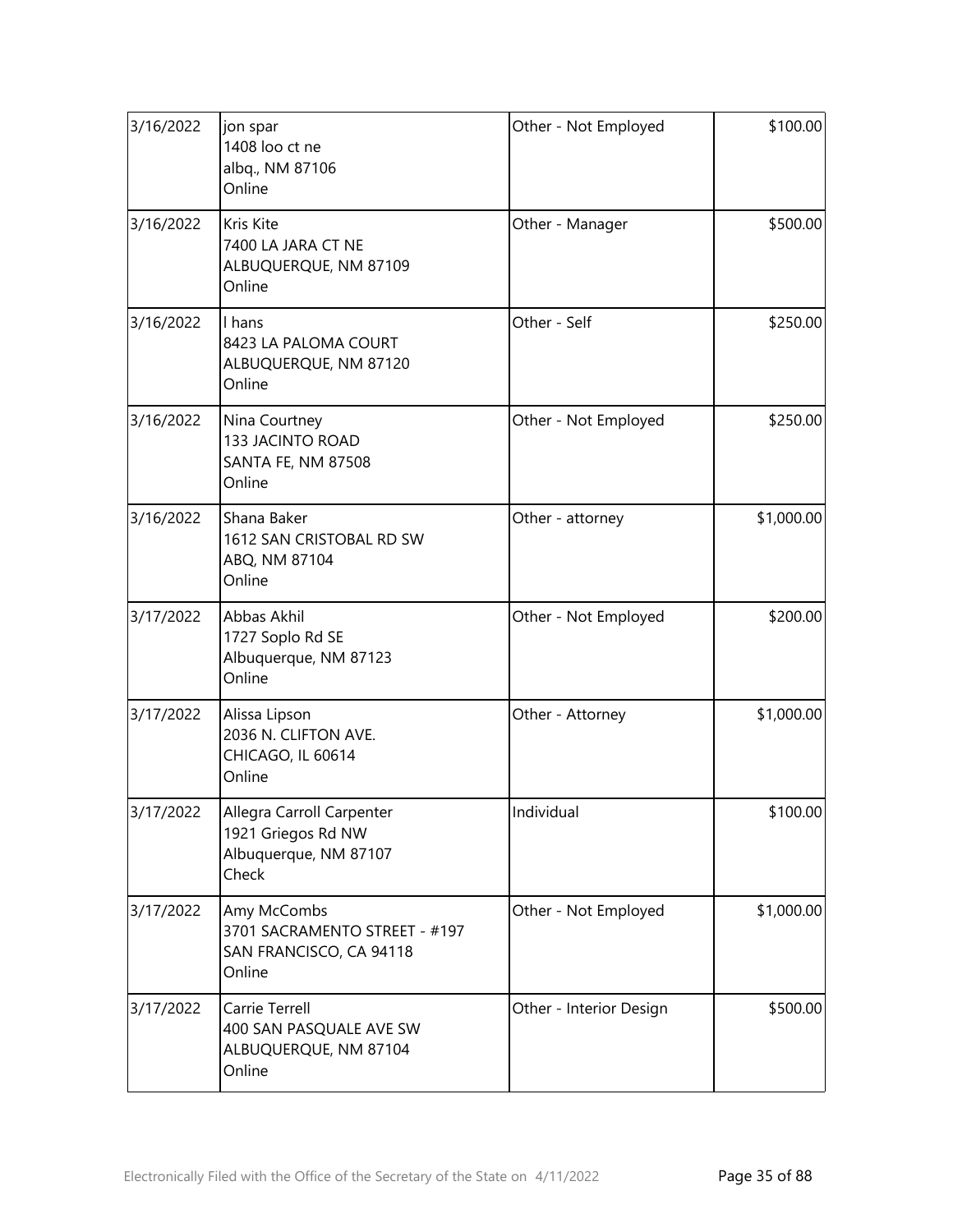| 3/17/2022 | Elizabeth Radosevich<br>302 15th Street SW<br>Albuquerque, NM 87104<br>Check              | Other - Attorney    | \$200.00   |
|-----------|-------------------------------------------------------------------------------------------|---------------------|------------|
| 3/17/2022 | Hope McIntosh-Trigg<br>3022 ARNO NE<br>ALBUQUERQUE, NM 87107<br>Online                    | Other - CEO         | \$100.00   |
| 3/17/2022 | Janis LaFountain<br>1604 Los Alamos Ave SW<br>Albuquerque, NM 87104<br>Check              | Individual          | \$100.00   |
| 3/17/2022 | Jay Rembe<br>1718 Central Ave SW Suite A<br>Albuquerque, NM 87104<br>Online               | Other - Real Estate | \$500.00   |
| 3/17/2022 | John Kelly<br>1011 LAUREL DR. SE<br>ALBUQUERQUE, NM 87108<br>Check                        | Other - Attorney    | \$1,000.00 |
| 3/17/2022 | Kathleen Gardenswartz<br>7208 Vista Del Arroyo Ave NE<br>Albuquerque, NM 87109<br>Check   | Other - Attorney    | \$200.00   |
| 3/17/2022 | Kirsten Lee<br>1601 LOS ALAMOS AVE SW<br>ALBUQUERQUE, NM 87104<br>Check                   | Other - Real Estate | \$1,000.00 |
| 3/17/2022 | Leigh & Dougherty, PC<br>1401 Central Avenue NW Suite A<br>Albuquerque, NM 87104<br>Check | Legal               | \$500.00   |
| 3/17/2022 | Luke Batty<br>2804 SIERRA DR. NE<br>ALBUQUERQUE, NM 87110<br>Online                       | Other - Attorney    | \$100.00   |
| 3/17/2022 | Meredith Dixon<br>1412 STAGECOACH LN SE<br>ALBUQUERQUE, NM 87123<br>Online                | Other - Finance     | \$250.00   |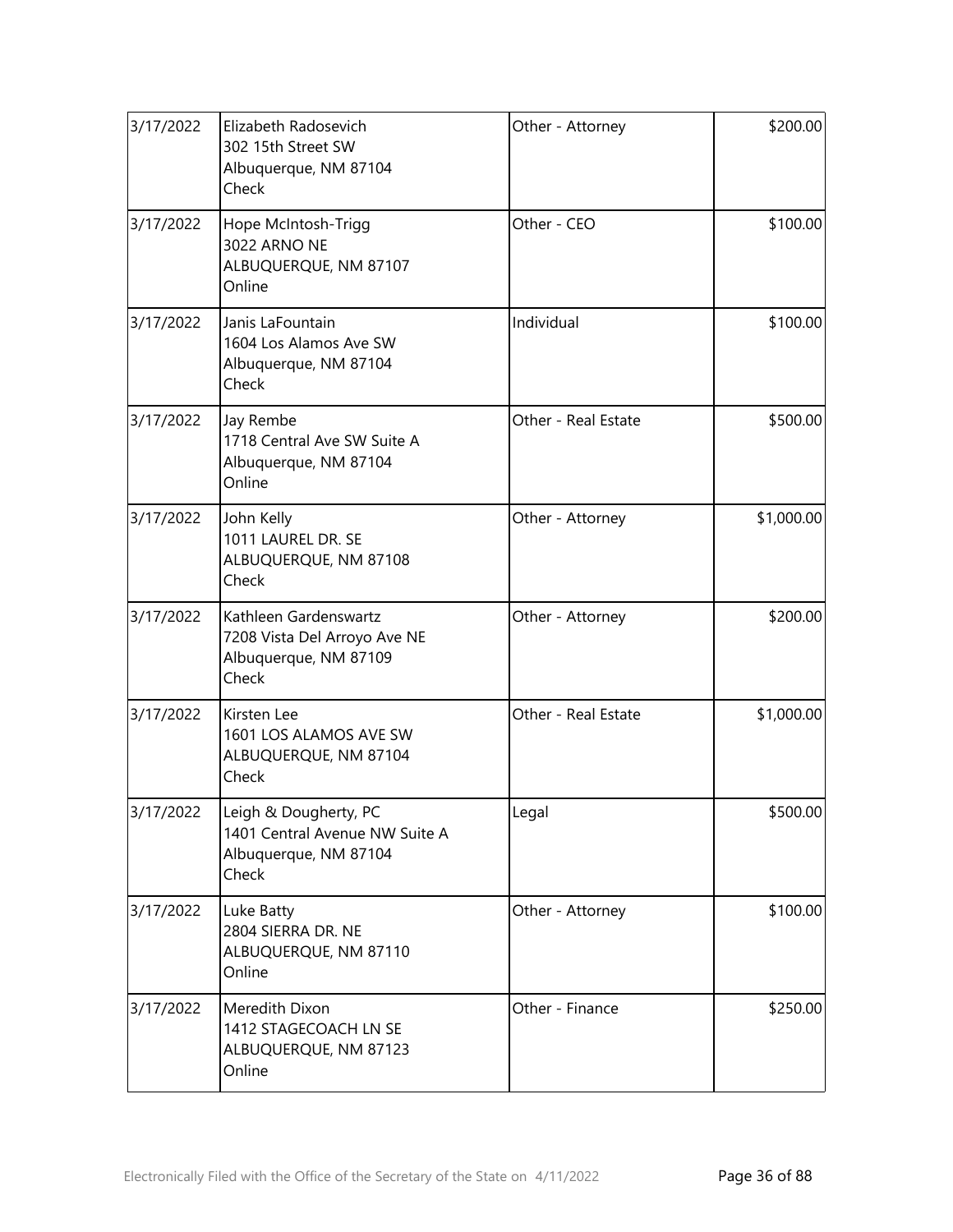| 3/17/2022 | Pofahl Law Firm PC<br>3736 Eubank Blvd NE Bldg D<br>Albuquerque, NM 87111<br>Check | Legal               | \$100.00 |
|-----------|------------------------------------------------------------------------------------|---------------------|----------|
| 3/17/2022 | Ricardo Campos<br>4524 Snowflake Drive NW<br>Albuquerque, NM 87114<br>Check        | Individual          | \$100.00 |
| 3/17/2022 | Sandy Buffett<br>5310 Los Poblanos Ln NW<br>Los Ranchos, NM 87107<br>Online        | Other - consultant  | \$100.00 |
| 3/17/2022 | Sara Crecca<br>314 16TH ST. SW<br>ALBUQUERQUE, NM 87104<br>Online                  | Other - Attorney    | \$250.00 |
| 3/17/2022 | Sat Gurumukh Khalsa<br>105 AMHERST DR SE<br>ALBUQUERQUE, NM 87106<br>Online        | Other - Owner       | \$254.00 |
| 3/17/2022 | Shalini Shanker<br>311 14th Street NW<br>Albuquerque, NM 87104<br>Check            | Individual          | \$100.00 |
| 3/17/2022 | Shana Levenson<br>1716 CHACOMA PL SW<br>ALBUQUERQUE, NM 87104<br>Online            | Other - Artist      | \$100.00 |
| 3/17/2022 | Sherilyn Lucas<br>3616 12th Street NW<br>Albuquerque, NM 87107<br>Check            | Other - Real Estate | \$250.00 |
| 3/17/2022 | Tatiana Engelmann<br>10224 JARASH PL NE<br>ALBUQUERQUE, NM 87122<br>Online         | Other - Attorney    | \$100.00 |
| 3/17/2022 | <b>Tiffany Leigh</b><br>6504 Calle Candela NW<br>Los Ranchos, NM 87107<br>Check    | Other - Attorney    | \$500.00 |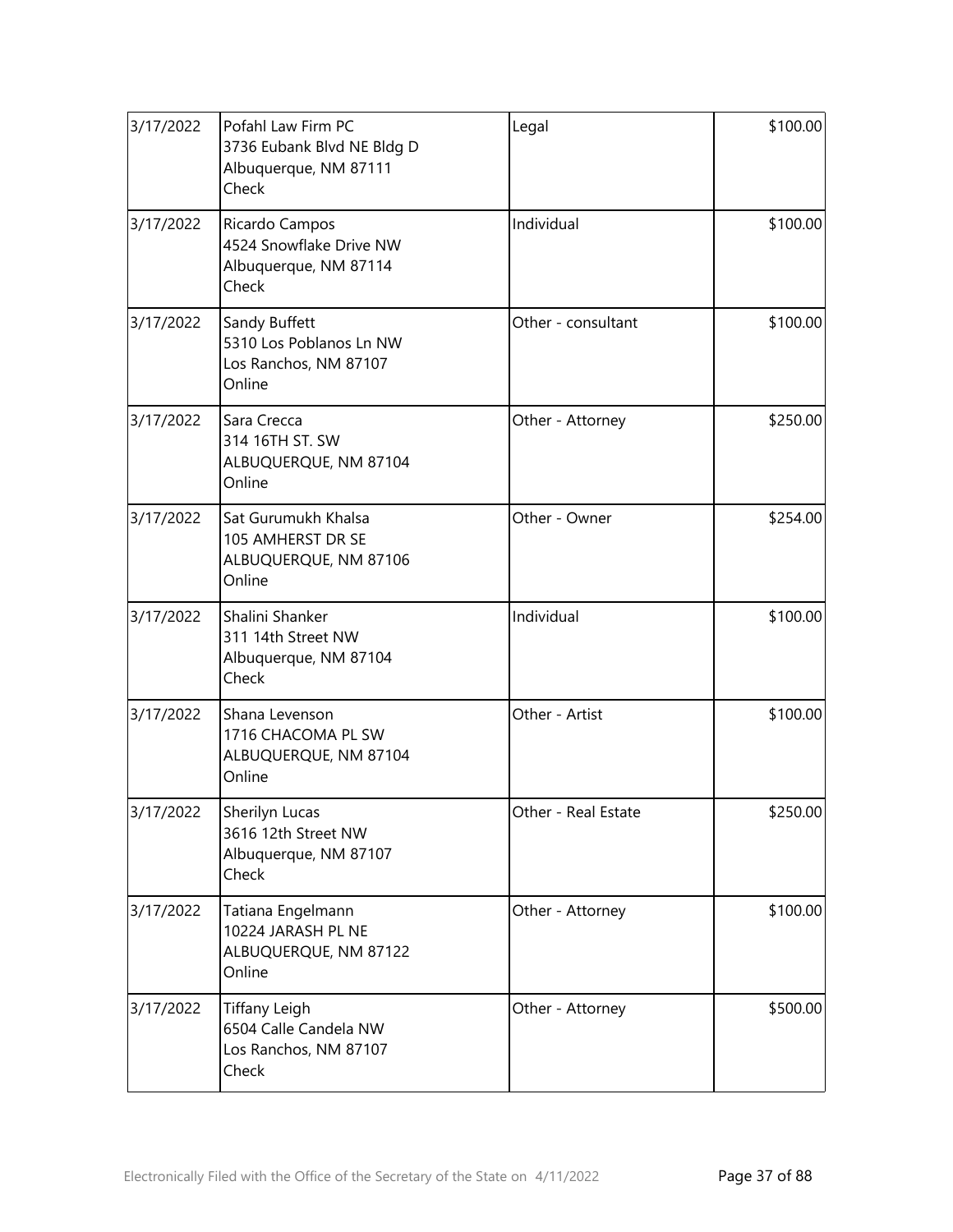| 3/17/2022 | <b>Timothy Mitchell</b><br>709 Gonzales Road<br>Santa Fe, NM 87501<br>Online            | Other - Not Employed | \$100.00   |
|-----------|-----------------------------------------------------------------------------------------|----------------------|------------|
| 3/18/2022 | Denise Suttle<br>7809 JEMEZ ST NE<br>ALBUQUERQUE, NM 87109<br>Online                    | Other - Not Employed | \$100.00   |
| 3/18/2022 | Heather Bowden<br>7431 Cuvier Street<br>La Jolla, CA 92037<br>Check                     | Other - Real Estate  | \$5,000.00 |
| 3/18/2022 | Joan Martinez<br>4837 DEER TRAIL RD<br>SILVER CITY, NM 88061<br>Online                  | Other - not employed | \$10.00    |
| 3/18/2022 | Kelly Schlegel<br>5415 EAKES ROAD<br>LOS RANCHOS, NM 87107<br>Online                    | Other - Not Employed | \$250.00   |
| 3/18/2022 | Mala Htun<br>1500 San Carlos SW<br>Albuquerque, NM 87104<br>Online                      | Other - Professor    | \$1,000.00 |
| 3/18/2022 | Ortiz & Zamora Attorneys at Law LLC<br>2011 Botulph Road<br>Santa Fe, NM 87505<br>Check | Legal                | \$250.00   |
| 3/18/2022 | Ortiz & Zamora Attorneys at Law LLC<br>2011 Botulph Road<br>Santa Fe, NM 87505<br>Check | Legal                | \$250.00   |
| 3/18/2022 | Patrick Rogers<br>813 GRANDVIEW DRIVE SE<br>ALBUQUERQUE, NM 87108<br>Online             | Other - attorney     | \$1,000.00 |
| 3/18/2022 | Rebekah Gallegos<br>608 RIDGE PL. NE<br>ALBUQUERQUE, NM 87106<br>Online                 | Other - Attorney     | \$250.00   |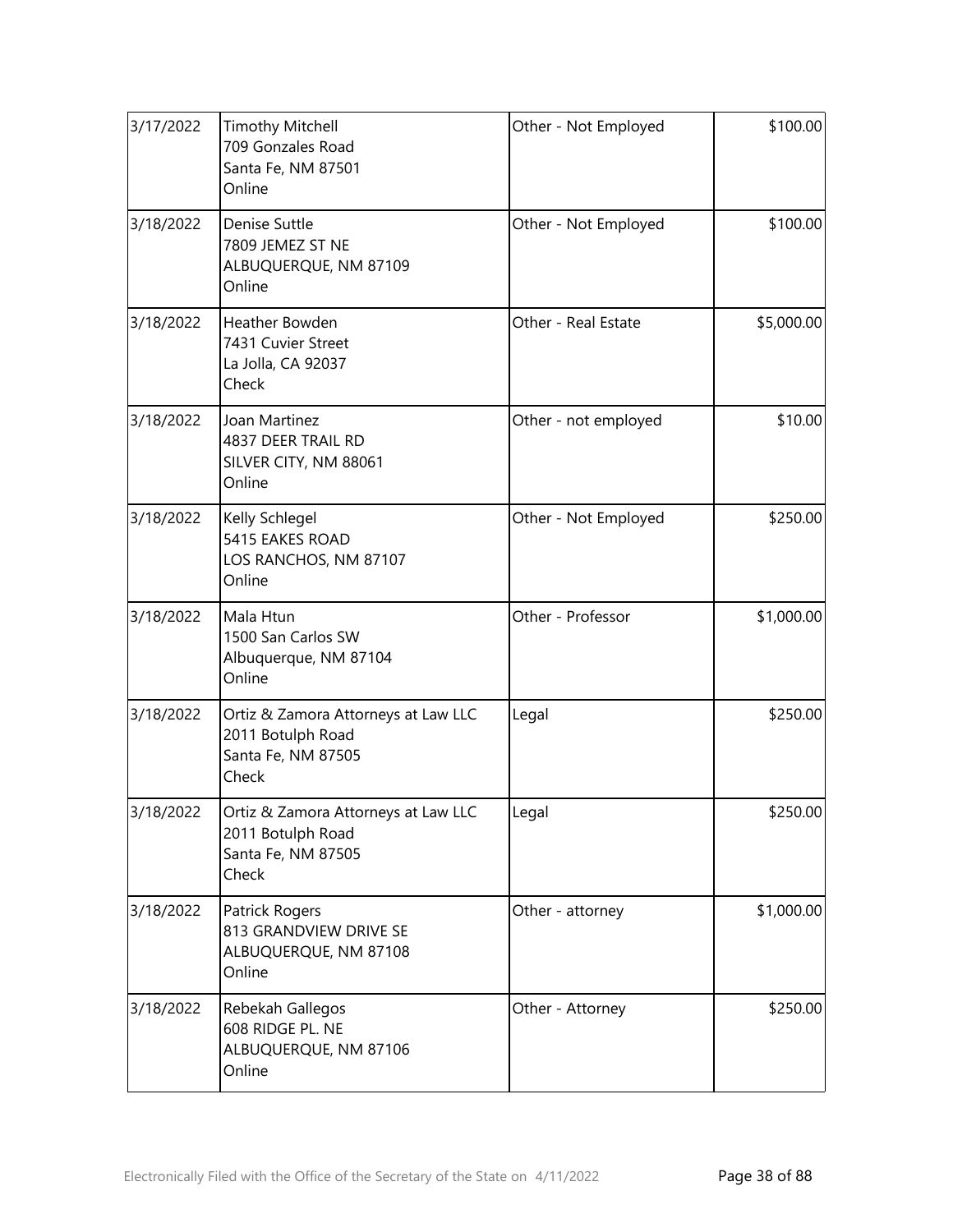| 3/19/2022 | <b>Bill Tallman</b><br>5909 CANYON POINTE CT<br>ABQ, NM 87111<br>Online    | Other - state Senator              | \$500.00   |
|-----------|----------------------------------------------------------------------------|------------------------------------|------------|
| 3/19/2022 | Evelyn Blair<br>7730 CEDAR CANYON RD NE<br>ALBUQUERQUE, NM 87122<br>Online | Other - Not Employed               | \$25.00    |
| 3/19/2022 | Juan Aragon<br>8815 Black Canyon St. NW<br>Albuquerque, NM 87114<br>Check  | Other - Account Manager            | \$500.00   |
| 3/19/2022 | Libby Keefer<br>1301B UPPER CANYON RF<br>SANTA FE, NM 87501<br>Online      | Other - Higher Ed<br>Administrator | \$250.00   |
| 3/19/2022 | tony ortiz<br>4143 LAS BRISAS<br>SANTA FE, NM 87507<br>Online              | Other - attorney                   | \$25.00    |
| 3/20/2022 | Eugene Nicolas Martinez<br>1623 Taos St<br>Santa Fe, NM 87505<br>Check     | Other - Retired                    | \$500.00   |
| 3/20/2022 | Sophie Branch<br>1300 2nd Street<br>Las Vegas, NM 87701<br>Check           | Individual                         | \$15.00    |
| 3/21/2022 | Ann Dunlap<br>2710 Veranda Rd NW<br>Albuquerque, NM 87107<br>Online        | Other - Not Employed               | \$50.00    |
| 3/21/2022 | Christian Downey<br>313 ALISO DR NE<br>ALBUQUERQUE, NM 87108<br>Online     | Other - Insurance Agent            | \$1,000.00 |
| 3/21/2022 | Husani Barnwell<br>4343 GRACE AVENUE<br><b>BRONX, NY 10466</b><br>Online   | Other - Group Art<br>Supervisor    | \$200.00   |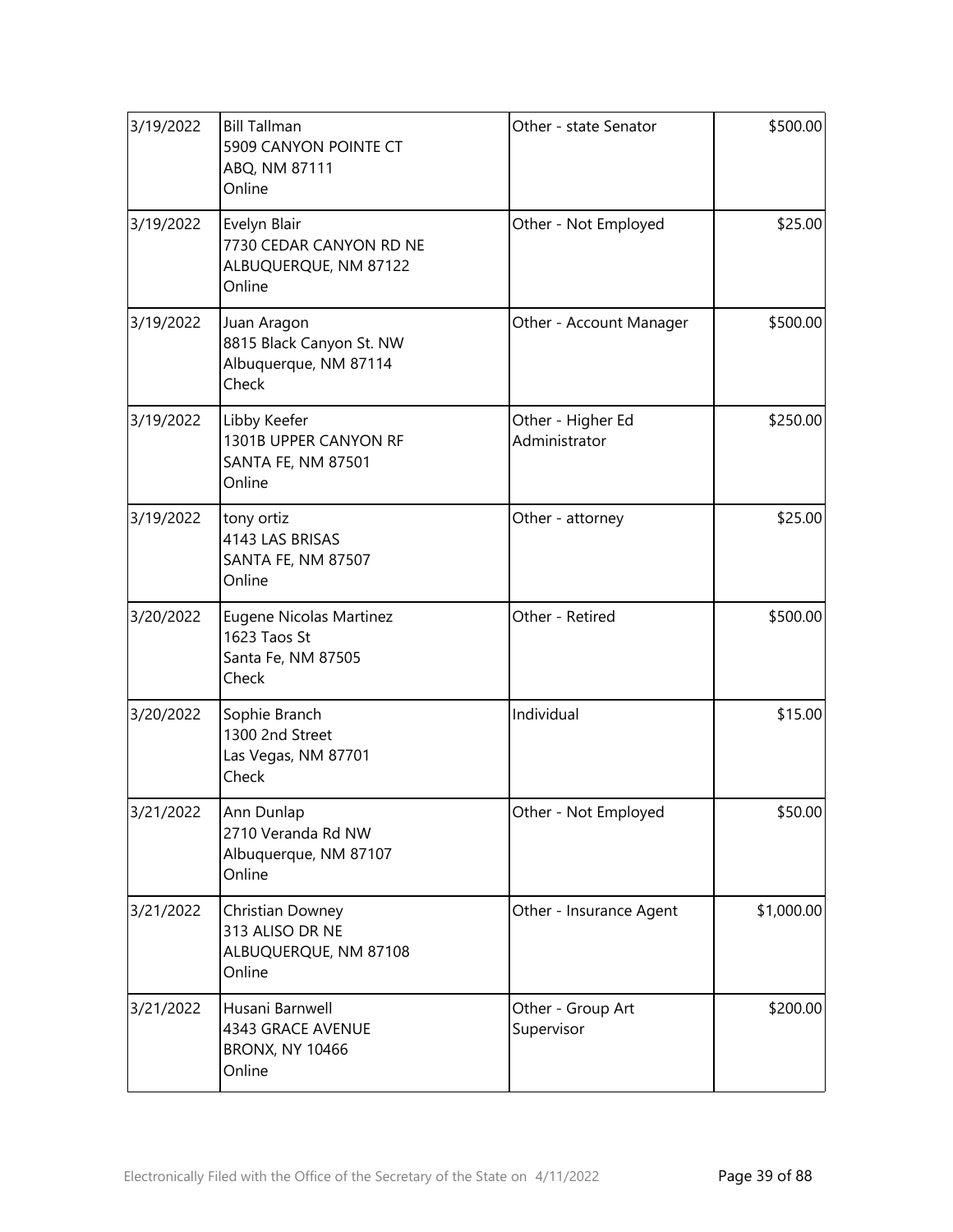| 3/21/2022 | Jannelle Seales<br>360 East 89th Street 18C<br>New York, NY 10128<br>Online   | Other - lawyer                           | \$250.00 |
|-----------|-------------------------------------------------------------------------------|------------------------------------------|----------|
| 3/21/2022 | Randal Limbacher<br>23 VISTA REDONDA<br>SANTA FE, NM 87506<br>Online          | Other - Travel agency owner              | \$500.00 |
| 3/21/2022 | Stephen McConnell<br>539 Hillside Ave<br>Santa Fe, NM 87501<br>Online         | Other - Philanthropy<br>Executive        | \$250.00 |
| 3/22/2022 | Carmen Gonzales<br>818LOS ARBOLES LANE<br><b>SANTA FE, NM 87501</b><br>Online | Other - VP for Student<br><b>Success</b> | \$100.00 |
| 3/22/2022 | Elizabeth Ratzlaff<br>269 County Road A-6<br>Sapello, NM 87745<br>Check       | Individual                               | \$100.00 |
| 3/22/2022 | james mccarty yeager<br>446 ACEQUIA MADRE<br>SANTA FE, NM 87505<br>Online     | Other - Not Employed                     | \$15.00  |
| 3/22/2022 | Marie Bass<br>1254 Avenida Morelia 3201<br>Santa Fe, NM 87506<br>Online       | Other - Not employed                     | \$250.00 |
| 3/22/2022 | Marissa Maggio<br>2621 REGAL ROAD<br>PLANO, TX 75075<br>Online                | Other - Attorney                         | \$100.00 |
| 3/23/2022 | Alexandria Cazares<br>1617 PALAZZO<br>MISSION, TX 78572<br>Online             | Other - Attorney                         | \$100.00 |
| 3/23/2022 | caroline burnett<br>413 ARROYO TENORIO<br><b>SANTA FE, NM 87505</b><br>Online | Other - Not Employed                     | \$100.00 |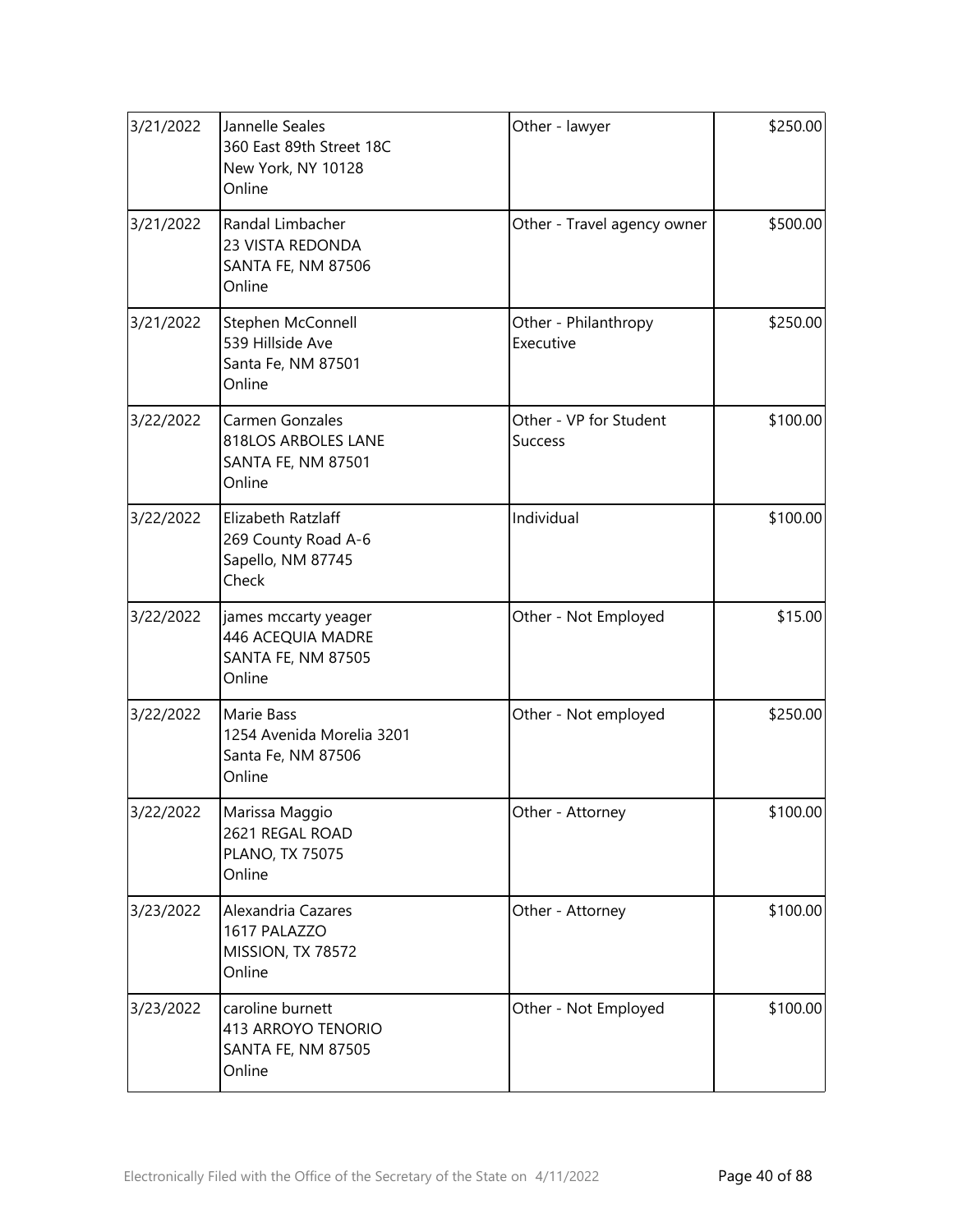| 3/23/2022 | Chris Aleman<br>1630 DRIFTWOOD DR<br>DALLAS, TX 75224<br>Online                         | Other - Not Employed | \$50.00    |
|-----------|-----------------------------------------------------------------------------------------|----------------------|------------|
| 3/23/2022 | Edward Lujan<br>3700 Andrew Drive NE<br>Albuquerque, NM 87110<br>Check                  | Individual           | \$150.00   |
| 3/23/2022 | Jose Garza<br>6913 RUFUS DR.<br>AUSTIN, TX 78752<br>Online                              | Other - Attorney     | \$250.00   |
| 3/23/2022 | Khoi Le<br>126 QUINCY NE<br>ALBUQUERQUE, NM 87108<br>Online                             | Other - Realtor      | \$250.00   |
| 3/23/2022 | Linda Griego<br>171 CALLE VENTOSO WEST<br>SANTA FE, NM 87506<br>Online                  | Other - Not Employed | \$500.00   |
| 3/23/2022 | Olga Eaton<br>1001 SANDIA ROAD NW<br>ALBUQUERQUE, NM 87107<br>Online                    | Other - Not Employed | \$500.00   |
| 3/23/2022 | Paul Biderman<br>829 Allendale Street<br>Santa Fe, NM 87505<br>Check                    | Individual           | \$150.00   |
| 3/23/2022 | The Cochran Firm - Dallas PLLC<br>3000 Carlisle St Ste 550<br>Dallas, TX 75204<br>Check | Legal                | \$500.00   |
| 3/24/2022 | Alan Webber<br>1330 CANYON ROAD<br>SANTA FE, NM 87501<br>Check                          | Other - Mayor        | \$250.00   |
| 3/24/2022 | Cecille Martinez<br>26 Calle Aguila<br>Santa Fe, NM 87508<br>Check                      | Other - Retired      | \$1,500.00 |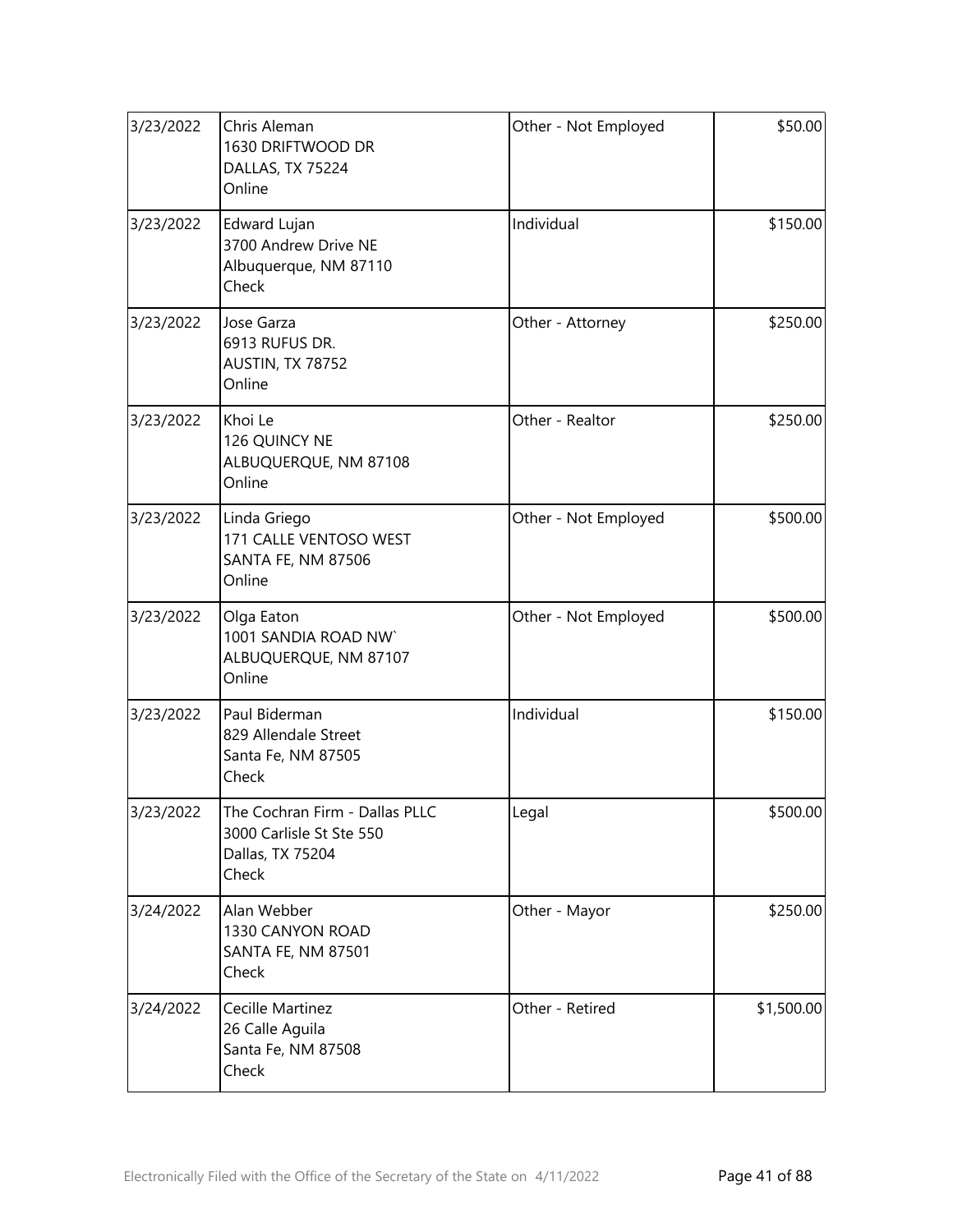| 3/24/2022 | Cecille Martinez<br>26 Calle Aguila<br>Santa Fe, NM 87508<br>Check              | Other - Retired      | \$1,500.00 |
|-----------|---------------------------------------------------------------------------------|----------------------|------------|
| 3/24/2022 | Elizabeth Shillinglaw<br>PO Box 1657<br>Santa Fe, NM 87504<br>Check             | Other - Retired      | \$250.00   |
| 3/24/2022 | Gary Housley<br>2500 RIO RANCHO BLVD<br>RIO RANCHO, NM 87124<br>Online          | Other - Dealer       | \$4,000.00 |
| 3/24/2022 | Jefferson Taylor<br>1450 Old Pecos Trail<br>Santa Fe, NM 87505<br>Check         | Individual           | \$100.00   |
| 3/24/2022 | John Yoeckel<br>10 Camino Cielo Azul<br>Santa Fe, NM 87508<br>Check             | Individual           | \$100.00   |
| 3/24/2022 | Justice for America Inc.<br><b>PO Box 156</b><br>Buena Vista, NM 87712<br>Check | Legal                | \$500.00   |
| 3/24/2022 | Kent BUCKINGHAM<br>5 Chippewa Circle<br>Santa Fe, NM 87506<br>Online            | Other - Lawyer       | \$2,600.00 |
| 3/24/2022 | Kristina N. Kastl<br>3355 BLACKBURN ST #8402<br>DALLAS, TX 75204<br>Online      | Other - Attorney     | \$500.00   |
| 3/24/2022 | Leslie Atler<br>1518 Plaza Encantada NW<br>Albuquerque, NM 87107<br>Check       | Other - Not Employed | \$4,000.00 |
| 3/24/2022 | <b>Michael Gross</b><br>700 Camino del Monte Sol<br>Santa Fe, NM 87505<br>Check | Individual           | \$50.00    |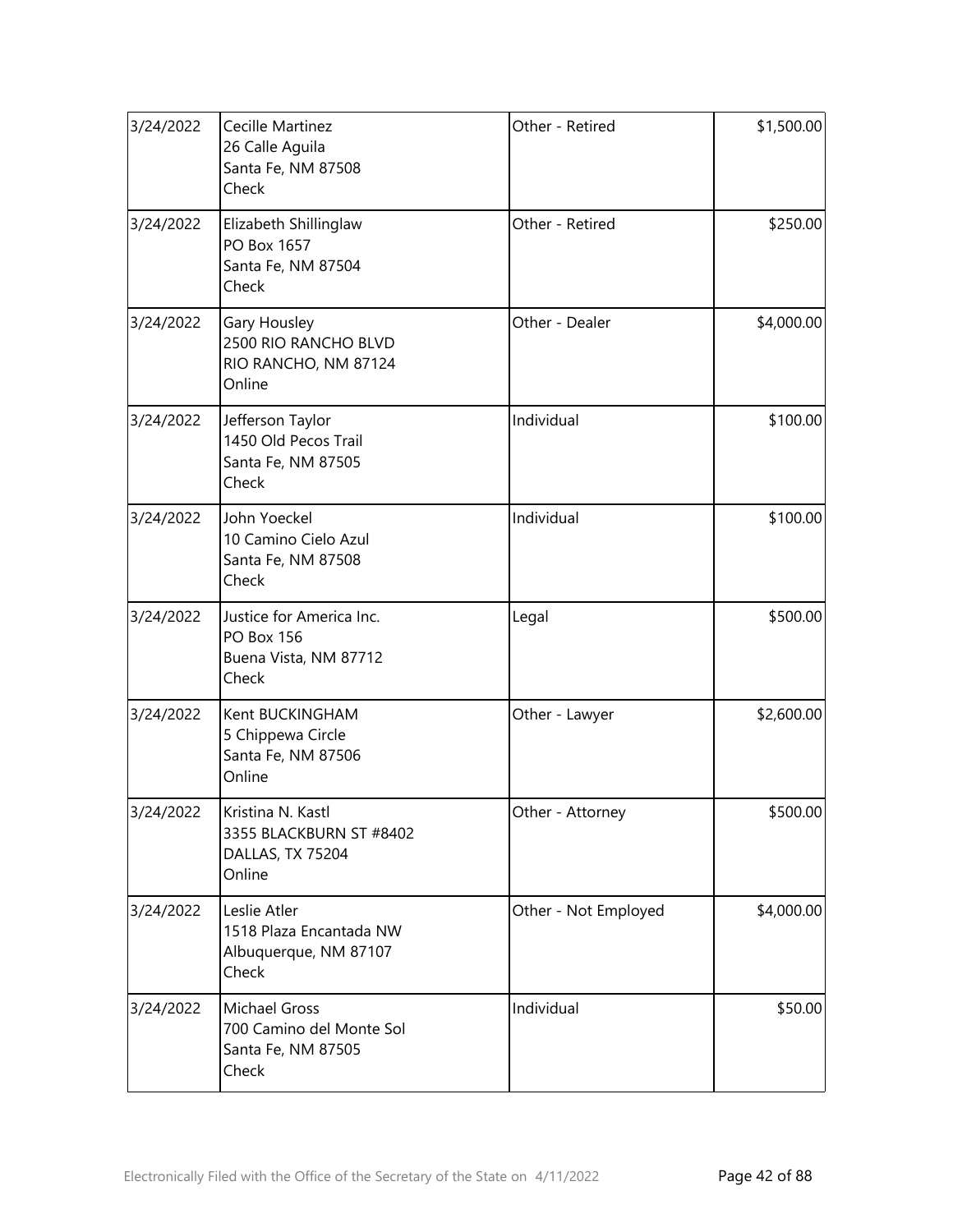| 3/24/2022 | Peter Smith<br>2022 Foothills Road<br>Santa Fe, NM 87505<br>Check               | Other - Retired                    | \$350.00   |
|-----------|---------------------------------------------------------------------------------|------------------------------------|------------|
| 3/25/2022 | Michael Owens, Jr.<br>87 CAMINO CHUPADERO<br><b>SANTA FE, NM 87506</b><br>Check | Other - Development<br>Coordinator | \$2,500.00 |
| 3/26/2022 | Eric Linderlad<br>5835 Rainsford Wy<br>Rockford, IL 61107<br>Check              | Other - Realtor                    | \$2,500.00 |
| 3/27/2022 | Kelli Cooper<br>10533 Prestwick NE<br>Albuquerque, NM 87111<br>Online           | Other - Not Employed               | \$100.00   |
| 3/27/2022 | <b>Richard Heath</b><br>3424 El Toboso NW<br>Albuquerque, NM 87104<br>Online    | Other - Not Employed               | \$1,000.00 |
| 3/27/2022 | Thomas Rothfeld<br>2516 Griegos PI NW<br>Albuquerque, NM 87107<br>Online        | Other - Physician                  | \$1,000.00 |
| 3/28/2022 | Andy Strebe<br>124 Martha Ct Corrales NM 87048<br>Corrales, NM 87048<br>Online  | Other - General Manager            | \$2,600.00 |
| 3/28/2022 | Ann Bagley<br>2428 MANZANO LOOP NE<br>RIO RANCHO, NM 87144<br>Online            | Other - Not Employed               | \$10.00    |
| 3/28/2022 | <b>Bridget Best</b><br>215 e 17th St. Apt. 3<br>New York, NY 10003<br>Online    | Other - COO                        | \$250.00   |
| 3/28/2022 | Charlie Hawkins<br>1624 CORNELL DRIVE NE<br>ALBUQUERQUE, NM 87106<br>Online     | Other - Not Employed               | \$50.00    |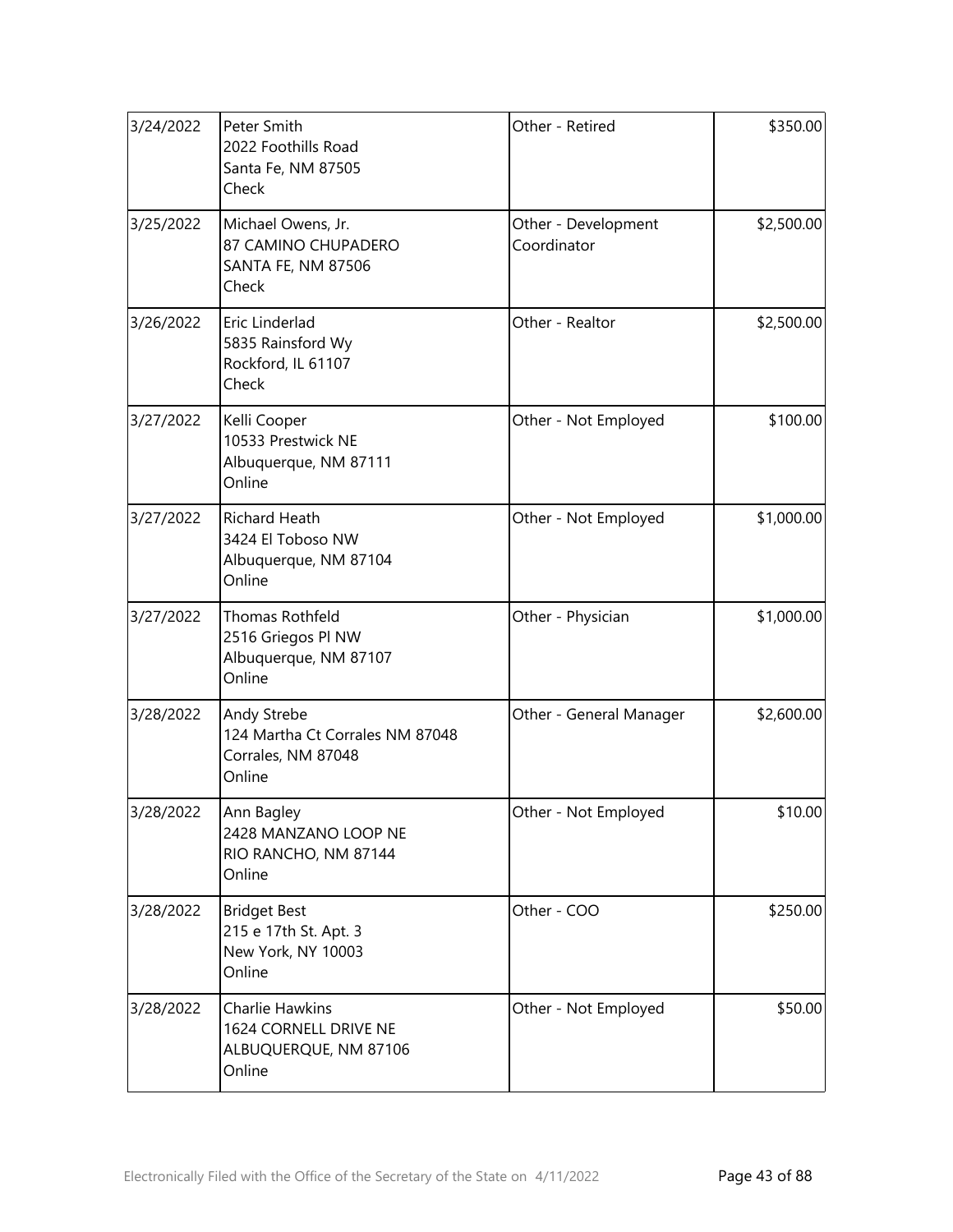| 3/28/2022 | David Jaramillo<br>505 Roma NW<br>Albuquerque, NM 87102<br>Online                             | Other - Lawyer       | \$1,000.00 |
|-----------|-----------------------------------------------------------------------------------------------|----------------------|------------|
| 3/28/2022 | Erika Anderson<br>13615 Piedra Canto Way NE<br>Albuquerque, NM 87111<br>Check                 | Individual           | \$100.00   |
| 3/28/2022 | Feferman & Warren LLC<br>300 Central Ave SW Suite 2000 West<br>Albuquerque, NM 87102<br>Check | Legal                | \$2,600.00 |
| 3/28/2022 | James Bailey<br>82 Butler St. 2<br>Brooklyn, NY 11231<br>Online                               | Other - Lawyer       | \$250.00   |
| 3/28/2022 | Jennie Quinlan<br>2285 ALBION ST<br><b>DENVER, CO 80207</b><br>Online                         | Other - Evaluator    | \$75.00    |
| 3/28/2022 | Kenneth Blazejewski<br>900 West End Ave Apt 3B<br>New York, NY 10025<br>Online                | Other - Lawyer       | \$250.00   |
| 3/28/2022 | Lorian Kostranchuk<br>4208 CONSTITUTION AVE NE<br>ALBUQUERQUE, NM 87110<br>Online             | Other - Physician    | \$500.00   |
| 3/28/2022 | Lowell Morrison<br>11 GLACIER RUN LN NO<br>EDGEWOOD, NM 87015<br>Online                       | Other - Not Employed | \$6.00     |
| 3/28/2022 | Rebecca Safford<br>4330 N. VIA SINUOSA<br>TUCSON, AZ 85745<br>Online                          | Other - Bar owner    | \$100.00   |
| 3/28/2022 | Stacy Blaugrund<br>4322 Whitsett Ave 3<br>Studio City, CA 91604<br>Online                     | Other - Self         | \$100.00   |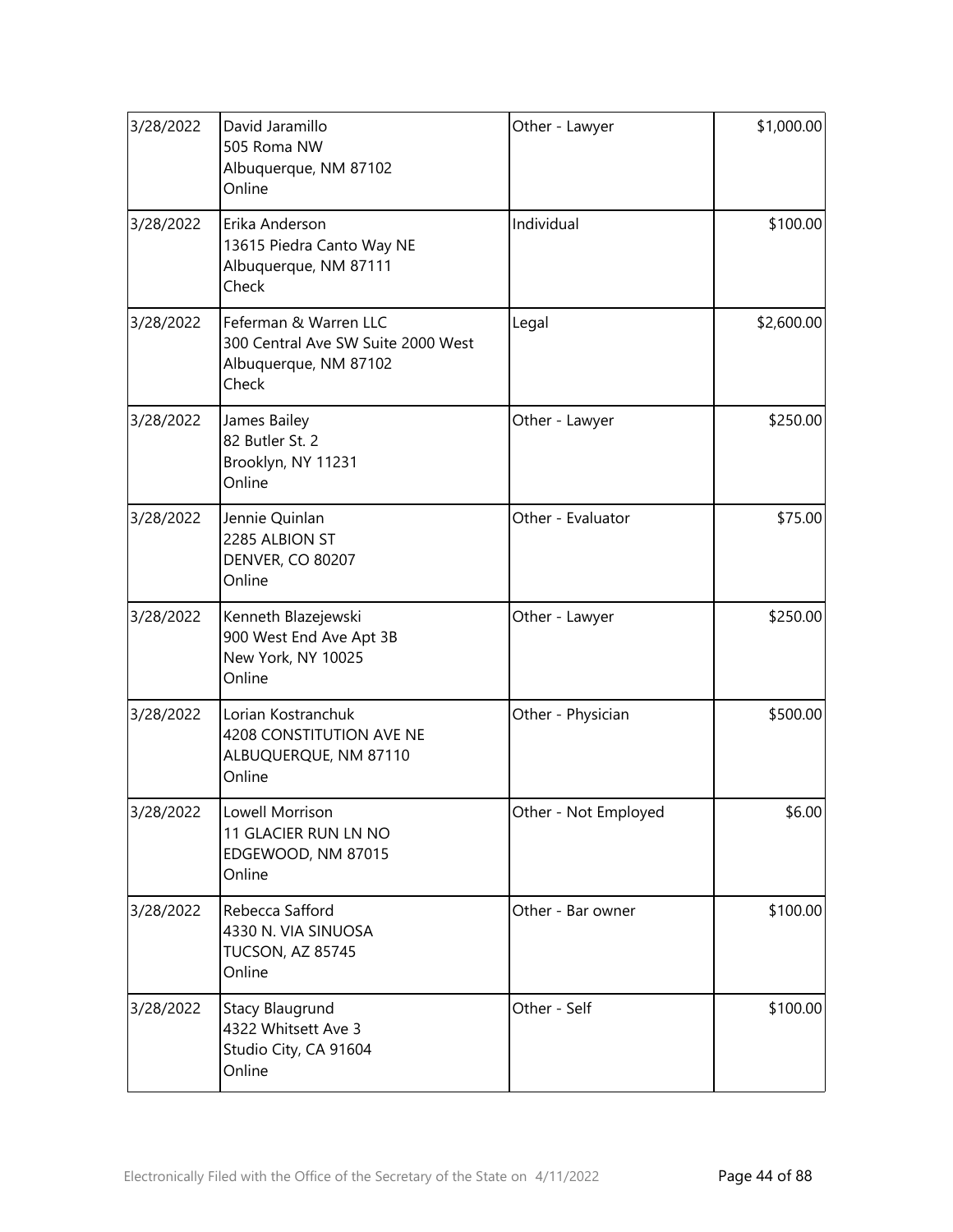| 3/29/2022 | Carol Weinreich<br>13 MURRAY HILL ROAD<br>TIJERAS, NM 87059<br>Online              | Other - Not Employed    | \$10.00    |
|-----------|------------------------------------------------------------------------------------|-------------------------|------------|
| 3/29/2022 | Carolyn Rasic<br>949 WEST END AVE 12B<br>NEW YORK, NY 10025<br>Online              | Other - Communications  | \$300.00   |
| 3/29/2022 | Charlotte Lipson<br>3808 Mondale Loop<br>Las Cruces, NM 88005<br>Check             | Other - Retired         | \$50.00    |
| 3/29/2022 | Daniel Ezra<br>130 WEST 30TH STREET<br>NEW YORK, NY 10001<br>Online                | Other - Counsel         | \$2,600.00 |
| 3/29/2022 | Daniel Goldman<br>25 North Moore St 16<br>New York, NY 10013<br>Online             | Other - Attorney        | \$2,600.00 |
| 3/29/2022 | Dusti Harvey<br>12401 ELENA DRIVE NE<br>ALBUQUERQUE, NM 87122<br>Online            | Other - Attorney        | \$1,000.00 |
| 3/29/2022 | Fritz Allen<br>P.O. BOX 2045<br>CORRALES, NM 87048<br>Online                       | Other - Not employed    | \$10.00    |
| 3/29/2022 | John Gilligan<br>2013 N HOWE STREET<br>CHICAGO, IL 60614<br>Online                 | Other - Investor        | \$500.00   |
| 3/29/2022 | Jose Sandoval<br>2127 OLD ARROYO CHAMISO RD<br><b>SANTA FE, NM 87505</b><br>Online | Other - Not Employed    | \$25.00    |
| 3/29/2022 | Juan Aragon<br>8815 Black Canyon St. NW<br>Albuquerque, NM 87114<br>Check          | Other - Account Manager | \$500.00   |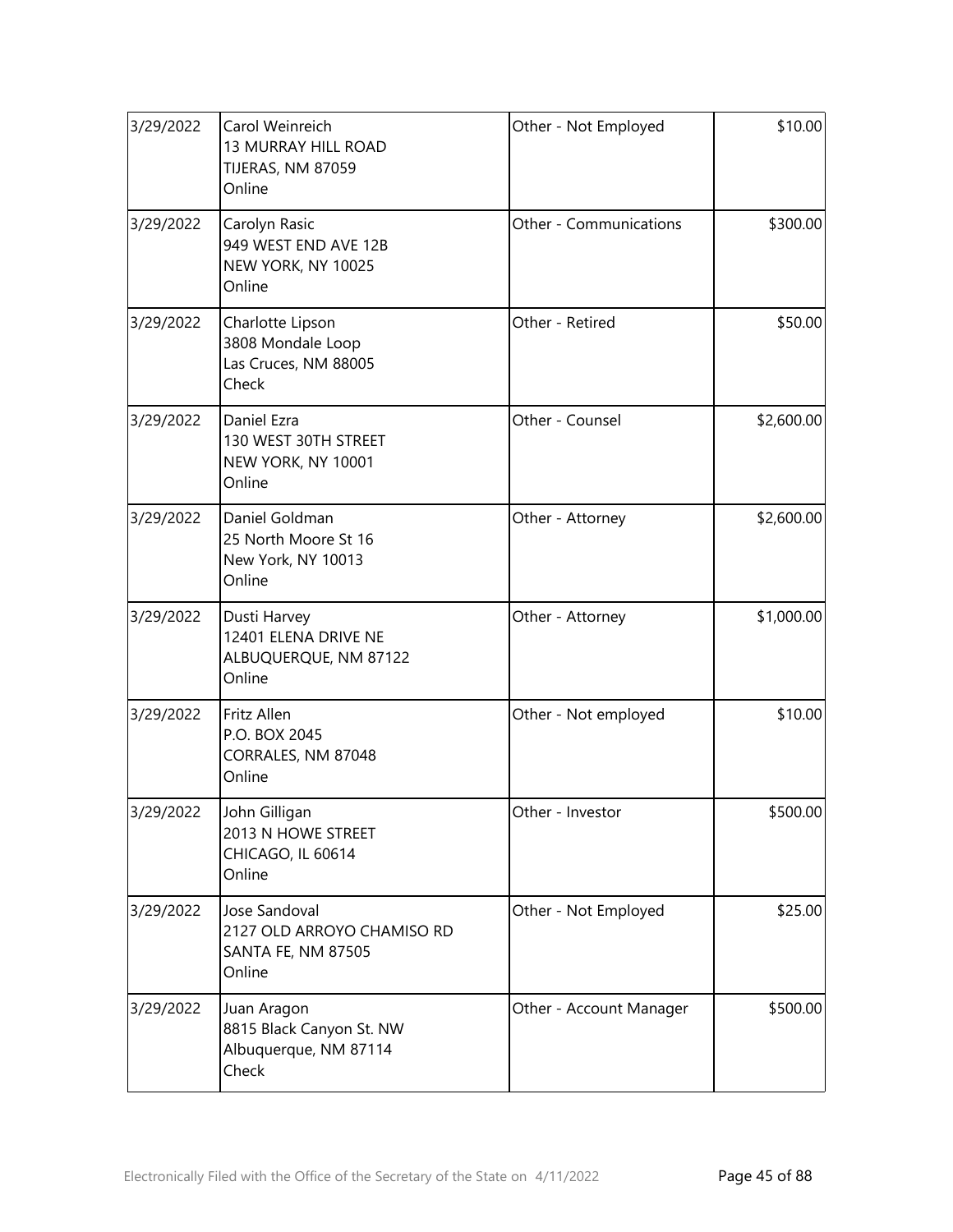| 3/29/2022 | Justin Kaufman<br>505 Cerrillos Road Suite A209<br>Santa Fe, NM 87501<br>Online    | Other - Attorney     | \$1,000.00 |
|-----------|------------------------------------------------------------------------------------|----------------------|------------|
| 3/29/2022 | Ken Stegemiller<br>1009 WASHINGTON NE<br>ALBUQUERQUE, NM 87110<br>Online           | Other - Not Employed | \$50.00    |
| 3/29/2022 | Lelia Hood<br>10809 Chicobush Drive N.W<br>Albuquerque, NM 87114<br>Online         | Other - Attorney     | \$50.00    |
| 3/29/2022 | Liz Mackiewicz<br>1021 Wedgewood Lane<br>Durham, NC 27713<br>Online                | Other - Hairstylist  | \$1,000.00 |
| 3/29/2022 | Lynn Daugherty<br>PO Box 3087<br>Silver City, NM 88062<br>Online                   | Other - Not Employed | \$100.00   |
| 3/29/2022 | Marilyn Bowman<br>1424 Fruit Ave NW<br>ABQ, NM 87104<br>Online                     | Other - Not Employed | \$50.00    |
| 3/29/2022 | Mary Butler<br>12717 Eastridge Place NE<br>Albuquerque, NM 87112<br>Check          | Other - Retired      | \$1,000.00 |
| 3/29/2022 | Melissa Epple<br>20 VILLAGE LN.<br><b>SANTA FE, NM 87505</b><br>Online             | Other - Healthcare   | \$25.00    |
| 3/29/2022 | Mixcoatl Miera-Rosete<br>8809 OPPORTUNITY DR NE<br>ALBUQUERQUE, NM 87109<br>Online | Other - Attorney     | \$100.00   |
| 3/29/2022 | Paul Cassidy<br>13515 Pino Canyon Pl NE<br>Albuquerque, NM 87111<br>Online         | Other - Not Employed | \$1,000.00 |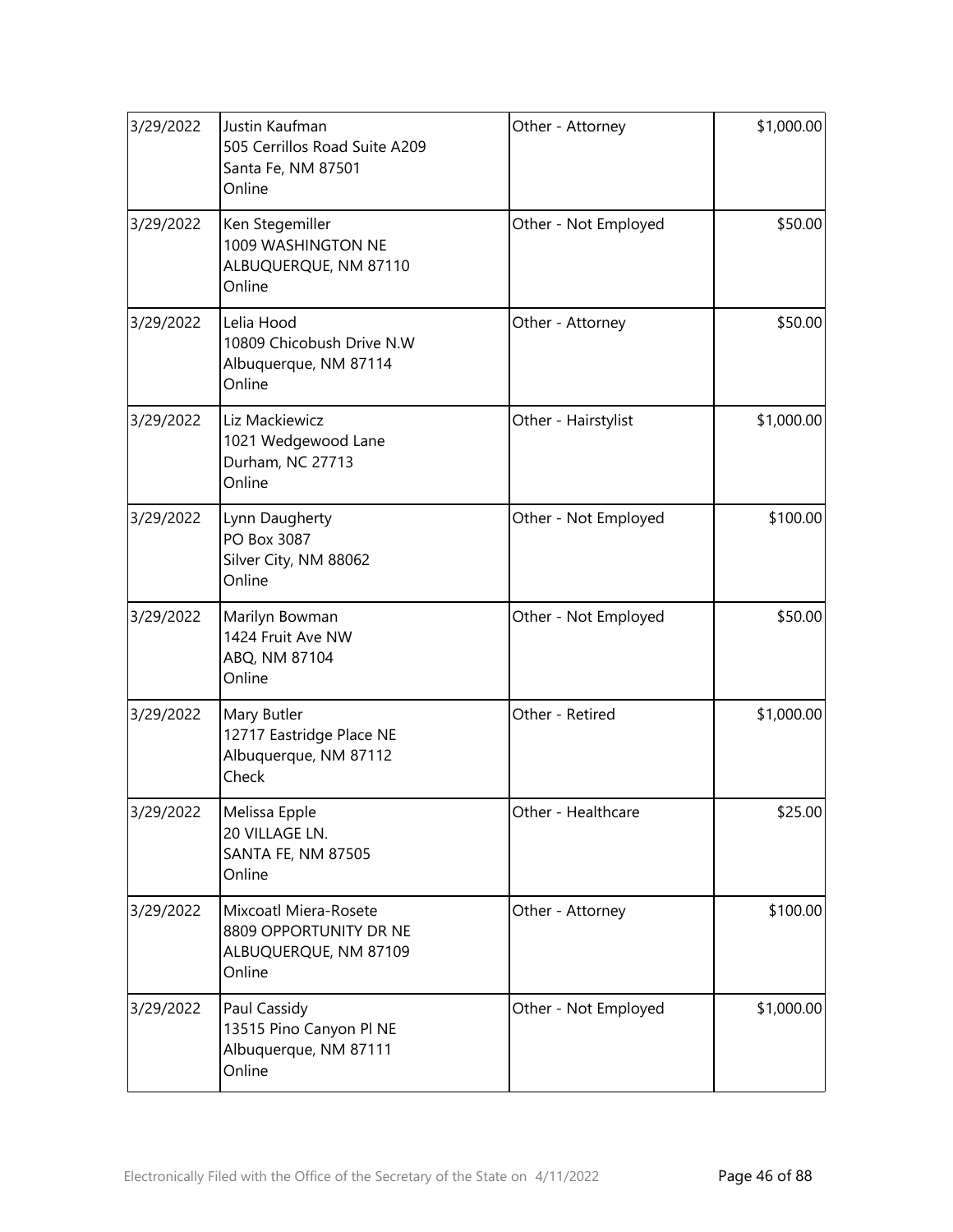| 3/29/2022 | Ralph Odenwald<br>P.O. BOX 27299<br>ALBUQUERQUE, NM 87125<br>Online                     | Other - Attorney             | \$25.00    |
|-----------|-----------------------------------------------------------------------------------------|------------------------------|------------|
| 3/29/2022 | Ray Vargas<br>807 SILVER AVE SW<br>ALBUQUERQUE, NM 87102<br>Online                      | Other - Lawyer               | \$2,600.00 |
| 3/29/2022 | Sonita Bishop<br>10710 PALOMAS AVE NE<br>ALBUQUERQUE, NM 87122<br>Online                | Other - Not Employed         | \$50.00    |
| 3/29/2022 | Stephen Crider<br>7 Gracie Square Apt 4C<br>New York, NY 10028<br>Online                | Other - lawyer               | \$250.00   |
| 3/29/2022 | Susan Allison-Hatch<br>1625 ESCALANTE AV SW<br>ALBUQUERQUE, NM 87104<br>Online          | Other - Not Employed         | \$500.00   |
| 3/30/2022 | 801 North Grant LLC<br>3301 San Mateo Blvd NE<br>Albuquerque, NM 87110<br>Check         | <b>Professional Services</b> | \$2,600.00 |
| 3/30/2022 | <b>BEN LOEHNEN</b><br>230 East 50th Street Apartment 9A<br>New York, NY 10022<br>Online | Other - Editor               | \$250.00   |
| 3/30/2022 | Bernard Toon<br>2336 Campbell RoadNW<br>Albuquerque, NM 87104<br>Online                 | Other - Not Employed         | \$250.00   |
| 3/30/2022 | <b>Charles Best</b><br>215 East 17 St Apt 3<br>New York, NY 10003<br>Online             | Other - CEO                  | \$250.00   |
| 3/30/2022 | Chris Key<br>1005 Tramway Ln NE<br>Albuquerque, NM 87122<br>Online                      | Other - Not Employed         | \$50.00    |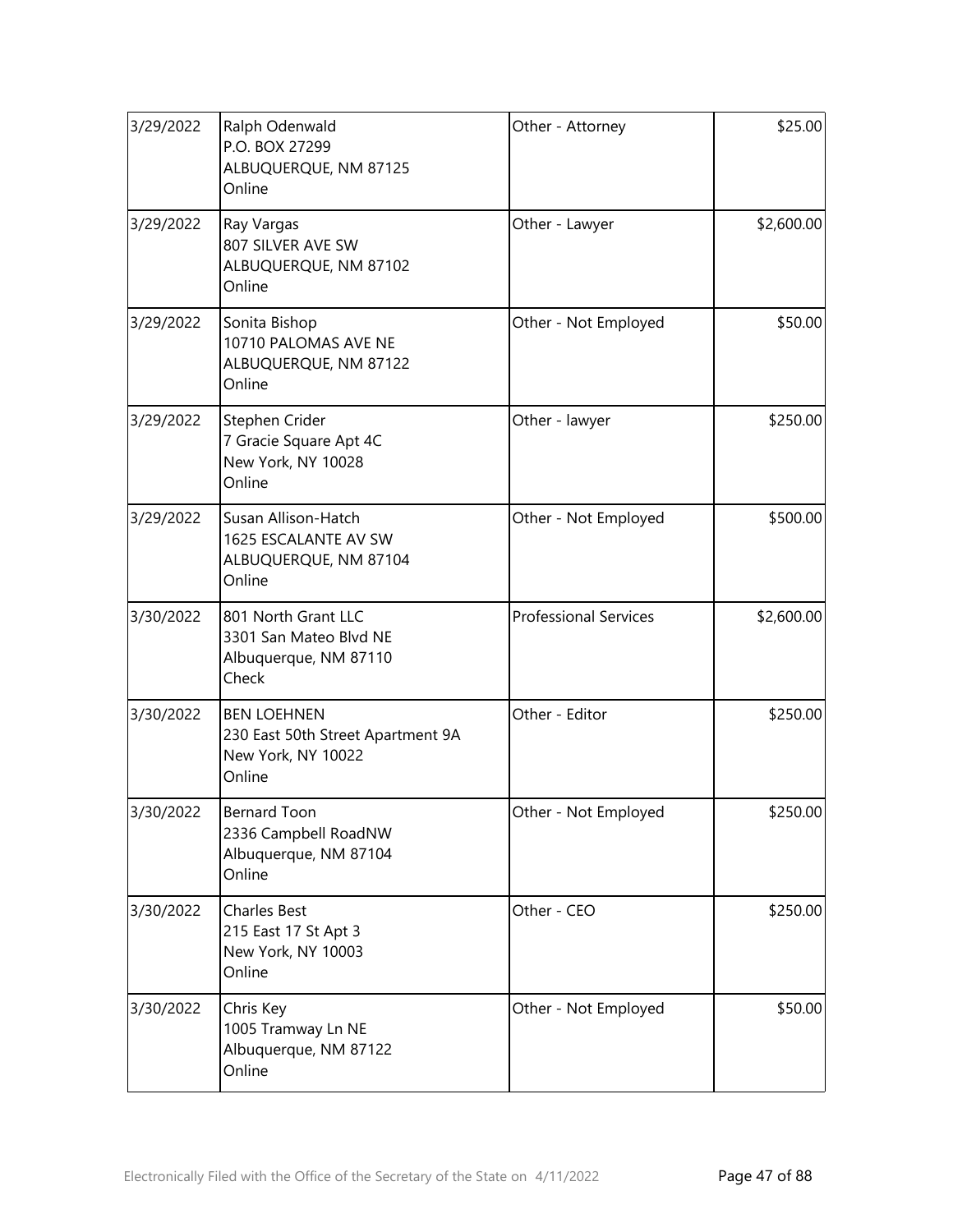| 3/30/2022 | Conrad Maestas<br>6205 EVESHAM RD. NW<br>ALBUQUERQUE, NM 87120<br>Online    | Other - Quality Supervisor | \$20.00    |
|-----------|-----------------------------------------------------------------------------|----------------------------|------------|
| 3/30/2022 | Cyrus Vance<br>121 E 22nd St Apt N1504<br>New York, NY 10010<br>Check       | Other - Attorney           | \$1,000.00 |
| 3/30/2022 | David Brown<br>73 FIFTH AVENUE 5B<br>NEW YORK, NY 10003<br>Online           | Other - Attorney           | \$1,000.00 |
| 3/30/2022 | Donna Reina<br>PO BOX 1563<br>TAOS, NM 87571<br>Online                      | Other - Artist             | \$25.00    |
| 3/30/2022 | Edwin Maynard<br>76 JANE ST<br>NEW YORK, NY 10014<br>Online                 | Other - Not Employed       | \$250.00   |
| 3/30/2022 | fredric milder<br>52 WEST BASIN RIDGE<br>GALISTEO, NM 87540<br>Online       | Other - CEO                | \$50.00    |
| 3/30/2022 | Joan Martinez<br>4837 DEER TRAIL RD<br>SILVER CITY, NM 88061<br>Online      | Other - not employed       | \$15.00    |
| 3/30/2022 | Joseph Alarid<br>3795 CANDELARIAS LN. NW<br>ALBUQUERQUE, NM 87107<br>Online | Other - Not Employed       | \$100.00   |
| 3/30/2022 | Justin Sher<br>1200 Broadway 6E<br>New York, NY 10001<br>Online             | Other - Attorney           | \$1,000.00 |
| 3/30/2022 | Katherine Swartz<br>2114 ENGLEWOOD AVE.<br>DURHAM, NC 27705<br>Online       | Other - Not Employed       | \$75.00    |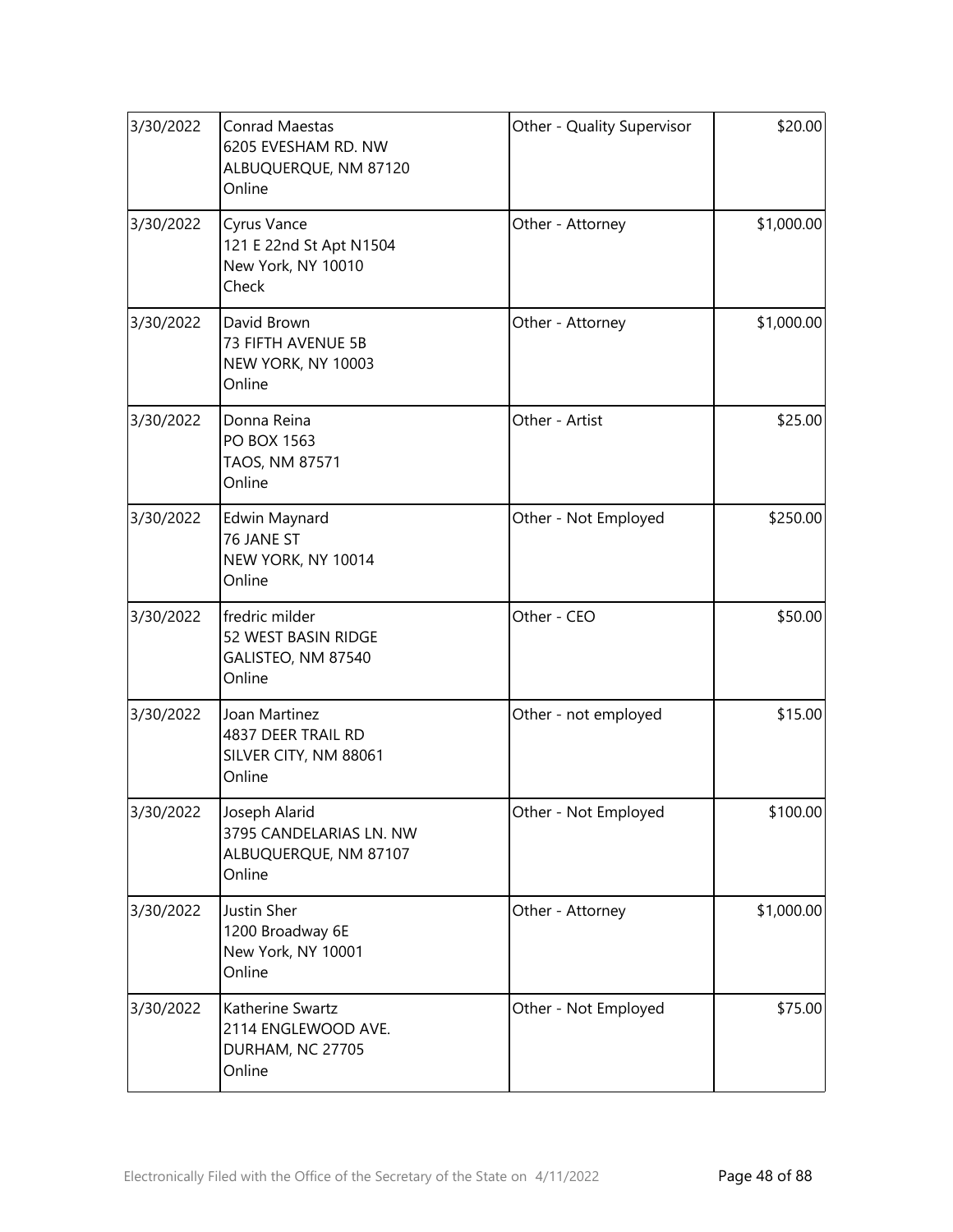| 3/30/2022 | Kendric Robbins<br>3427 N. EDISON ST<br>ARLINGTON, VA 22207<br>Online           | Other - CEO                                        | \$1,000.00 |
|-----------|---------------------------------------------------------------------------------|----------------------------------------------------|------------|
| 3/30/2022 | Kim Henney<br>3124 Carolina St NE<br>Albuquerque, NM 87110<br>Online            | Other - Not Employed                               | \$5.00     |
| 3/30/2022 | Peter Ossorio<br>5525 LOST PADRE MINE RD.<br>LAS CRUCES, NM 88011<br>Online     | Other - Not Employed                               | \$50.00    |
| 3/30/2022 | Renee Bea<br><b>11 SUNSWYCK ROAD</b><br>DARIEN, CT 06820<br>Online              | Other - Attorney                                   | \$2,600.00 |
| 3/30/2022 | <b>Todd Safferstone</b><br>101 Wall Street 5B<br>New York, NY 10005<br>Online   | Other - Strategy and<br>Corporate Develop          | \$500.00   |
| 3/30/2022 | <b>Tucker Green</b><br>216 MAIN STREET<br>NEW CANAAN, CT 06840<br>Online        | Other - Founder                                    | \$500.00   |
| 3/30/2022 | <b>Wesley Williams</b><br>800 Park Ave Apt 1M<br>New York, NY 10021<br>Check    | Other - Head of Aquarian<br><b>Credit Partners</b> | \$500.00   |
| 3/31/2022 | Alexandra Pappas<br>37 W 12TH ST<br>NEW YORK, NY 10011<br>Online                | Other - Interior Designer                          | \$500.00   |
| 3/31/2022 | Andres Irlando<br>1646 FRIAR TUCK RD NE<br>ATLANTA, GA 30309<br>Online          | Other - Executive                                  | \$2,600.00 |
| 3/31/2022 | <b>Bradford Taylor</b><br>2519 STANDISH AVE<br><b>UNION, NJ 07083</b><br>Online | Other - Para                                       | \$5.00     |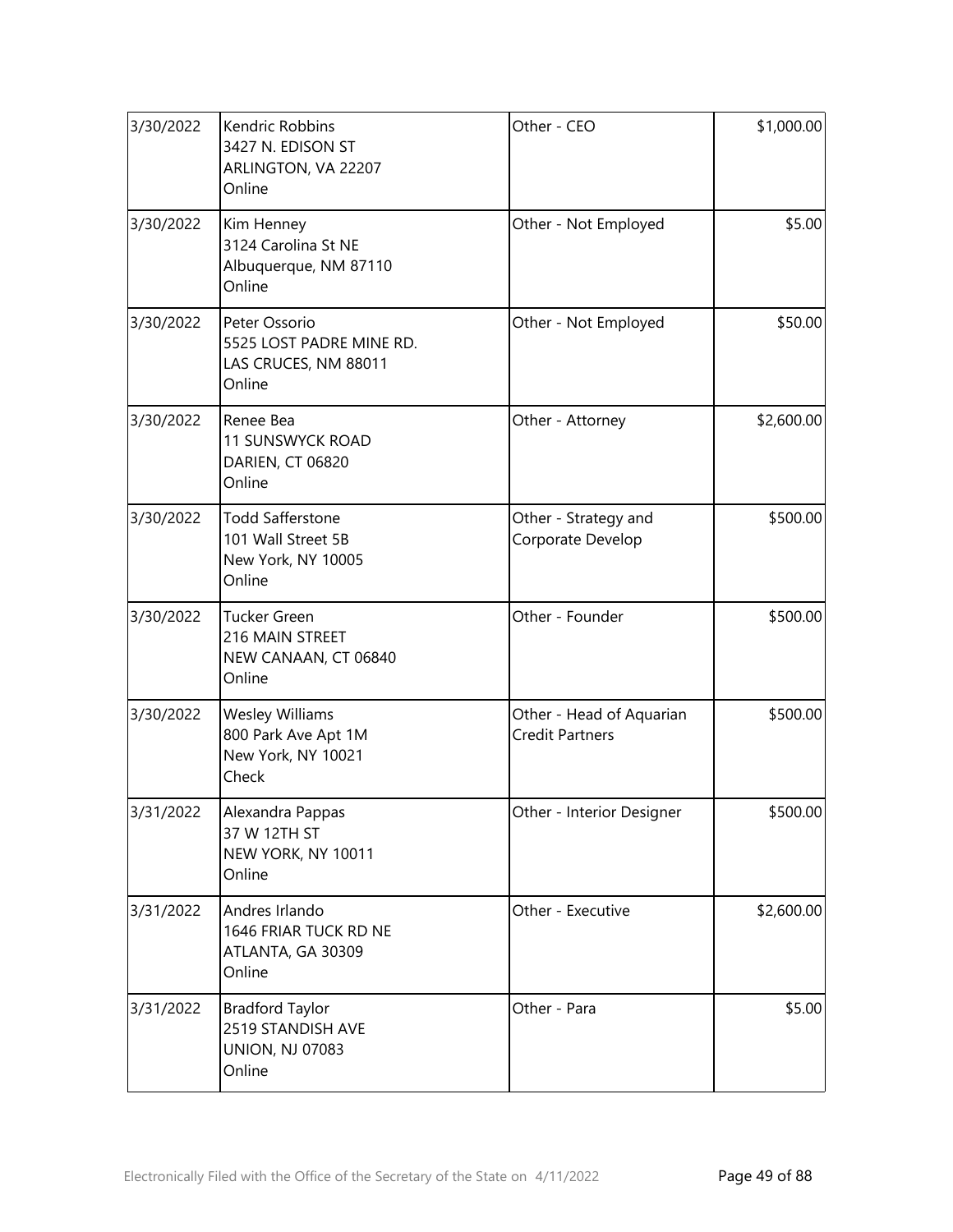| 3/31/2022 | <b>CHRISTOPHER DELARA</b><br>10050 FLORENCE AVE NE<br>ALBUQUERQUE, NM 87122<br>Online | Other - Lawyer                                           | \$100.00   |
|-----------|---------------------------------------------------------------------------------------|----------------------------------------------------------|------------|
| 3/31/2022 | Connor Schell<br>200 East 78th St. apt. 6BC<br>New York, NY 10075<br>Online           | Other - Producer                                         | \$1,500.00 |
| 3/31/2022 | Craig Williams<br>1099 New York Avenue NW Suite 900<br>Washington, DC 20001<br>Online | Other - Senior Government<br><b>Relations Specialist</b> | \$1,000.00 |
| 3/31/2022 | Diane Denish<br>2604 Morrow NE<br>Albuquerque, NM 87106<br>Online                     | Other - Not Employed                                     | \$500.00   |
| 3/31/2022 | Dwain Carryl<br>32 Juhasz Rd<br>Norwalk, CT 06854<br>Online                           | Other - Banker                                           | \$1,000.00 |
| 3/31/2022 | <b>Emily Pluhar</b><br>99 SARGENT RD<br>BROOKLINE, MA 02445<br>Online                 | Other - Pediatric<br>Psychologist                        | \$5,200.00 |
| 3/31/2022 | Ernestina Cruz<br>PO Box 128<br>Chamisal, NM 87521<br>Online                          | Other - Attorney                                         | \$100.00   |
| 3/31/2022 | Marc Sternberg<br>119 SAINT JOHNS PLACE<br>BROOKLYN, NY 11217<br>Online               | Other - Education                                        | \$2,600.00 |
| 3/31/2022 | Mary Frances Aragon<br>8815 Black Canyon St NW<br>Albuquerque, NM 87114<br>Online     | Other - Not Employed                                     | \$1,000.00 |
| 3/31/2022 | Paul Bardacke Bardacke<br>465 CAMINO MANZANO<br>SANTA FE, NM 87505<br>Online          | Other - Lawyer                                           | \$500.00   |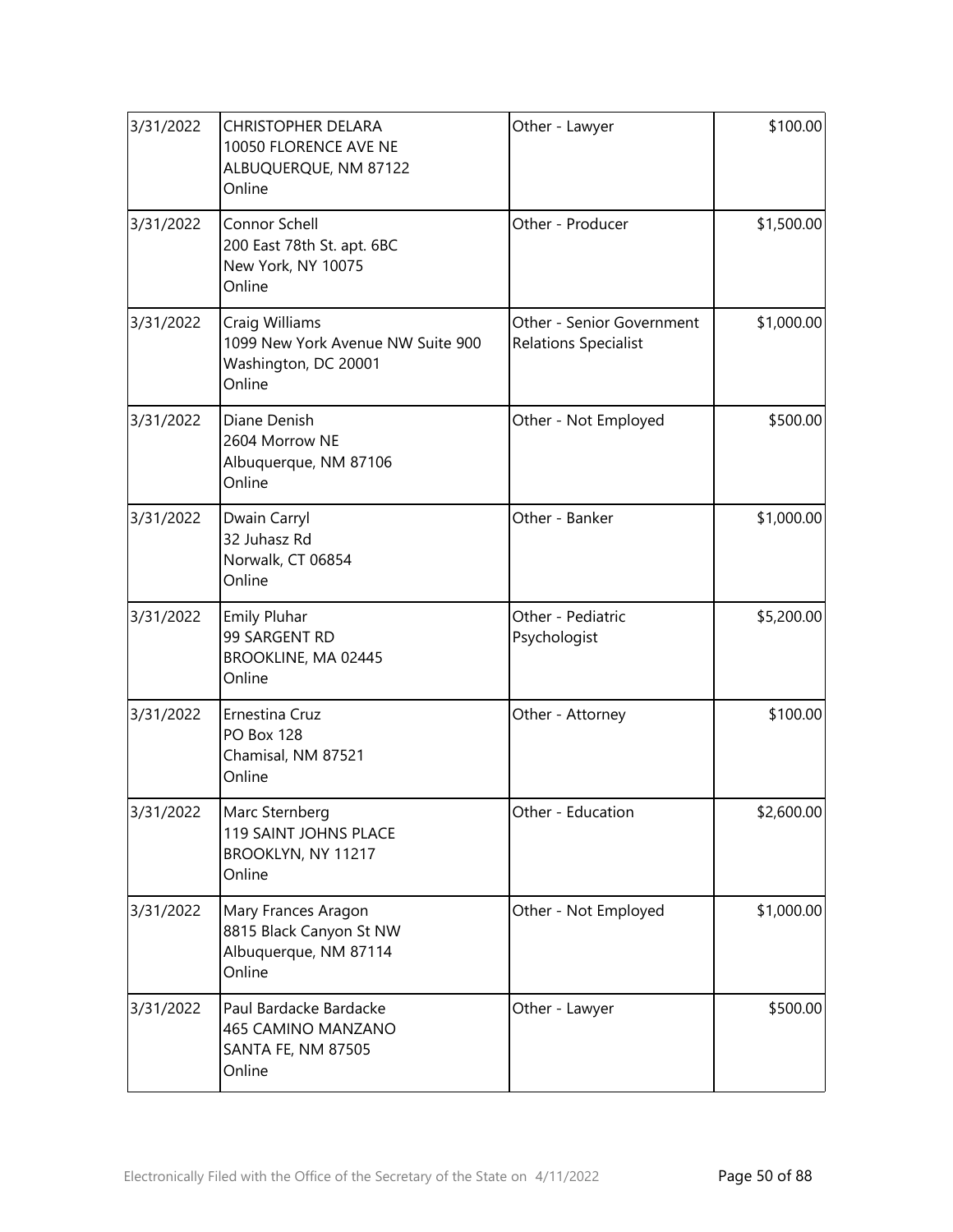| 3/31/2022 | Sevda Kleinman<br><b>15 CENTRAL PARK WEST</b><br>NEW YORK, NY 10023<br>Online      | Other - Not Employed        | \$1,500.00 |
|-----------|------------------------------------------------------------------------------------|-----------------------------|------------|
| 3/31/2022 | Willie Owens<br>1600 BETH WAY NE<br>RIO RANCHO, NM 87144<br>Online                 | Other - Athletic Director   | \$100.00   |
| 4/1/2022  | Amy Packman<br>3808 Calle del Monte NE<br>Albuquerque, NM 87110<br>Check           | Other - Not Employed        | \$1,000.00 |
| 4/1/2022  | Christopher Saucedo<br>1542 Eagle Ridge Place NE<br>Albuquerque, NM 87123<br>Check | Other - Attorney            | \$5,100.00 |
| 4/1/2022  | Clara Apodaca<br>9419 Callaway Circle NE<br>Albuquerque, NM 87111<br>Check         | Other - Retired             | \$200.00   |
| 4/1/2022  | Heather Harrigan<br>2410 Campbell Road NW<br>Albuquerque, NM 87104<br>Check        | Other - Founding Member     | \$4,700.00 |
| 4/1/2022  | John Bey<br><b>191 PEACHTREE STREET</b><br>ATLANTA, GA 30303<br>Online             | Other - Attorney            | \$500.00   |
| 4/1/2022  | Kathleen Briley<br>1808 INDIANA ST NE<br>ALBUQUERQUE, NM 87110<br>Online           | Other - Childbirth Educator | \$50.00    |
| 4/1/2022  | Nerissa Whittington<br>POB 81200<br>ABQ, NM 87198<br>Online                        | Other - management          | \$5,200.00 |
| 4/1/2022  | Ryan Harrigan<br>2410 Campbell Road NW<br>Albuquerque, NM 87104<br>Check           | Other - Attorney            | \$4,200.00 |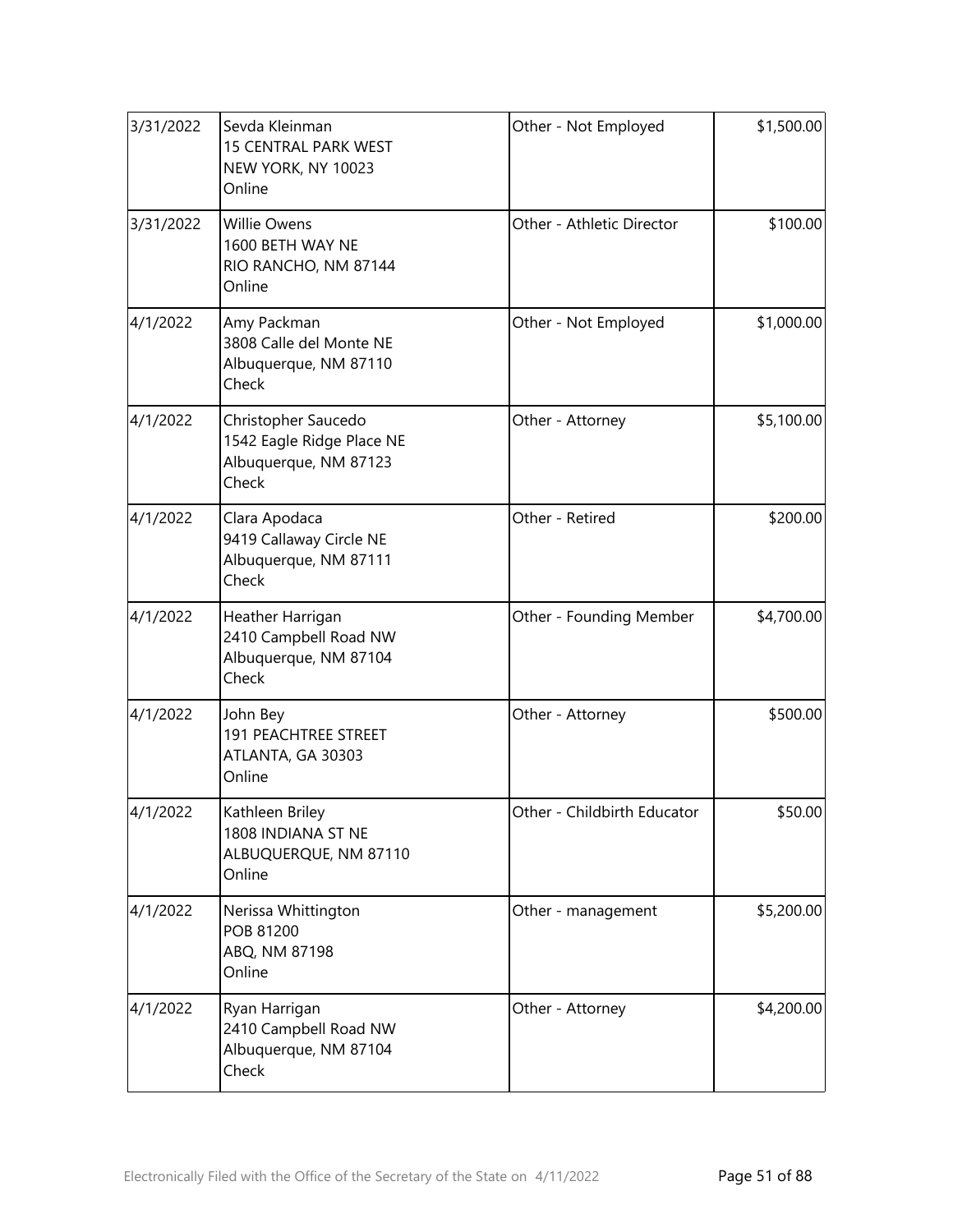| 4/1/2022 | stephen Miron<br>23 KHAKUM WOOD ROAD<br>GREENWICH, CT 06831<br>Online             | Other - Executive            | \$250.00   |
|----------|-----------------------------------------------------------------------------------|------------------------------|------------|
| 4/1/2022 | Tatyana Ahlers<br>145 NASSAU ST. APT. 8D<br>NEW YORK, NY 10038<br>Online          | Other - Designer             | \$2,600.00 |
| 4/1/2022 | Thomas L Donelan<br>PO BOX 27105<br>ALBUQUERQUE, NM 87125<br>Online               | Other - Accountant           | \$10.00    |
| 4/2/2022 | <b>Alarid Consulting</b><br>PO Box 36778<br>Albuquerque, NM 87176<br>Check        | <b>Professional Services</b> | \$5,000.00 |
| 4/2/2022 | <b>Brady Lovelady</b><br>3508 SEQUOIA CT NW<br>ALBUQUERQUE, NM 87120<br>Online    | Other - Business             | \$2,500.00 |
| 4/2/2022 | Robert Durham<br><b>618 LAFAYETTE DRIVE NE</b><br>ALBUQUERQUE, NM 87106<br>Online | Other - Not Employed         | \$2,000.00 |
| 4/2/2022 | Roberta Allen<br>1333 Camino Cerrito SE<br>Albuquerque, NM 87123<br>Online        | Other - Not Employed         | \$25.00    |
| 4/2/2022 | Sara Reistad-Long<br>434 PARK DRIVE EXTENSION<br>REEDSVILLE, PA 17084<br>Online   | Other - Head of Content      | \$250.00   |
| 4/2/2022 | susan walton<br>8303 GUADALUPE TRL<br>LOS RANCHOS, NM 87114<br>Online             | Other - Education/Admin      | \$50.00    |
| 4/3/2022 | Al Lama<br>3 TINGEY SQUARE SE APT 917<br>WASHINGTON, DC 20003<br>Online           | Other - Lawyer               | \$100.00   |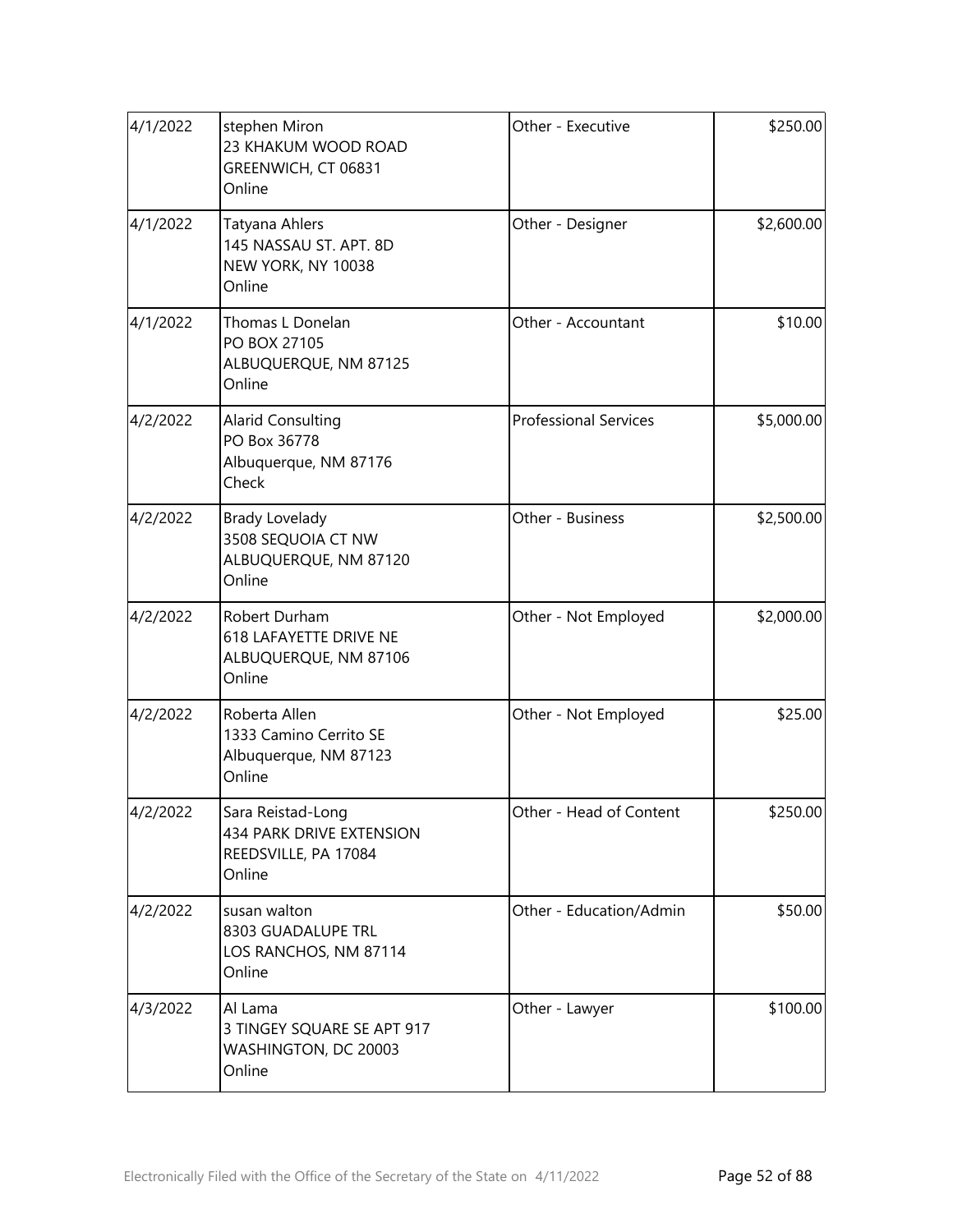| 4/3/2022 | Alex Cota<br>539 4th Street Apt 4L<br>Brooklyn, NY 11215<br>Online                  | Other - Lawyer       | \$2,600.00 |
|----------|-------------------------------------------------------------------------------------|----------------------|------------|
| 4/3/2022 | Alfonso Jaramillo<br>102 Agate Street<br>Los Alamos, NM 87547<br>Online             | Other - Not Employed | \$50.00    |
| 4/3/2022 | <b>Bert Umland</b><br>737 VALVERDE DR. SE<br>ALBUQUERQUE, NM 87108<br>Online        | Other - Not employed | \$50.00    |
| 4/3/2022 | Carole Ward<br>12010 PALO DURO DR NE<br>ALBUQUERQUE, NM 87111<br>Online             | Other - Not Employed | \$25.00    |
| 4/3/2022 | Charles Wellborn<br>1331 Park Avenue SW Unit 904<br>Albuquerque, NM 87102<br>Online | Other - Not Employed | \$250.00   |
| 4/3/2022 | Charlie Hawkins<br>1624 CORNELL DRIVE NE<br>ALBUQUERQUE, NM 87106<br>Online         | Other - Not Employed | \$25.00    |
| 4/3/2022 | <b>Chris Mechels</b><br>1336 BISHOPS LODGE RD<br>SANTA FE, NM 87506<br>Online       | Other - Not Employed | \$100.00   |
| 4/3/2022 | Christine Nadeau<br>2021 RAILROAD AVENUE<br>HERCULES, CA 94547<br>Online            | Other - Not Employed | \$5.00     |
| 4/3/2022 | Cindi Fuqua<br>203 KEYES DRIVE<br>RUIDOSO, NM 88345<br>Online                       | Other - Not employed | \$25.00    |
| 4/3/2022 | Clifford Meyer<br>2029 MICHELTORENA ST.<br>LOS ANGELES, CA 90039<br>Online          | Other - Not Employed | \$5.00     |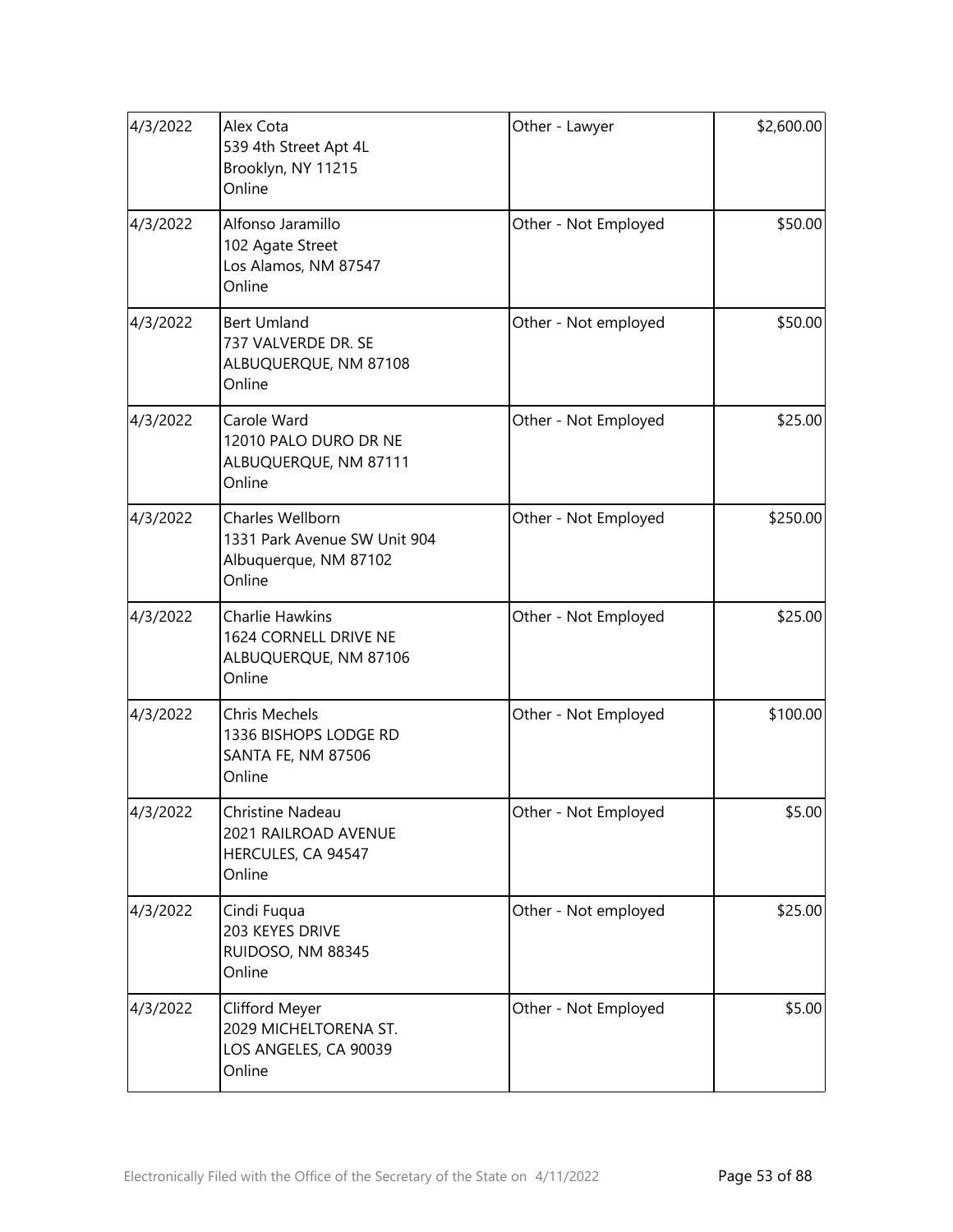| 4/3/2022 | Greg Thompson<br>6793 ARMOUR DR<br>OAKLAND, CA 94611<br>Online                    | Other - sales              | \$50.00  |
|----------|-----------------------------------------------------------------------------------|----------------------------|----------|
| 4/3/2022 | James Campbell<br>PO. BOX 3623<br>LAS VEGAS, NM 87701<br>Online                   | Other - Not Employed       | \$15.00  |
| 4/3/2022 | <b>Judy Stubbs</b><br>1 BRAZOS CIR<br>ROSWELL, NM 88201<br>Online                 | Other - Not Employed       | \$250.00 |
| 4/3/2022 | Julia Berman<br>947 Camino de Chelly<br>Santa fe, NM 87505<br>Online              | Other - Landscape Designer | \$50.00  |
| 4/3/2022 | Karen Milstein<br>13 BLUE JAY DRIVE<br><b>SANTA FE, NM 87506</b><br>Online        | Other - psychotherapist    | \$18.00  |
| 4/3/2022 | Kathleen M Mezoff<br>508 CABEZON CT.<br>GALLUP, NM 87301<br>Online                | Other - Not Employed       | \$20.00  |
| 4/3/2022 | Laurie Dunn<br>PO Box 2575<br>Taos, NM 87571<br>Online                            | Other - Not Employed       | \$100.00 |
| 4/3/2022 | Louis G HoffmanN<br>4 Timberwick Rd<br>Santa Fe, NM 87508<br>Online               | Other - Not Employed       | \$20.00  |
| 4/3/2022 | Melissa Dineen<br>7104 VISTA DEL ARROYO AVE NE<br>ALBUQUERQUE, NM 87109<br>Online | Other - Employed           | \$10.00  |
| 4/3/2022 | Merrilee Caldwell<br>160 Brownell Howland Road<br>Santa Fe, NM 87501<br>Online    | Other - Not employed       | \$600.00 |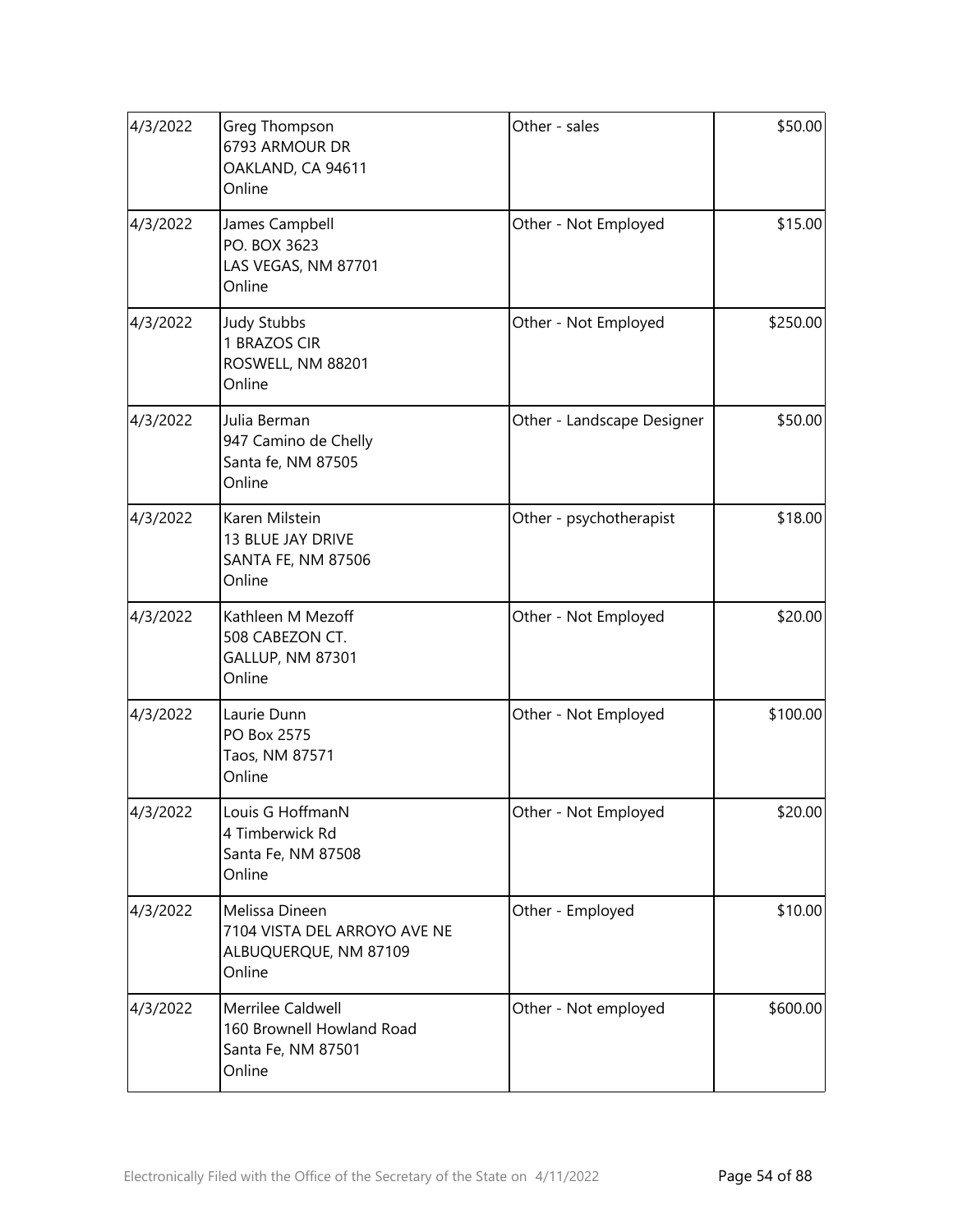| 4/3/2022 | Monica Ortiz<br>2314 COVINA PL NW<br>ALBUQUERQUE, NM 87104<br>Online         | Other - IT Project Manager | \$50.00    |
|----------|------------------------------------------------------------------------------|----------------------------|------------|
| 4/3/2022 | Morris Berman<br>142 UNION STREET<br>MONTCLAIR, NJ 07042<br>Online           | Other - PR                 | \$5.00     |
| 4/3/2022 | Nancy Baca<br>423 TULANE PL. N.E.<br>ALBUQUERQUE, NM 87106<br>Online         | Other - Property manager   | \$50.00    |
| 4/3/2022 | Norton Kalishman<br>1043 COLUMBIA DR NE<br>ALBUQUERQUE, NM 87106<br>Online   | Other - Physician          | \$250.00   |
| 4/3/2022 | Pat Melloy<br>10910 San Francisco Rd NE<br>Albuquerque, NM 87122<br>Online   | Other - Auto dealer        | \$500.00   |
| 4/3/2022 | Presiliano Torrez<br>10301 Coronado Ave NE<br>Albuquerque, NM 87122<br>Check | Other - Attorney           | \$1,000.00 |
| 4/3/2022 | Rebecca Steele<br>4310 MARQUETTE NE<br>ALBUQUERQUE, NM 87108<br>Online       | Other - Not Employed       | \$100.00   |
| 4/3/2022 | Richard Barrera<br>1313 STAGECOACH RD SE<br>ALBUQUERQUE, NM 87123<br>Online  | Other - Attorney           | \$3,200.00 |
| 4/3/2022 | Robert Malone<br>505 VEGAS DE TAOS RD.<br>TAOS, NM 87571<br>Online           | Other - Not Employed       | \$100.00   |
| 4/3/2022 | Sherry Snyder<br>835 E. ZIA RD.<br><b>SANTA FE, NM 87505</b><br>Online       | Other - Not Employed       | \$25.00    |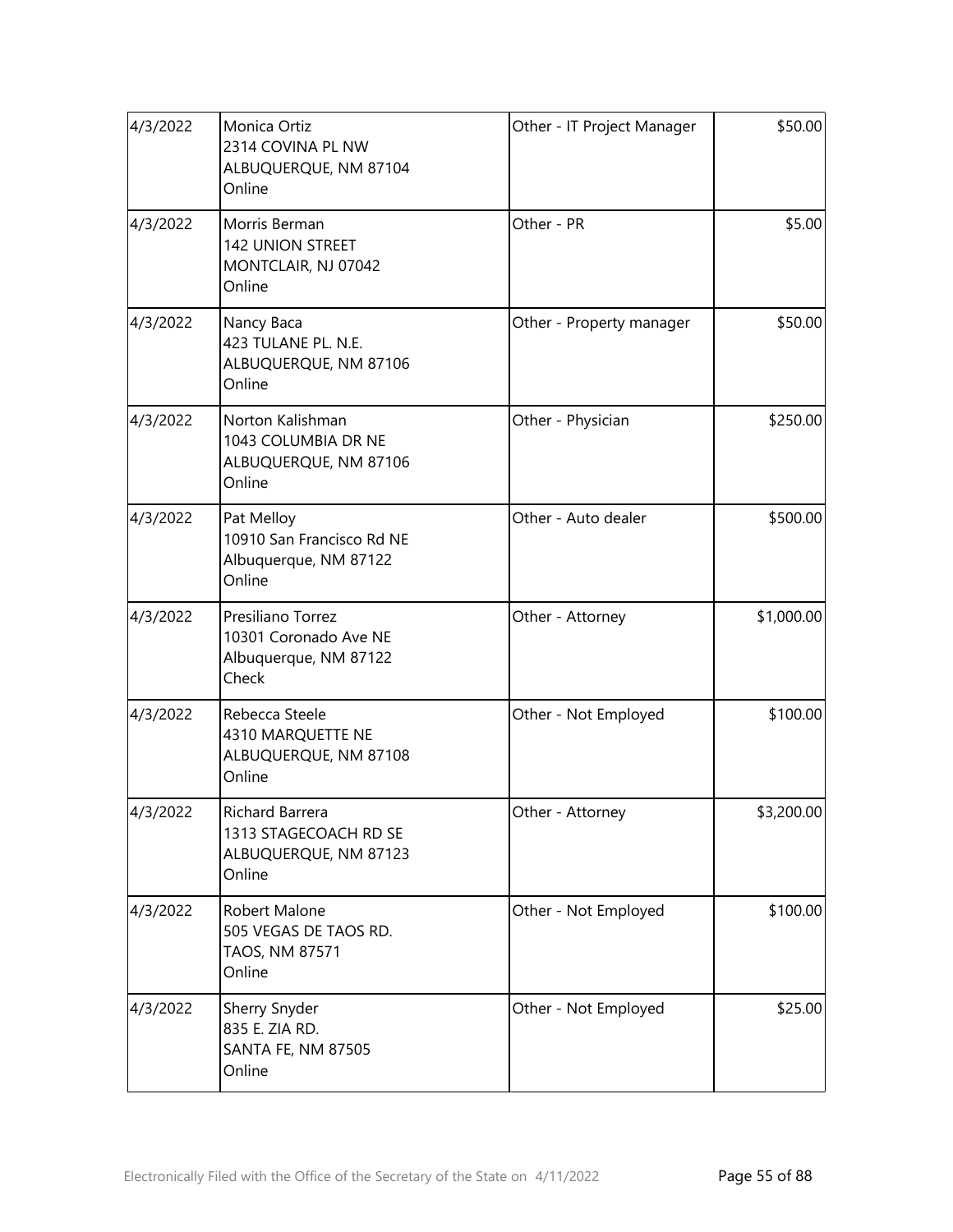| 4/3/2022 | <b>Stanly Steinberg</b><br>715 Jefferson St NE<br>Albuquerque, NM 87110<br>Online                         | Other - Not employed | \$10.00    |
|----------|-----------------------------------------------------------------------------------------------------------|----------------------|------------|
| 4/3/2022 | <b>Susan Dickens</b><br>5305 COMANCHE RD NE<br>ALBUQUERQUE, NM 87110<br>Online                            | Other - Not Employed | \$50.00    |
| 4/3/2022 | Terry Ihnat<br>3800 OXBOW VILLAGE LN NW<br>ALBUQUERQUE, NM 87120<br>Online                                | Other - Not Employed | \$25.00    |
| 4/4/2022 | Aaron Jordan<br>1378 Cabin Creek Ave<br>Las Cruces, NM 88012<br>Online                                    | Other - Attorney     | \$1,000.00 |
| 4/4/2022 | Aletheia Allen<br>1333 Camino Cerrito SE<br>Albuquerque, NM 87123<br>Online                               | Other - Lawyer       | \$150.00   |
| 4/4/2022 | Alexander Crecca<br>3200 MONTE VISTA BLVD SW<br>ALBUQUERQUE, NM 87106<br>Online                           | Other - Attorney     | \$100.00   |
| 4/4/2022 | Alicia Montoya<br>7016 BELLROSE AVE NE<br>ALBUQUERQUE, NM 87110<br>Online                                 | Other - Sales rep    | \$100.00   |
| 4/4/2022 | Andrea Ximenez<br>P.O. Box 3600 19 Country Club Dr 19<br>Country Club Dr<br>Las Vegas, NM 87701<br>Online | Other - Not Employed | \$100.00   |
| 4/4/2022 | Anne Sigler<br>13220 Bellamah Ave NE<br>Albuquerque, NM 87112<br>Online                                   | Other - Not employed | \$5.00     |
| 4/4/2022 | Arthur Flicker<br>4817 SUNNINGDALE CT. NE<br>ALBUQUERQUE, NM 87110<br>Online                              | Other - Rabbi        | \$20.00    |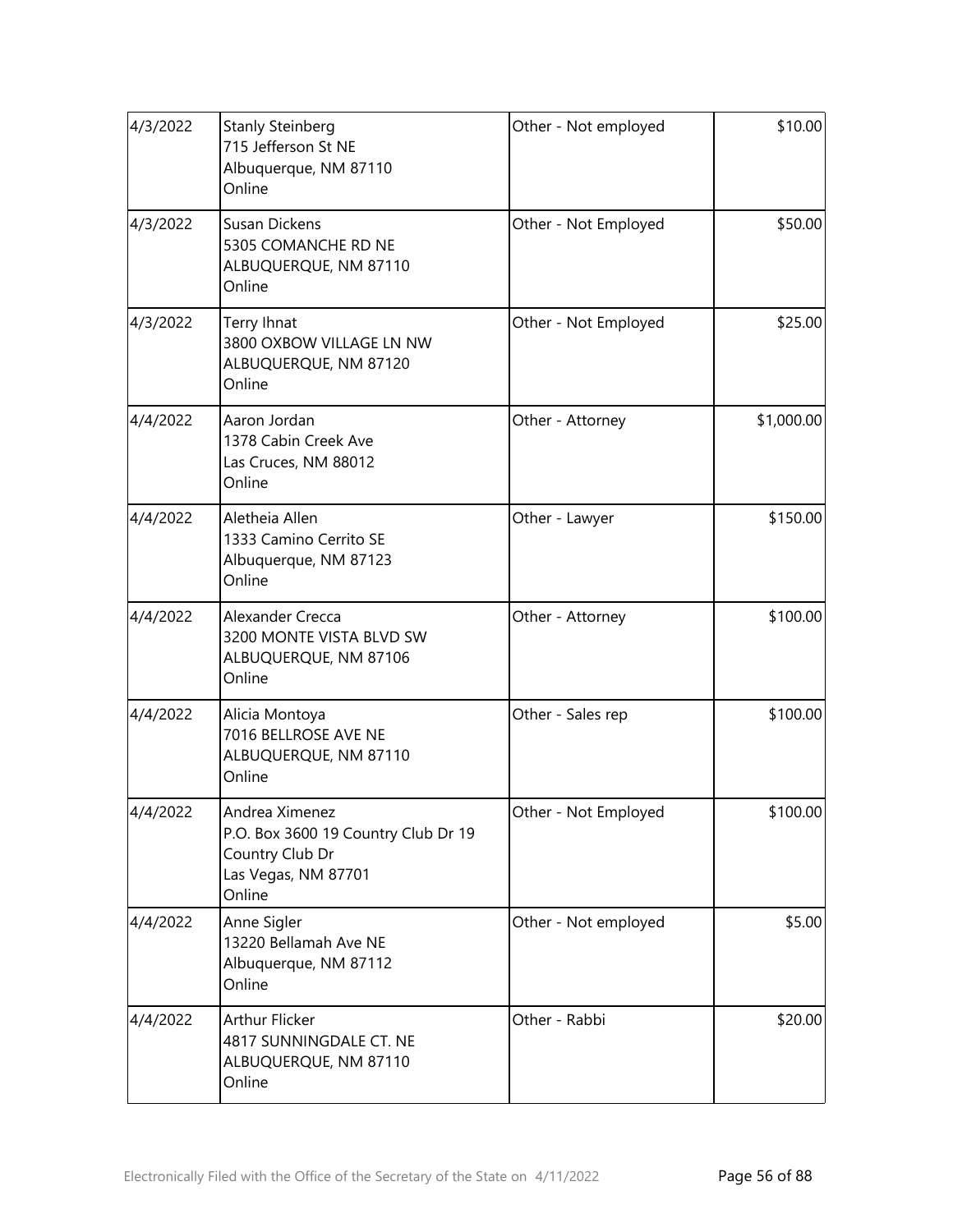| 4/4/2022 | Ashley Garci<br>1234 S Renaissance NE<br>Albuquerque, NM 87107<br>Online                            | Other - Not Employed       | \$5,200.00 |
|----------|-----------------------------------------------------------------------------------------------------|----------------------------|------------|
| 4/4/2022 | <b>Aubrey Torrez</b><br>704 ADAMS STREET<br>HUNTSVILLE, AL 35801<br>Online                          | Other - Not Employed       | \$5,000.00 |
| 4/4/2022 | Benjamin Sherman<br>1433 Jefferson St. NE<br>Albuquerque, NM 87110<br>Online                        | Other - Attorney           | \$250.00   |
| 4/4/2022 | Bree Lovelady<br>1028 Green Valley Rd NW<br>Albuquerque, NM 87107<br>Online                         | Other - Interior design    | \$250.00   |
| 4/4/2022 | <b>Bruce Perlman</b><br>8409 VINTAGE DR NE<br>ALBUQUERQUE, NM 87122<br>Online                       | Other - Faculty            | \$250.00   |
| 4/4/2022 | Buckingham Barrera Vega Law Firm<br>4110 CUTLER AVE NE SUITE 100<br>ALBUQUERQUE, NM 87110<br>Online | Legal                      | \$5,200.00 |
| 4/4/2022 | Carol Weinreich<br>13 MURRAY HILL ROAD<br>TIJERAS, NM 87059<br>Online                               | Other - Not Employed       | \$5.00     |
| 4/4/2022 | Carolyn Wolf<br>2955 Camino Piedra Lumbre<br>Santa Fe, NM 87505<br>Online                           | Other - Attorney           | \$100.00   |
| 4/4/2022 | Cass McMain<br>2705 Metzgar Rd SW<br>Albuquerque, NM 87105<br>Online                                | Other - Bookkeeper         | \$5.00     |
| 4/4/2022 | Conrad Maestas<br>6205 EVESHAM RD. NW<br>ALBUQUERQUE, NM 87120<br>Online                            | Other - Quality Supervisor | \$5.00     |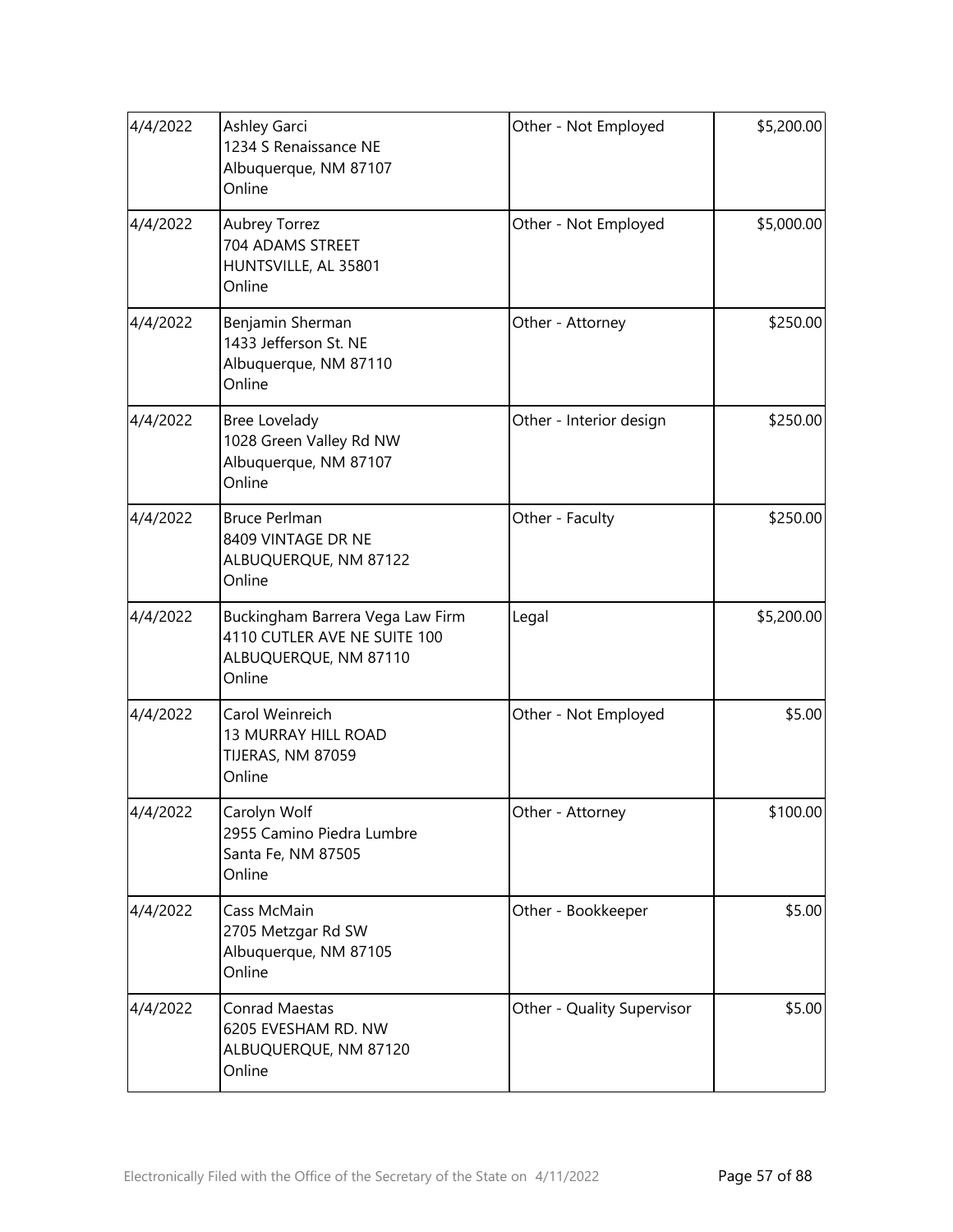| 4/4/2022 | Daniel McRoberts<br>14209 Turner Ct NE<br>Albuquerque, NM 87123<br>Check               | Individual               | \$100.00   |
|----------|----------------------------------------------------------------------------------------|--------------------------|------------|
| 4/4/2022 | DeAnna Mooney<br>1304 Serinna Ct<br>Silver City, NM 88061<br>Online                    | Other - Not Employed     | \$25.00    |
| 4/4/2022 | <b>DEtte Wiggins</b><br>8600 BEVERLY HILLS AVE NE<br>ALBUQUERQUE, NM 87122<br>Online   | Other - Not Employed     | \$500.00   |
| 4/4/2022 | Elena Gallegos<br>500 Marquette Ave NW Suite 1310<br>Albuquerque, NM 87102<br>Online   | Other - Attorney         | \$25.00    |
| 4/4/2022 | Frank Wechsler<br>1885 BRILLANTE LN<br><b>SANTA FE, NM 87505</b><br>Online             | Other - Not Employed     | \$50.00    |
| 4/4/2022 | <b>Fred Yazzie</b><br>680 SCOTT DR.OIL<br>GALLUP, NM 78301<br>Online                   | Other - Not Employed     | \$7.50     |
| 4/4/2022 | Geoffry Patterson<br>4341 FULCRUM WAY<br>RIO RANCHO, NM 87144<br>Online                | Other - Sales            | \$1,000.00 |
| 4/4/2022 | Hans Leeman<br>356 1/2 WILLOW ROAD NW<br>Los Ranchos, NM 87107<br>Online               | Other - Not Employed     | \$12.50    |
| 4/4/2022 | Hayman Properties LLC<br>717 Encino Place NE Suite 1<br>Albuquerque, NM 87102<br>Check | Other real estate        | \$5,200.00 |
| 4/4/2022 | Hugh Friedman<br>1338 HALF MOON RD.<br>EL PRADO, NM 87529<br>Online                    | Other - Land development | \$25.00    |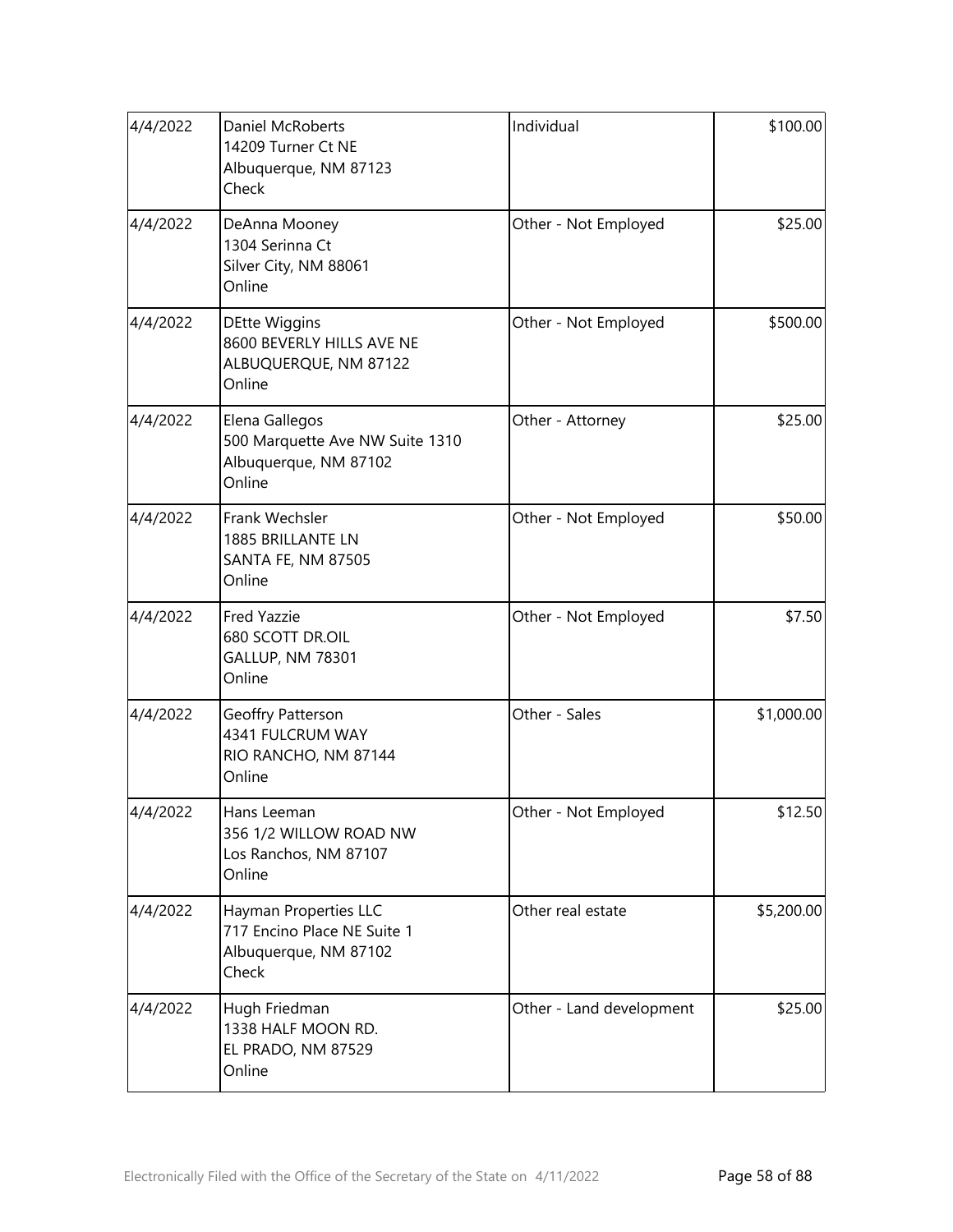| 4/4/2022 | Ingeborg Chambers<br>7821 SUNROSE DRIVE NW<br>ALBUQUERQUE, NM 87120<br>Online                            | Other - Not Employed    | \$5.00     |
|----------|----------------------------------------------------------------------------------------------------------|-------------------------|------------|
| 4/4/2022 | Isabella Zayani<br>11327 CAMPO DEL OSO<br>ALBUQUERQUE, NM 87133<br>Online                                | Other - Attorney        | \$100.00   |
| 4/4/2022 | Jane Hull<br>8005 WILLOW BLOOM CIRCLE<br>LAS CRUCES, NM 88007<br>Online                                  | Other - Not Employed    | \$5.00     |
| 4/4/2022 | Janet Philippsen<br>4009 PARSIFAL ST NE<br>ALBUQUERQUE, NM 87111<br>Online                               | Other - Not Employed    | \$5.00     |
| 4/4/2022 | Jennifer Cota<br>539 4th St Apt 4L<br>BROOKLYN, NY 11215<br>Online                                       | Other - Psychotherapist | \$5,200.00 |
| 4/4/2022 | Jerrald J. Roehl Attorney At-Law<br>300 Central Ave SW Suite 2500-East<br>Albuquerque, NM 87102<br>Check | Legal                   | \$250.00   |
| 4/4/2022 | Jessica Hernandez<br>PO BOX 94091<br>ALBUQUERQUE, NM 87199<br>Online                                     | Other - Attorney        | \$1,250.00 |
| 4/4/2022 | Jesus Ontiveros<br>6212 MESQUITE DR NW<br>ALBUQUERQUE, NM 87120<br>Online                                | Other - Senior Manager  | \$25.00    |
| 4/4/2022 | Jim Collie<br>4235 Mackland Ave NE<br>Albuquerque, NM 87110<br>Online                                    | Other - Not Employed    | \$500.00   |
| 4/4/2022 | Joanna Mauer<br>321 DARTMOUTH DRIVE SOUTHEAST<br>ALBUQUERQUE, NM 87106<br>Online                         | Other - Engineer        | \$50.00    |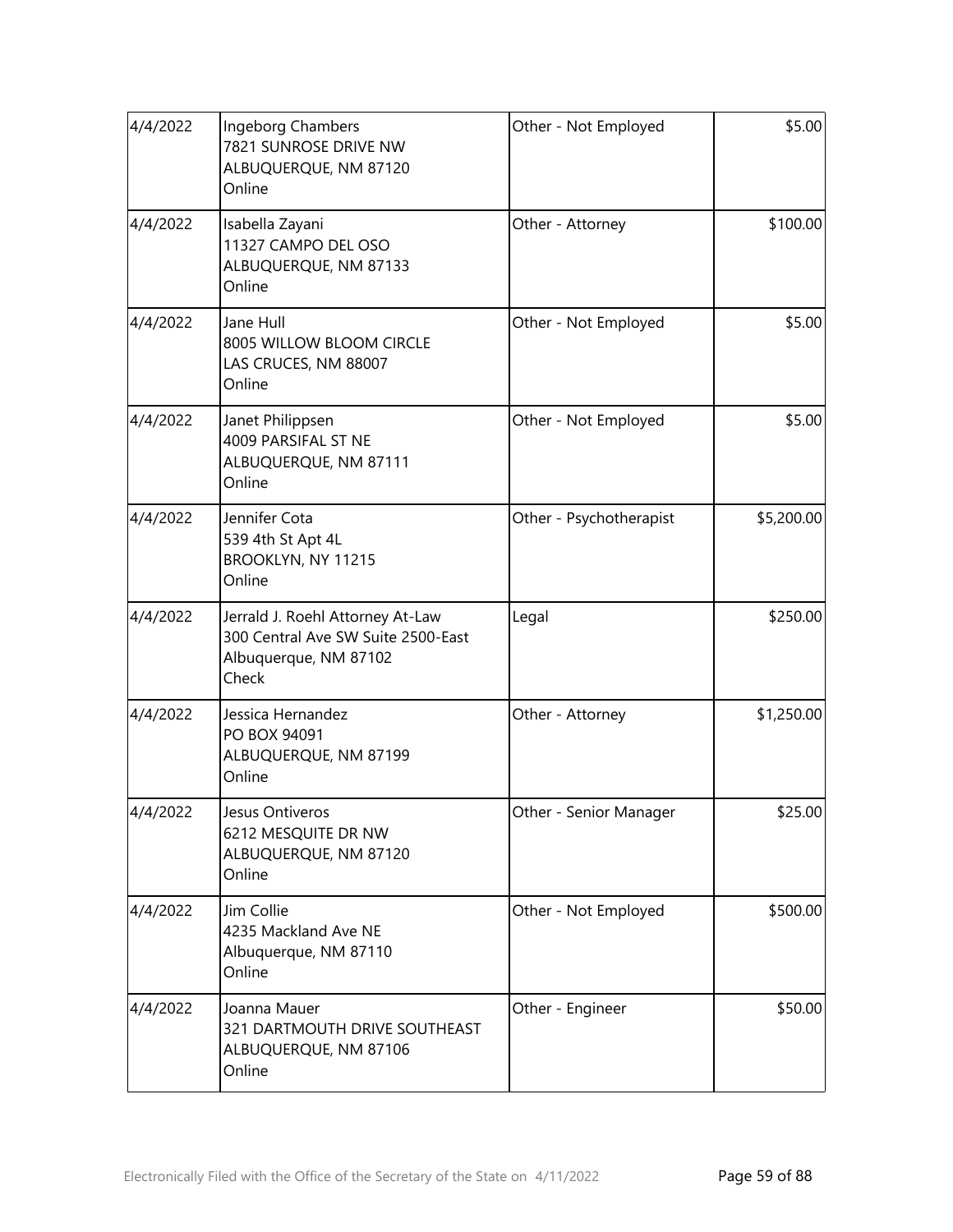| 4/4/2022 | John Bell<br>430TULANE PLACE NE<br>ALBUQUERQUE, NM 87106<br>Online             | Other - Not Employed   | \$500.00   |
|----------|--------------------------------------------------------------------------------|------------------------|------------|
| 4/4/2022 | Joni Miller<br>3471 CERRILLOS ROAD C/O OFFICE<br>SANTA FE, NM 87507<br>Online  | Other - Business owner | \$250.00   |
| 4/4/2022 | Josh Powe<br>26 VICTORIA WAY<br>HOLMES, NY 12531<br>Online                     | Other - Ceo            | \$5,200.00 |
| 4/4/2022 | Katherine Roehl<br>1701 Morningside Drive NE<br>Albuquerque, NM 87110<br>Check | Other - Attorney       | \$500.00   |
| 4/4/2022 | kelle cochran<br>PO Box 35302<br>Albuquerque, NM 87176<br>Online               | Other - social work    | \$50.00    |
| 4/4/2022 | Kelly Sanchez<br>620 Parkland Circle SE<br>Albuquerque, NM 87108<br>Online     | Other - Attorney       | \$500.00   |
| 4/4/2022 | Kevin Galbraith<br>305 RIVERSIDE DRIVE<br>NEW YORK, NY 10025<br>Online         | Other - Attorney       | \$250.00   |
| 4/4/2022 | Lawrence McDaniel<br>701 N Bayard<br>Silver City, NM 88061<br>Online           | Other - Not employed   | \$250.00   |
| 4/4/2022 | Letitia Chambers<br>2022 Foothills Rd<br>Santa Fe, NM 87505<br>Online          | Other - Not Employed   | \$650.00   |
| 4/4/2022 | Linda Howard<br>17 EUSEBIO ROAD<br><b>BELEN, NM 87002</b><br>Online            | Other - Not Employed   | \$5.00     |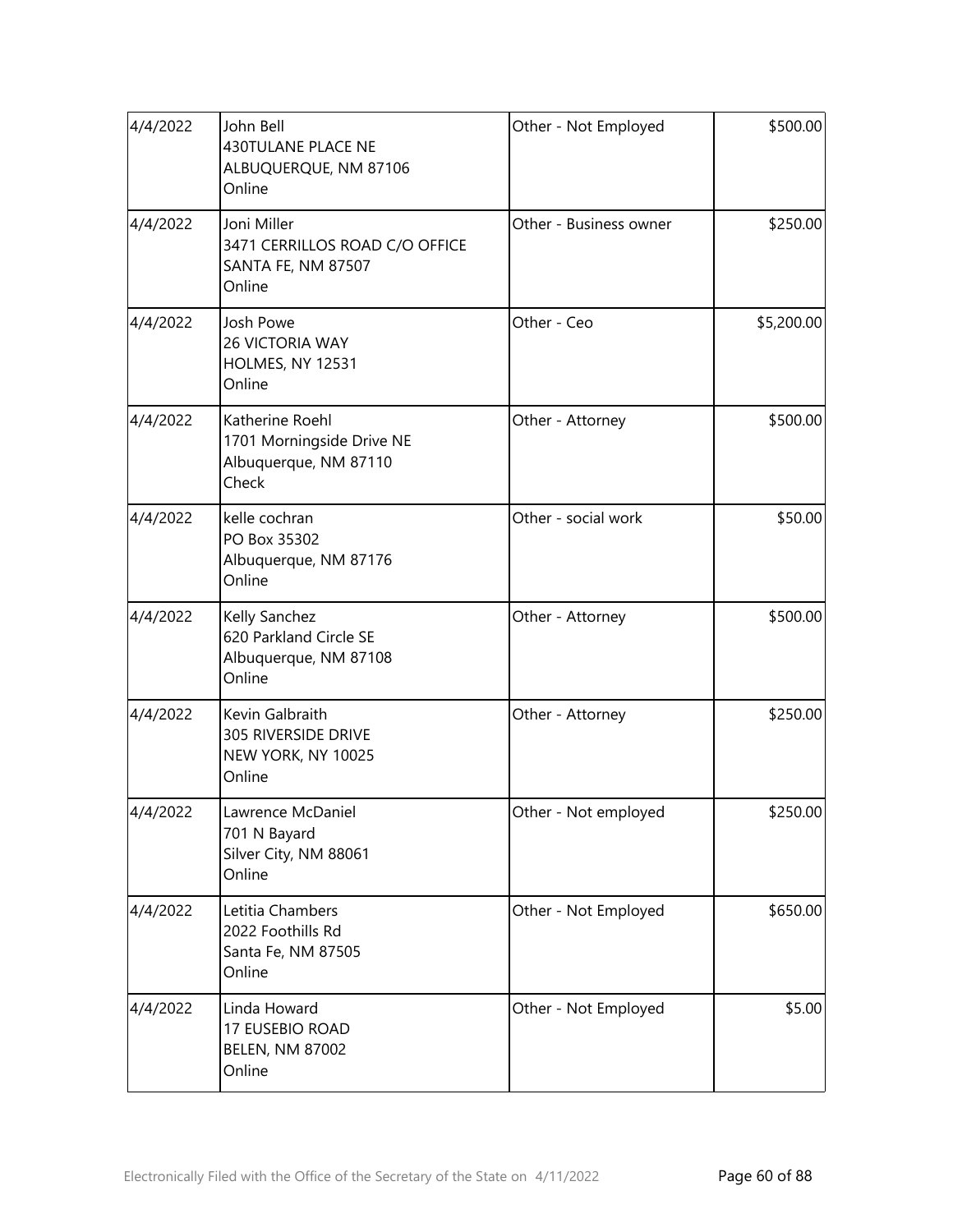| 4/4/2022 | Lowell Morrison<br>11 GLACIER RUN LN NO<br>EDGEWOOD, NM 87015<br>Online                 | \$5.00<br>Other - Not Employed                  |            |
|----------|-----------------------------------------------------------------------------------------|-------------------------------------------------|------------|
| 4/4/2022 | Lucas Aragon<br>161 DESERT SONG LN<br>PALM SPRINGS, CA 92262<br>Online                  | \$25.00<br>Other - Executive Design<br>Director |            |
| 4/4/2022 | Lynn Lee<br>369 Montezuma AVe.#113<br>Santa Fe, NM 87501<br>Online                      | \$25.00<br>Other - Not Employed                 |            |
| 4/4/2022 | Marian Schreyer<br>1105 Lawrence Dr NE<br>Albuquerque, NM 87123<br>Online               | Other - Not Employed                            |            |
| 4/4/2022 | Marta Willson<br>63A Camino de las Huertas<br>Placitas, NM 87043<br>Online              | Other - Not employed                            |            |
| 4/4/2022 | Mary Margaret Davidson<br>2880 Teresita St<br>Las Cruces, NM 88005<br>Online            | Other - Not Employed                            | \$4.00     |
| 4/4/2022 | Mary Pieters<br><b>PO BOX 632</b><br>CARRIZOZO, NM 88301<br>Online                      | \$12.50<br>Other - Not Employed                 |            |
| 4/4/2022 | Mary S Campbell<br><b>PO BOX 220</b><br><b>DIXON, NM 87527</b><br>Online                | Other - Not Employed<br>\$10.00                 |            |
| 4/4/2022 | Mary Stiff<br>3231 La Mancha Dr NW<br>Albuquerque, NM 87104<br>Check                    | Individual<br>\$100.00                          |            |
| 4/4/2022 | <b>MDS Investments LLC</b><br>4020 Vassar DR NE Ste H<br>Albuquerque, NM 87107<br>Check | Other Real Estate                               | \$2,000.00 |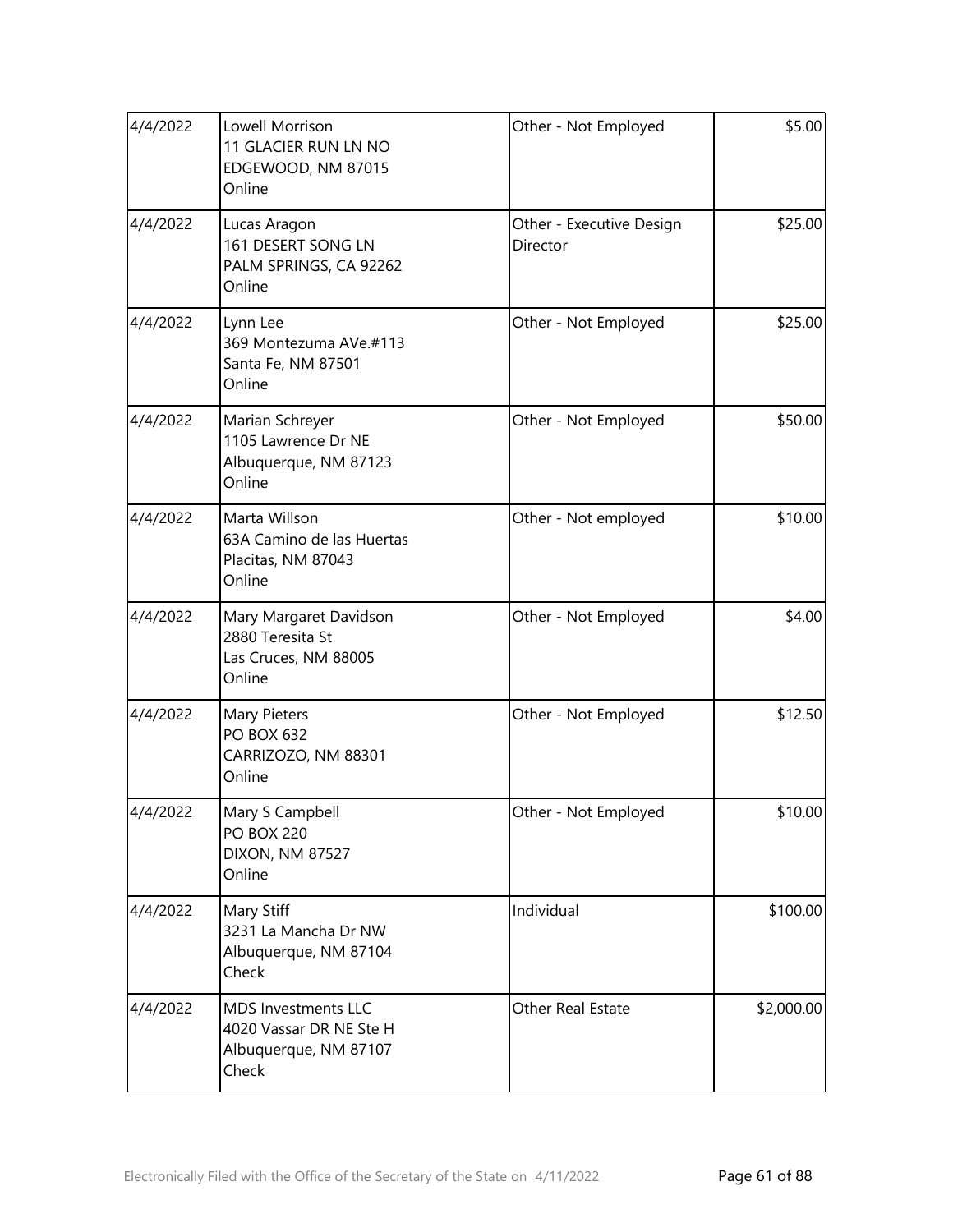| 4/4/2022 | Nancy Baca<br>423 TULANE PL. N.E.<br>ALBUQUERQUE, NM 87106<br>Online               | \$50.00<br>Other - Property manager |            |
|----------|------------------------------------------------------------------------------------|-------------------------------------|------------|
| 4/4/2022 | Patricia Moya<br>8333 Comanche Rd. N.E. #15B 11<br>Albuquerque, NM 87110<br>Online | \$10.00<br>Other - Not Employed     |            |
| 4/4/2022 | Peggy Barber<br>1210 Sigma Chi Rd NE<br>Albuquerque, NM 87106<br>Online            | \$12.50<br>Other - Not Employed     |            |
| 4/4/2022 | Phyllis Wilcox<br>1414 GIRARD SE<br>ALBUQUERQUE, NM 87106<br>Online                | Other - Not Employed                |            |
| 4/4/2022 | Ralph Odenwald<br>P.O. BOX 27299<br>ALBUQUERQUE, NM 87125<br>Online                | Other - Attorney                    | \$25.00    |
| 4/4/2022 | Richard F Guay<br>4405 LOS VALLES DR NW<br>ALBUQUERQUE, NM 87120<br>Check          | Other - President                   | \$1,000.00 |
| 4/4/2022 | Roberta Sans<br>10 Kristine Ln<br>Silver City, NM 88061<br>Online                  | \$12.50<br>Other - Not Employed     |            |
| 4/4/2022 | Ronald Eger<br>4600 LAMONT ST UNIT 4-119<br>SAN DIEGO, CA 92109<br>Online          | Other - Not Employed<br>\$150.00    |            |
| 4/4/2022 | Sean Coar<br>51 Fifth Ave 15B<br>New York, NY 10003<br>Online                      | Other - Media Executive             | \$500.00   |
| 4/4/2022 | Shelli Simpson<br>PO BOX 36951<br>ALBUQUERQUE, NM 87176<br>Online                  | Other - manager                     | \$100.00   |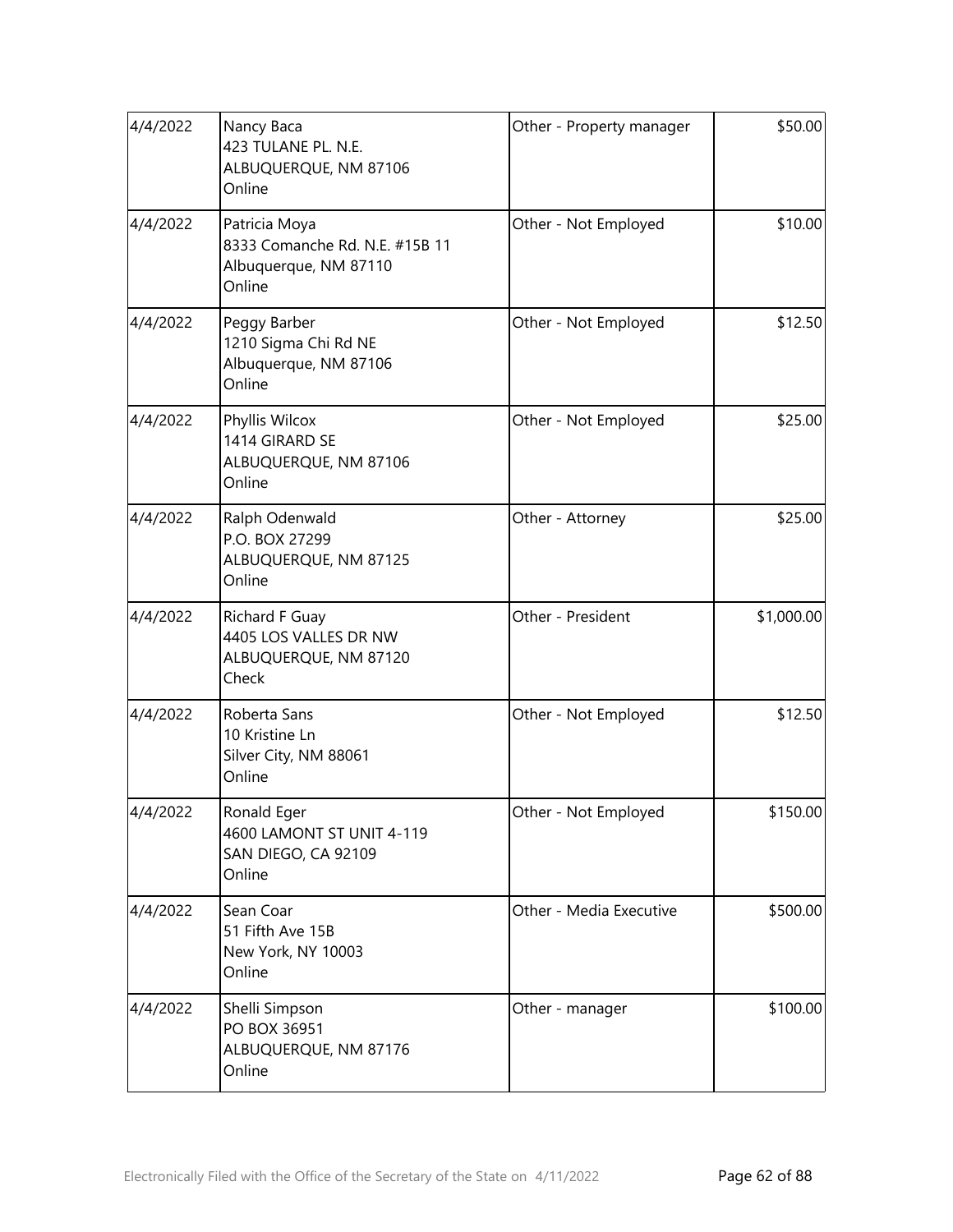| 4/4/2022 | Susan Feil<br>704 Laguna Blvd. SW<br>Albuquerque, NM 87104<br>Online           | Other - Realtor        | \$25.00      |
|----------|--------------------------------------------------------------------------------|------------------------|--------------|
| 4/4/2022 | <b>Ultra Health</b><br>1907 St Michaels Dr<br>Santa Fe, NM 87505<br>Check      | <b>Other Cannabis</b>  | \$2,500.00   |
| 4/4/2022 | Vincent Gutschick<br>4904 CALABAZILLA DR.<br>LAS CRUCES, NM 88011<br>Online    | Other - not employed   | \$10.00      |
| 4/4/2022 | Vincent Ward<br>1605 Los Alamos SW<br>Albuquerque, NM 87104<br>Online          | Other - Lawyer         | \$500.00     |
| 4/4/2022 | Warren Braunig<br>101 MADRONE AVE<br>SAN FRANCISCO, CA 94127<br>Online         | Other - Attorney       | \$200.00     |
| 4/4/2022 | Xavier Gutierrez<br>7000 N. 47TH STREET<br>PARADISE VALLEY, AZ 85253<br>Online | Other - Chairman & CEO | \$2,000.00   |
|          |                                                                                | <b>TOTAL</b>           | \$319,763.72 |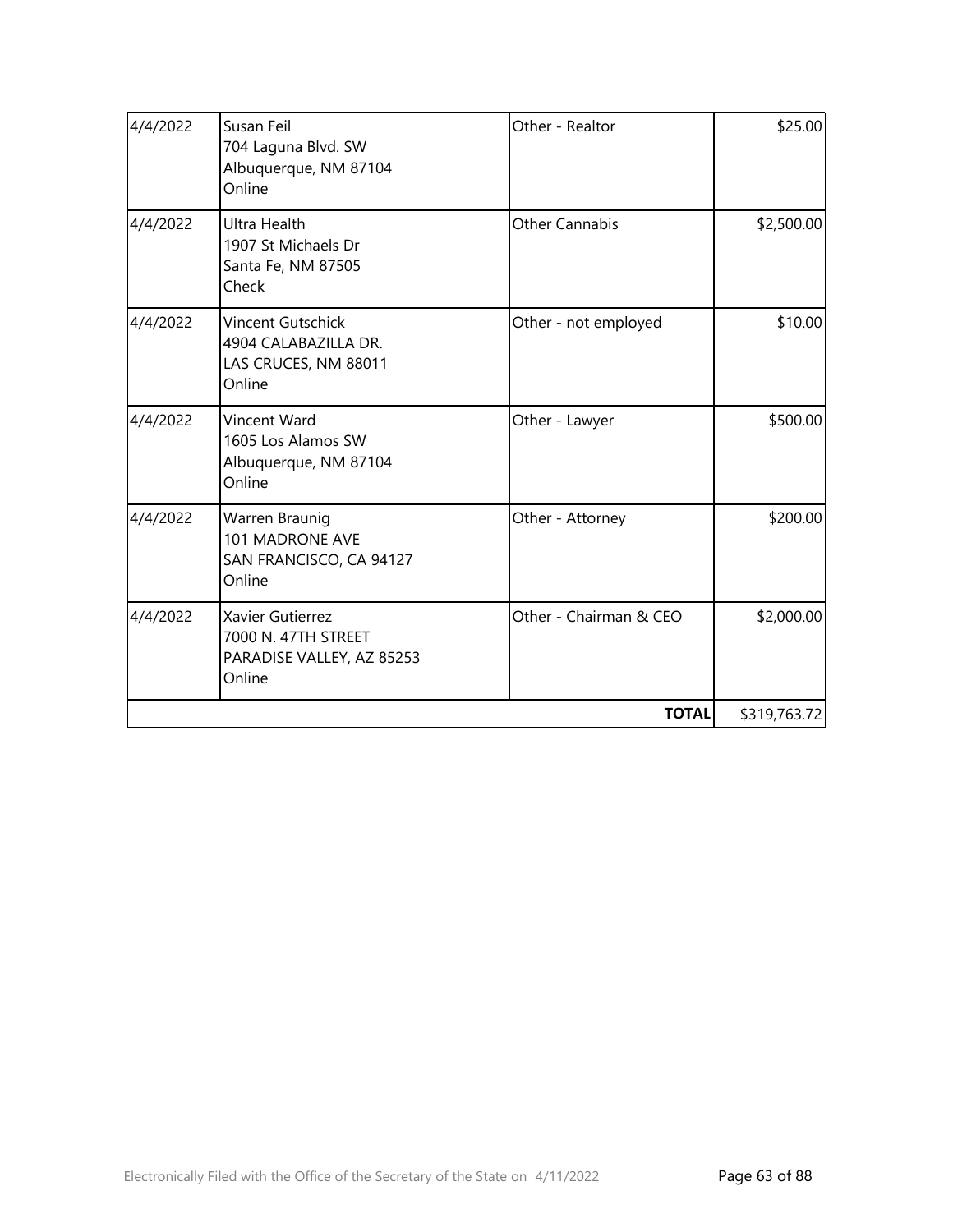**First Primary Report**

# **Report of Expenditures and Contributions**

#### **FORM B 2 IN-KIND CONTRIBUTIONS**

| Candidate's Name | Mr. Raul Torrez |                     |  |
|------------------|-----------------|---------------------|--|
| Date Submitted:  | 4/11/2022       | Date Due: 4/11/2022 |  |

| <b>DATE</b> | <b>NAME and ADDRESS of CONTRIBUTOR</b> | <b>OCCUPATION</b> | <b>AMOUNT</b> |
|-------------|----------------------------------------|-------------------|---------------|
|             |                                        |                   |               |
|             |                                        |                   |               |
|             |                                        |                   |               |
|             |                                        |                   |               |
|             |                                        | <b>TOTAL</b>      |               |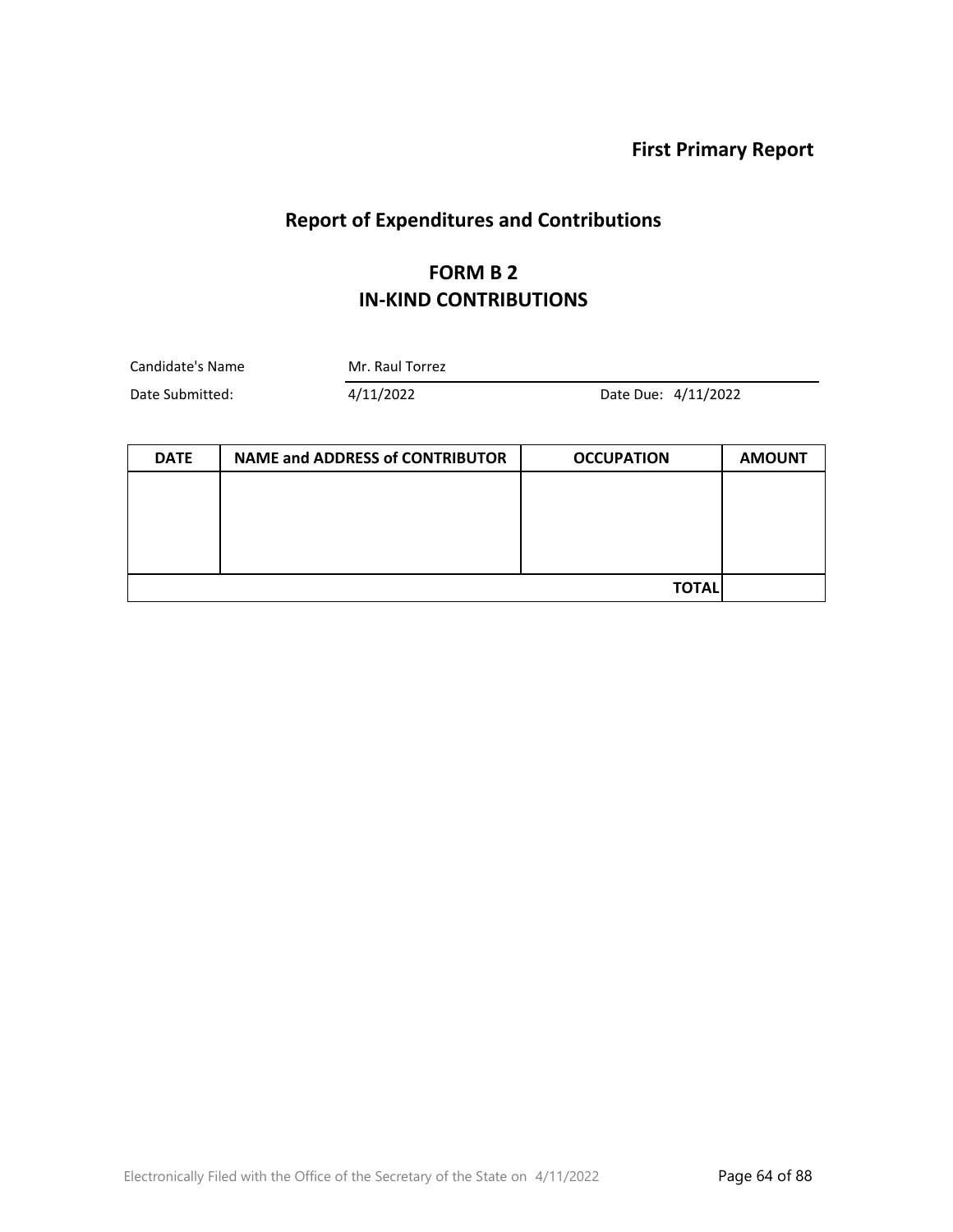**First Primary Report**

## **Report of Expenditures and Contributions**

#### **FORM B 3 LOAN CONTRIBUTIONS**

| Candidate's Name |                      | Mr. Raul Torrez                     |              |               |
|------------------|----------------------|-------------------------------------|--------------|---------------|
| Date Submitted:  |                      | 4/11/2022<br>Date Due: 4/11/2022    |              |               |
| <b>DATE</b>      | <b>TRANSFER DATE</b> | <b>NAME and ADDRESS of CREDITOR</b> |              | <b>AMOUNT</b> |
|                  |                      |                                     |              |               |
|                  |                      |                                     | <b>TOTAL</b> |               |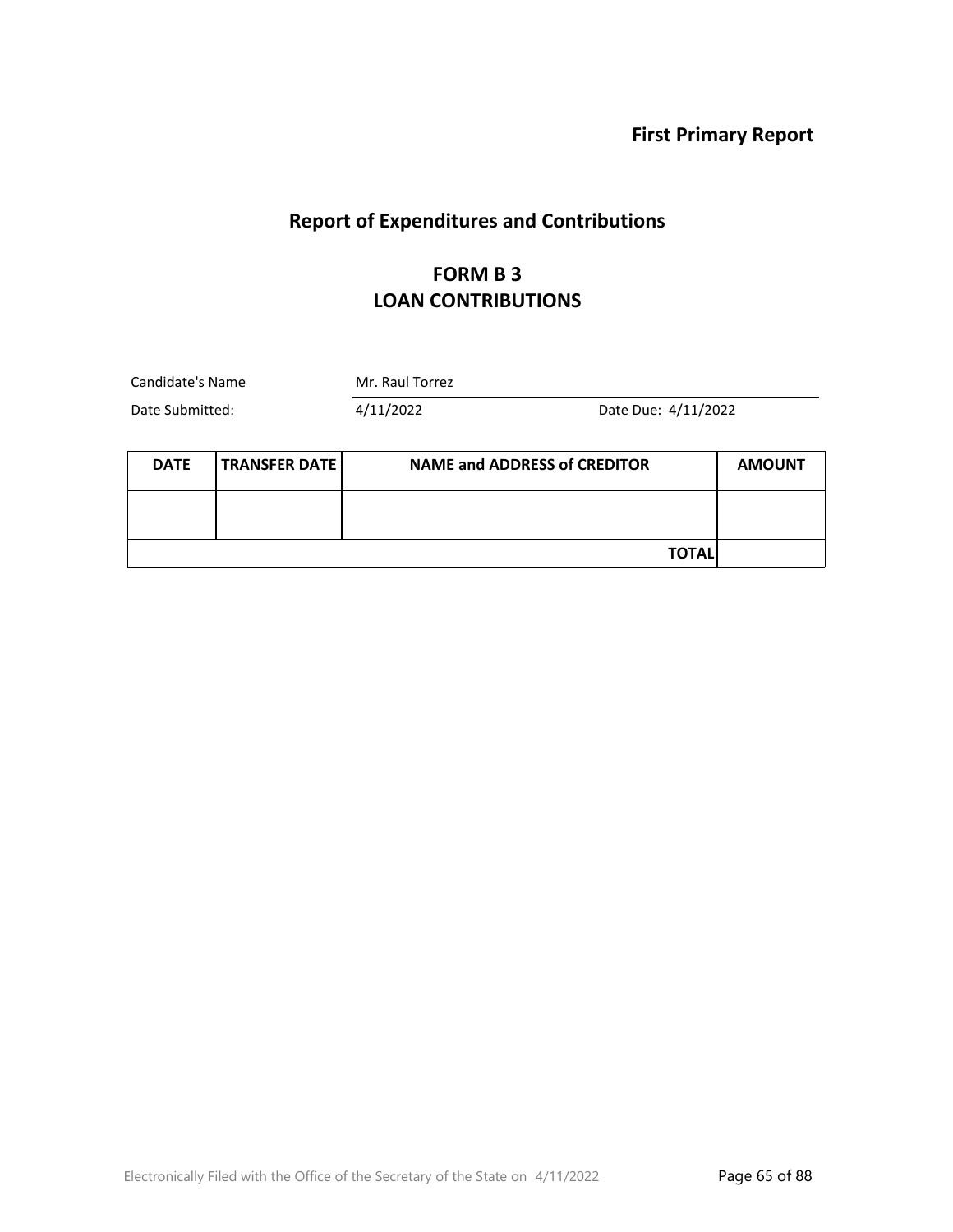**First Primary Report**

## **Report of Expenditures and Contributions**

#### **FORM B 4 LOANS FORGIVEN**

Candidate's Name Mr. Raul Torrez

Date Submitted: 4/11/2022 Date Due: 4/11/2022

| <b>DATE</b> | <b>NAME and ADDRESS of CREDITOR</b> | <b>AMOUNT</b> |
|-------------|-------------------------------------|---------------|
|             |                                     |               |
|             | <b>TOTAL</b>                        |               |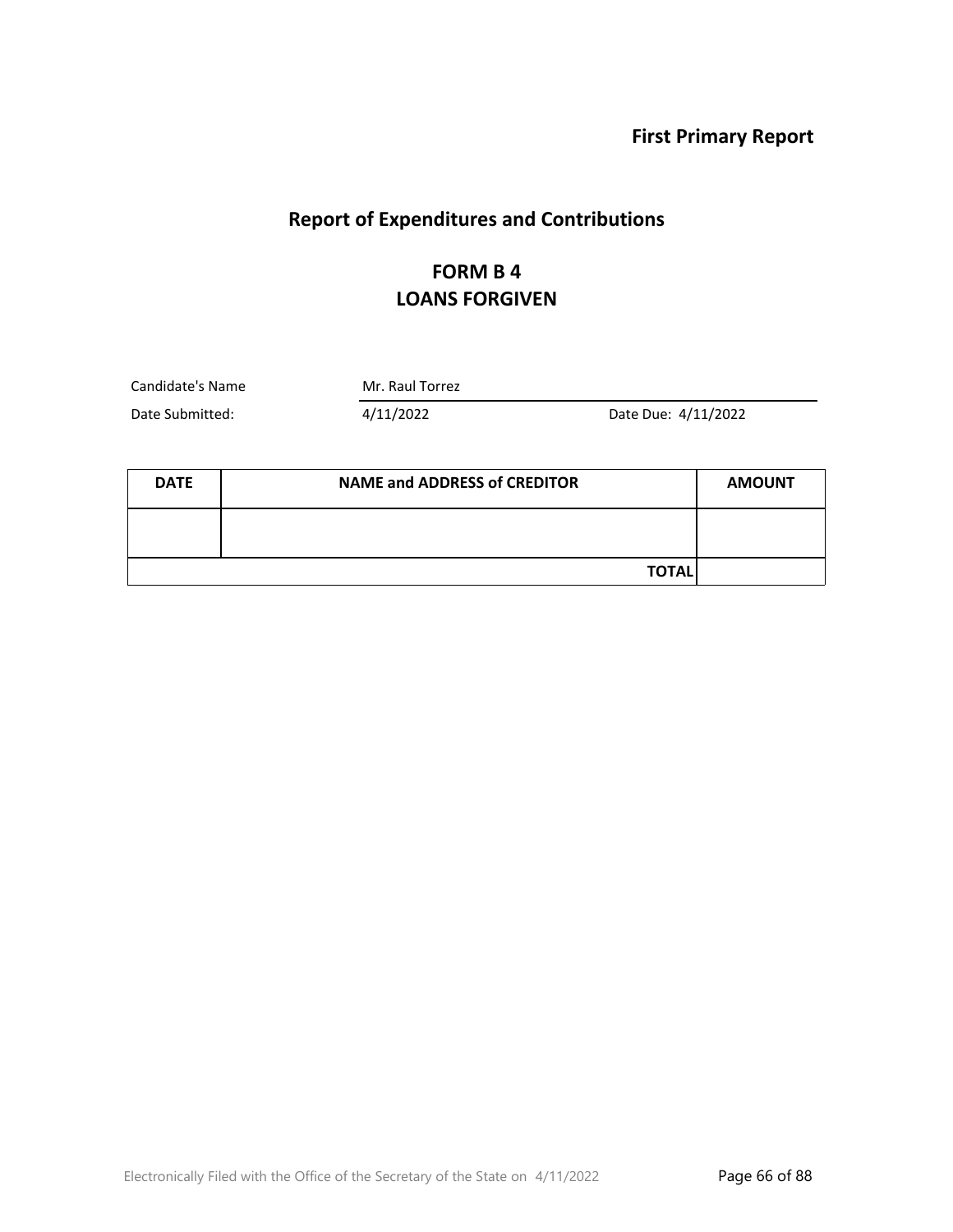## **Report of Expenditures and Contributions**

## **FORM C EXPENDITURES**

Candidate's Name Mr. Raul Torrez

Date Submitted: 4/11/2022 Date Due: 4/11/2022

| <b>DATE</b> | <b>NAME and ADDRESS of PAYEE</b>                                                      | <b>PURPOSE</b> | <b>Type</b> | <b>AMOUNT</b> |
|-------------|---------------------------------------------------------------------------------------|----------------|-------------|---------------|
| 10/5/2021   | 1833 Group LLC<br>24W500 Maple Ave<br>Naperville, IL 60540<br>Consulting              | Consulting     | Expenditure | \$4,555.39    |
| 10/5/2021   | 1833 Group LLC<br>24W500 Maple Ave<br>Naperville, IL 60540<br>Mailer                  | Mailer         | Expenditure | \$2,059.39    |
| 10/5/2021   | <b>GA Campaigns</b><br>700 K. St. NW Suite 300<br>Washington, DC 20001<br>Consultants | Consultants    | Expenditure | \$1,122.24    |
| 10/5/2021   | Jessie Damazyn<br>1851 Smarty Jones St. SE<br>Albuquerque, NM 87123<br>Campaign Staff | Campaign Staff | Expenditure | \$8,090.63    |
| 10/5/2021   | The Perkey Group, LLC<br>2630 Valletta Road<br>Louisville, KY 40205<br>Consulting     | Consulting     | Expenditure | \$6,000.00    |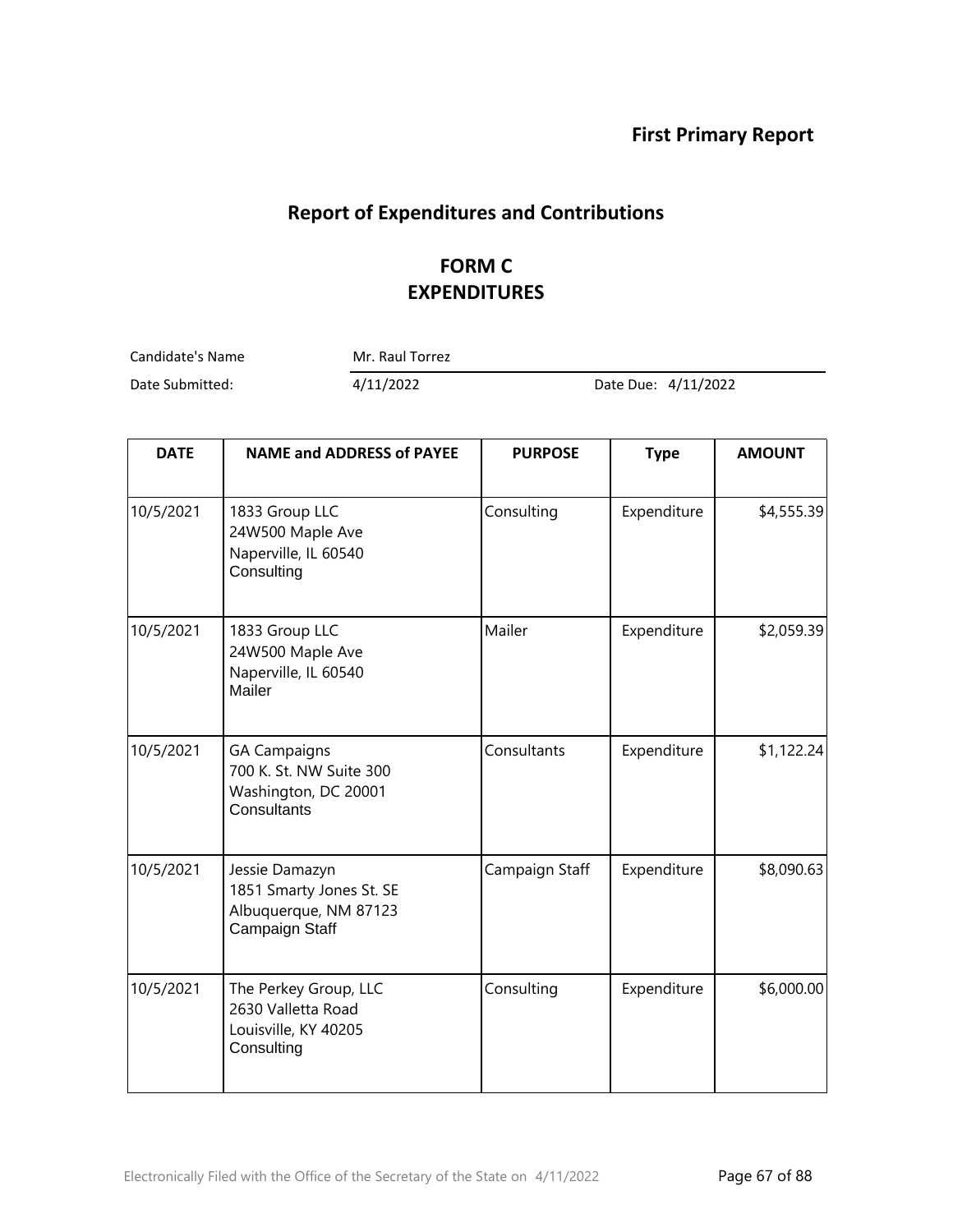| 10/10/2021 | Actblue<br>366 Summer Street<br>Somerville, MA 02144<br>merchant fees                            | merchant fees                   | Expenditure | \$918.86 |
|------------|--------------------------------------------------------------------------------------------------|---------------------------------|-------------|----------|
| 10/14/2021 | Wix.com LTD<br>C225 W. 39th St. 7th Floor<br>New York, NY 10018<br>Website                       | Website                         | Expenditure | \$30.20  |
| 10/17/2021 | Actblue<br>367 Summer Street<br>Somerville, MA 02145<br>merchant fees                            | merchant fees                   | Expenditure | \$25.68  |
| 10/18/2021 | <b>Boost Mobile</b><br>9060 Irvine Center Dr<br>Irvine, CA 92618<br>Campaign Phone               | Campaign Phone                  | Expenditure | \$10.00  |
| 10/24/2021 | Actblue<br>368 Summer Street<br>Somerville, MA 02146<br>merchant fees                            | merchant fees                   | Expenditure | \$130.30 |
| 10/27/2021 | NGPVAN, Inc.<br>1445 New York Ave NW, Suite 200<br>Washington, DC 20005<br>Merchant Account Fees | Merchant<br><b>Account Fees</b> | Expenditure | \$916.95 |
| 10/29/2021 | Eztexting.com<br>PO Box 1973<br>Santa Monica, CA 90406<br>Communications                         | Communications                  | Expenditure | \$48.44  |
| 10/31/2021 | Actblue<br>369 Summer Street<br>Somerville, MA 02147<br>merchant fees                            | merchant fees                   | Expenditure | \$122.11 |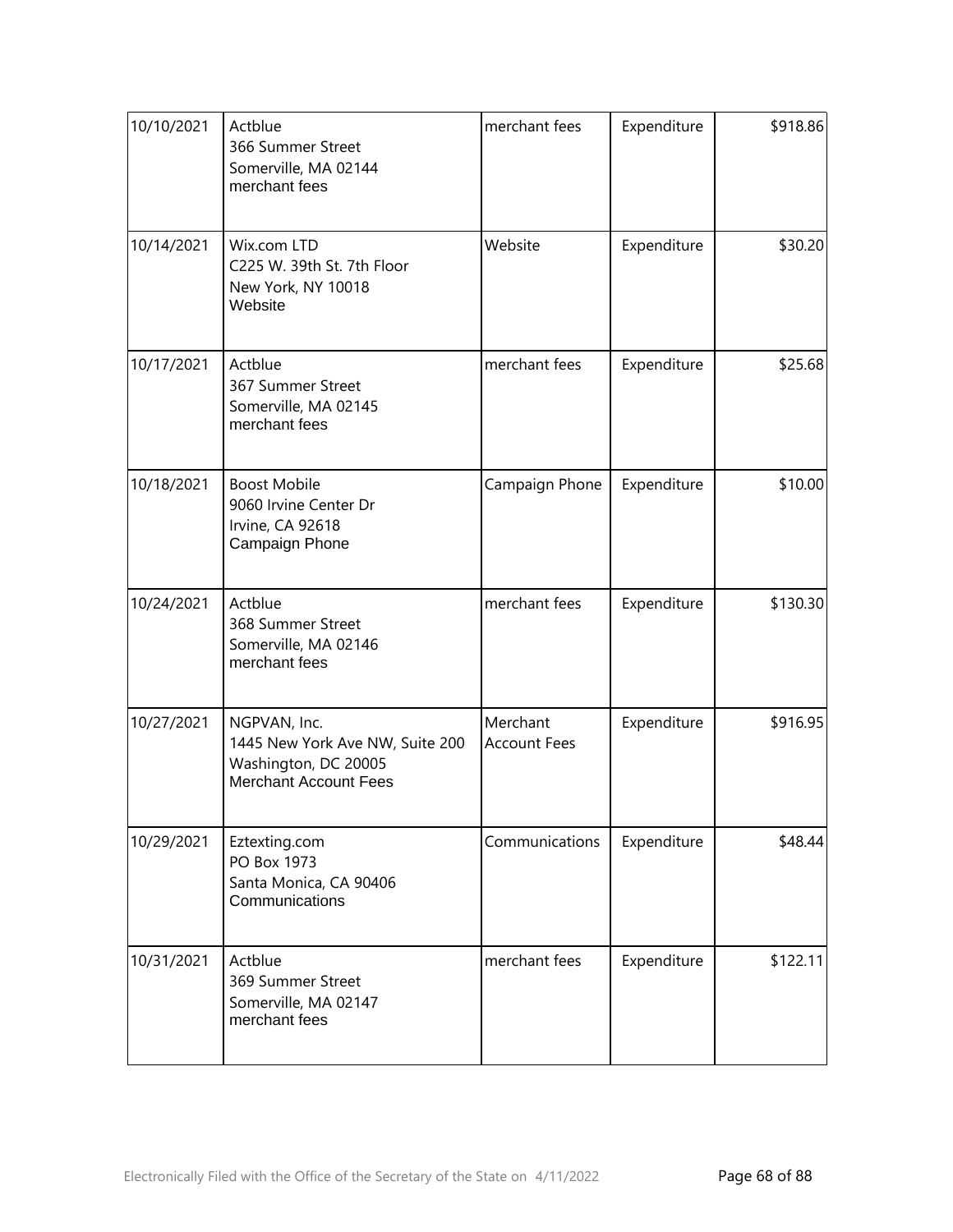| 11/1/2021 | <b>Elections in Motion</b><br>19406 LOMOND BLVD<br>SHAKER HEIGHTS, OH 44122<br>Consulting          | Consulting      | Expenditure | \$537.50   |
|-----------|----------------------------------------------------------------------------------------------------|-----------------|-------------|------------|
| 11/1/2021 | Jessie Damazyn<br>1851 Smarty Jones St. SE<br>Albuquerque, NM 87123<br>Campaign Staff              | Campaign Staff  | Expenditure | \$7,281.56 |
| 11/1/2021 | The Perkey Group, LLC<br>2630 Valletta Road<br>Louisville, KY 40205<br>Consulting                  | Consulting      | Expenditure | \$3,500.00 |
| 11/2/2021 | Sasha Lujan<br>115 Pecan Dr.<br>Las Cruces, NM 88001<br>Campaign Salary                            | Campaign Salary | Expenditure | \$175.47   |
| 11/3/2021 | Democratic Party of Santa Fe<br>County<br>1420 Cerrillos rd.<br>Santa Fe, NM 87505<br>Contribution | Contribution    | Expenditure | \$100.00   |
| 11/3/2021 | Southwest Capital Bank<br>1410 Central Ave SW<br>Albuquerque, NM 87104<br>fee                      | fee             | Expenditure | \$624.32   |
| 11/5/2021 | Raul Torrez<br>4525 Altura Pl. NE<br>Albuquerque, NM 87110<br>Reimbursement                        | Reimbursement   | Expenditure | \$1,050.39 |
| 11/7/2021 | 1833 Group LLC<br>24W500 Maple Ave<br>Naperville, IL 60540<br>Consulting                           | Consulting      | Expenditure | \$4,570.65 |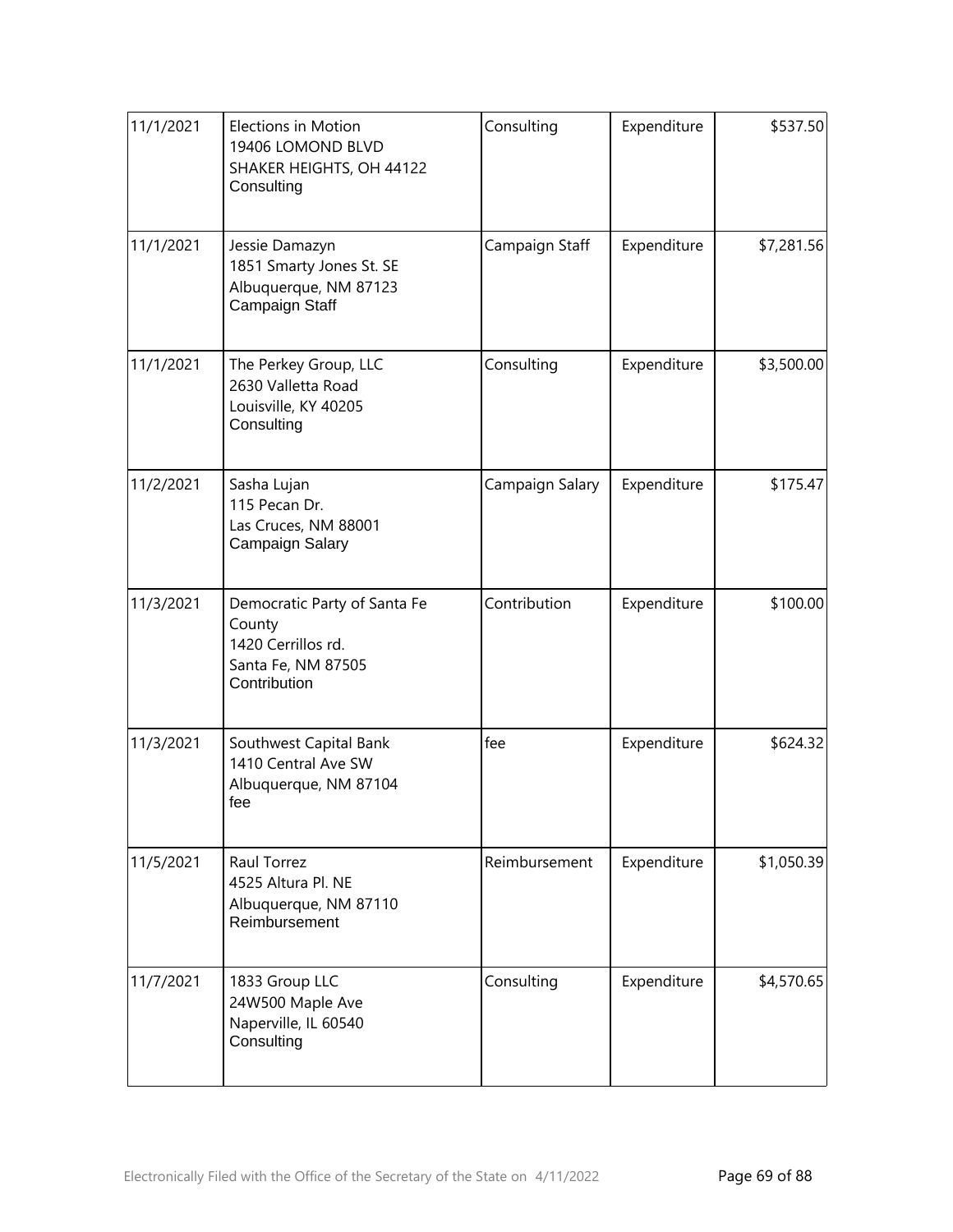| 11/7/2021  | Actblue<br>370 Summer Street<br>Somerville, MA 02148<br>merchant fees                       | merchant fees       | Expenditure | \$64.40    |
|------------|---------------------------------------------------------------------------------------------|---------------------|-------------|------------|
| 11/11/2021 | <b>GA Campaigns</b><br>700 K. St. NW Suite 300<br>Washington, DC 20001<br>Consultants       | Consultants         | Expenditure | \$1,043.24 |
| 11/11/2021 | <b>GA Campaigns</b><br>700 K. St. NW Suite 300<br>Washington, DC 20001<br>Consultants       | Consultants         | Expenditure | \$794.30   |
| 11/11/2021 | <b>Spiros Consulting</b><br>1735 New Hampshire Ave NW<br>Washington, DC 20009<br>Consulting | Consulting          | Expenditure | \$7,250.00 |
| 11/14/2021 | Actblue<br>374 Summer Street<br>Somerville, MA 02149<br>merchant fees                       | merchant fees       | Expenditure | \$15.80    |
| 11/15/2021 | Wix.com LTD<br>C225 W. 39th St. 7th Floor<br>New York, NY 10018<br>Campaign Website         | Campaign<br>Website | Expenditure | \$30.20    |
| 11/16/2021 | <b>Boost Mobile</b><br>9060 Irvine Center Dr<br>Irvine, CA 92618<br>Campaign Phone          | Campaign Phone      | Expenditure | \$10.00    |
| 11/16/2021 | Southwest Capital Bank<br>1410 Central Ave SW<br>Albuquerque, NM 87104<br><b>Bank Fee</b>   | <b>Bank Fee</b>     | Expenditure | \$25.00    |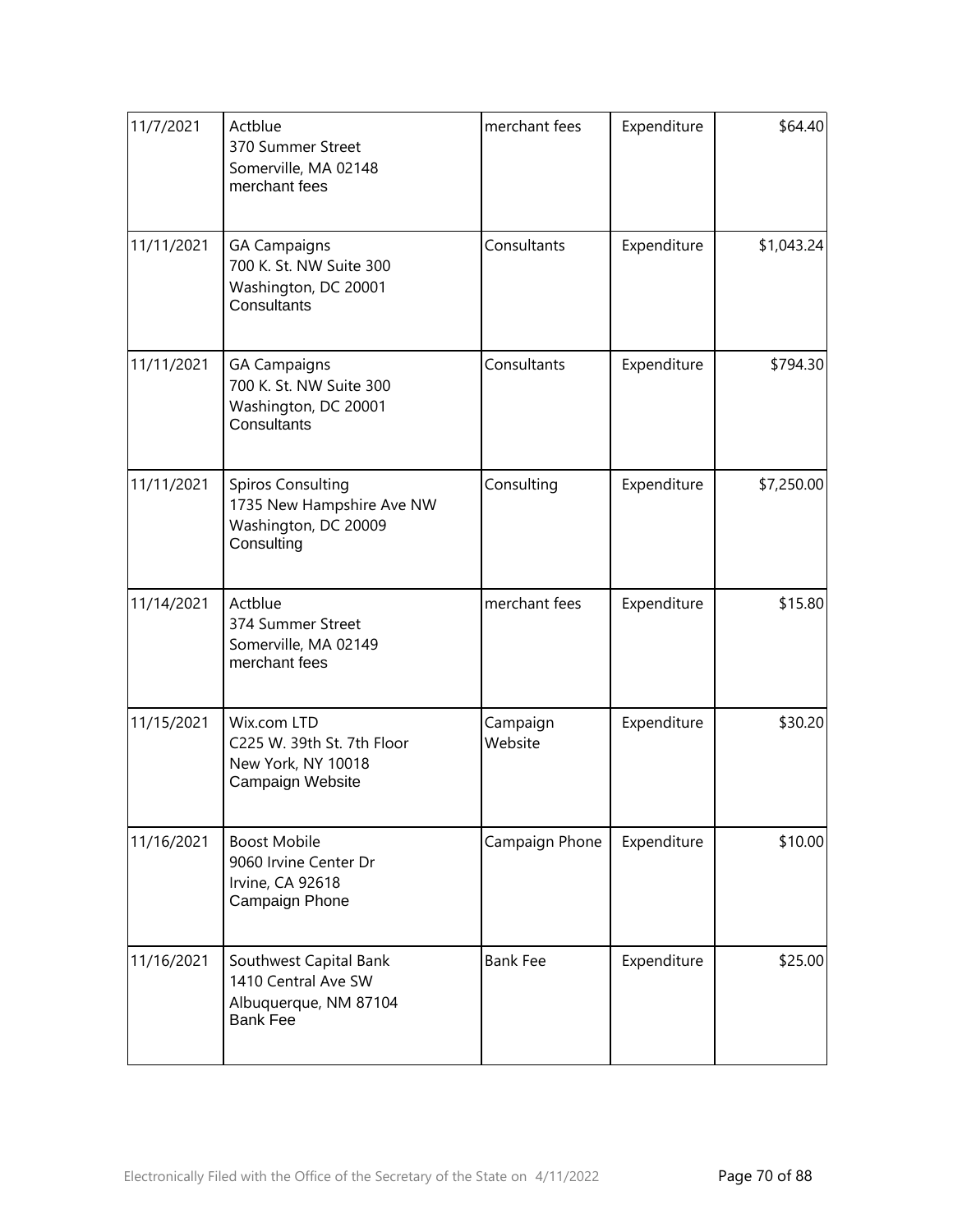| 11/16/2021 | <b>Strother Nuckels Strategies</b><br>712 H Street NE #768<br>Washington, DC 20002<br>Consulting (media) | Consulting<br>(media) | Expenditure | \$2,500.00  |
|------------|----------------------------------------------------------------------------------------------------------|-----------------------|-------------|-------------|
| 11/18/2021 | Lift Productions LLC<br>800 LOMAS BLVD NW<br>ALBUQUERQUE, NM 87102<br>Consulting                         | Consulting            | Expenditure | \$13,484.38 |
| 11/19/2021 | Rob Grilley for Albuquerque<br>11801 Suny Bay Rd. SE<br>Albuquerque, NM 87123<br>Contribution            | Contribution          | Expenditure | \$500.00    |
| 11/19/2021 | Sam's Club<br>2101 SE Simple Savings Drive<br>Bentonville, AR 72716<br>office supplies                   | office supplies       | Expenditure | \$85.15     |
| 11/21/2021 | Actblue<br>371 Summer Street<br>Somerville, MA 02150<br>merchant fees                                    | merchant fees         | Expenditure | \$12.85     |
| 11/28/2021 | Actblue<br>373 Summer Street<br>Somerville, MA 02151<br>merchant fees                                    | merchant fees         | Expenditure | \$18.53     |
| 12/1/2021  | Jessie Damazyn<br>1851 Smarty Jones St. SE<br>Albuquerque, NM 87123<br>Staffing                          | Staffing              | Expenditure | \$8,134.03  |
| 12/1/2021  | Sasha Lujan<br>115 Pecan Dr.<br>Las Cruces, NM 88001<br>Staffing                                         | Staffing              | Expenditure | \$214.46    |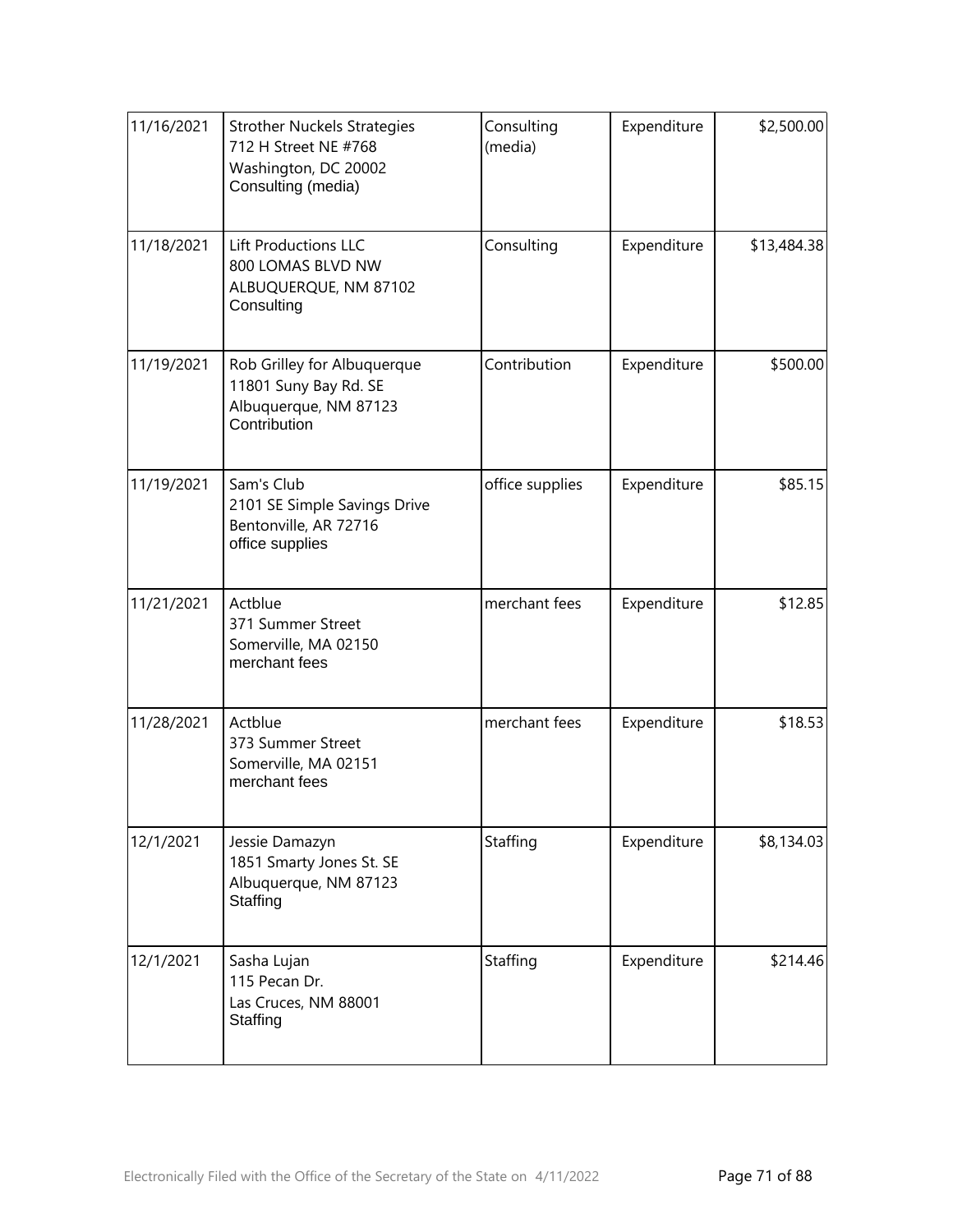| 12/2/2021  | 1833 Group LLC<br>24W500 Maple Ave<br>Naperville, IL 60540<br>Consulting                          | Consulting    | Expenditure | \$4,000.00 |
|------------|---------------------------------------------------------------------------------------------------|---------------|-------------|------------|
| 12/2/2021  | Strategies 360<br>1505 Westlake Ave N Suite 1000<br>Seattle, WA 98109<br>Consulting               | Consulting    | Expenditure | \$1,111.49 |
| 12/2/2021  | The Perkey Group, LLC<br>PO Box 5694<br>Louisville, KY 40255<br>consulting                        | consulting    | Expenditure | \$3,500.00 |
| 12/3/2021  | Craislist.Org<br><b>PO BOX 438</b><br>San Francisco, CA 94104<br>Campaign Ad                      | Campaign Ad   | Expenditure | \$25.00    |
| 12/5/2021  | Actblue<br>372 Summer Street<br>Somerville, MA 02152<br>merchant fees                             | merchant fees | Expenditure | \$830.74   |
| 12/12/2021 | Actblue<br>375 Summer Street<br>Somerville, MA 02153<br>merchant fees                             | merchant fees | Expenditure | \$0.99     |
| 12/13/2021 | Democratic Party of Bernalillo<br>County<br>PO Box 27264<br>Albuquerque, NM 87125<br>Contribution | Contribution  | Expenditure | \$35.00    |
| 12/14/2021 | Central Park Southwest LLC<br>924 Park Ave SW<br>Albuquerque, NM 87102<br>Campaign Rent           | Campaign Rent | Expenditure | \$1,000.00 |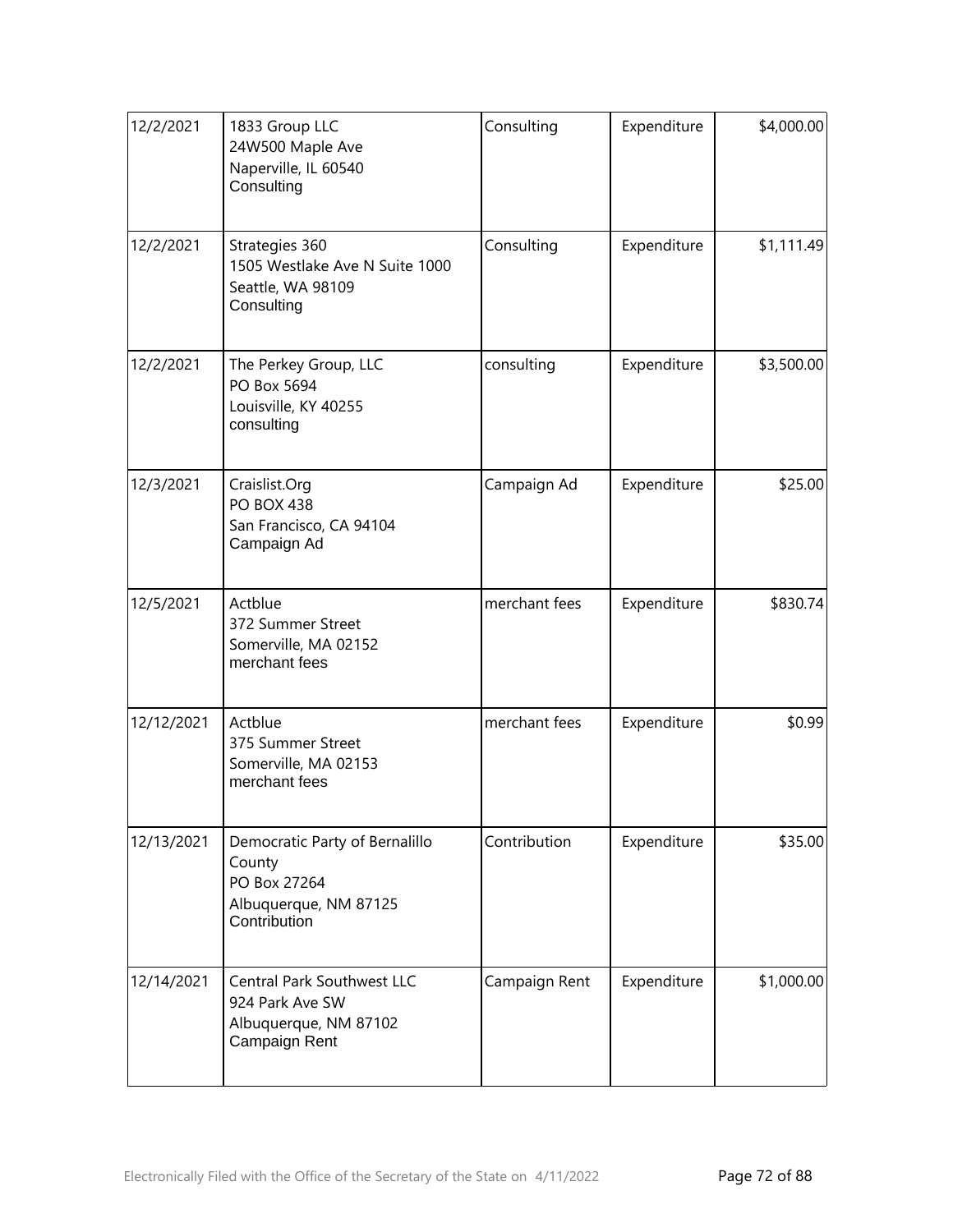| 12/14/2021 | Wix.com LTD<br>C225 W. 39th St. 7th Floor<br>New York, NY 10018<br>Campaign Website                      | Campaign<br>Website   | Expenditure | \$30.20     |
|------------|----------------------------------------------------------------------------------------------------------|-----------------------|-------------|-------------|
| 12/16/2021 | <b>Boost Mobile</b><br>9060 Irvine Center Dr<br>Irvine, CA 92618<br>Campaign Phone                       | Campaign Phone        | Expenditure | \$10.00     |
| 12/19/2021 | Actblue<br>376 Summer Street<br>Somerville, MA 02154<br>merchant fees                                    | merchant fees         | Expenditure | \$21.73     |
| 12/21/2021 | Lift Productions LLC<br>800 LOMAS BLVD NW<br>ALBUQUERQUE, NM 87102<br>Consulting                         | Consulting            | Expenditure | \$13,484.38 |
| 12/21/2021 | The Perkey Group, LLC<br>2630 Valletta Road<br>Louisville, KY 40205<br>Consulting (media)                | Consulting<br>(media) | Expenditure | \$1,694.00  |
| 12/22/2021 | Songtree Pioche<br>69F Road 5005<br>Bloomfield, NM 87413<br>Staffing                                     | Staffing              | Expenditure | \$1,332.38  |
| 12/23/2021 | Southwest Capital Bank<br>1410 Central Ave SW<br>Albuquerque, NM 87104<br><b>Bank Fee</b>                | <b>Bank Fee</b>       | Expenditure | \$25.00     |
| 12/23/2021 | <b>Strother Nuckels Strategies</b><br>712 H Street NE #768<br>Washington, DC 20002<br>Consulting (media) | Consulting<br>(media) | Expenditure | \$5,000.00  |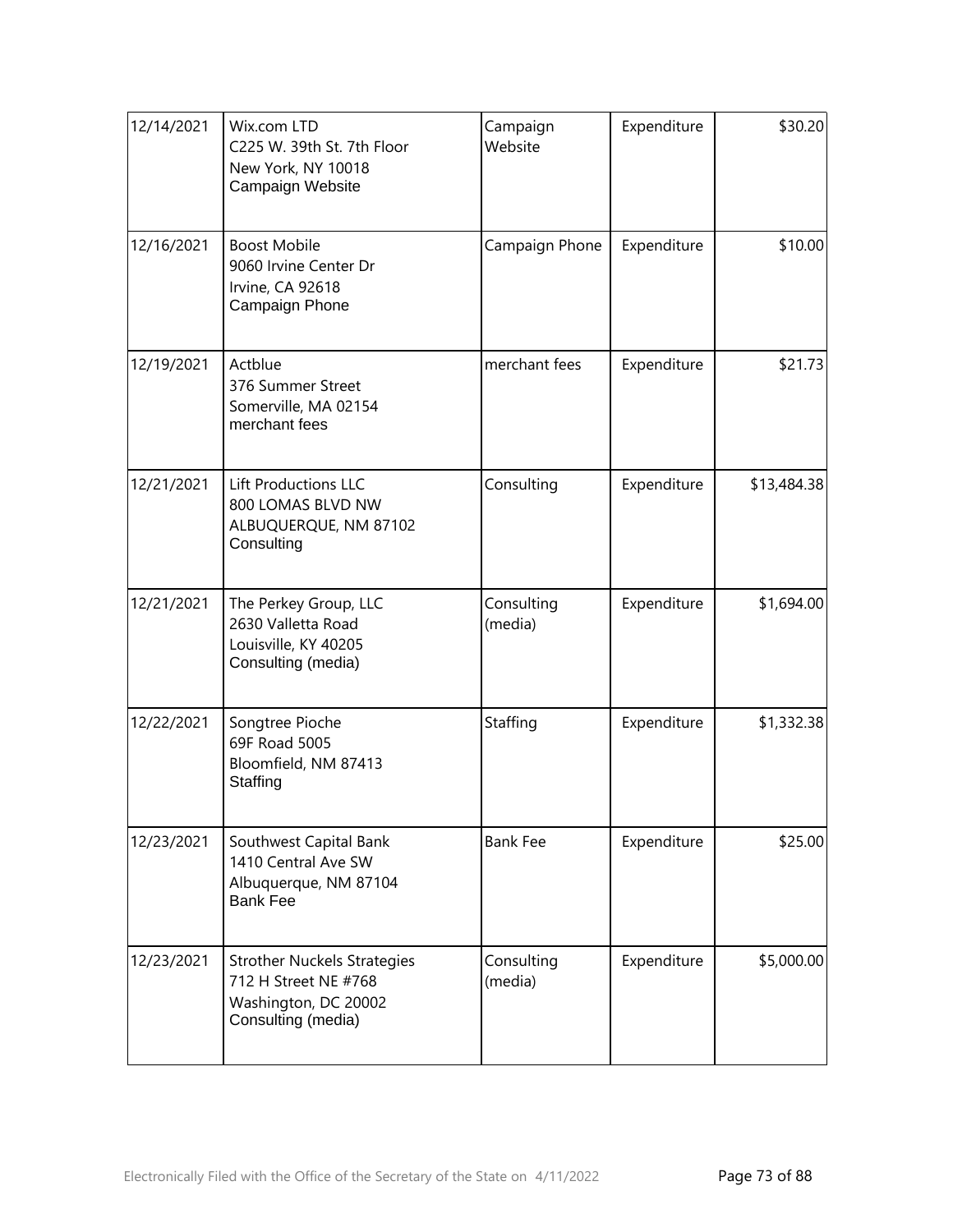| 12/26/2021 | Actblue<br>377 Summer Street<br>Somerville, MA 02155<br>merchant fees                        | merchant fees               | Expenditure | \$156.72   |
|------------|----------------------------------------------------------------------------------------------|-----------------------------|-------------|------------|
| 12/27/2021 | 1833 Group LLC<br>24W500 Maple Ave<br>Naperville, IL 60540<br>Consulting (fundraising)       | Consulting<br>(fundraising) | Expenditure | \$6,000.00 |
| 12/31/2021 | Actblue<br>378 Summer Street<br>Somerville, MA 02156<br>merchant fees                        | merchant fees               | Expenditure | \$722.08   |
| 12/31/2021 | Don Mickey Designs & Printing<br>1530 Girard Blvd NE<br>Albuquerque, NM 87106<br>Printing    | Printing                    | Expenditure | \$69.04    |
| 1/3/2022   | Adeo Bradford<br>812 Cagua Dr. SE<br>Albuquerque, NM 87108<br><b>Staffing - Paid Canvass</b> | Staffing - Paid<br>Canvass  | Expenditure | \$350.53   |
| 1/4/2022   | Jessie Damazyn<br>1851 Smarty Jones St. SE<br>Albuquerque, NM 87123<br>Staffing              | Staffing                    | Expenditure | \$7,279.88 |
| 1/5/2022   | Sasha Lujan<br>115 Pecan Dr.<br>Las Cruces, NM 88001<br>Staffing                             | Staffing                    | Expenditure | \$145.63   |
| 1/5/2022   | Songtree Pioche<br>69F Road 5005<br>Bloomfield, NM 87413<br>Staffing                         | Staffing                    | Expenditure | \$2,373.25 |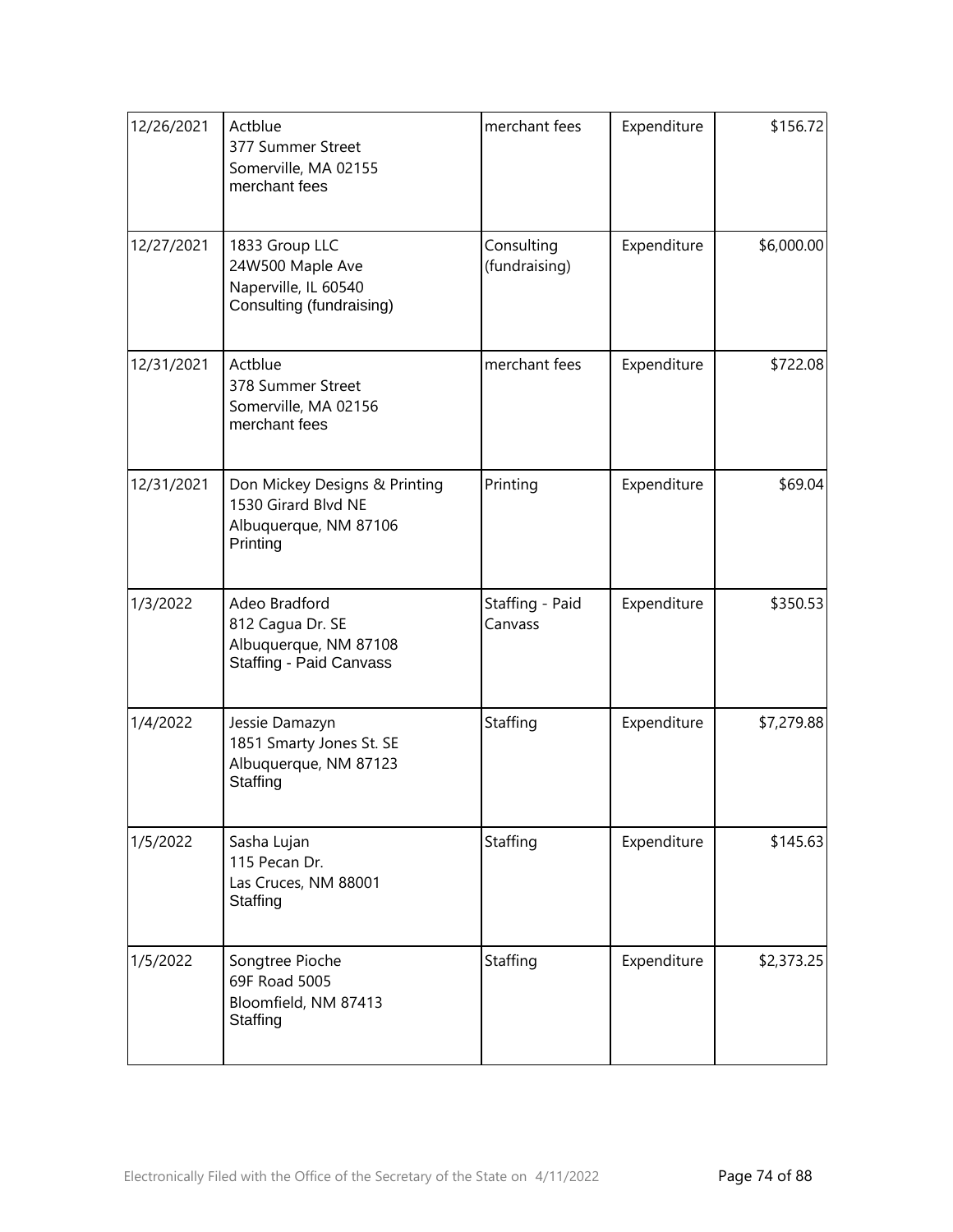| 1/6/2022  | Cosetta Jake<br>3004 Frontier Ave NE<br>Albuquerque, NM 87106<br><b>Staffing - Paid Canvass</b>          | Staffing - Paid<br>Canvass  | Expenditure | \$215.07    |
|-----------|----------------------------------------------------------------------------------------------------------|-----------------------------|-------------|-------------|
| 1/6/2022  | Felecia Pohl<br>7409 Secret Valley Ct. SW<br>Albuquerque, NM 87105<br>Staffing                           | Staffing                    | Expenditure | \$1,707.63  |
| 1/6/2022  | Pecos Strategies LLC<br>PO Box 4689<br>ALBUQUERQUE, NM 87196<br>Staffing/Consulting                      | Staffing/Consulti<br>ng     | Expenditure | \$15,000.00 |
| 1/7/2022  | Carlos Trujillo<br><b>PO BOX 1490</b><br>SANTA CRUZ, NM 87567<br><b>Staffing - Paid Canvass</b>          | Staffing - Paid<br>Canvass  | Expenditure | \$194.13    |
| 1/7/2022  | <b>Isaiah Torres</b><br>1924 Cherokee Rd. NW<br>Albuquerque, NM 87107<br><b>Staffing - Paid Canvass</b>  | Staffing - Paid<br>Canvass  | Expenditure | \$194.13    |
| 1/7/2022  | Santana Salazar<br>PO BOX 1490<br>SANTA CRUZ, NM 87567<br><b>Staffing - Paid Canvass</b>                 | Staffing - Paid<br>Canvass  | Expenditure | \$258.84    |
| 1/11/2022 | <b>Stiles Partner LLC</b><br>276 Riverside Dr. Apt. 6G<br>New York, NY 10025<br>Consulting (fundraising) | Consulting<br>(fundraising) | Expenditure | \$2,500.00  |
| 1/11/2022 | <b>Stiles Partner LLC</b><br>276 Riverside Dr. Apt. 6G<br>New York, NY 10025<br>Consulting (fundraising) | Consulting<br>(fundraising) | Expenditure | \$2,500.00  |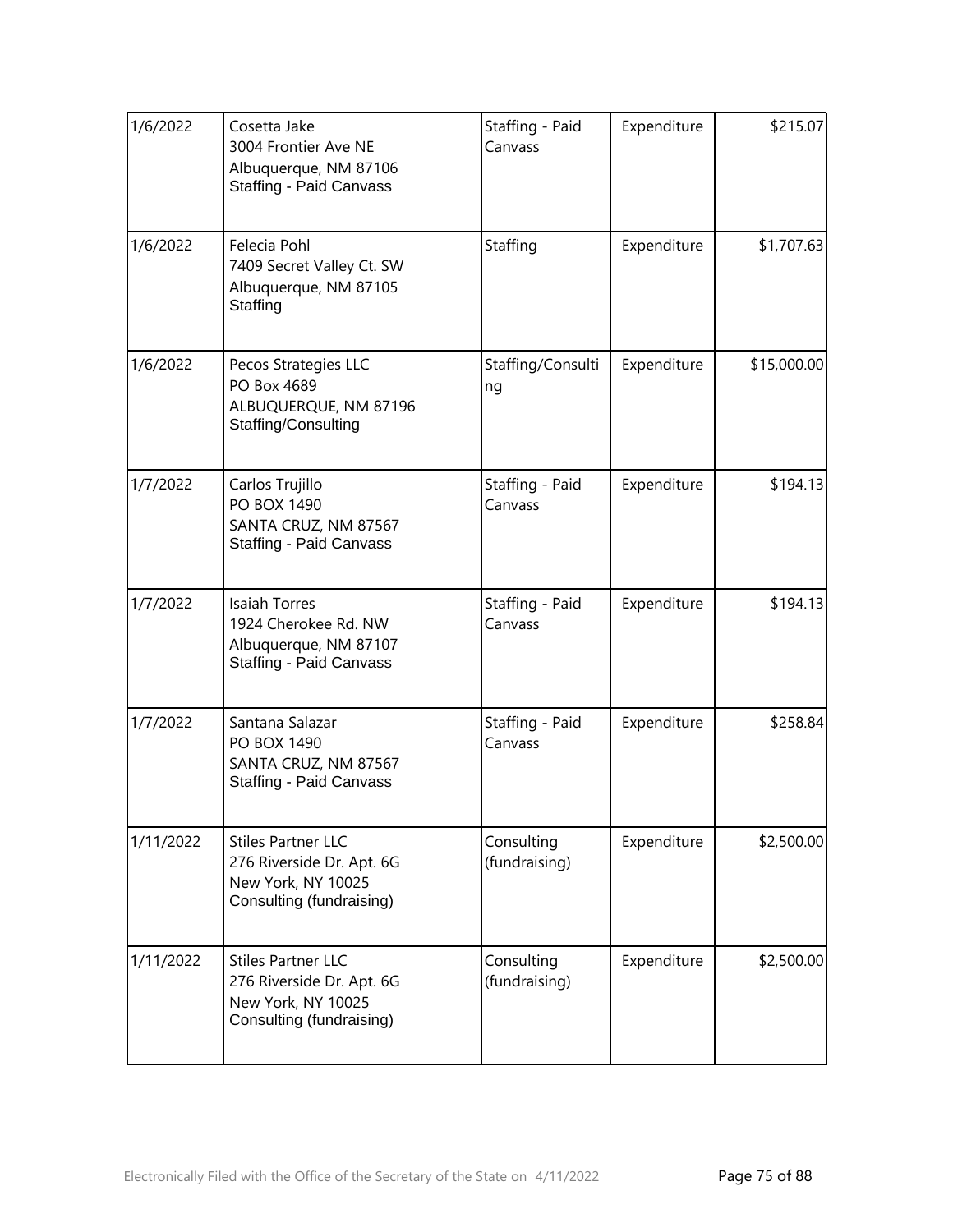| 1/13/2022 | <b>Austin Davidson</b><br>303 Bryn Maw Dr. SE<br>Albuquerque, NM 87106<br>Staffing - Paid CanvassStaffing -<br>Paid Canvass | Staffing - Paid<br>CanvassStaffing -<br><b>Paid Canvass</b> | Expenditure | \$466.99    |
|-----------|-----------------------------------------------------------------------------------------------------------------------------|-------------------------------------------------------------|-------------|-------------|
| 1/14/2022 | Don Mickey Designs & Printing<br>1530 Girard Blvd NE<br>Albuquerque, NM 87106<br>Printing                                   | Printing                                                    | Expenditure | \$689.01    |
| 1/14/2022 | Wix.com LTD<br>C225 W. 39th St. 7th Floor<br>New York, NY 10018<br>Campaign Website                                         | Campaign<br>Website                                         | Expenditure | \$30.20     |
| 1/18/2022 | <b>Boost Mobile</b><br>9060 Irvine Center Dr<br>Irvine, CA 92618<br>Campaign Phone                                          | Campaign Phone                                              | Expenditure | \$10.00     |
| 1/18/2022 | Comcast Cable<br>PO Box 60533<br>Industry, CA 91716<br>Campaign Wifi                                                        | Campaign Wifi                                               | Expenditure | \$495.55    |
| 1/25/2022 | Numero, Inc.<br>200 Spectrum Center Dr. Suite 300<br>Irvine, CA 92618<br><b>Merchant Account Fees</b>                       | Merchant<br><b>Account Fees</b>                             | Expenditure | \$1,048.00  |
| 1/26/2022 | <b>LIft Productions LLC</b><br>800 LOMAS BLVD NW<br>ALBUQUERQUE, NM 87102<br>Consulting                                     | Consulting                                                  | Expenditure | \$10,787.50 |
| 1/28/2022 | Santana Salazar<br><b>PO BOX 1490</b><br>SANTA CRUZ, NM 87567<br><b>Staffing - Paid Canvass</b>                             | Staffing - Paid<br>Canvass                                  | Expenditure | \$248.06    |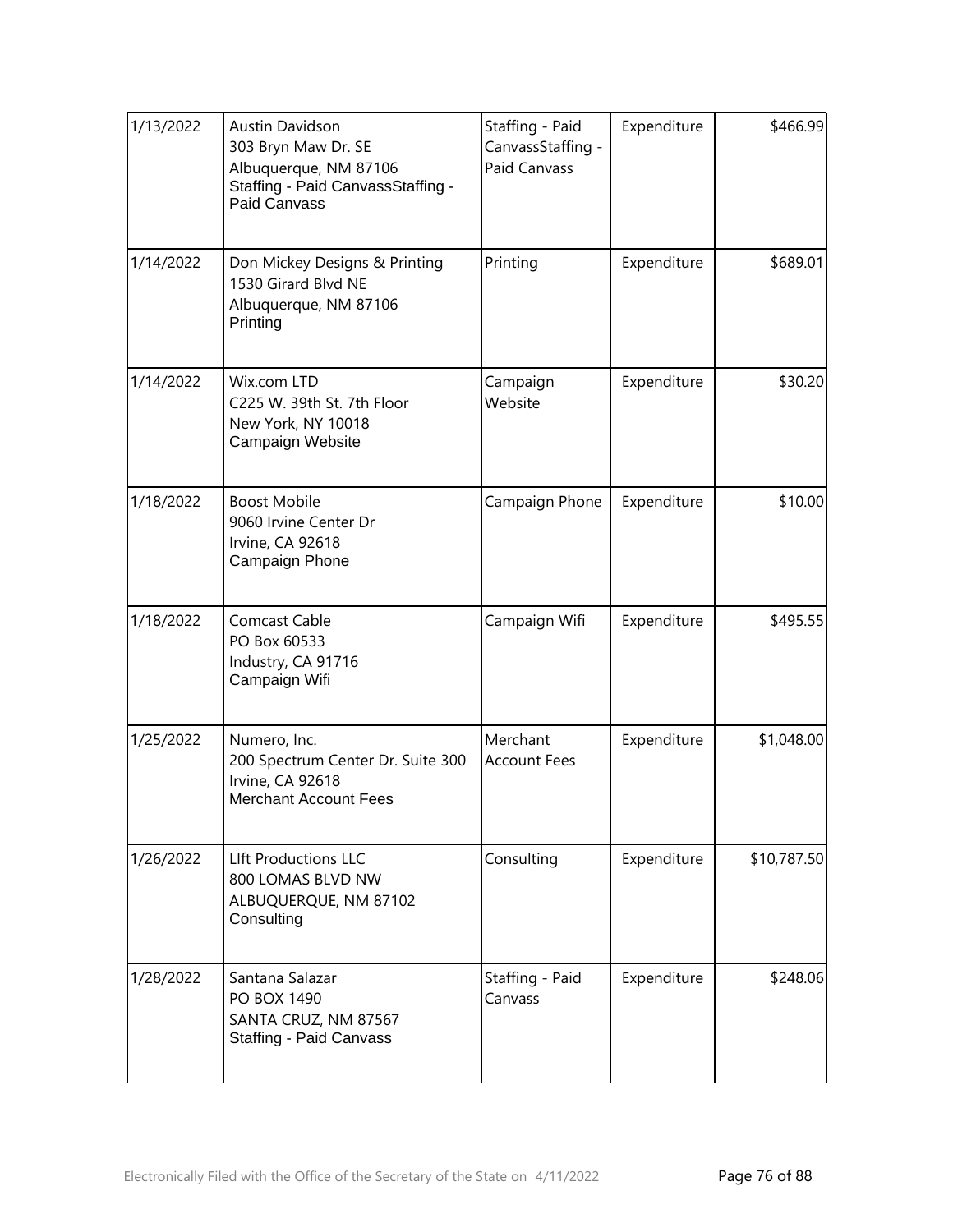| 1/28/2022 | <b>Taos County Democratic Party</b><br>729-A Paseo del Pueblo Sur<br>Taos, NM 87571<br>Contribution                                | Contribution                                         | Expenditure | \$200.00    |
|-----------|------------------------------------------------------------------------------------------------------------------------------------|------------------------------------------------------|-------------|-------------|
| 1/31/2022 | <b>Austin Davidson</b><br>303 Bryn Maw Dr. SE<br>Albuquerque, NM 87106<br>Staffing - Paid CanvassStaffing -<br><b>Paid Canvass</b> | Staffing - Paid<br>CanvassStaffing -<br>Paid Canvass | Expenditure | \$1,251.06  |
| 1/31/2022 | Cosetta Jake<br>3004 Frontier Ave NE<br>Albuquerque, NM 87106<br><b>Staffing - Paid Canvass</b>                                    | Staffing - Paid<br>Canvass                           | Expenditure | \$733.55    |
| 2/1/2022  | <b>Isaiah Torres</b><br>1924 Cherokee Rd. NW<br>Albuquerque, NM 87107<br><b>Staffing - Paid Canvass</b>                            | Staffing - Paid<br>Canvass                           | Expenditure | \$366.69    |
| 2/1/2022  | Jared Gunn<br>5536 Trumball Rd. NW<br>Albuquerque, NM 87114<br>Staffing - Paid Canvass                                             | Staffing - Paid<br>Canvass                           | Expenditure | \$43.15     |
| 2/1/2022  | Numero, Inc.<br>200 Spectrum Center Dr. Suite 300<br>Irvine, CA 92618<br><b>Merchant Account Fees</b>                              | Merchant<br><b>Account Fees</b>                      | Expenditure | \$1,250.00  |
| 2/1/2022  | Pecos Strategies LLC<br>PO Box 4689<br>ALBUQUERQUE, NM 87196<br>Staffing/Consulting                                                | Staffing/Consulti<br>ng                              | Expenditure | \$16,181.25 |
| 2/2/2022  | Prestridge Political LLC<br>701 Loyola Ave #52931<br>NewOrleans, LA 70152<br>Consulting (fundraising)                              | Consulting<br>(fundraising)                          | Expenditure | \$3,000.00  |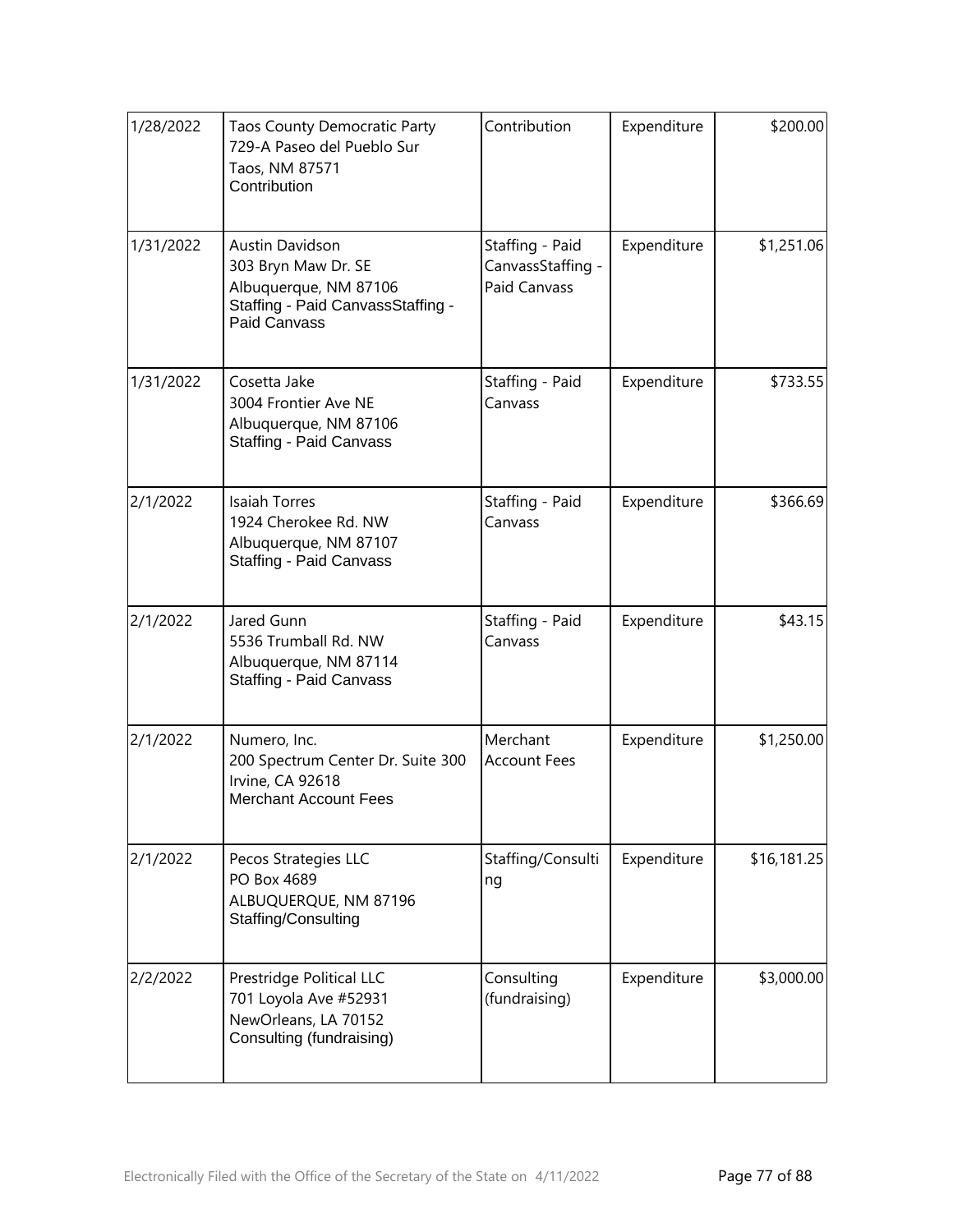| 2/3/2022  | Andrea Benitas<br>1630 Roma Ave NE<br>Albuquerque, NM 87106<br><b>Staffing - Paid Canvass</b>      | Staffing - Paid<br>Canvass   | Expenditure | \$204.96   |
|-----------|----------------------------------------------------------------------------------------------------|------------------------------|-------------|------------|
| 2/3/2022  | Joshua Lafayette<br>290 Calle Consuelo NE<br>Los Lunas, NM 87031<br><b>Staffing - Paid Canvass</b> | Staffing - Paid<br>Canvass   | Expenditure | \$140.24   |
| 2/7/2022  | The Action Network<br>1900 L St. Suite 900<br>Washington, DC 20036<br>Emails                       | Emails                       | Expenditure | \$40.00    |
| 2/8/2022  | New Mexico Gas Company<br>PO BOX 97500<br>Albuquerque, NM 87199<br><b>Campaign Utilities</b>       | Campaign<br><b>Utilities</b> | Expenditure | \$71.95    |
| 2/8/2022  | <b>PNM</b><br>414 Silver Ave SW<br>Albuquerque, NM 87102<br><b>Campaign Utilities</b>              | Campaign<br><b>Utilities</b> | Expenditure | \$402.00   |
| 2/8/2022  | <b>USPS</b><br>115 Cornell Dr. SE<br>Albuquerque, NM 87106<br>Postage                              | Postage                      | Expenditure | \$23.20    |
| 2/10/2022 | Central Park Southwest LLC<br>924 Park Ave SW<br>Albuquerque, NM 87102<br>Campaign Rent            | Campaign Rent                | Expenditure | \$1,000.00 |
| 2/10/2022 | Felecia Pohl<br>7409 Secret Valley Ct. SW<br>Albuquerque, NM 87105<br>Staffing                     | Staffing                     | Expenditure | \$3,775.63 |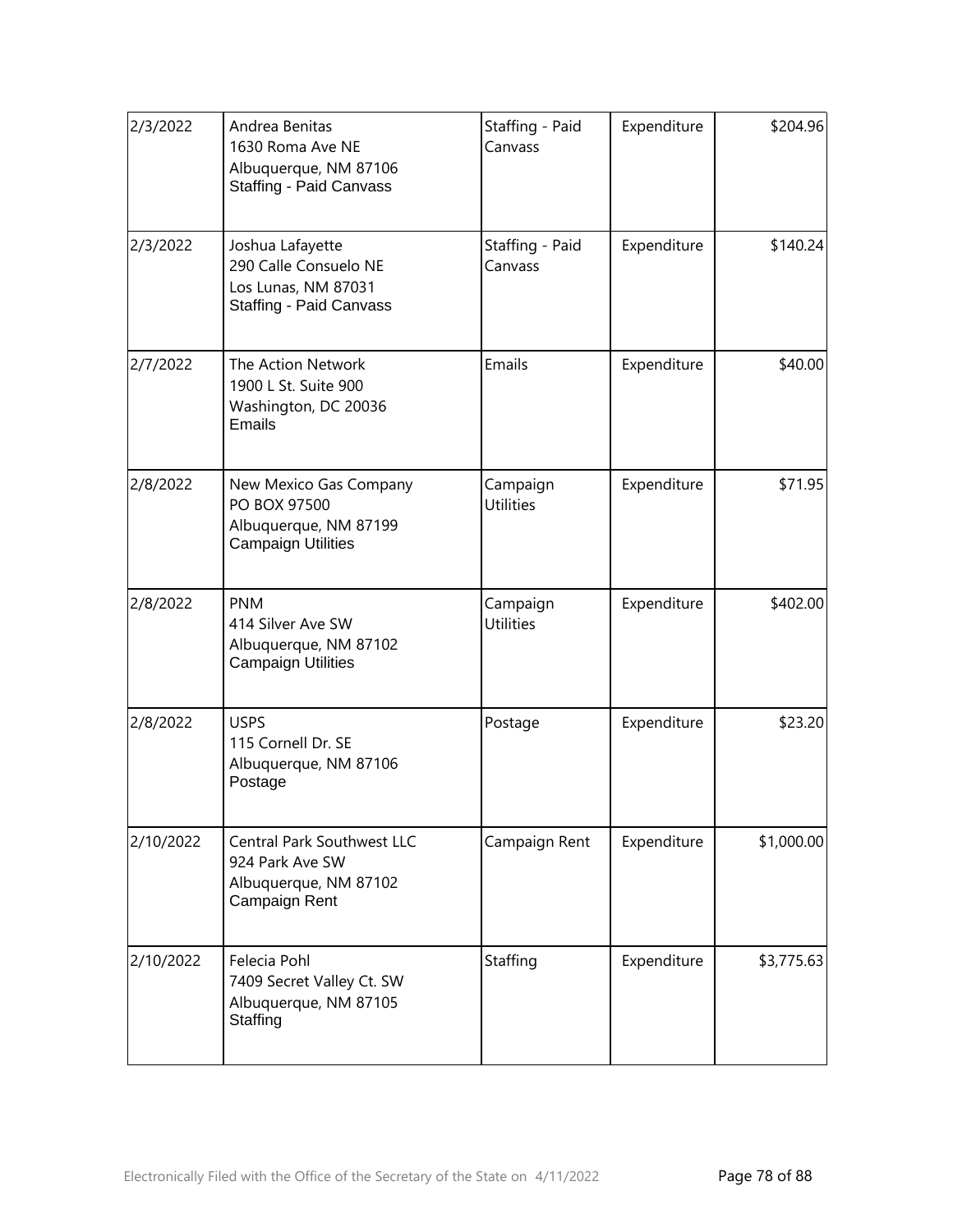| 2/10/2022 | Songtree Pioche<br>69F Road 5005<br>Bloomfield, NM 87413<br>Staffing                                 | Staffing                   | Expenditure | \$2,373.25  |
|-----------|------------------------------------------------------------------------------------------------------|----------------------------|-------------|-------------|
| 2/14/2022 | Carlos Trujillo<br><b>PO BOX 1490</b><br>SANTA CRUZ, NM 87567<br><b>Staffing - Paid Canvass</b>      | Staffing - Paid<br>Canvass | Expenditure | \$248.06    |
| 2/14/2022 | <b>Comcast Cable</b><br>PO Box 60533<br>Industry, CA 91716<br>Campaign Wifi                          | Campaign Wifi              | Expenditure | \$281.47    |
| 2/14/2022 | Wix.com LTD<br>C225 W. 39th St. 7th Floor<br>New York, NY 10018<br>Campaign Website                  | Campaign<br>Website        | Expenditure | \$30.20     |
| 2/16/2022 | <b>Boost Mobile</b><br>9060 Irvine Center Dr<br>Irvine, CA 92618<br>Campaign Phone                   | Campaign Phone             | Expenditure | \$10.00     |
| 2/16/2022 | Sasha Lujan<br>115 Pecan Dr.<br>Las Cruces, NM 88001<br>Staffing                                     | Staffing                   | Expenditure | \$485.44    |
| 2/17/2022 | Zoom Video Communications Inc.<br>55 Almaden Blvd, 6th Floor<br>San Jose, CA 95113<br>Campaign Zoom  | Campaign Zoom              | Expenditure | \$161.70    |
| 2/18/2022 | <b>GBAO Strategies</b><br>1701 K STreet NW Suite 600<br>Washington, DC 20006<br>Consulting (polling) | Consulting<br>(polling)    | Expenditure | \$37,600.00 |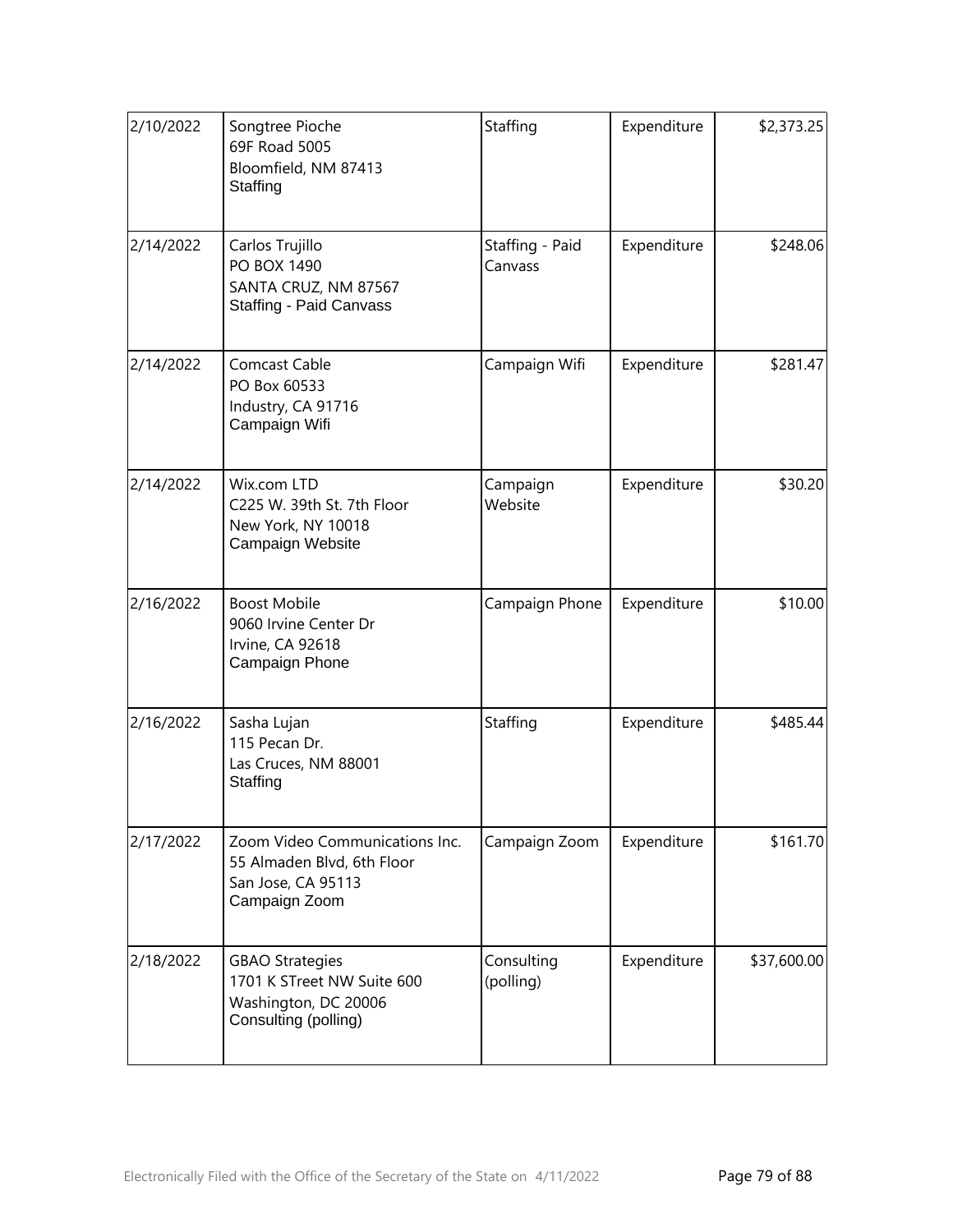| 2/20/2022 | Actblue<br>379 Summer Street<br>Somerville, MA 02157<br>merchant fees                                    | merchant fees  | Expenditure | \$24.90    |
|-----------|----------------------------------------------------------------------------------------------------------|----------------|-------------|------------|
| 2/22/2022 | Democratic Party of San Juan<br>County<br>PO BOx 3861<br>Farmington, NM 87499<br>Contribution            | Contribution   | Expenditure | \$100.00   |
| 2/22/2022 | Holiday Inn Express & Suites<br>Roswell<br>3 Military Heights Dr.<br>Roswell, NM 88201<br>Campaign Hotel | Campaign Hotel | Expenditure | \$468.90   |
| 2/22/2022 | Holiday Inn Express & Suites<br>Roswell<br>3 Military Heights Dr.<br>Roswell, NM 88201<br>Campaign Hotel | Campaign Hotel | Expenditure | \$168.27   |
| 2/22/2022 | Holiday Inn Express & Suites<br>Roswell<br>3 Military Heights Dr.<br>Roswell, NM 88201<br>Campaign Hotel | Campaign Hotel | Expenditure | \$19.99    |
| 2/22/2022 | Holiday Inn Express & Suites<br>Roswell<br>3 Military Heights Dr.<br>Roswell, NM 88201<br>Campaign Hotel | Campaign Hotel | Expenditure | \$19.99    |
| 2/22/2022 | Lift Productions LLC<br>800 LOMAS BLVD NW<br>ALBUQUERQUE, NM 87102<br>Consulting                         | Consulting     | Expenditure | \$2,104.91 |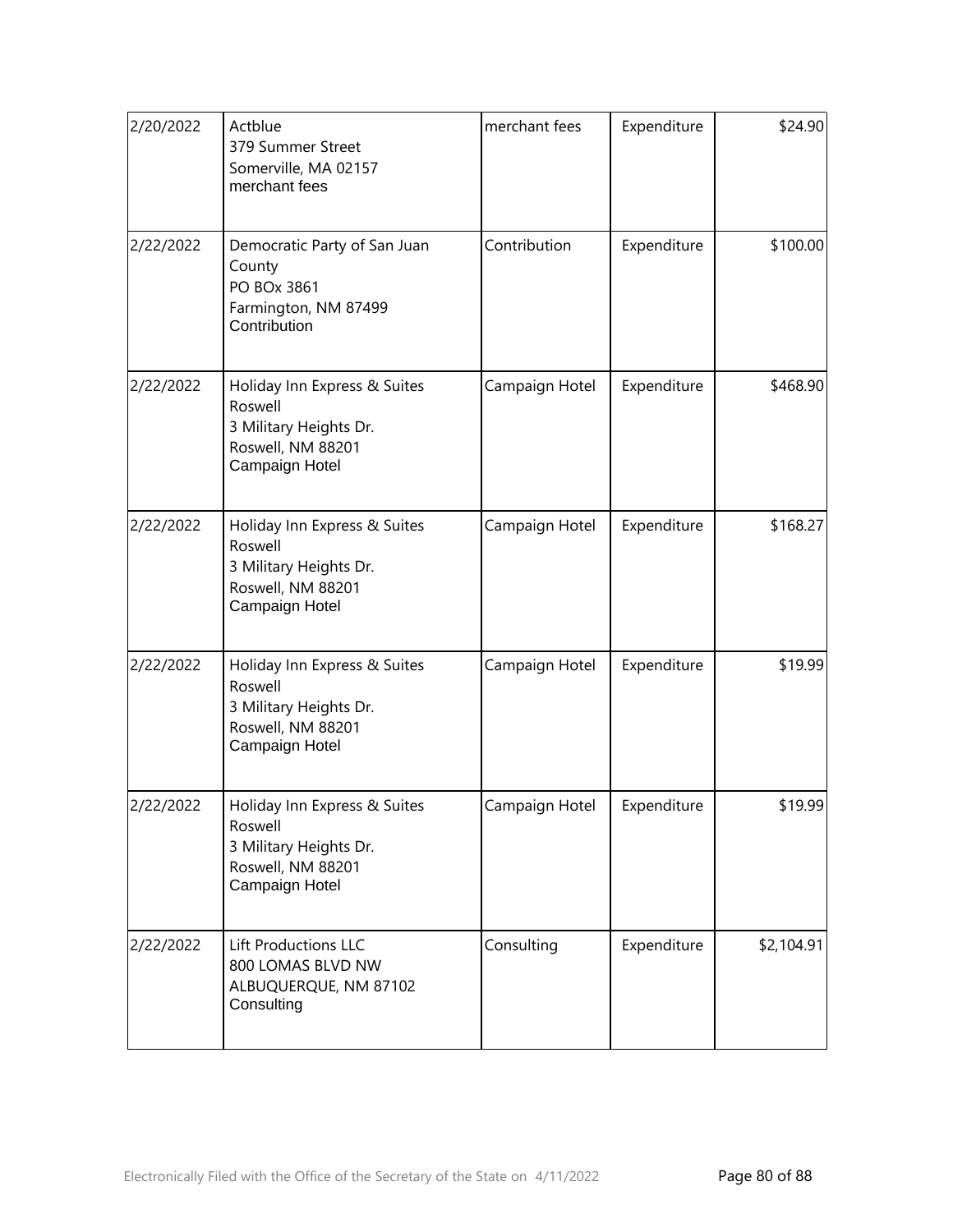| 2/23/2022 | Southwest Capital Bank<br>1410 Central Ave SW<br>Albuquerque, NM 87104<br><b>Bank Fees</b>                            | <b>Bank Fees</b>                       | Expenditure | \$25.00    |
|-----------|-----------------------------------------------------------------------------------------------------------------------|----------------------------------------|-------------|------------|
| 2/23/2022 | <b>Strother Nuckels Strategies</b><br>712 H Street NE #768<br>Washington, DC 20002<br>Consulting (media)              | Consulting<br>(media)                  | Expenditure | \$3,400.00 |
| 2/23/2022 | Taylor Bui<br>1353 Vassar Dr. NE<br>Albuquerque, NM 87106<br>Reimbursment                                             | Reimbursment                           | Expenditure | \$335.00   |
| 2/24/2022 | Democratic Party of Bernalillo<br>County<br>PO Box 27264<br>Albuquerque, NM 87125<br>Contribution (County Convention) | Contribution<br>(County<br>Convention) | Expenditure | \$600.00   |
| 2/24/2022 | Democratic Party of San Juan<br>County<br>PO BOx 3861<br>Farmington, NM 87499<br>Contribution                         | Contribution                           | Expenditure | \$50.00    |
| 2/25/2022 | Democratic Party of San Juan<br>County<br>PO BOx 3861<br>Farmington, NM 87499<br>Contribution                         | Contribution                           | Expenditure | \$50.00    |
| 2/25/2022 | Main Street Checks<br>920 19th St N<br>Birmingham, AL 35203<br><b>Checks</b>                                          | Checks                                 | Expenditure | \$89.27    |
| 2/27/2022 | Actblue<br>380 Summer Street<br>Somerville, MA 02158<br>merchant fees                                                 | merchant fees                          | Expenditure | \$70.97    |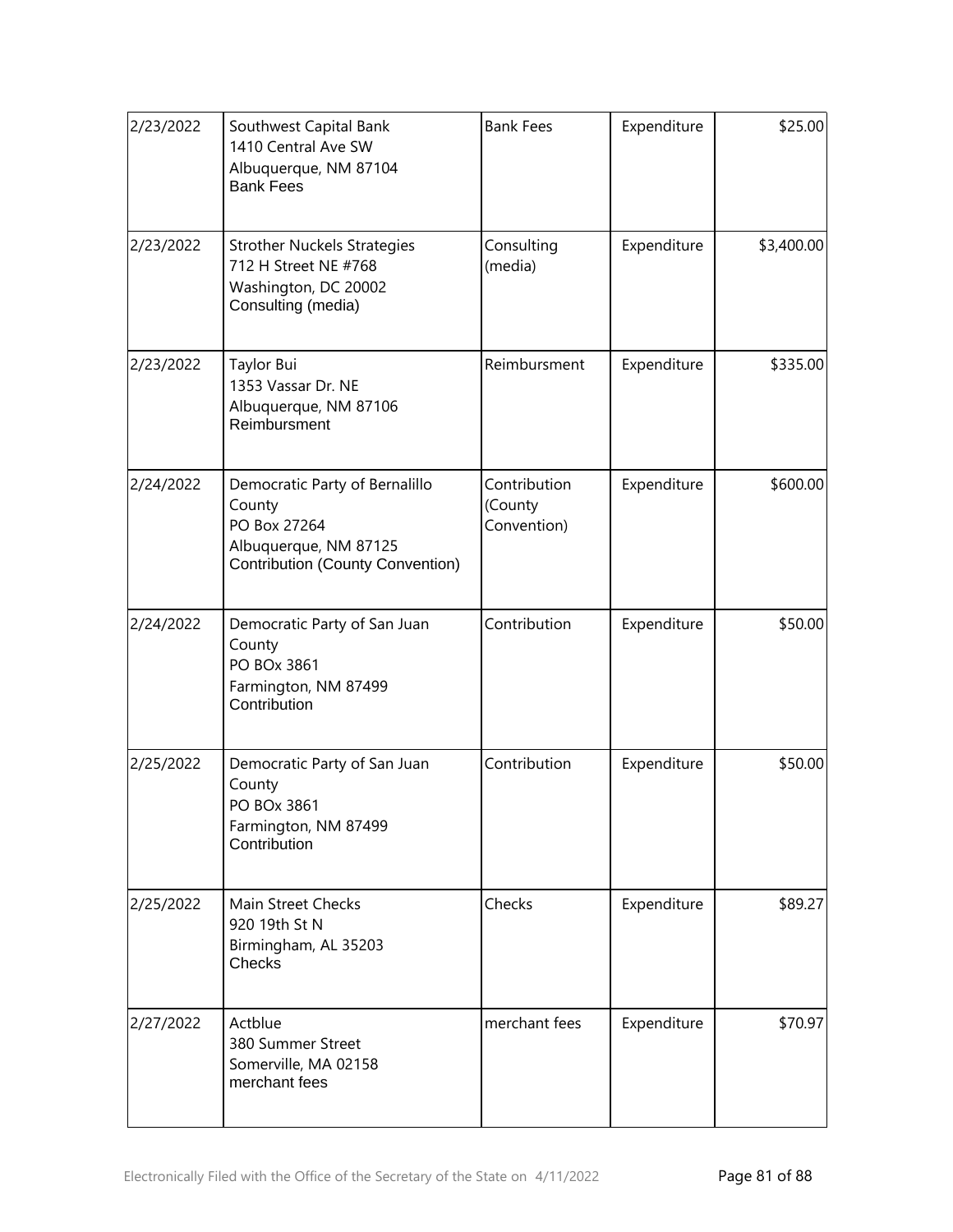| 3/1/2022 | Cheyenne Pioche<br>69F Road 5005<br>Bloomfield, NM 87413<br><b>Staffing - Paid Canvass</b>              | Staffing - Paid<br>Canvass      | Expenditure | \$172.60    |
|----------|---------------------------------------------------------------------------------------------------------|---------------------------------|-------------|-------------|
| 3/1/2022 | Numero, Inc.<br>200 Spectrum Center Dr. Suite 300<br>Irvine, CA 92618<br><b>Merchant Account Fees</b>   | Merchant<br><b>Account Fees</b> | Expenditure | \$1,250.00  |
| 3/1/2022 | Ruth Babcock<br>1212 Camina Hermosa<br>Farmington, NM 87401<br><b>Staffing - Paid Canvass</b>           | Staffing - Paid<br>Canvass      | Expenditure | \$21.58     |
| 3/2/2022 | Pecos Strategies LLC<br>PO Box 4689<br>ALBUQUERQUE, NM 87196<br>Staffing/Consulting                     | Staffing/Consulti<br>ng         | Expenditure | \$17,362.50 |
| 3/2/2022 | Prestridge Political LLC<br>701 Loyola Ave #52931<br>NewOrleans, LA 70152<br>Consulting (fundraising    | Consulting<br>(fundraising      | Expenditure | \$3,000.00  |
| 3/2/2022 | <b>Stiles Partner LLC</b><br>276 Riverside Dr. Apt. 6G<br>New York, NY 10025<br>Consulting (fundraising | Consulting<br>(fundraising      | Expenditure | \$2,500.00  |
| 3/6/2022 | Actblue<br>381 Summer Street<br>Somerville, MA 02159<br>merchant fees                                   | merchant fees                   | Expenditure | \$479.92    |
| 3/7/2022 | Eztexting.com<br>PO Box 1973<br>Santa Monica, CA 90406<br><b>Campaign Texting</b>                       | Campaign<br>Texting             | Expenditure | \$79.20     |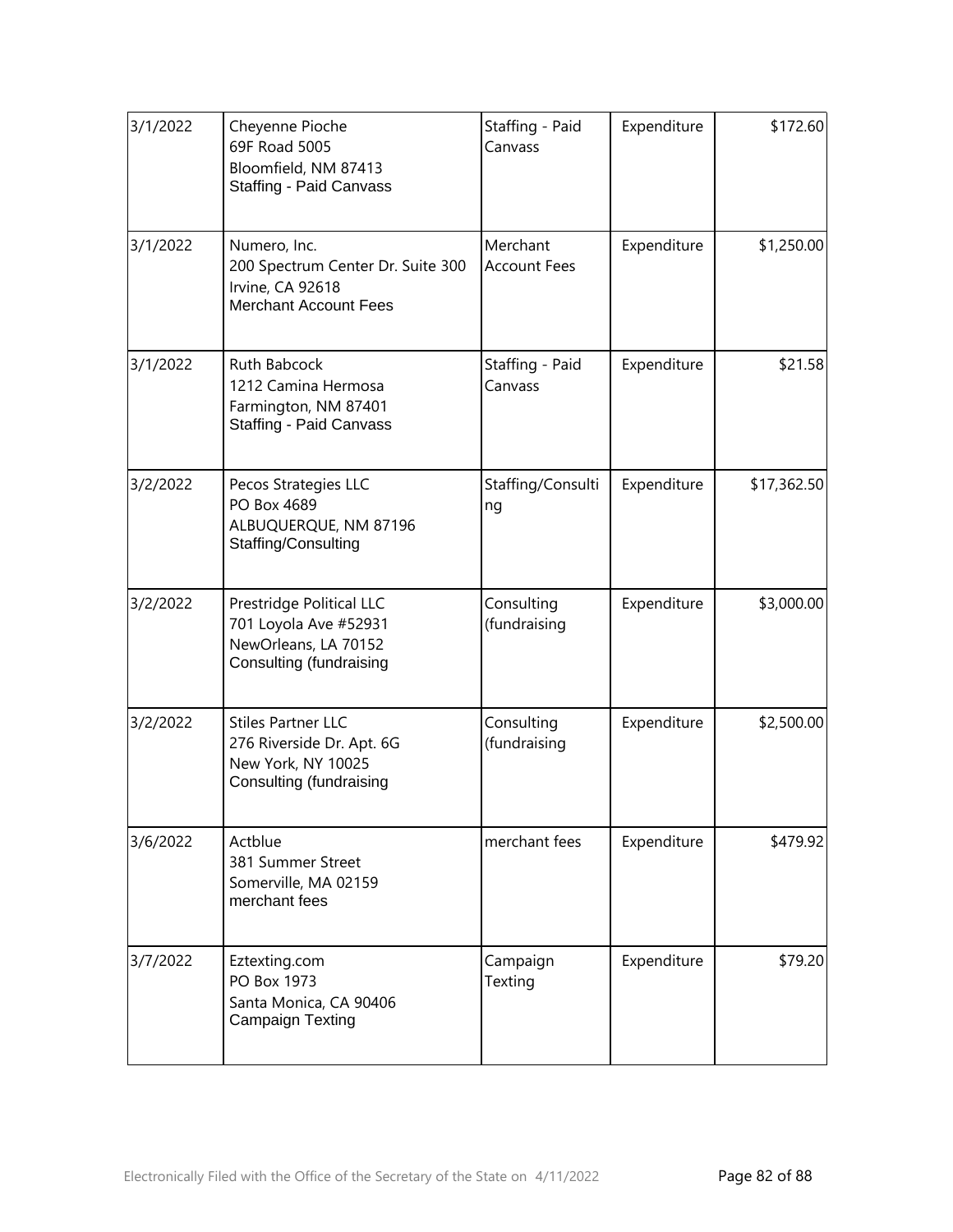| 3/7/2022 | The Action Network<br>1900 L St. Suite 900<br>Washington, DC 20036<br><b>Emails</b>            | Emails                                    | Expenditure | \$10.00    |
|----------|------------------------------------------------------------------------------------------------|-------------------------------------------|-------------|------------|
| 3/8/2022 | <b>PNM</b><br>414 Silver Ave SW<br>Albuquerque, NM 87102<br><b>Campaign Utilities</b>          | Campaign<br><b>Utilities</b>              | Expenditure | \$52.97    |
| 3/8/2022 | Sasha Lujan<br>115 Pecan Dr.<br>Las Cruces, NM 88001<br>Staffing                               | Staffing                                  | Expenditure | \$671.91   |
| 3/8/2022 | Songtree Pioche<br>69F Road 5005<br>Bloomfield, NM 87413<br>Staffing                           | Staffing                                  | Expenditure | \$3,622.61 |
| 3/9/2022 | <b>DPNM</b><br>PO Box 27615<br>Albuquerque, NM 87123<br>Votebuilder Access                     | Votebuilder<br>Access                     | Expenditure | \$1,047.62 |
| 3/9/2022 | <b>DPNM</b><br>PO Box 27616<br>Albuquerque, NM 87123<br><b>State Convention - Contribution</b> | <b>State Convention</b><br>- Contribution | Expenditure | \$725.00   |
| 3/9/2022 | <b>DPNM</b><br>PO Box 27617<br>Albuquerque, NM 87123<br><b>State Convention - Contribution</b> | <b>State Convention</b><br>- Contribution | Expenditure | \$225.00   |
| 3/9/2022 | <b>DPNM</b><br>PO Box 27618<br>Albuquerque, NM 87123<br><b>State Convention - Contribution</b> | <b>State Convention</b><br>- Contribution | Expenditure | \$50.00    |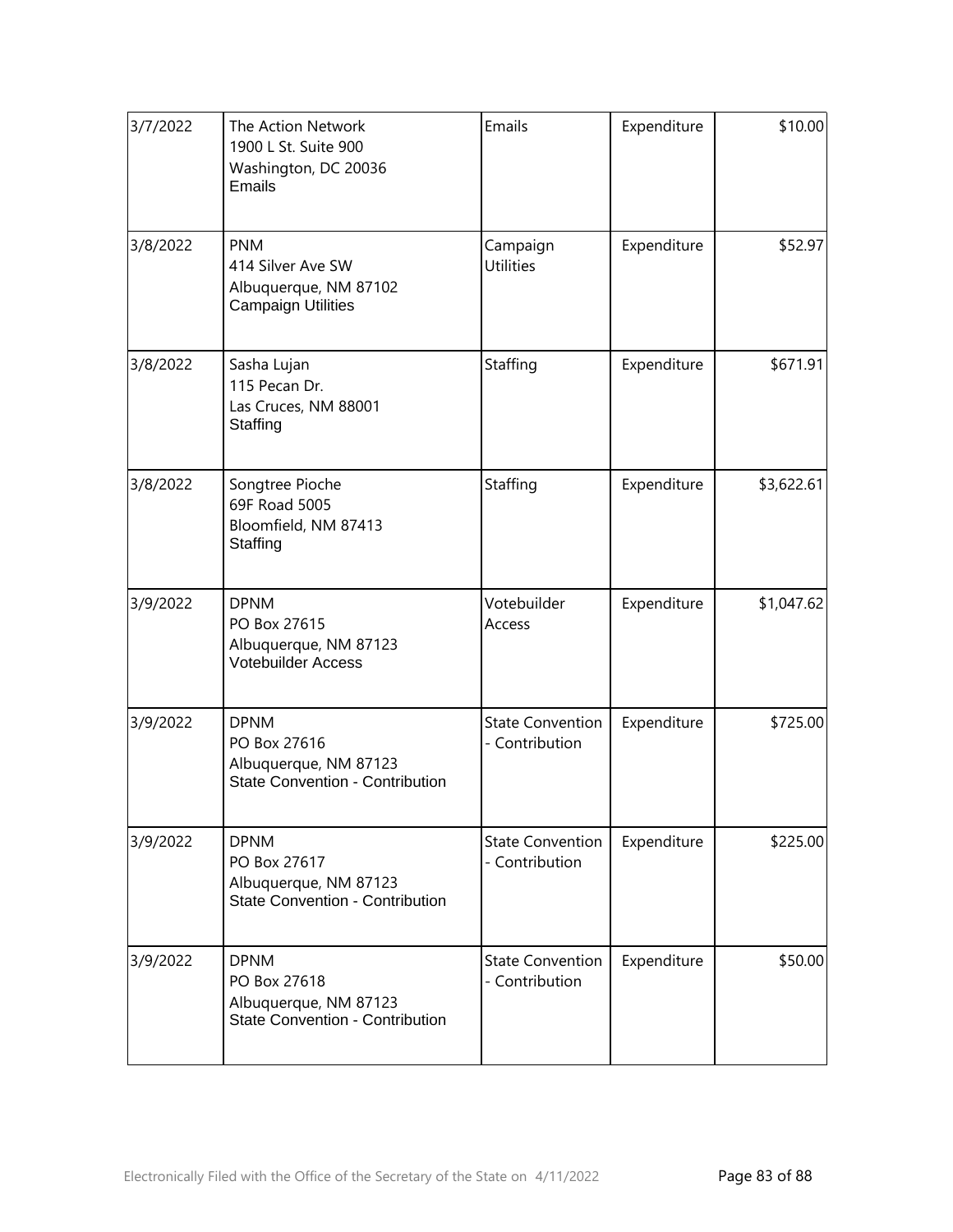| 3/13/2022 | Actblue<br>382 Summer Street<br>Somerville, MA 02160<br>merchant fees                      | merchant fees              | Expenditure | \$340.14   |
|-----------|--------------------------------------------------------------------------------------------|----------------------------|-------------|------------|
| 3/14/2022 | <b>Comcast Cable</b><br>PO Box 60533<br>Industry, CA 91716<br>Campaign Wifi                | Campaign Wifi              | Expenditure | \$281.47   |
| 3/14/2022 | Sam Coll<br>2700 Campus Blvd NE<br>Albuquerque, NM 87106<br><b>Staffing - Paid Canvass</b> | Staffing - Paid<br>Canvass | Expenditure | \$129.45   |
| 3/14/2022 | Wix.com LTD<br>C225 W. 39th St. 7th Floor<br>New York, NY 10018<br>Campaign Website        | Campaign<br>Website        | Expenditure | \$30.20    |
| 3/15/2022 | Felecia Pohl<br>7409 Secret Valley Ct. SW<br>Albuquerque, NM 87105<br>Staffing             | Staffing                   | Expenditure | \$2,696.88 |
| 3/16/2022 | <b>Boost Mobile</b><br>9060 Irvine Center Dr<br>Irvine, CA 92618<br>Campaign Phone         | Campaign Phone             | Expenditure | \$10.00    |
| 3/16/2022 | Southwest Capital Bank<br>1410 Central Ave SW<br>Albuquerque, NM 87104<br><b>Bank Fees</b> | <b>Bank Fees</b>           | Expenditure | \$25.00    |
| 3/18/2022 | Best Buy Co.<br>55 Hotel Cir. NE<br>Albuquerque, NM 87123<br><b>Campaign Supplies</b>      | Campaign<br>Supplies       | Expenditure | \$251.32   |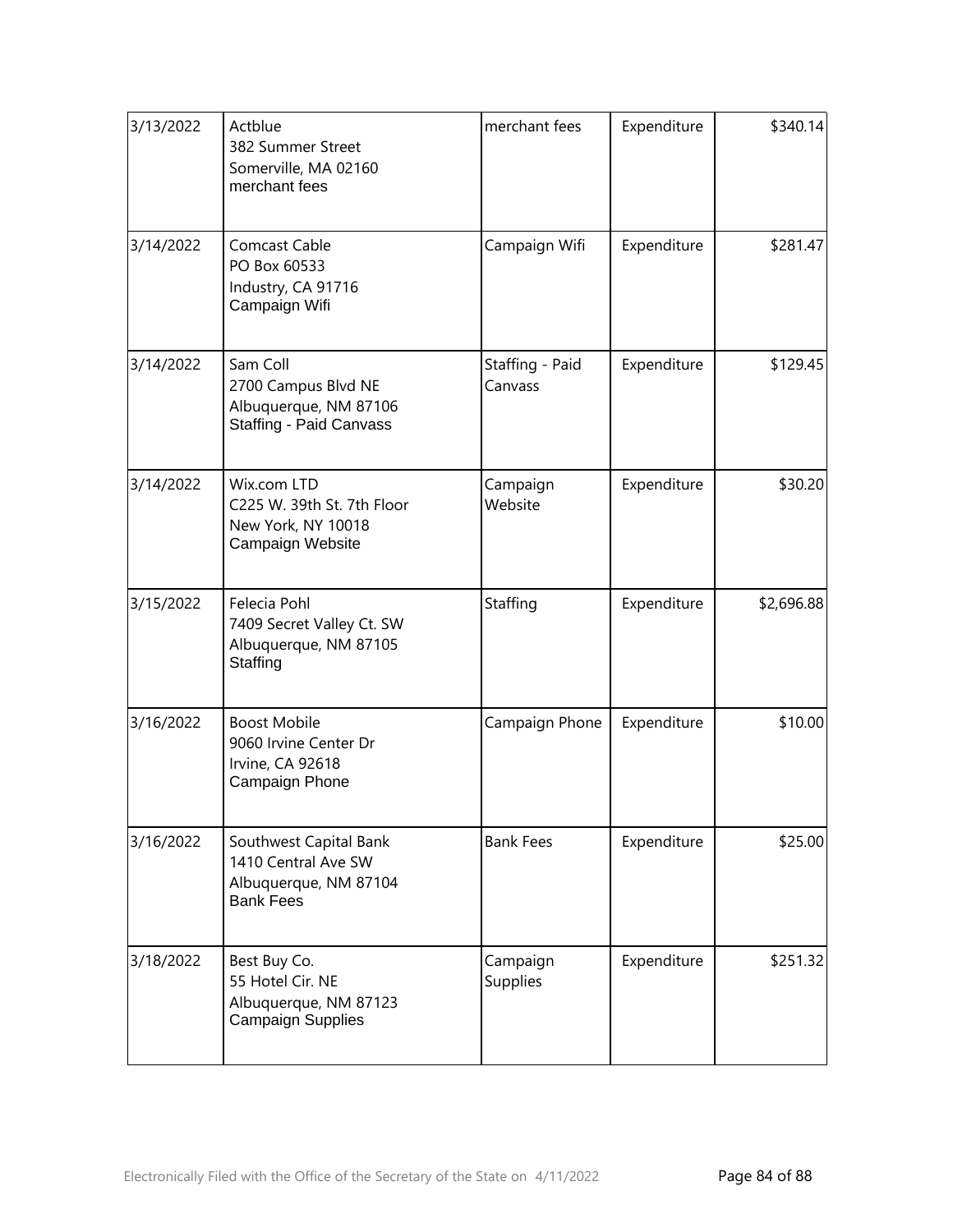| 3/20/2022 | Actblue<br>383 Summer Street<br>Somerville, MA 02161<br>merchant fees                                    | merchant fees                | Expenditure | \$589.46    |
|-----------|----------------------------------------------------------------------------------------------------------|------------------------------|-------------|-------------|
| 3/21/2022 | Vanessa Porter<br>6116 High Desert Dr.<br>Las Cruces, NM 88012<br><b>Staffing - Paid Canvass</b>         | Staffing - Paid<br>Canvass   | Expenditure | \$226.54    |
| 3/22/2022 | Southwest Capital Bank<br>1410 Central Ave SW<br>Albuquerque, NM 87104<br><b>Bank Fees</b>               | <b>Bank Fees</b>             | Expenditure | \$25.00     |
| 3/22/2022 | <b>Strother Nuckels Strategies</b><br>712 H Street NE #768<br>Washington, DC 20002<br>Consulting (Media) | Consulting<br>(Media)        | Expenditure | \$26,500.00 |
| 3/23/2022 | <b>SWEL</b><br>1523 Mountain Rd. NW<br>Albuquerque, NM 87104<br>Consulting                               | Consulting                   | Expenditure | \$2,696.88  |
| 3/24/2022 | New Mexico Gas Company<br>PO BOX 97500<br>Albuquerque, NM 87199<br><b>Campaign Utilities</b>             | Campaign<br><b>Utilities</b> | Expenditure | \$210.57    |
| 3/27/2022 | Actblue<br>384 Summer Street<br>Somerville, MA 02162<br>merchant fees                                    | merchant fees                | Expenditure | \$539.81    |
| 3/28/2022 | Central Park Southwest LLC<br>924 Park Ave SW<br>Albuquerque, NM 87102<br>Campaign Rent                  | Campaign Rent                | Expenditure | \$1,000.00  |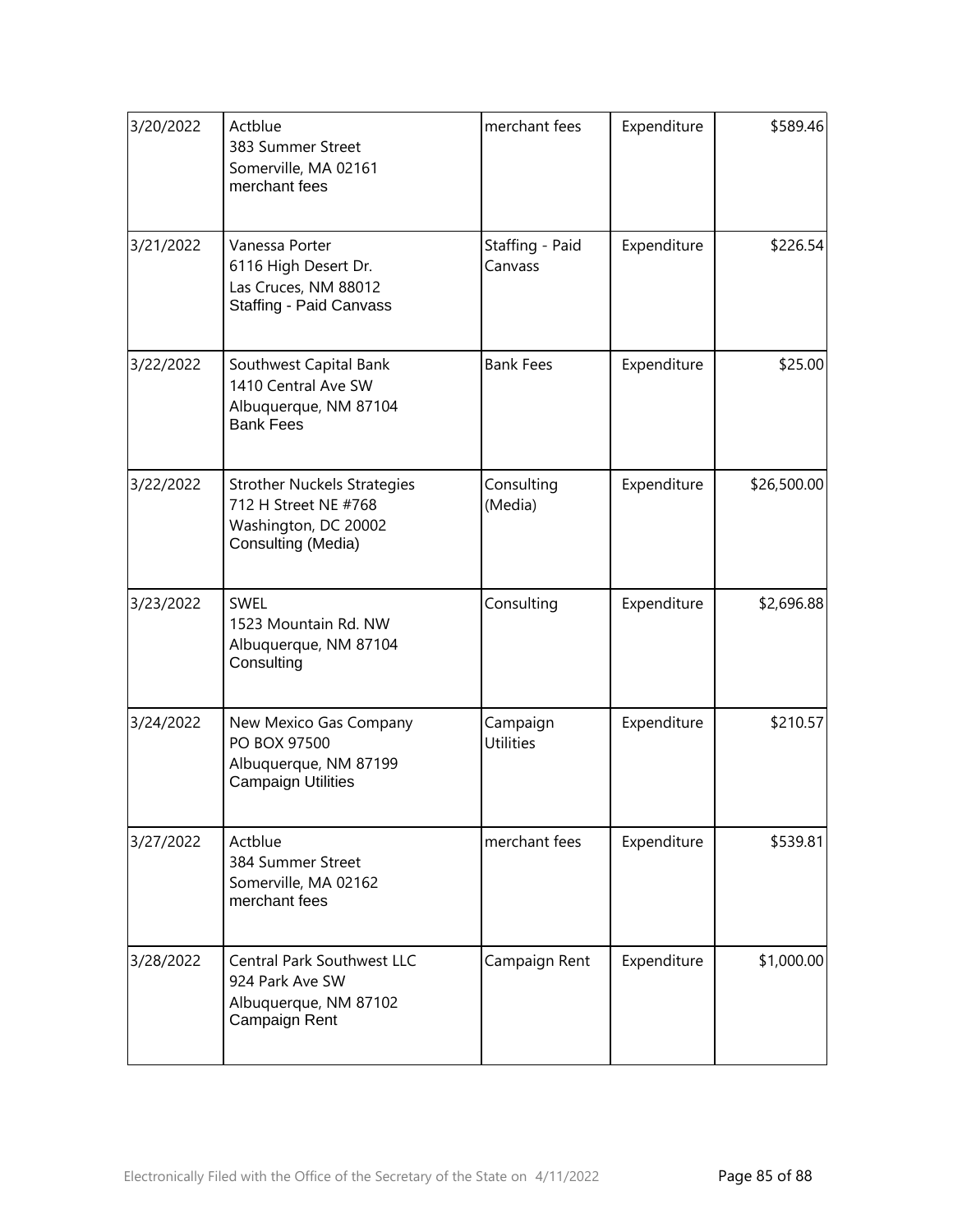| 3/31/2022 | Actblue<br>384 Summer Street<br>Somerville, MA 02163<br>merchant fees                                   | merchant fees                   | Expenditure  | \$1,786.76   |
|-----------|---------------------------------------------------------------------------------------------------------|---------------------------------|--------------|--------------|
| 4/1/2022  | NGPVAN, Inc.<br>1445 New York Ave NW, Suite 200<br>Washington, DC 20005<br>Merchant Account Fees        | Merchant<br><b>Account Fees</b> | Expenditure  | \$1,240.59   |
| 4/3/2022  | Actblue<br>384 Summer Street<br>Somerville, MA 02164<br>merchant fees                                   | merchant fees                   | Expenditure  | \$875.76     |
| 4/4/2022  | Holguin Campaigns and<br>Communications<br>2523 Carson Rd. NW<br>Albuquerque, NM 87104<br>Consulting    | Consulting                      | Expenditure  | \$1,078.75   |
| 4/4/2022  | NGPVAN, Inc.<br>1445 New York Ave NW, Suite 200<br>Washington, DC 20005<br><b>Merchant Account Fees</b> | Merchant<br><b>Account Fees</b> | Expenditure  | \$161.82     |
|           |                                                                                                         |                                 | <b>TOTAL</b> | \$310,963.88 |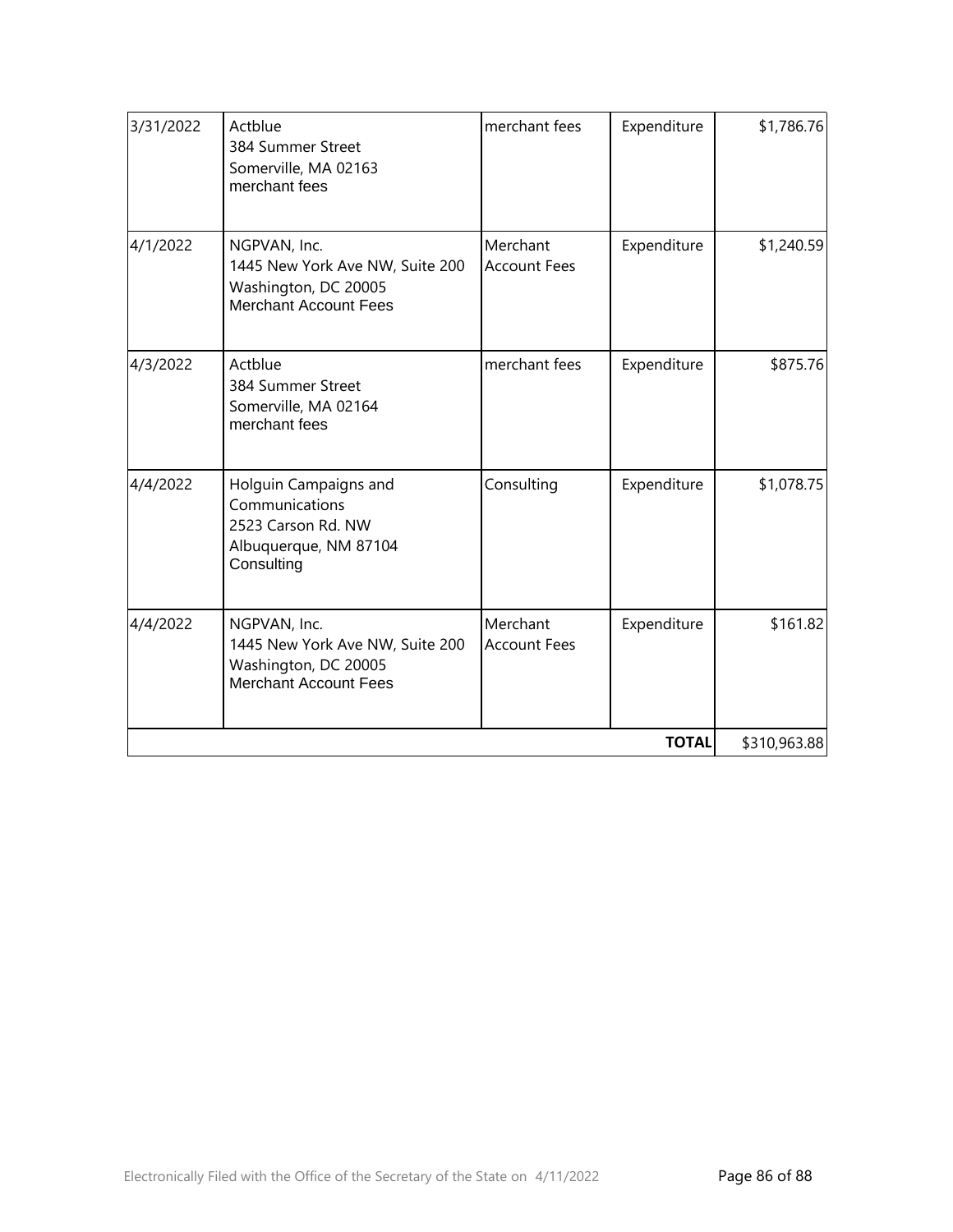**First Primary Report**

# **Report of Expenditures and Contributions**

### **FORM C 1 LOAN REPAYMENTS**

| Candidate's Name | Mr. Raul Torrez |  |                     |
|------------------|-----------------|--|---------------------|
| Date Submitted:  | 4/11/2022       |  | Date Due: 4/11/2022 |

| <b>DATE</b> | <b>NAME of CREDITOR</b> | <b>AMOUNT</b> |
|-------------|-------------------------|---------------|
|             |                         |               |
|             |                         |               |
|             | <b>TOTAL</b>            |               |